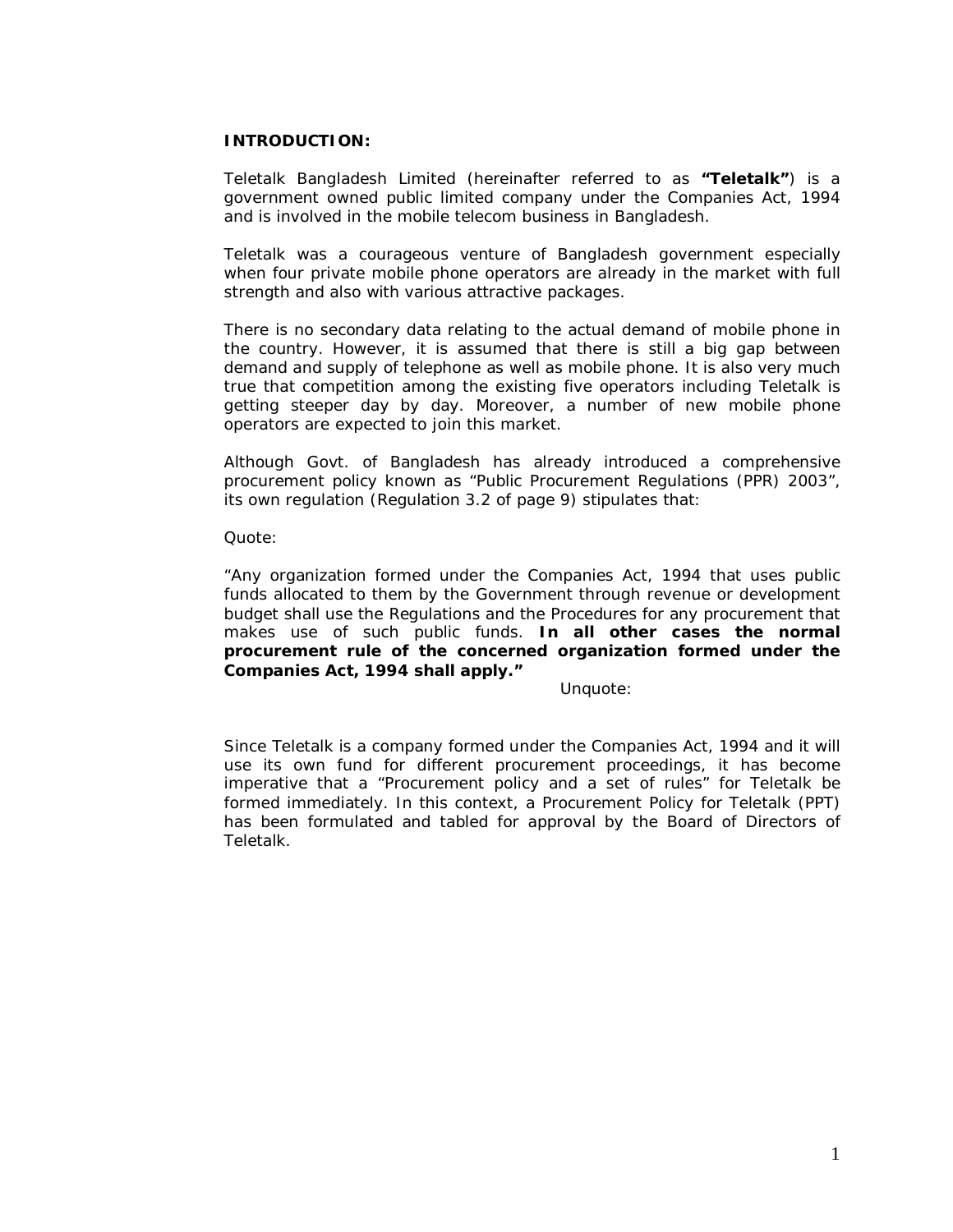# **Chapter 1**

# **1.1.0 BACKGROUND**

This part of the study is absolutely focused on the issues related to the procurement policy and procurement manual for Teletalk.

Since, as a public limited company (under full ownership of its shares by the government), Teletalk will be using its own fund, it is obliged to formulate its own procurement policy and manual. Considering the intense market competition, the constant inter-actions with foreign counterparts, frequent requirements of quick purchase decisions, Teletalk requires a more customized procurement policy and procurement manual in order to make this venture more dynamic, competitive and market oriented.

It is necessary to mention that procurement process and practice work as backbone for any organization. It requires lot of skills, expertise and experiences to ensure effective use of procurement policy and guide line in order to bring optimum benefit for the organization.

Considering the various aspects like nature and type of organization, nature of business, product, market & market competition, existing Govt. rules & regulations etc., a comprehensive matrix based procurement policy and its manual is proposed for Teletalk within a very short span of time.

## **1.2.0 SCOPE OF WORK:**

Teletalk is a public limited company 100% owned by the government. As per the Memorandum & Articles of Association of Teletalk, Government of Bangladesh has vested 100% financial and administrative authority to the Board of Directors of Teletalk. Therefore, Teletalk is a public limited company with 100% financial and administrative freedom but at the core, in some cases, it has invisible ties to some government rules and regulations. Under such circumstances, the scope of work to develop a customized procurement policy and its manual consists of following basic issues:

- The proposed procurement policy and manual needs to be related to the broader guide lines of PPR 2003.
- The proposed procurement policy and manual must have sufficient flexibility to fulfill the procurement requirement of Teletalk as an efficient mobile telecom operator in the competitive scenario.
- The proposed procurement policy and manual must have flexibility to handle future procurement of the organization as it is not possible to develop and adapt such policy every year.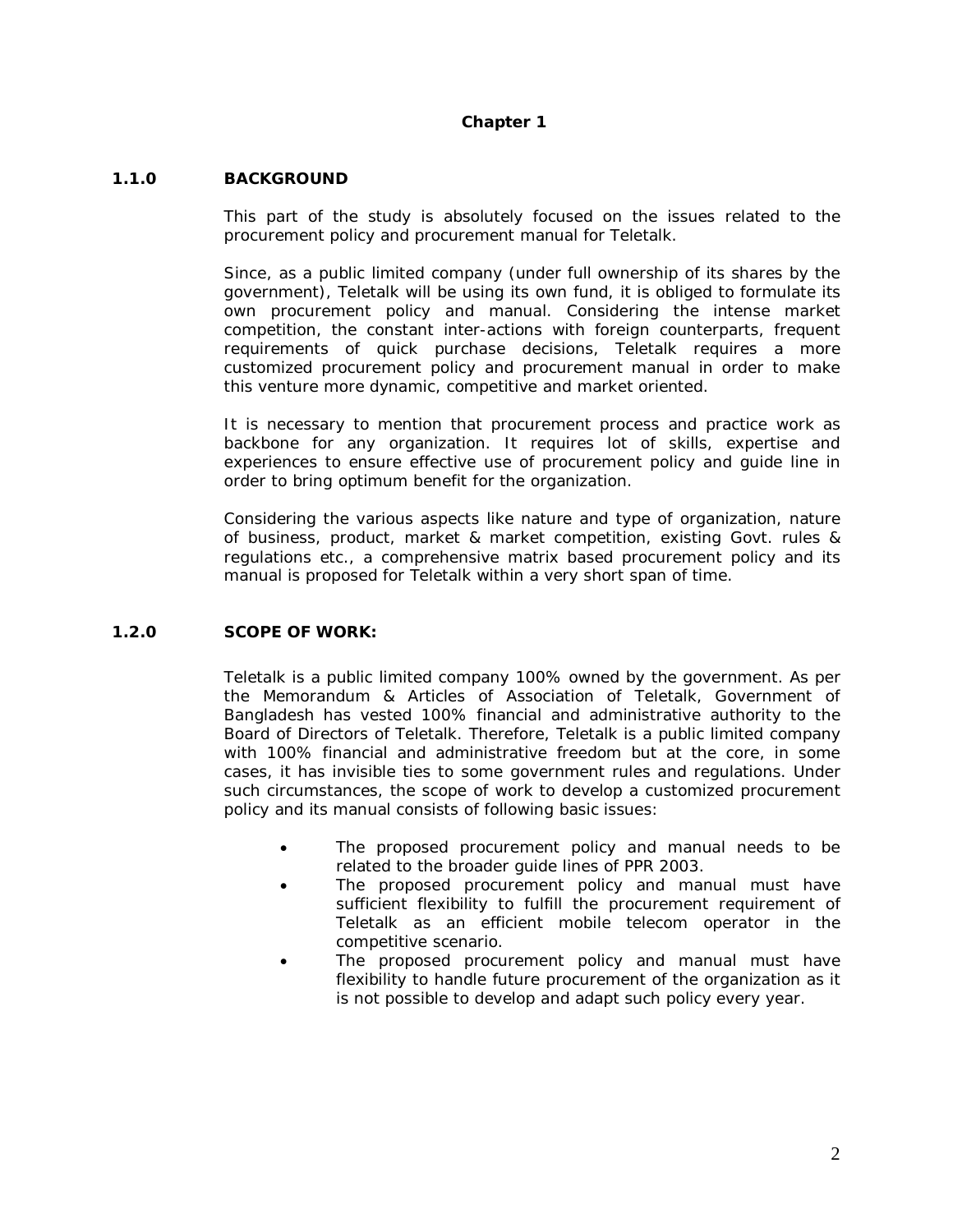# **1.3.0 OBJECTIVES:**

The Proposed procurement policy and manual is developed to attain the following objectives:

- To reduce cost and wastage in procurement.
- To save time in procurement.
- To bring transparency in procurement.
- To reduce internal and external interferences in procurement.
- To help an un-biased decision making in procurement.
- To reduce paper work and unwanted complications in procurement.
- To encourage purposeful procurement.
- To reduce discrimination in procurement.
- To produce and maintain automated tracking records of procurement.

# **1.4.0 AMENDMENT TO THE PPT:**

The procedure for amendment of the procurement policy shall be as follows:

- 1.4.1 The Financial Affairs Committee of the Board shall have the authority to modify the values of the following variables:
	- a) Amount involved in single procurement.
	- b) Procurement frequency for same item/service.
	- c) Deadline for procurement period for completion of single procurement.
- 1.4.2 The Board shall have the authority to make amendments to any or many clauses and provisions of the PPT.

## 1.5.0 **AUTOMATION OF PROCUREMENT PROCESS:**

The management shall take early necessary steps for automation of the procurement process in such a way that manual inputs become unnecessary.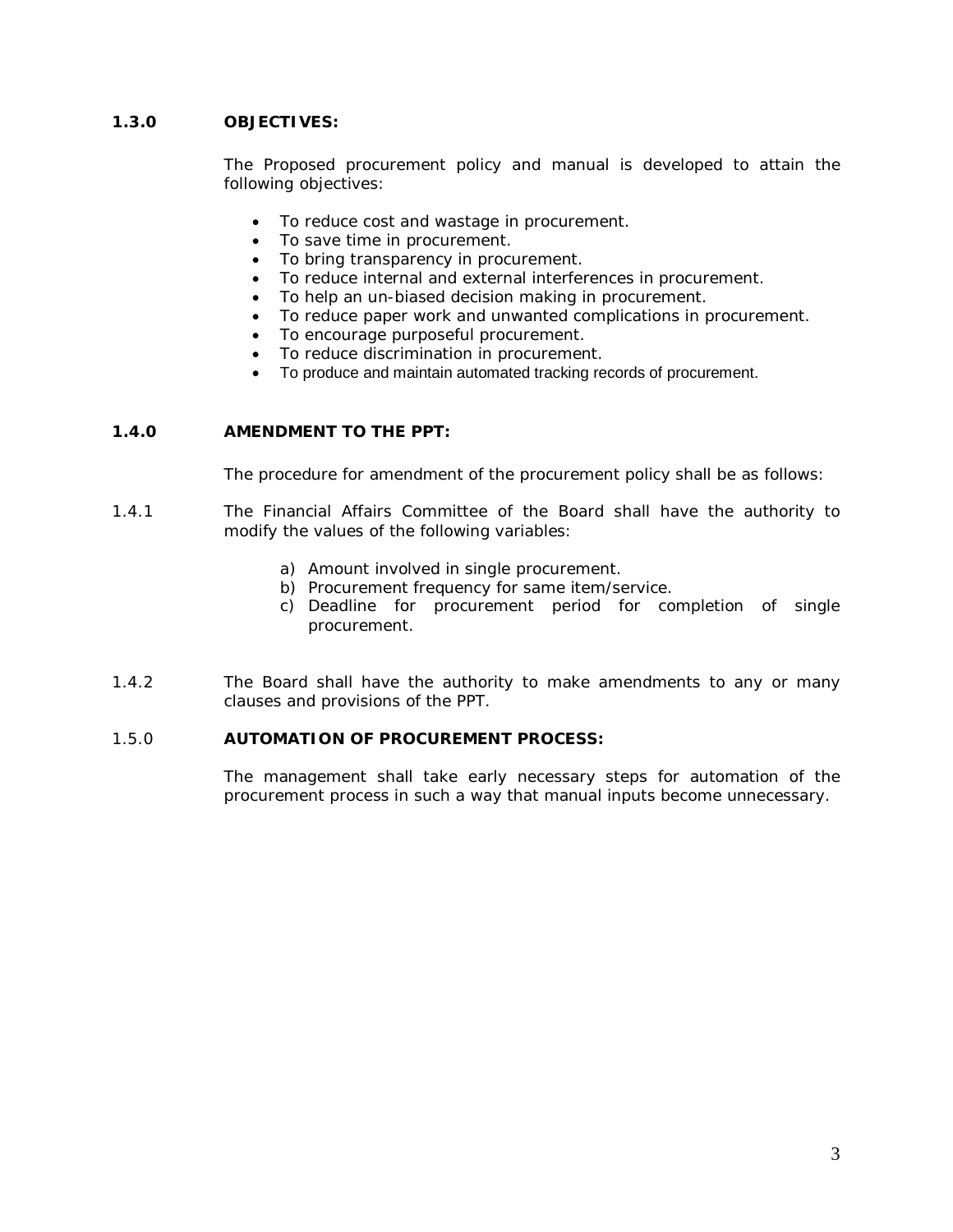**PROCUREMENT CODE OF ETHICS**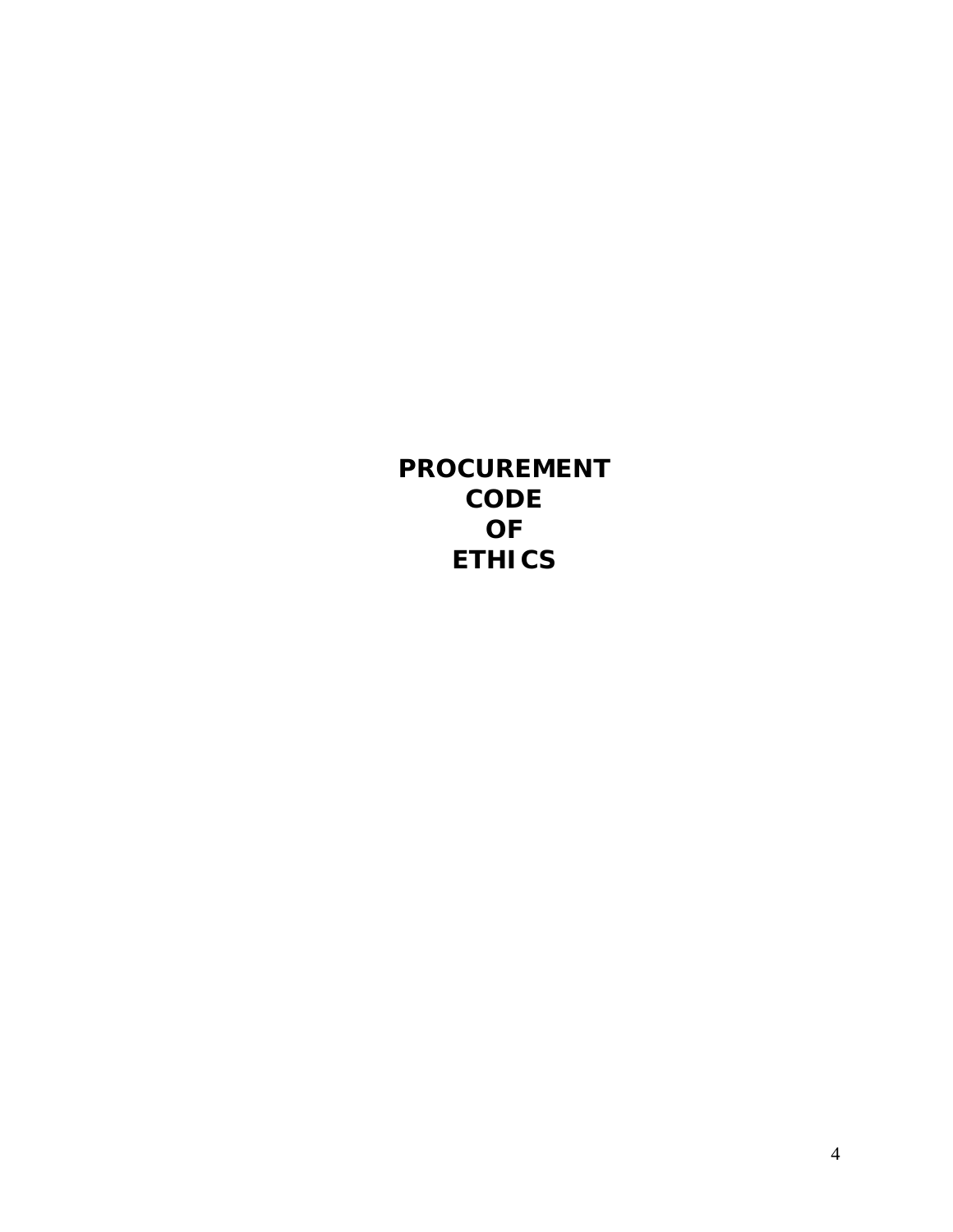## **Chapter 2**

## **2.0.0 PROCUREMENT: CODE OF ETHICS**

## **2.1.0 General Policy**

It is the policy of Teletalk to maintain high reputation of ethical behavior and fair dealing in the conduct of its business.

In many cases decisions as to what is ethical or fair are clear cut and will be obvious to any reasonable person. In some situations, however, there may be circumstances where an element of doubt or ambiguity arises. To help in these circumstances and to protect and guide individual employees of Teletalk, it is necessary to have a written code of ethics.

It is not possible to provide for every situation in the code of ethics. If there is doubt about the probity of any particular situation, the manager or chief executive must be consulted about that situation by the individual concerned.

## **2.2.0 Purpose of Code of Ethics**

The purpose of the Code of Ethics is to offer guidance to Teletalk employees in their business conduct.

The Code of Ethics applies to all the employees of Teletalk, who are engaged in purchasing and payments, including those involved in advisory and decision making capacities.

It will ensure that such employees shall never use their authority of office for personal gain and shall seek to uphold and enhance the reputation of Teletalk by:

- Maintaining an unimpeachable standard of integrity in all their business relationships both inside and outside the organization in which they are employed.
- Fostering the highest possible standards of professional competence amongst those for whom they are responsible.
- Optimizing the use of resources for which they are responsible in order to provide maximum benefit to their employing organization.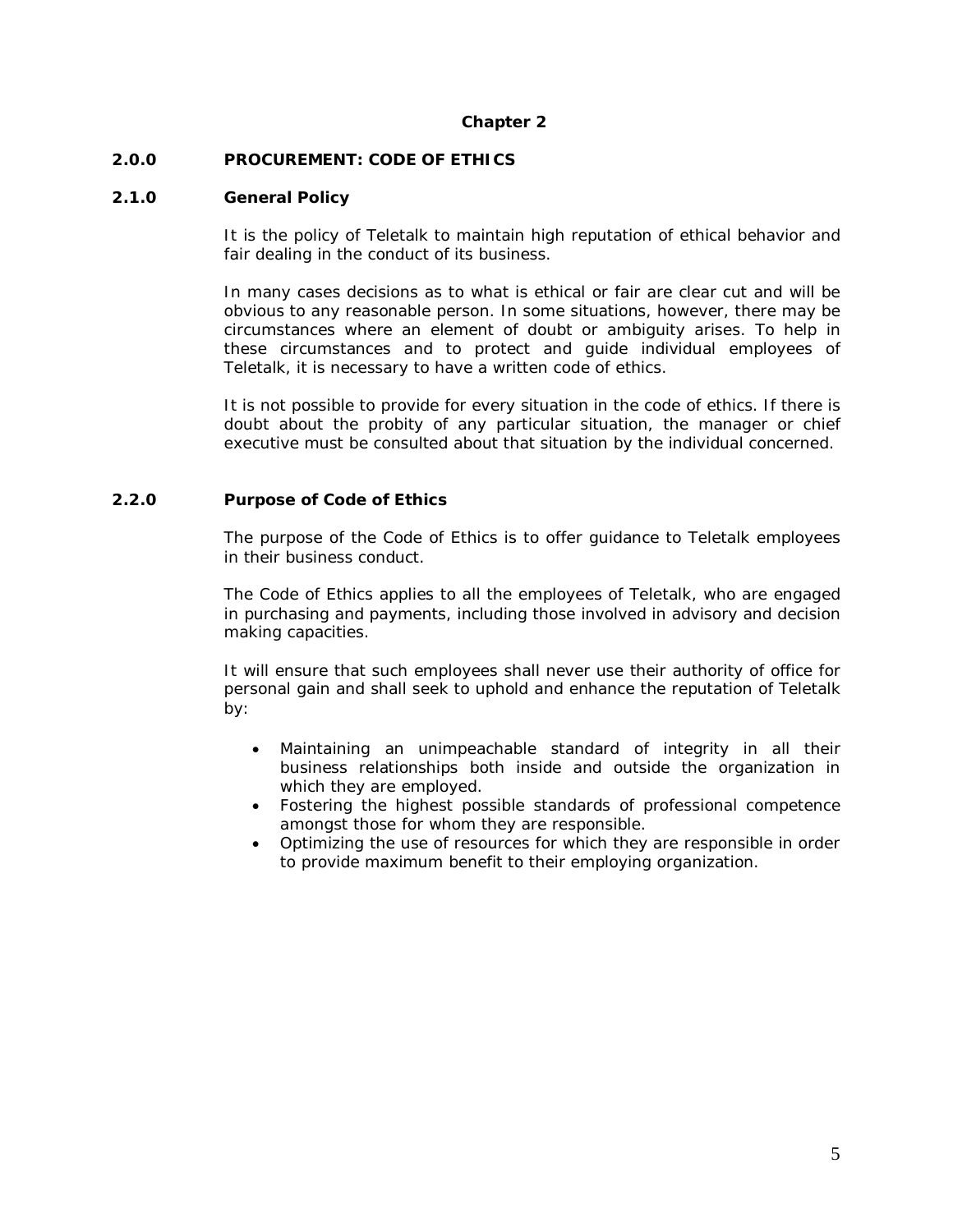# **2.3.0 Principles of the Code of Ethics**

The guiding principles of the Code of Ethics can be summarized under five headings:

- 1. Declaration of Interest
- 2. Confidentiality and accuracy of information
- 3. Legality
- 4. Competition
- 5. Gifts and Hospitality

## **2.3.1 Declaration of Interest**

Any personal interest that may impinge or might reasonably be deemed by others to impinge on a member of staff's impartiality in any matter relevant to his or her duties should be declared.

Where a conflict of interest situation could arise for an employee, he / she must desist from dealing with the contract giving rise to that situation, and may not attempt in any way to influence Teletalk's decision on the matter.

## **2.3.2 Confidentiality and accuracy of information**

The confidentiality of information received in the course of duty should be respected and should never be used for personal gain. Information given in the course of duty should be true and fair and never be used for personal gain or designed to mislead.

## **2.3.3 Legality**

In order to ensure that Teletalk complies with its business dealings with the laws of the land, employees are required to:

- Fulfill all regulatory and supervisory obligations imposed on Teletalk
- Co-operate with relevant regulatory and supervisory bodies
- Avoid false, inaccurate or misleading entries in records
- Ensure that all relevant legislation is upheld
- Encourage effective and fair competition at all times
- Comply with all purchasing and tendering procedures and with prescribed levels of authority for sanctioning any relevant expenditure
- Avoid engaging in any illegal or criminal activities.

## **2.3.4 Competition**

While bearing in mind the advantages to the employing organization of staff maintaining a continuing relationship with a supplier, any arrangement which might in the long term prevent the effective operation of fair competition, should be avoided.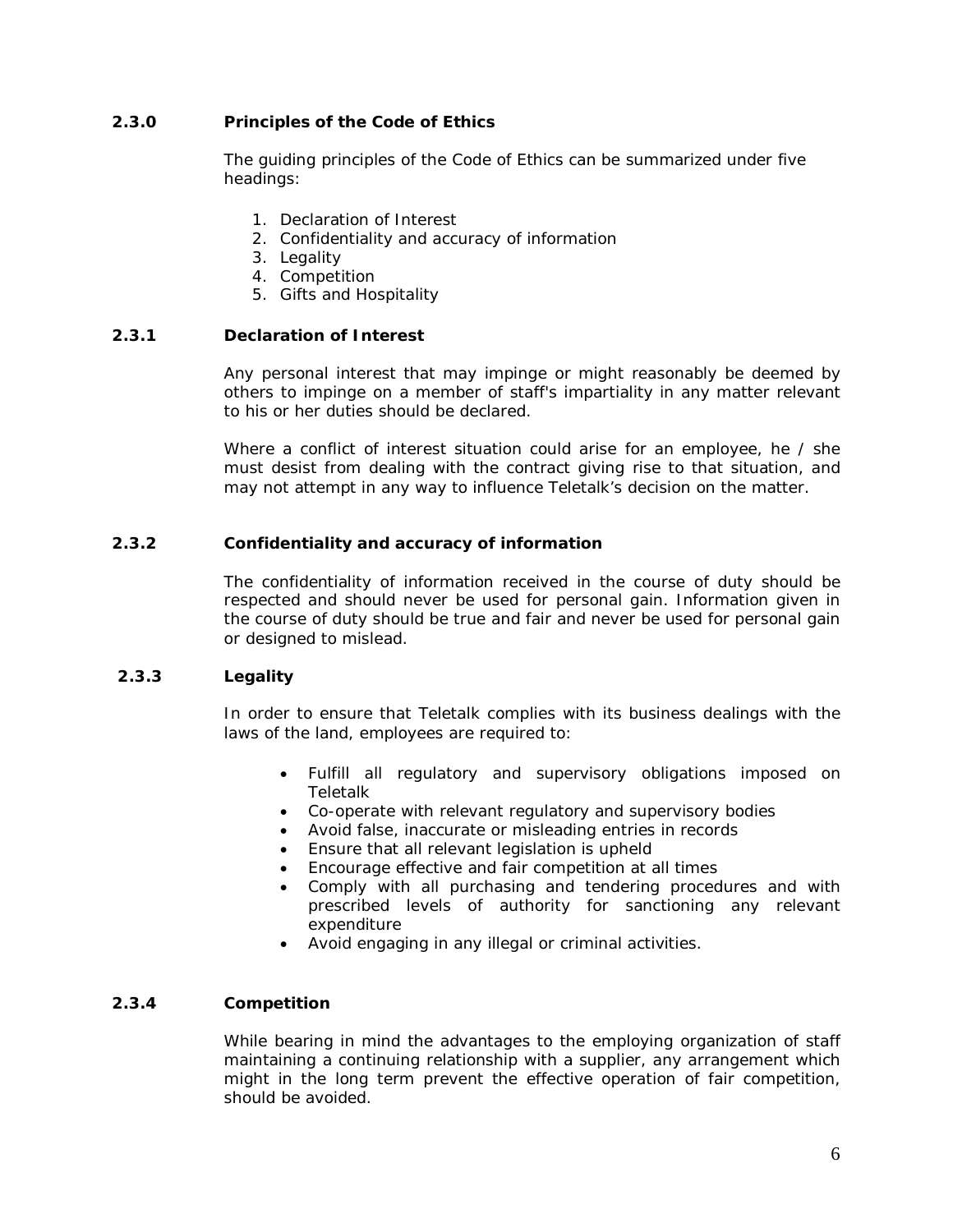# **2.3.5 Gifts and Hospitality**

It is customary for many suppliers to offer gifts, hospitality or entertainment to named employees with whom they have contact as a result of business dealings.

## **2.3.6 Gifts**

Employees may accept gifts from suppliers or contractors who have worked for Teletalk, provided:

- The gift is unsolicited
- The gift is one of very small intrinsic value (e.g. diary, calendar, etc.)
- The gift is disclosed to that employee's immediate superior

In all other cases, the gift should be returned to the sender, with a note advising that acceptance would be contrary to Teletalk policy. Details of returned gifts must be notified at once to the recipient's superior. If such return is not possible due to various direct or indirect social or business impacts on Teletalk, the relevant gift must be submitted to Teletalk (i.e. to the office of MD) with a written record.

# **2.3.7 Hospitality**

Modest hospitality may be accepted, provided:

- The frequency and scale of hospitality is not more than Teletalk might be expected to give in return.
- The number of Teletalk staff availing of the hospitality is kept to a minimum.
- Unless officially allowed by the authority, invitations do not include the provision of travel or overnight accommodation and availing of the hospitality does not identify Teletalk in a public way with any particular supplier or contractor.

When it is not easy to decide between what is not acceptable in terms of gifts or hospitality the offer should be declined or advice sought from the employee's superior.

## **PPT 1.1.0 Breaches of the Code of Ethics will be regarded as a breach of discipline and will be dealt as "misconduct" in accordance with the disciplinary code of Teletalk**.

# **2.4.0 Code of Ethics for Vendors**

Vendors who do business with Teletalk must avoid all situations where propriety or financial interests, or the opportunity for financial gain, could lead to favored treatment for any organization or individual. Vendors must also avoid circumstances and conduct which may not constitute actual wrongdoing, or a conflict of interest, but might nevertheless appear to be questionable to the general public, thus compromising the integrity of Teletalk.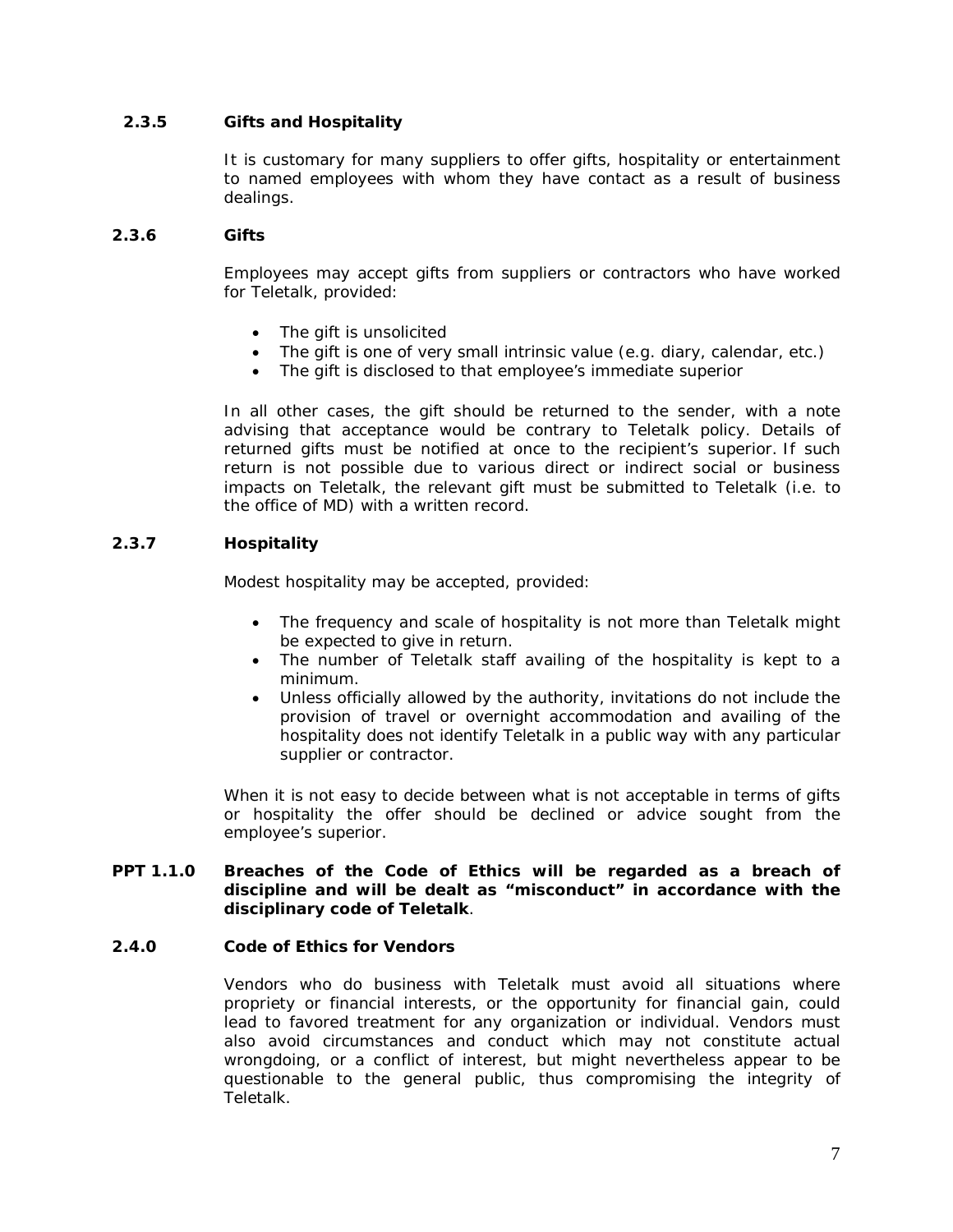- **PPT 1.2.0** Code of Ethics shall be made part of each Request for Quotation (RFQ) promulgated by Teletalk and be attached to every contract and agreement to which Teletalk is a party.
- **PPT 1.3.0** Any failure or unwillingness to sign the contract for procurement code of ethics as "Declaration of Ethics" as per the given format in tender document at the time of submission of offer or proposal, the offer will be rejected at sight.
- **PPT 1.4.0** Code of Ethics shall be distributed to all parties who presently do business with Teletalk and, shall be mandatory part of all procurement document/contract irrespective of procurement method (PM) except POM.
- **PPT 1.5.0** The following actions will be treated as corrupt, fraudulent, collusive or coercive practice under code of ethics:
- **PPT 1.5.1** A corrupt practice, which shall mean giving or promising to give, directly or indirectly, to any director, officer or employee of Teletalk a gratuity in any form, an employment or any other thing or service of value, as an inducement with respect to an act or decision of, or method followed by, Teletalk in connection with the procurement proceedings or contract execution.
- **PPT 1.5.2** A fraudulent practice, which shall mean a misrepresentation or omission of facts in order to influence the procurement proceedings or the execution of the contract.
- **PPT 1.5.3** A collusive practice, which shall mean a scheme or arrangement between two or more tenderers, with or without the knowledge of the procuring entity, designed to rig tender prices thereby denying a procuring entity from the benefits of genuine competition.
- **PPT 1.5.4** A coercive practice, which shall mean harming or threatening to harm, directly or indirectly, persons or their property to influence the procurement proceedings, or affect the execution of a contract.
- **PPT 1.6.0** Should any corrupt, fraudulent, collusive or coercive practice of any kind referred to in PPT 1.5.0 come to the knowledge of Teletalk, Teletalk shall, in the first place, allow the tenderer/supplier to provide an explanation. Unless a satisfactory explanation is given, which is accepted by the MD of Teletalk, Teletalk shall exclude the tenderer/supplier from further participation in the procurement proceedings or execution of contract. Teletalk may also declare the tenderer/supplier ineligible, either indefinitely or for a stated period of time, but a least for a period of three (3) years from participation in procurement proceedings. Such exclusion and the reasons therefore, shall be recorded in the record of the procurement proceedings and promptly communicated to the tenderer/supplier concerned.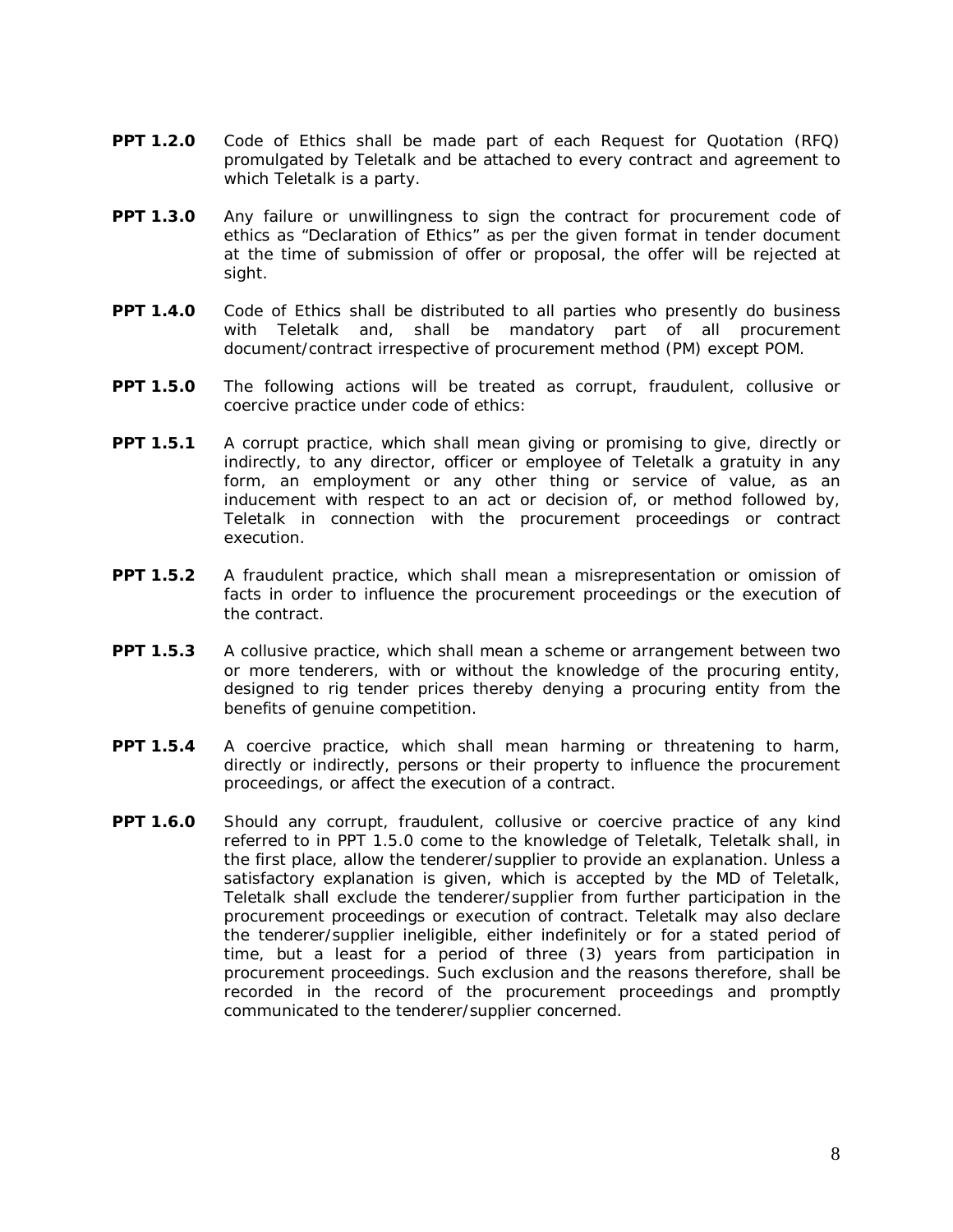**PROCUREMENT DECISION**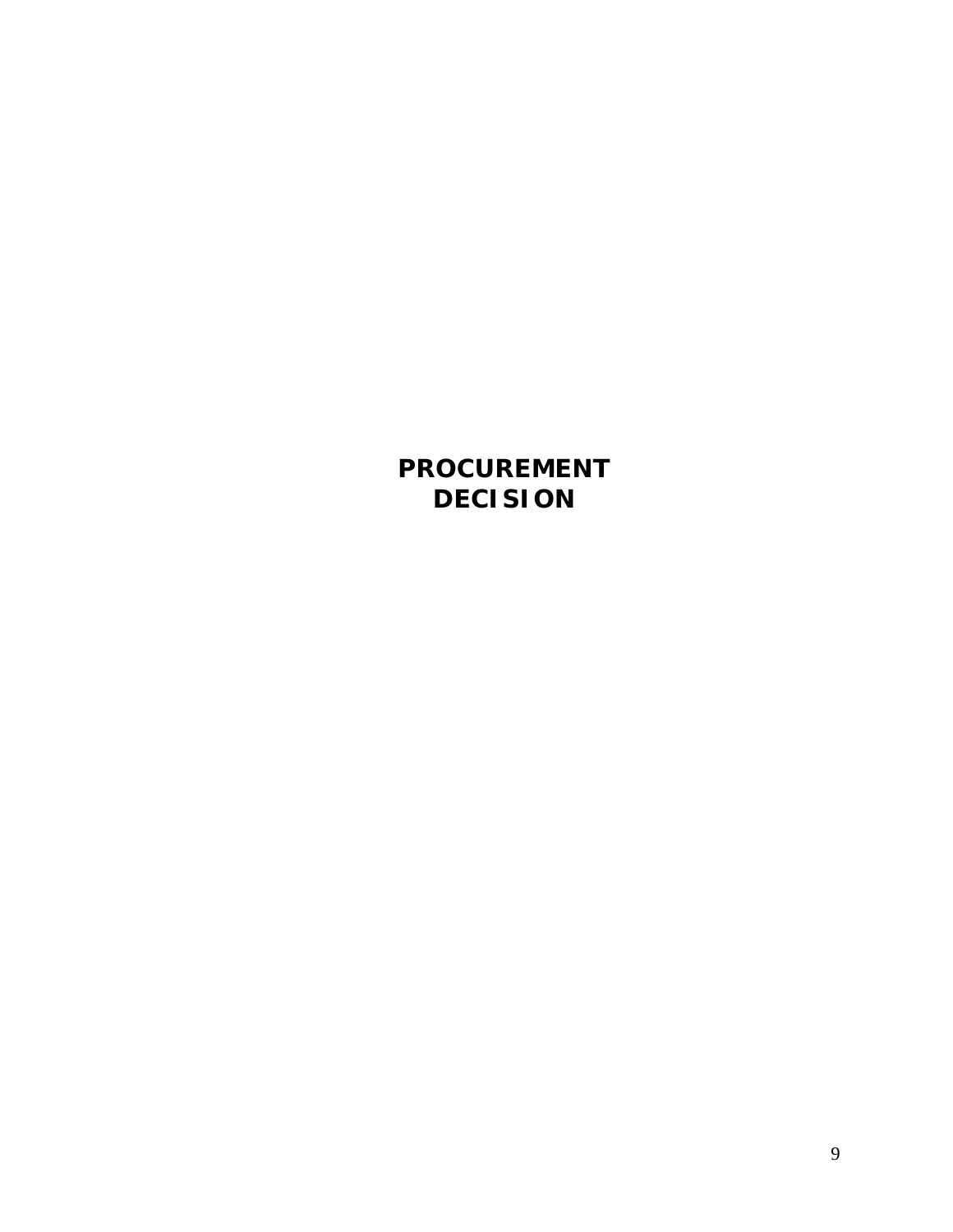## **Chapter 3**

## **3.0.0 PROCUREMENT POLICY:**

The proposed procurement policy is designed for Teletalk and it may or may not be suitable for any other government owned private enterprise.

In order to avoid confusion, all rules in the proposed procurement policy will be termed as "PPT" (Procurement Policy for Teletalk) as all rules in PPR 2003 are termed as "Regulation".

Procurement process has two sides – the satisfaction of the buyer and the selection of a source of procurement that facilitates fairness and transparency of the procurement process.

Buyer's satisfaction does not depend solely upon buying the right product or service alone but also upon buying it at the right time, in the right quantity and at the best possible price.

Fairness and transparency of the procurement process involves the selection of a suitable source of procurement as well as a method which reduces possible manipulation in the process and ensures that the resources are judiciously and effectively utilized.

The proposed procurement policy is completely based on a number of variables. These variables are divided in to a number of sub-variables. The proposed policy guides the total procurement exercise from initiation of requisition form to evaluation of offer and subsequently the complete assessment of individual procurement process through different variables in order to ensure that there will be neither any subjective decision nor any internal or external pressure to influence the procurement process.

## **PPT 2.0.0 TYPES OF PROCUREMENT (TP)**

All procurement of Teletalk must be classified under any of the following two types of procurement:

- **PPT 2.0.1** Any procurement of single item or service under PPT will be termed as **Single Item Procurement (SIP).**
- **PPT 2.0.2** Any procurement for multiple/various items and/or services or in any combination under PPT will be termed as **Bundle Procurement (BP).**

#### **PPT 2.1.0 Nature of Procurement (NP)**

All procurement of Teletalk, after classification under TP, must be identified under nature of procurement (NP) as follows:

#### **PPT 2.1.1** Any procurement irrespective of SIP or BP, must be identified whether it is **Proprietary Nature (Pro)** or **Non-proprietary Nature (NPro)**.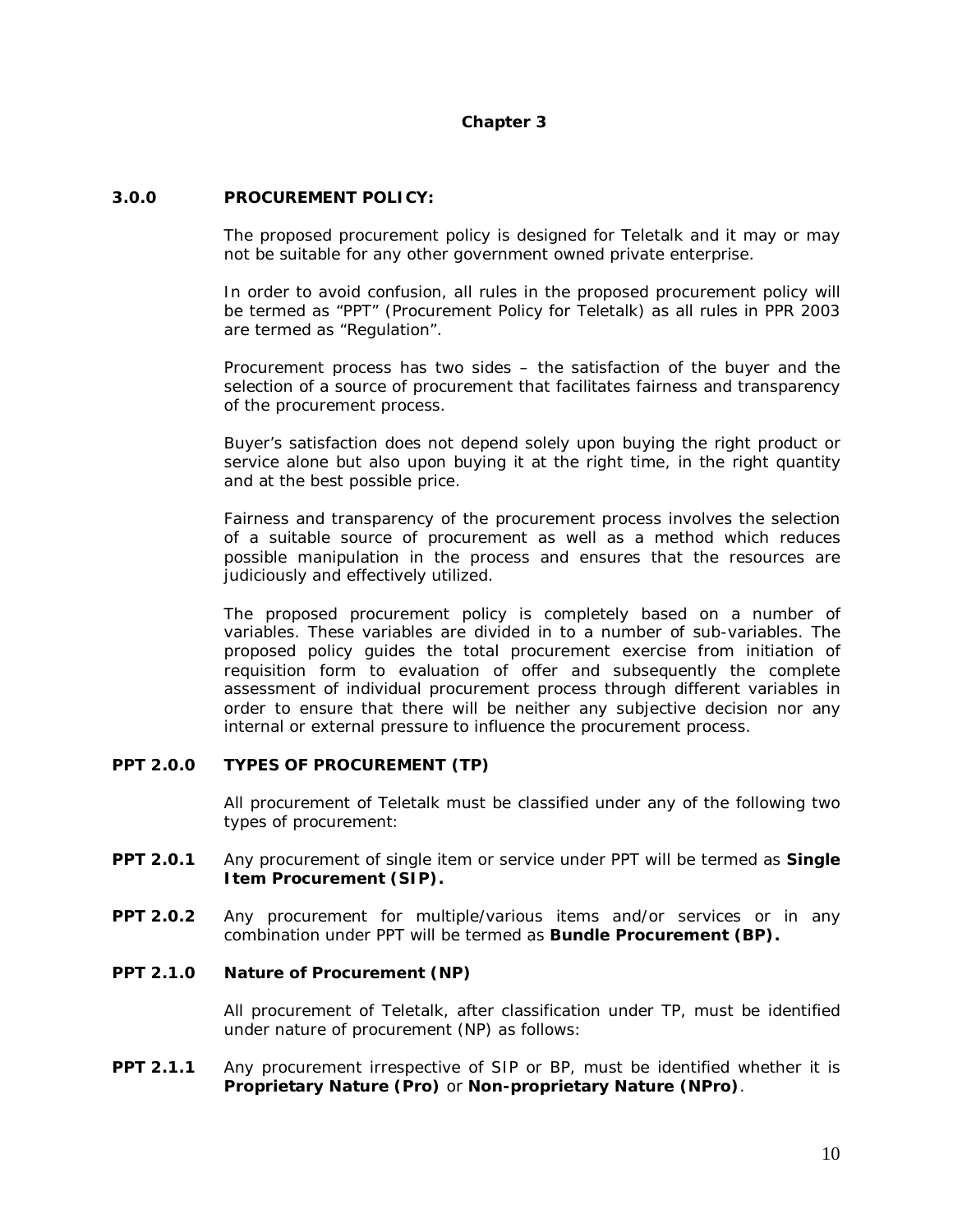# **PPT 2.1.2 Definition of Proprietary Nature:**

Any item or service with following nature from Teletalk's point of view:

- Highly technical and related to capital equipment.
- Copy right and/or patent protected item or service.
- Spare parts and/or accessories for equipment having limited number of manufacturers or only one manufacturer or limited or only one distributor/ importer.
- Not easily available in the open market
- Specialized services of technical, consultancy or any other specialty nature as continuation of previous proprietary work with Teletalk.

## **PPT 2.2.0 PROCUREMENT DECISION VARIABLES**

Six sets of variables have been used as follows:

- **1. Purpose of Procurement (PP)**
- **2. Amount involved in Single Procurement (ASP)**
- **3. Procurement Frequency of same item/service (PF)**
- **4. Procurement Deadline to receive item/service (PD)**
- **5. Procurement Source (PS)**
- **6. Procurement Method (PM)**

## **3.2.0 PURPOSE OF USING VARIABLES:**

Basically the reason for using variables is to reduce subjective judgment as much as possible and quantify the decision making process so that a predefined set of rules can be established that can make the procurement process efficient and effective.

With these objectives in mind the above mentioned variables have been selected. These variables help us attain our objective in the following manner:

- **PP** helps specify the product required and its use by the purchaser. Purchaser will not only specify the product/service with detail specification but will also specify the exact use of that product/service under the mentioned procurement. It will definitely make the purchaser more accountable to the use of procured product/service.
- **ASP** assists in determining the amount that should be used to make the said procurement based on the quantity required and also based on factual market price per unit of product/service.
- **PF** aids in establishing the usage pattern which in turn aids in estimating the economic order quantity and making the proper plan for the use of product/service.
- **PD** necessary to ensure that the product or service is acquired in a timely manner. Both PF & PD will reduce the unplanned procurement and unplanned use of goods/services and as a result it will help to optimize the resource utilization.
- **PS** assists the procurement department to identify the proper source of procurement in order to reduce wastage of time and effort. More over, proper identification of source will ensure maximum number of offers/proposals.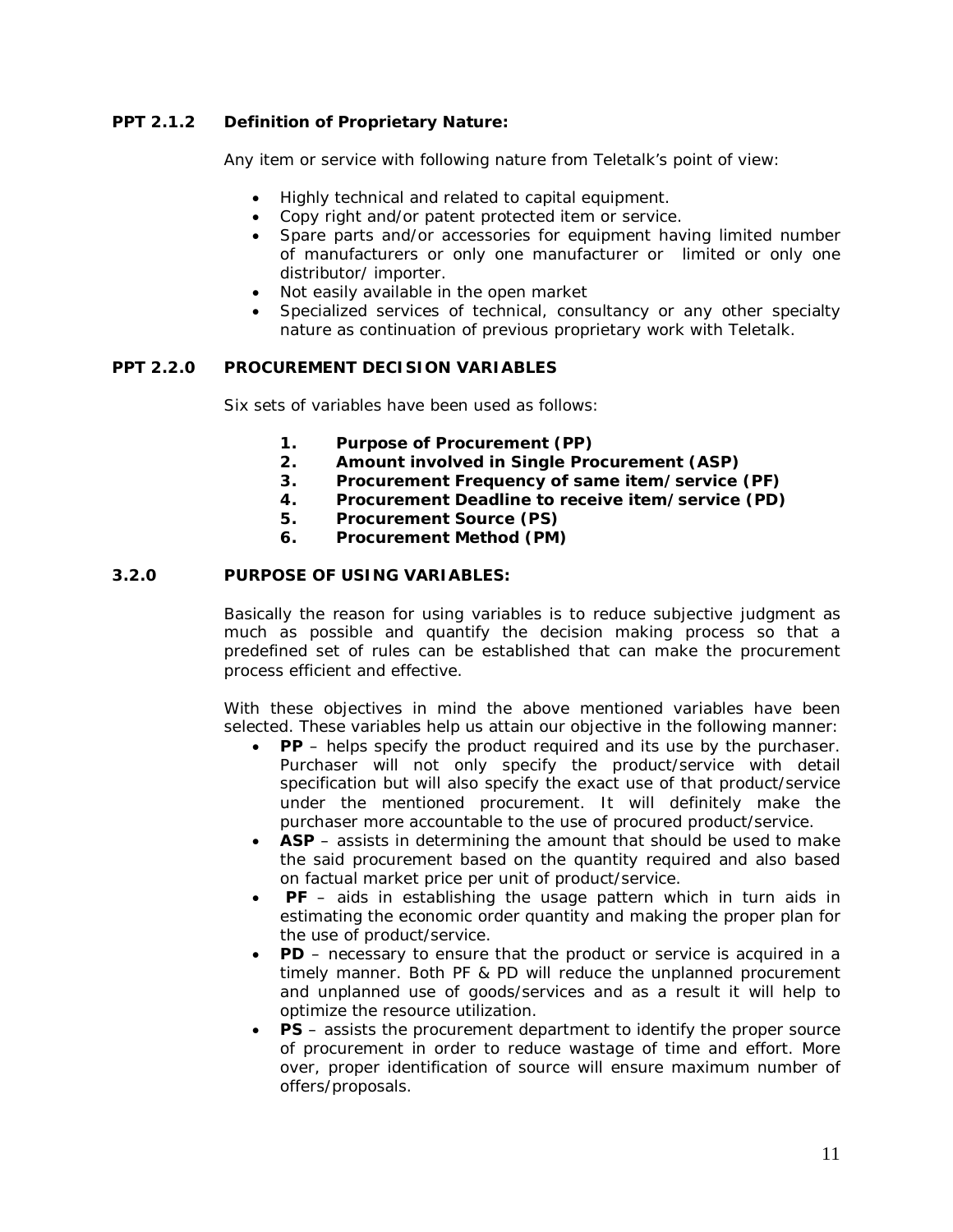**PM** – selection of an appropriate method of procurement that can satisfy the objectives that have been quantified on the basis of the above mentioned variables.

All parties involved in procurement must understand the reasons behind using the above-mentioned variables in PPT. unless it is clearly understood and properly executed in the process of procurement, the basic objective of adapting PPT can not be achieved.

However, it is necessary to understand the steps and flow-chart of procurement required in the proposed procurement policy before going in to the details of variables those are acting as the controlling tools for the proposed procurement policy. The steps involved in the procurement process are detailed in the Procurement Manual.

## **PPT 2.3.0 PURPOSE OF PROCUREMENT (PP)**

Procurement of any item or service for Teletalk must be classified in any of the 11 types of the following PPs based on the intended use of product/service. No procurement under the classification of **others** or **Miscellaneous** or **any other terms** will be allowed. The different types of PPs are as follows:

| ヘレレレ          | - 1         |                                        |
|---------------|-------------|----------------------------------------|
| <b>SL</b>     | <b>PP</b>   | <b>PURPOSE OF PROCUREMENT</b>          |
| 1             | PC.         | <b>PETTY CASH</b>                      |
| $\mathcal{P}$ | <b>RES</b>  | <b>RESALABLES</b>                      |
| 3             | <b>CON</b>  | <b>CONSUMABLES</b>                     |
| 4             | R&M         | <b>REPAIR &amp; MAINTENANCE</b>        |
| 5.            | <b>HSLE</b> | HARDWARE, SOFTWARE, LOGISTIC EQUIPMENT |
| 6             | <b>SER</b>  | SERVICE INCLUDING RENT/LEASE           |
| 7             | CF.         | CAPITAL EQUIPMENT                      |
| 8             | <b>FAFF</b> | FIXED ASSET - FURNITURE & FIXTURE      |
| 9             | <b>FAVE</b> | FIXED ASSET - VEHICLE & EQUIPMENT      |
| 10            | <b>FAP</b>  | FIXED ASSET - PROPERTY                 |

## **TABLE - 1**

## **3.3.0 Definition of Different Types of PP:**

# **PPT 2.3.1 PC (PETTY CASH):**

Petty Cash is commonly known as the fund available in most of the offices to meet day to day various miscellaneous running expenses or to meet any urgent requirement within pre-defined amount related to office, logistic, repair & maintenance or entertainment expenses. Any procurement under such head of accounts (head of accounts as per the chart of accounts of the organization) will be classified as PC.

However, PC will not be considered as regular procurement by the procurement department. PC will be the only direct procurement option for different departments to fulfill day to day requirement. Therefore, PC will be separated from PP and procurement department will not use PC for any regular procurement.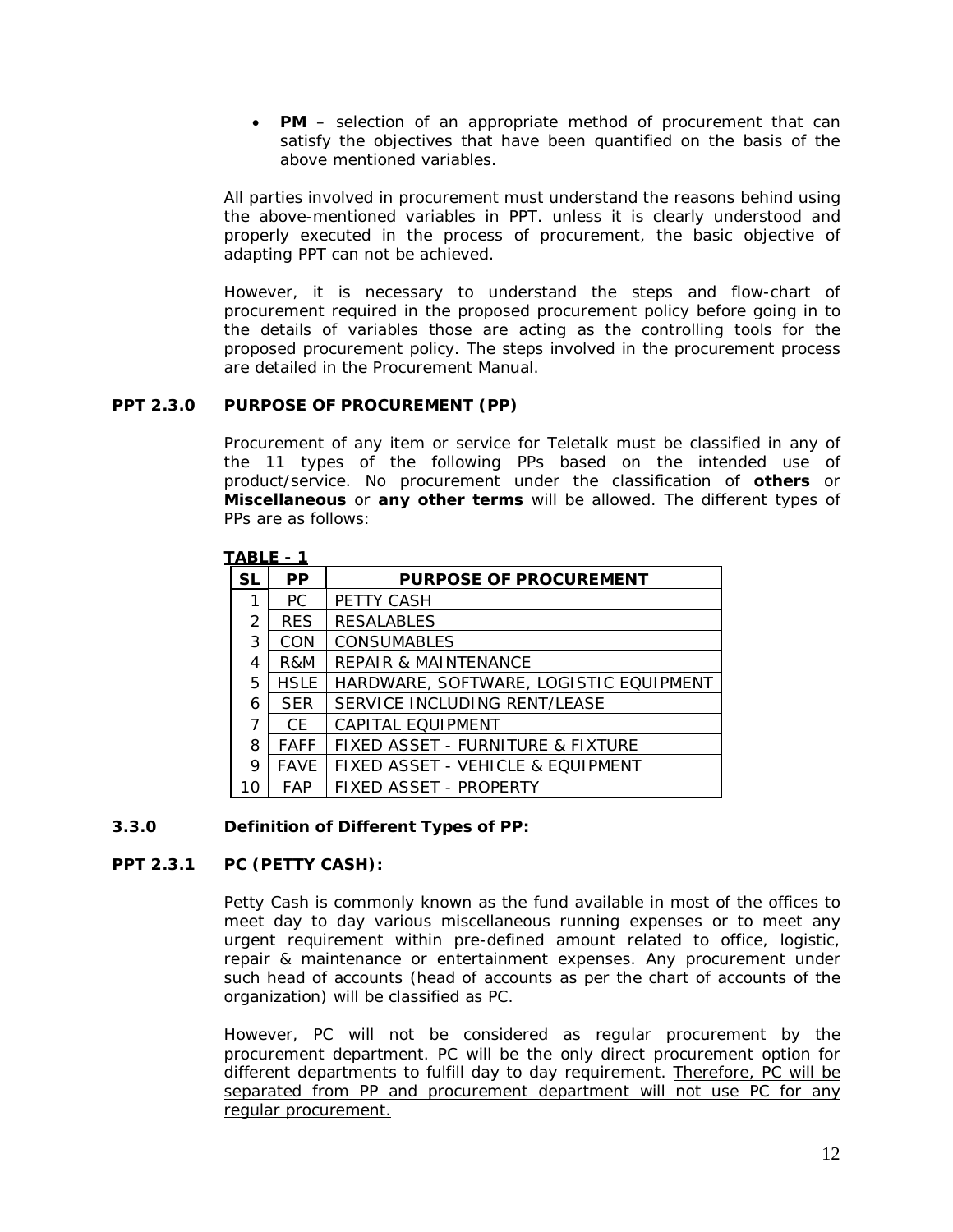# **PPT 2.3.2 RES (RESALABLES):**

Any goods and/or service of following nature:

- Any goods or service that has been used for the purpose of selling or reselling with or without value addition in the open market as regular salable product/service for generating revenue for Teletalk.
- Any goods or service that can be quantified or numbered at the time of procurement or/and at the time of selling for the purpose of generating revenue for Teletalk.
- Certain goods or services with proprietary nature those can be sold or resold unlimited times for generating revenue but procured only once like various VAS (value added services) will not be considered under this classification.

# **PPT 2.3.3 CON (CONSUMABLES):**

Any item which has following nature:

- Exhausted or finished once used.
- No multiple usages.
- Technical or non-technical in nature.
- Product only.
- No service, commission or royalty is included within this classification.
- No product with proprietary nature<sup>\*1</sup>.
- Source of procurement must be local.

 $*1$  There are many brand products which are of proprietary nature like ink, cartridge or toner of different printer and photocopy machines. However, these products are always available in the market. Therefore, these types of items should not be considered as proprietary item but will be regarded as consumables. The definition of proprietary item/service is clearly mentioned in PPT 2.1.1.

## **PPT 2.3.4 R&M (REPAIR & MAINTENANCE):**

Any item or service for the purpose of repair & maintenance of any kind except goods or services of proprietary nature as per definition mentioned in the chart of account of Teletalk will be considered under this classification.

#### **PPT 2.3.5 HSLE (HARDWARE, SOFTWARE, LOGISTIC EQUIPMENT):**

Any item directly related to the telecommunication technology and/or any hardware, software or equipment working directly to the operations as well as the network of Teletalk.

# **PPT 2.3.6 SER (SERVICE):**

All types of services whether technical or non-technical including rent, lease, commission, royalty etc. except services under following classifications of PP:

- $\bullet$  PC
- R&M
- CE
- RES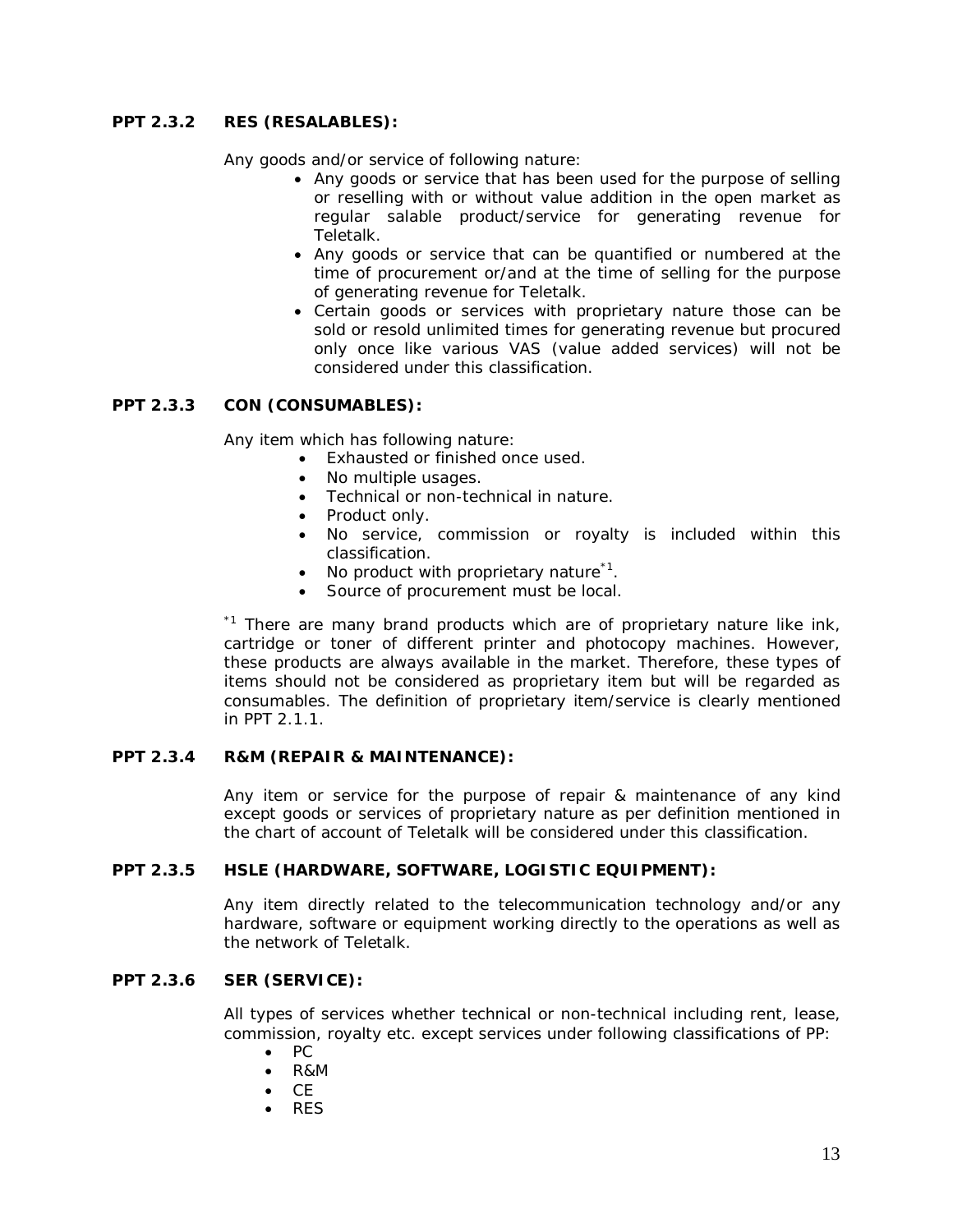## **PPT 2.3.7 CE (CAPITAL EQUIPMENT):**

Definition of capital equipment will be as per the definition mentioned in the chart of accounts of Teletalk. Any services like installation, training, operation for limited period etc. included as package deal with CE will be considered as part of capital equipment.

#### **PPT 2.3.8 FAFF (FIXED ASSET – FURNITURE & FIXTURE):**

All Movable fixed assets as per the definition mentioned in the chart of accounts of Teletalk except the fixed assets under following PP classifications:

- **HSLE**
- $\bullet$  CF

## **PPT 2.3.9 FAVE (FIXED ASSET – VEHICLE & EQUIPMENT):**

All immovable fixed assets as per the definition mentioned in the chart of accounts of Teletalk except the fixed assets under following PP classifications:

- HSLE
- CE
- FAFF

## **PPT 2.3.10 FAP (FIXED ASSET – PROPERTY):**

All real estate properties like land, building or any structure of similar nature will be classified as FAP.

The source of procurement should be local unless otherwise instructed either by FAC (Financial Affair Committee) or BOD (Board of Directors).

#### **PPT 2.4.0 ASP (AMOUNT INVOLVED IN SINGLE PROCUREMENT):**

ASP is a variable which will help to determine the estimated amount required for procurement. It will help Teletalk to use the matrix enclosed in Chapter - 6 to make proper decision for procurement.

There are 10 (ten) sub-variables/ slabs under this variable and the Management of Teletalk with the approval of FAC (Financial Affair Committee) may change the value of these sub-variables from time to time. But the total number of sub-variables cannot be changed as it will affect the overall procurement decisions.

| SL            | <b>ASP</b> | AMOUNT IN SINGLE PROCUREMENT               |
|---------------|------------|--------------------------------------------|
| 1             | A 1        | UP TO TK. 100,000                          |
| $\mathcal{P}$ | A 2        | UP TO TK. 500,000, ABOVE TK. 100,000       |
| 3             | A 3        | UP TO TK. 1,000,000, ABOVE TK.500,000      |
| 4             | A 4        | UP TO TK. 2,000,000, ABOVE TK.1,000,000    |
| 5.            | A 5        | UP TO TK. 4,000,000, ABOVE TK.2,000,000    |
| 6             | A 6        | UP TO TK. 8,000,000,ABOVE TK.4,000,000     |
| 7             | A 7        | UP TO TK. 15,000,000, ABOVE TK.8,000,000   |
| 8             | A 8        | UP TO TK. 25,000,000,ABOVE TK. 15,000,000  |
| 9             | A 9        | UP TO TK. 50,000,000, ABOVE TK. 25,000,000 |
| 10            | A 10       | ABOVE TK. 50,000,000                       |

#### **TABLE - 2**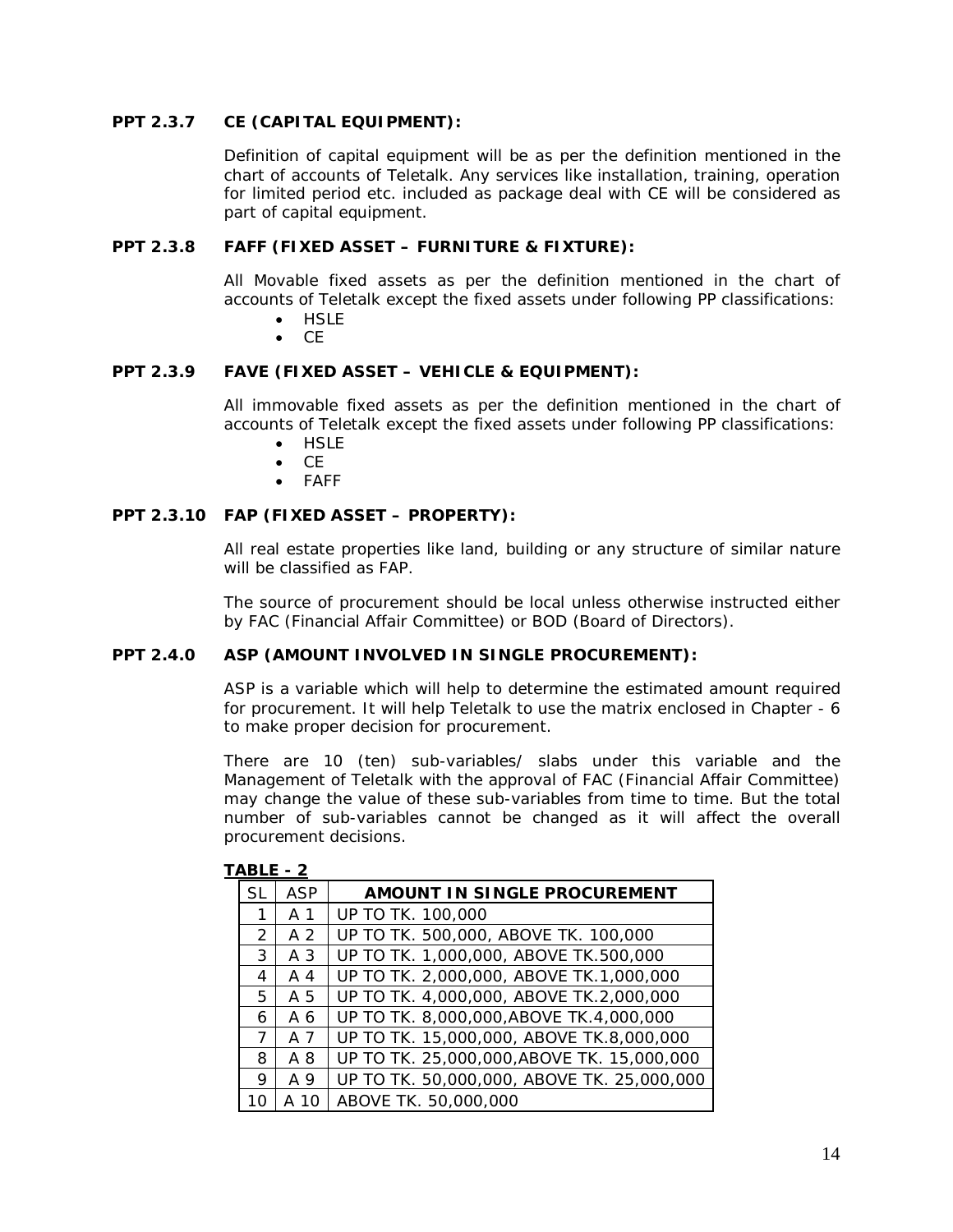## **PPT 2.5.0 PF (PROCUREMENT FREEQUENCY):**

PF is a variable which will help to determine the exact method of procurement (PP) under given condition. It will help Teletalk to use the matrix enclosed in Chapter - 6 to make proper decision for procurement.

There are 7 (seven) sub-variables under this variable and the Management of Teletalk with the approval of FAC (Financial Affair Committee) may change the value of these sub-variables from time to time. But the total number of sub-variables cannot be changed as it will affect the overall procurement decisions.

## **TABLE - 3**

| <b>SL</b>     | PF  | <b>PROCUREMENT FREQUENCY</b> |
|---------------|-----|------------------------------|
|               | F 1 | ONCE IN A WEEK               |
| $\mathcal{P}$ |     | F 2   TWICE IN A MONTH       |
| 3             |     | F 3   ONCE IN A MONTH        |
| 4             | F 4 | TWICE IN A OUARTER           |
| 5             | F 5 | LONCE IN A QUARTER           |
| 6             | F 6 | ONCE IN HALF A YEAR          |
|               |     | ONCE IN A YEAR               |

## **PPT 2.6.0 PD (PROCUREMENT DEADLINE TO RECEIVE PRODUCT/SERVICE):**

PD is a variable which will help to determine the urgency of procurement under given condition and subsequently required procurement method. It will help Teletalk to use the matrix enclosed in Chapter - 6 to make proper decision for procurement.

There are 11 (eleven) sub-variables/ slabs under this variable and the Management of Teletalk with the approval of FAC (Financial Affair Committee) may change the value of these sub-variables from time to time. But the total number of sub-variables cannot be changed as it will affect the overall procurement decisions.

## **TABLE - 4**

| <b>SL</b> | <b>PD</b> | <b>PROCUREMENT DEADLINE TO</b><br><b>RECEIVE PRODUCT/SERVICE</b> |
|-----------|-----------|------------------------------------------------------------------|
| 1         | P 1       | WITH IN 1 DAY                                                    |
| 2         | P 2       | WITH IN 3 DAYS                                                   |
| 3         | P 3       | WITH IN 7 DAYS                                                   |
| 4         | P 4       | WITH IN 14 DAYS                                                  |
| 5         | P 5       | WITH IN 21 DAYS                                                  |
| 6         | P6        | WITH IN 30 DAYS                                                  |
| 7         | P 7       | WITH IN 45 DAYS                                                  |
| 8         | P 8       | WITH IN 60 ADYS                                                  |
| 9         | P 9       | WITH IN 75 DAYS                                                  |
| 10        | 10<br>P   | WITH IN 90 DAYS                                                  |
|           |           | <b>ABOVE 90 DAYS</b>                                             |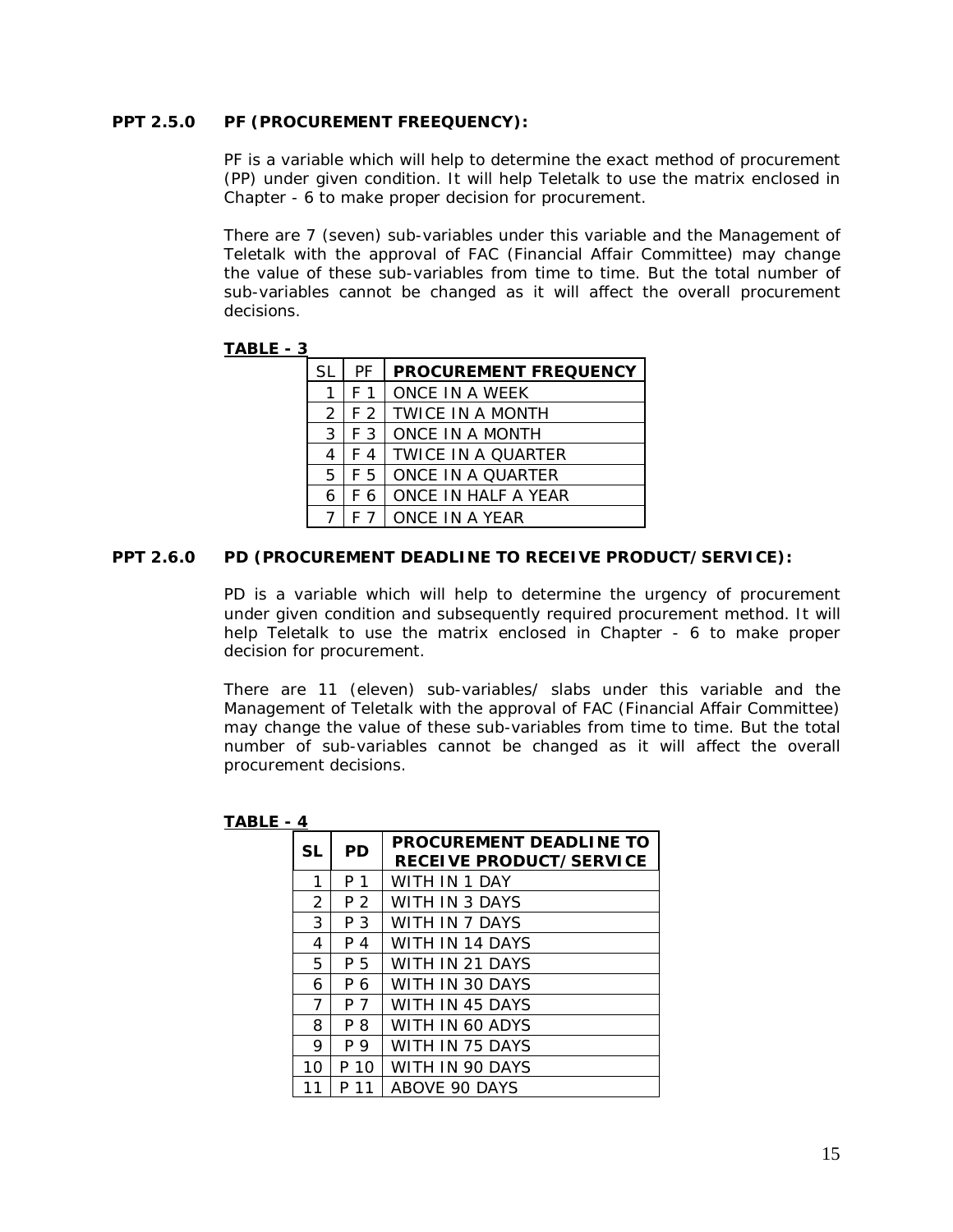# **PPT 2.7.0 PS (PROCURMENT SOURCE):**

Procurement Source must be either "LOCAL" that is procurement must be made by using local currency or Bangladeshi Taka, or "FOREIGN" that is procurement must be made by using any acceptable hard currency. Procuring authority will decide procurement source depending on the following conditions:

Conditions to select procurement source (PS):

| <b>CONDITIONS</b>                  | <b>LOCAL</b>                 | <b>FOREIGN</b>     |  |
|------------------------------------|------------------------------|--------------------|--|
| Currency                           | Taka                         | Any except Taka    |  |
| Origin                             | Any                          | Except             |  |
|                                    |                              | Bangladesh         |  |
| Procurement Deadline (PD)          | Up to P 11                   | P 6 & Above        |  |
| Amount in Single Purchase (ASP)    | Up to A 10                   | A 4 & Above        |  |
| Procurement Frequency (PF)         | Up to $F$ 7                  | Up to F4           |  |
| If foreign, CD/SD/VAT etc. (total) | With in 36%                  | Above 36%*         |  |
| Estimated cost                     | Within $+$ 15%               | Less than 15%      |  |
|                                    | of import cost               | of local cost      |  |
| Availability                       | Locally                      | Locally always     |  |
|                                    | Available                    | not available      |  |
| Local Off./representative          | Not mandatory                | Mandatory          |  |
| of foreign main supplier           |                              |                    |  |
| After sales service for foreign    | Must be locally              | Must be<br>locally |  |
| Products of                        | Available                    | Available          |  |
| PP: R&M, HLSE, CE, FAFF, FAVE      |                              |                    |  |
| Replacement Warranty for foreign   |                              | Must have          |  |
| Products of                        | Must be locally<br>Available | Local              |  |
| PP: R&M, HLSE, CE, FAFF, FAVE      |                              | arrangement        |  |

# **TABLE - 5**

The above conditions, except for the currency of purchase shall not be binding as a definition but shall be used for helping the decision of purchase. For a single purchase decision, these conditions can be applied either singly or in tandem.

**\*** Being Govt. owned organization, Teletalk should not encourage unhealthy competition by allowing smugglers and customs' tax dodgers to participate in procurement process with unrealistic price. However, this decision may not be applicable for all PP.

## **PPT 2.8.0 PM (PROCURMENT METHOD):**

Procurement method describes the detail procedure to make the procurement. Success of any procurement mostly depends on the procurement method.

PPR 2003, in chapter IV, describes various procurement methods as "CHOICE OF PROCUREMENT METHOD" which is as follows: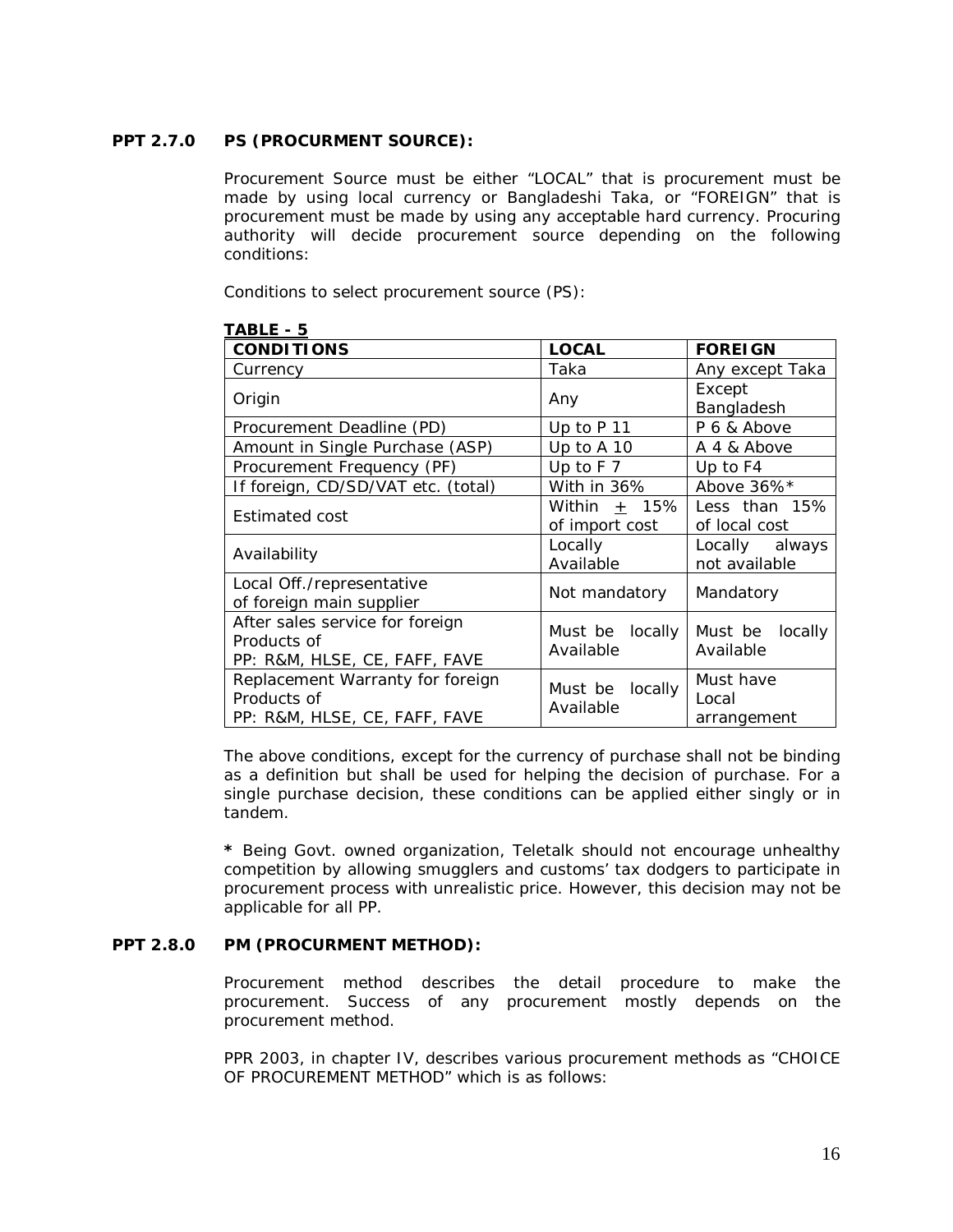- Regulation 16: Open Tendering Method
- Regulation 17: Restricted Tendering Method
- - Regulation 18: Direct Procurement Method
- Regulation 19: Two-stage Tendering Method
- Regulation 20: Request for Quotation Method

PPT proposed more procurement choices within the frame work of the abovementioned regulations of PPR 2003, which are as follows:

## **TABLE - 6**

| SL            | <b>PM</b>       | <b>PROCUREMENT METHOD</b>    |
|---------------|-----------------|------------------------------|
|               | <b>POM</b>      | PROCUREMENT FROM OPEN MARKET |
| $\mathcal{P}$ | <b>SQM</b>      | SPOT QUOTATION METHOD        |
| 3             | <b>DOM</b>      | DIRECT QUOTATION METHOD      |
| 4             | $\mathsf{I}$ T  | <b>LIMITED TENDER</b>        |
| 5             | RT.             | <b>RESTRICTED TENDER</b>     |
| 6             | NT <sub>1</sub> | NATIONAL TENDER, TYPE 1      |
| 7             | NT <sub>2</sub> | NATIONAL TENDER, TYPE 2      |
| 8             | IT              | <b>INTERNATIONAL TENDER</b>  |
| 9             | FC.             | FRAMEWORK CONTRACT           |

PPT 2.7.0 restricts all procurement of Teletalk within the above-mentioned 9 (nine) choices of procurement method (PM). No other method of procurement is allowed under PPT.

## **3.4.0 DEFINITION OF DIFFERENT CHOICES OF PM:**

#### **PPT 2.8.1 POM (PROCUREMENT FROM OPEN MARKET):**

POM permits Teletalk to procure goods or services from retailer or whole seller or from the open market. Within the given parameter of different variables, POM is permissible and allowable for Teletalk.

#### **PPT 2.8.2 SQM (SPOT QUOTATION METHOD):**

SQM is a method of procurement that gives flexibility to procure goods or services on urgent basis by inviting quotations on the spot, but within the given parameter of various variables. Procurement based on single quotation is allowable under SQM.

#### **PPT 2.8.3 DQM (DIRECT QUOTATION METHOD):**

Procurement of goods/services under DQM must follow the following conditions:

- No minimum notice period.
- A minimum of 5 (five) numbers of RFQ has to be issued and receipt of such RFQs by concerned parties is a must with proper documentary evidence.
- Last date or time for submission of offer/proposal must be fixed.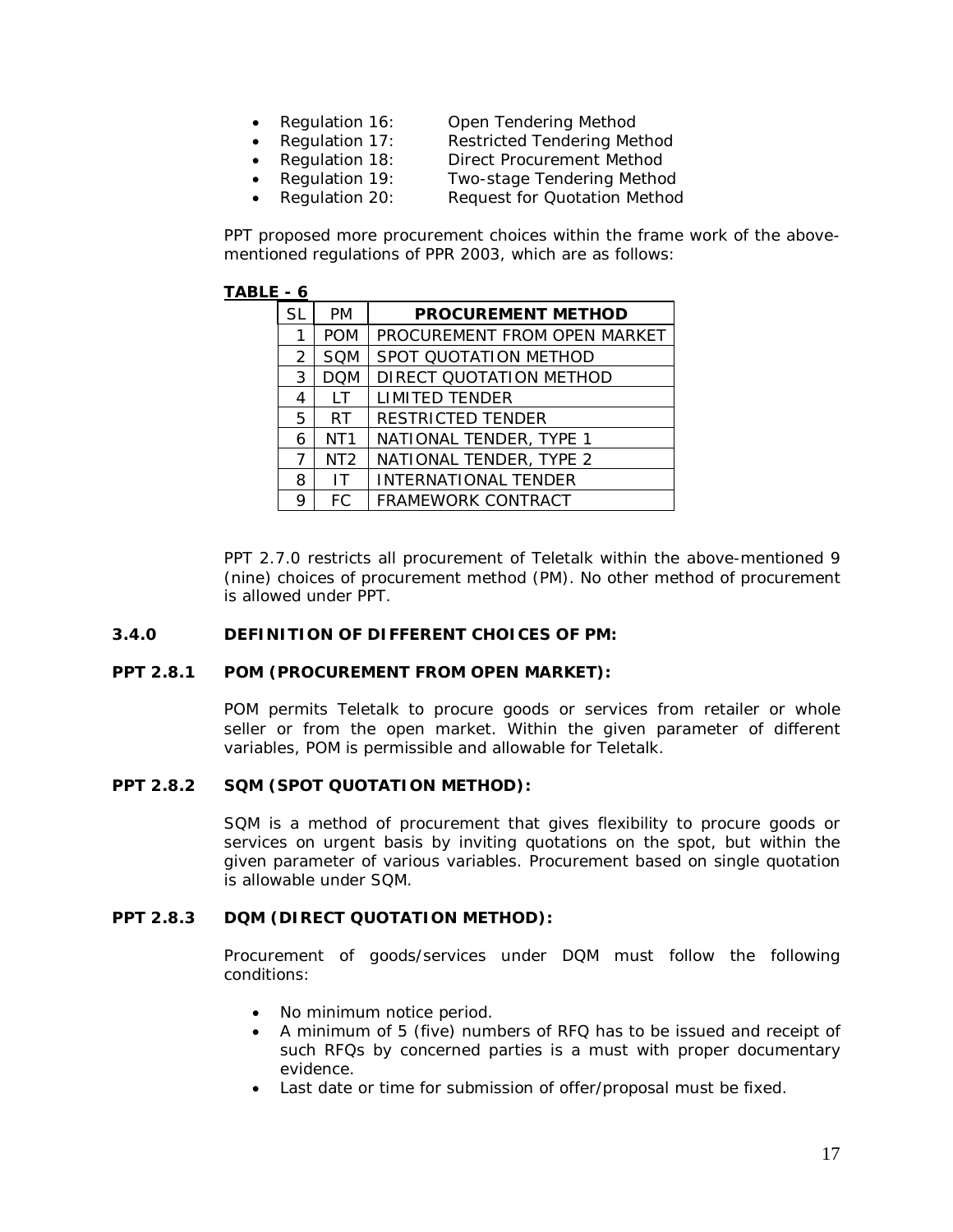- Opening of received bids may or may not be opened in presence of bidders' representative(s).
- Bids shall be opened any time within one working day after closing of the bid submission.
- List of name & address of participants and total bid price must be published through official notice board/web site within next working day from the last date & time of submission.
- Publication of RFQ in public media is not mandatory.
- No price for bid document.
- The minimum number of received offer/proposal should be three (3).
- No bid bond is required.
- Performance guarantee (PG) is preferred but not mandatory. PG should not be more than 5% of the quoted offer or 5% of ASP as fixed value.
- DQM must be within the given parameters of different variables.

## **PPT 2.8.4 LT (LIMITED TENDER):**

Procurement of goods/services under LT must follow the following conditions:

- Minimum notice period should not be less than 10 (ten) working days.
- Invitation for offer must be posted on the official notice board of Teletalk that must have easy access for public.
- Invitation for offer must be posted in official web site of Teletalk that must have easy access for public.
- A minimum of 5 (five) numbers of RFQ has to be issued and receipt of such RFQs by concerned parties is a must with proper documentary evidence.
- Publication of RFQ in public media is not required.
- Fixed place, date and time for opening of offer/proposal is mandatory.
- Last date or time for submission of offer/proposal must be fixed.
- There must be a sealed tender box for submission of offer/proposal.
- List of name & address of participants, including total bid prices must be published through official notice board/web site within 24 hours from the last date & time of submission.
- Publication of RFQ in public media is not mandatory.
- Price for bid document must not exceed  $TK. 100/=$ .
- The minimum number of received offer/proposal is one (1).
- Bid bond is preferred but not mandatory. Bid bond should not be more than 1% of the quoted value or 1% of ASP as fixed value in the form of pay order or bank draft
- Performance guarantee (PG) is mandatory. PG should not be more than 5% of the quoted offer or 5% of ASP as fixed value in the form of pay order or bank draft or bank Guarantee with a validity of not more than 90 days. \*.
- The minimum number of received proposal/offer is one (1).
- LT must be within the given parameters of different variables.

*\* Validity of Bank guarantee for BB should not be more than 90 days as it will increase the cost of submission of offer or proposal which will ultimately increase the cost of procurement.*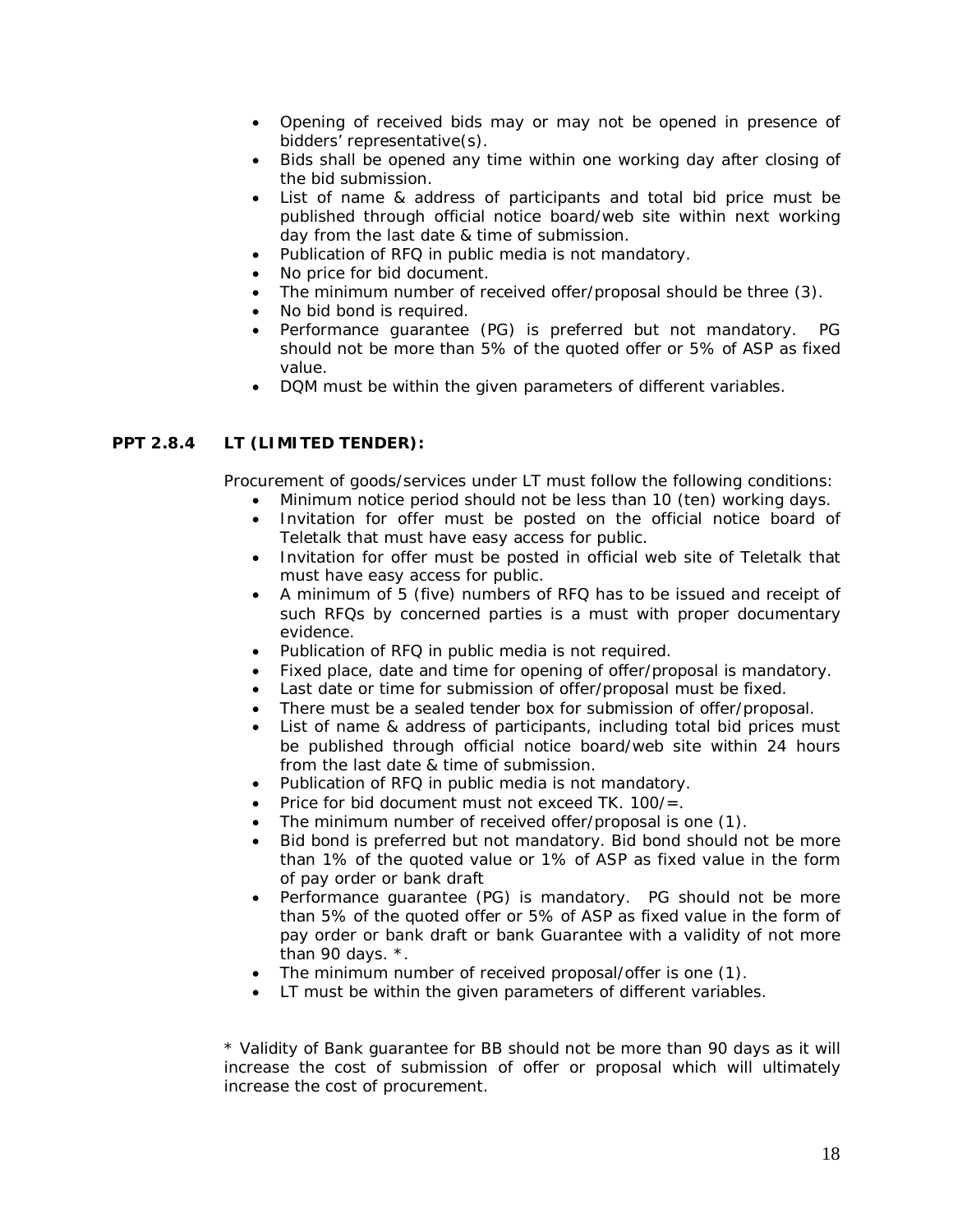# **PPT 2.8.5 RT (RESTRICTED TENDER):**

Procurement of goods/services under CTL must follow the following criteria:

- RT is applicable for procurement of Proprietary Nature (Pro).
- RT is applicable for procurement where there are only a few vendors with national or international reputation.
- Invitation for offer must be posted on the official notice board of Teletalk that must have easy access for public.
- Invitation for offer must be posted in official web site of Teletalk that must have easy access for public.
- No minimum notice period is required.
- Fixed date and time for opening of offer/proposal is mandatory.
- Last date or time for submission of offer/proposal must be fixed.
- Required numbers of RFQ has to be issued directly by Teletalk and receipt of such RFQ by concerned parties is a must with documentary evidence.
- List of name & address of participants including total bid prices must be published through official notice board/web site within 24 hours from the last date & time of submission.
- The minimum number of received offer is one (1).
- RT must be within the given parameters of different variables.
- No bid bond required.
- Performance Guarantee (PG) should be there to confirm supplier's seriousness. PG should not be more than 5% of the quoted offer or 5% of ASP as fixed value in the form of pay order or bank draft or bank guarantee with a validity of not more than 90 days.

## **PPT 2.8.6 NT1 (NATIONAL TENDER, TYPE1):**

Procurement of goods or services under NT1 must follow the following procedures:

• Invitation for offer must be published in the daily news paper Selection of daily news paper must be as follows:

#### **TABLE - 7**

| <b>Language</b> | <u>NO.</u> | CATEGORY*        |
|-----------------|------------|------------------|
| English         |            | $A \sim C/1 - 3$ |
| English         |            | Anv              |
| Bengali         |            | $A - C/1 - 3$    |
| Bengali         |            |                  |

**National Daily News papers**

- \* Category should be based on circulation. Purchasing authority may seek support from PID under Ministry of Information.
- Invitation for offer must be posted in official web site of Teletalk that must have easy access for public.
- Invitation for offer must be posted in official notice board of Teletalk that must have easy access for public.
- Minimum notice period must not be less than 20 working days from the date of publication of tender in the daily news paper.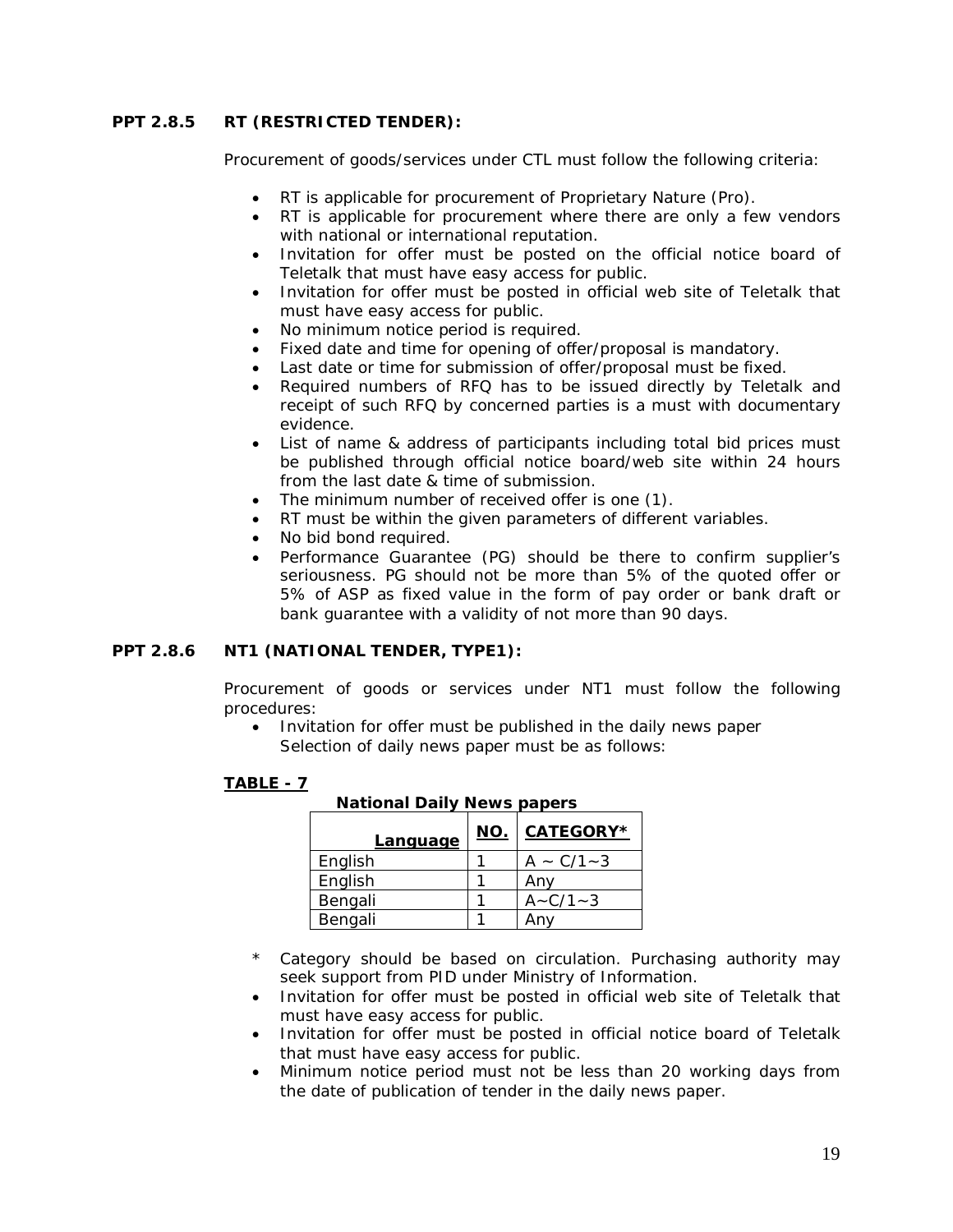- The last and the  $2^{nd}$  last date of submission must be working days. The procuring authority must ensure that vendors get two consecutive working days including the last date of submission for preparation and submission of proposal/offer.
- All procuring documents as mentioned in PPT 7.2.0 must be enclosed.
- The place, time & date of closing & opening of tender must be mentioned very clearly.
- There must be a properly marked and sealed tender box to drop proposals/offers and that box must be available to the vendors at least from 3 (three) working days before the closing date for submission of the offer/proposal.
- Detail Specification, Quantity and delivery schedule must be clearly mentioned in the notice.
- The PS must be local and currency for procurement must be Taka.
- There is no upper limit of ASP.
- NT1 must be open to all genuine business people irrespective of manufacturing facilities, stock level, experience, authorization, agency/ dealership etc. No such restriction can be incorporated in the tender document.
- The minimum required number of received offers/proposals shall follow the following criteria:

## **TABLE - 8**

| Number of submitted<br>offers acceptable if | ASP         | РF        |
|---------------------------------------------|-------------|-----------|
| $\#$ of offers = 1                          | With in A 4 | Above F 5 |
| $#$ of offers = 2                           | With in A 6 | Above F 3 |
| $#$ of offers = 3 & more                    | Anv         |           |

- There will be no AEF, AF & OF (features of technical specification) under NT1 for evaluation.
- Bid bond @ maximum 1% and Performance Guarantee (@ maximum 5% of the quoted value in terms of Pay Order and/ or Bank Guarantee with a validity of not more than 90 days.
- The minimum and maximum limits of price of bid document should be 0.01% and 0.05% respectively of the estimated value of the purchase.

## **PPT 2.8.7 NT2 (NATIONAL TENDER, TYPE 2):**

Procurement of goods or services of specialized or highly technical nature will be under NT2 and it must follow the following conditions:

 Invitation for offer must be published in the daily news paper Selection of daily news paper must be as follows: **TABLE - 9**

| <b>National Daily News papers</b> |     |                  |  |  |
|-----------------------------------|-----|------------------|--|--|
| <u>Language</u>                   | NO. | <b>CATEGORY*</b> |  |  |
| English                           |     | $A \sim C/1 - 3$ |  |  |
| English                           |     | Any              |  |  |
| Bengali                           |     | $A - C/1 - 3$    |  |  |
| Bengali                           |     |                  |  |  |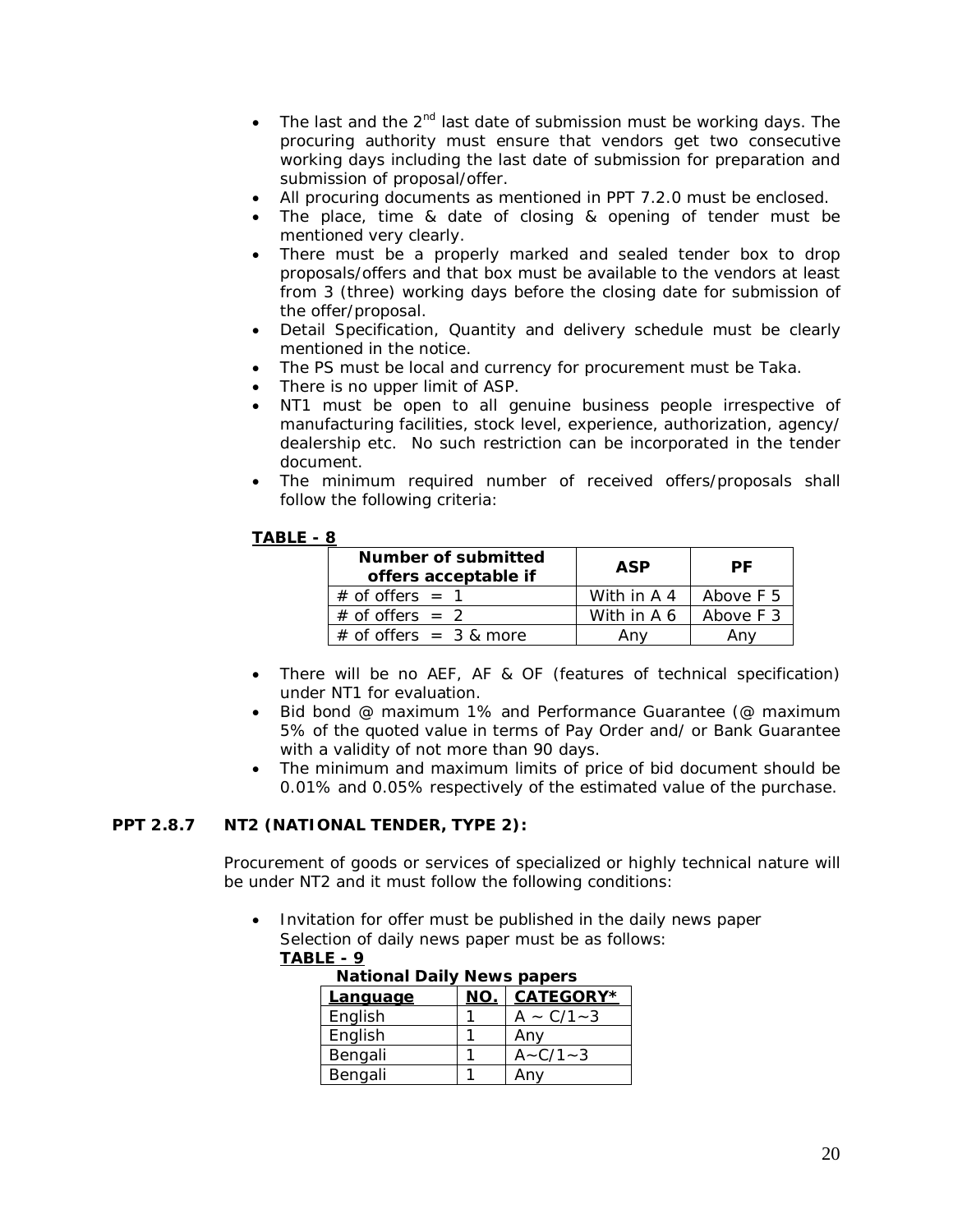- \* Category should be based on circulation. Purchasing authority may seek support from PID under Ministry of information.
- Invitation for offer must be posted in official web site of Teletalk that must have easy access for public.
- Invitation for offer must be posted in official notice board of Teletalk that must have easy access for public.
- Minimum notice period must not be less than 28 working days from the date of publication of tender in the daily news paper.
- The last and the  $2<sup>nd</sup>$  last date of submission must be working days. The procuring authority must ensure that vendors get two consecutive working days including the last date of submission for preparation and submission of proposal/offer.
- All procuring documents as mentioned in PPT 7.2.0 must be enclosed.
- The time & date of closing & opening of tender must be mentioned very clearly.
- There must be a properly marked and sealed tender box to drop proposals/offers and that box must be available to the vendors at least from 3 (three) working days before the closing date for submission of the offer/proposal.
- Detail specification, Quantity and delivery schedule must be clearly mentioned in the notice.
- The PS must be local and currency for procurement must be Taka.
- There is no upper limit of ASP.
- Since procurement method NT2 is designed to procure goods or services of specialized or highly technical nature, it must have a number of pre-requisite conditions like manufacturing facilities, stock level, specialized experience, authorization, agency/dealership, references etc.
- The minimum required number of received offers/proposals shall follow the following criteria:

#### **TABLE - 10**

| Number of submitted<br>offers acceptable if | ASP         | РF        |
|---------------------------------------------|-------------|-----------|
| $#$ of offers = 1                           | With in A 4 | Above F 5 |
| $#$ of offers = 2                           | With in A 6 | Above F 3 |
| $#$ of offers = 3 & more                    | Anv         | An۱       |

- For NT 2, optional criteria may be added and if such criterions are added they must be considered during evaluation of offer.
- Bid bond @ maximum 1% and Performance Guarantee (@ maximum 5% of the quoted value in terms of Pay Order and/ or Bank Guarantee with a validity of not more than 90 days.<sup>\*</sup>
- The minimum and maximum limits of price of bid document should be 0.01% and 0.05% respectively of the estimated value of the purchase.

## **PPT 2.8.8 IT (INTERNATIONAL TENDER):**

Procurement of any product or services under IT that is under International Tender, must be from foreign country and the currency must be foreign currency. The other conditions for IT are as follows: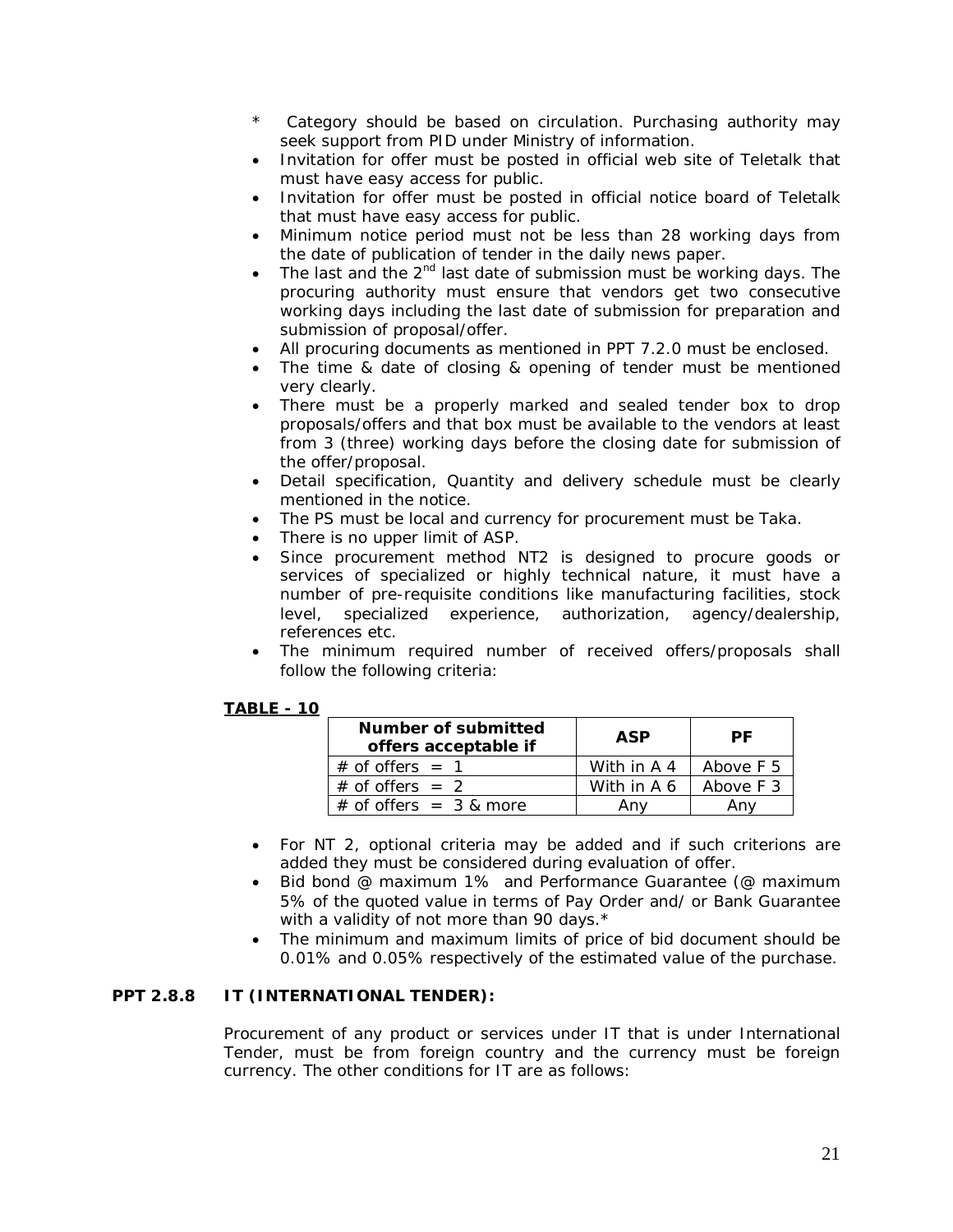• Invitation for offer must be published in the daily news paper Selection of daily news paper must be as follows:

# **TABLE - 11**

| National Dally News papels |     |                  |  |  |  |
|----------------------------|-----|------------------|--|--|--|
| Language                   | NO. | <b>CATEGORY*</b> |  |  |  |
| English                    |     | $A \sim C/1 - 3$ |  |  |  |
| English                    |     | Any              |  |  |  |
| Bengali                    |     | $A - C/1 - 3$    |  |  |  |
| Bengali                    |     | Anv              |  |  |  |

**National Daily News papers**

- Invitation for offer must be published in the official web site of Teletalk Bangladesh with full details.
- Minimum notice period (i.e, the time period between starting date for selling of tender document and the last date of submission of the bids) must be as follows:

## **TABLE - 12**

| <b>I</b> Procurement Value | For Single Item | For Multiple Items |
|----------------------------|-----------------|--------------------|
| Up to 50 Crore             | 30 Days         | 40 Days            |
| Above 50 Crore             | 35 Days         | 50 Days            |

- Detail specification, Quantity and delivery schedule must be clearly mentioned in the notice.
- It must be International tender and currency for procurement must be Foreign.
- There is no upper limit of ASP.
- Since procurement method IT is designed to procure goods or services of specialized or highly technical nature, it must have a number of prerequisite conditions like manufacturing facilities, stock level, specialized experience, authorization, agency/dealership, references etc.
- The minimum required number of received offers/proposals shall follow the following criteria:

## **TABLE - 13**

| Number of submitted<br>offers acceptable if | ASP         | РF        |  |
|---------------------------------------------|-------------|-----------|--|
| $\#$ of offers = 1                          | With in A 4 | Above F 5 |  |
| $\#$ of offers = 2                          | With in A 6 | Above F 3 |  |
| $#$ of offers = 3 & more                    |             |           |  |

- There must be certain conditions like experience, manufacturing facilities, financial abilities, manufacturer's authorization, technical specialization etc. Conditions must be specified clearly.
- All technical features may be added and if such criterions are added they must be considered during evaluation of offer.
- Bid bond (@ minimum 1% and maximum 2%) and Performance Guarantee (@ minimum 5% of the quoted value) in terms of Pay Order and/ or Bank Guarantee (to be decided case by case) should be there to confirm supplier's seriousness.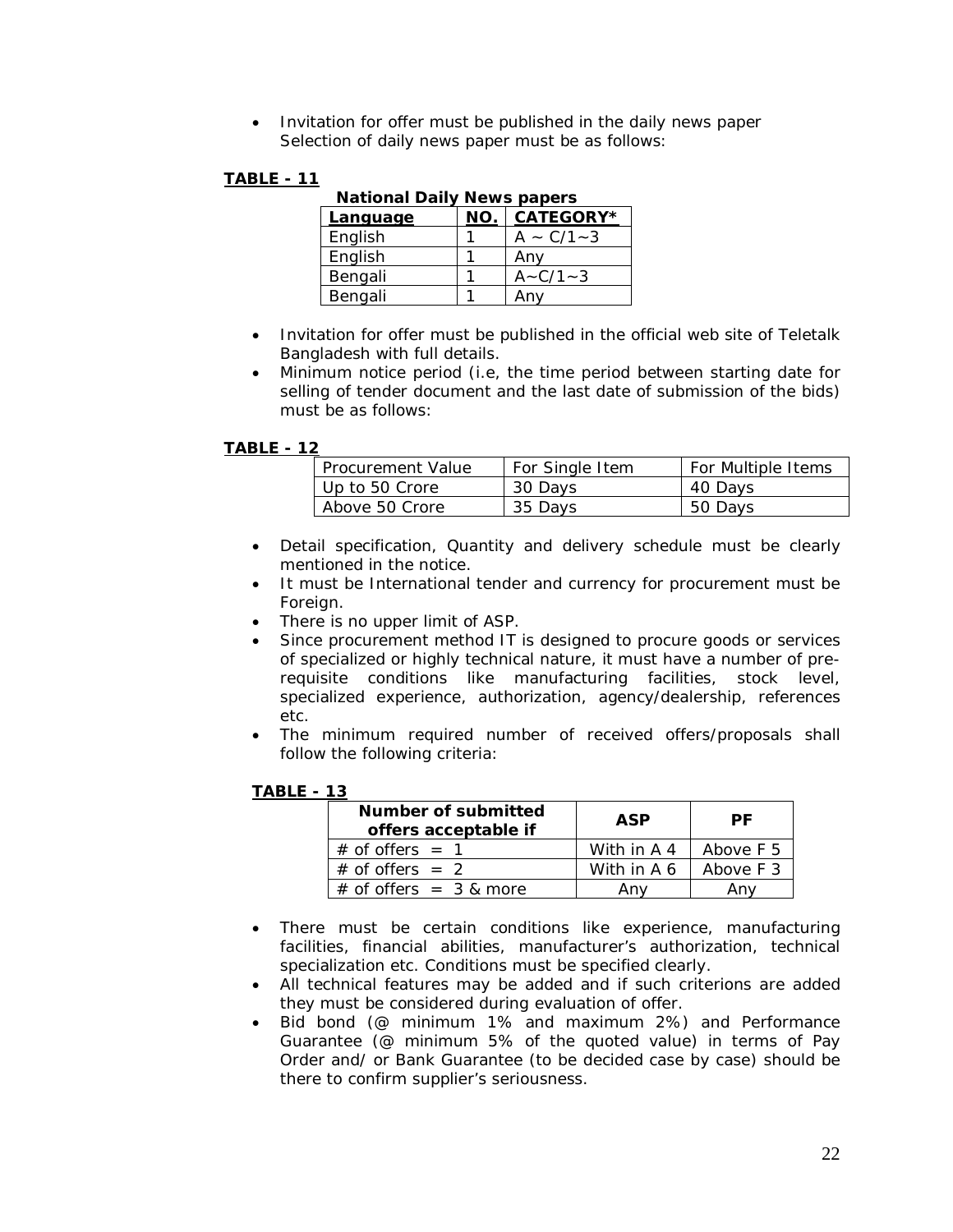The minimum and maximum limits of price of tender document should be 0.01% and 0.05% respectively of the estimated value of the purchase.

# **PPT 2.8.9 FC (FRAMEWORK CONTRACT):**

**A Frame work Contract is the Contract between Teletalk and one or more suppliers to repeatedly provide a range of goods and services at specified prices during a definite period of time.**

There can be two ways to consider a FC as a procurement method (PM):

- Conversion Method: To convert a running/previous non-FC tender to FC as per attributes of Table -14
- Regular Method: To invite a new tender for FC

| Conditions to adapt conversion method for FC |                             |                                                                                                                                                                                                                                   |  |  |
|----------------------------------------------|-----------------------------|-----------------------------------------------------------------------------------------------------------------------------------------------------------------------------------------------------------------------------------|--|--|
|                                              | LIMIT                       | <b>CONDITIONS</b>                                                                                                                                                                                                                 |  |  |
| <b>ASP</b>                                   | $\leq$ A6                   | Two conditions applied:<br>Limit of ASP except for CE under PP<br>(i)<br>(ii)<br>Present ASP must not exceed 30%<br>് റf<br>previous ASP                                                                                          |  |  |
| PF                                           | $\leq$ F5                   | Two conditions applied:<br>(i)<br>Limit of PF except for CE under PP<br>(ii)<br>Present Frequency must not be lower than<br>the previous frequency of procurement.                                                                |  |  |
| <b>PD</b>                                    | $\leq$ P6                   | PD must not be higher than P6 except for CE under<br><u>PP</u><br>For CE under PP, PD must not be higher than previous<br>PD.                                                                                                     |  |  |
| <b>TIME</b><br>GAP                           | 45 Days                     | Conditions applied as follows:<br>(i)<br>Running tender<br>(ii)<br>Within 45 days after completion of the<br>Procurement except for CE under PP<br>(iii)<br>Within<br>1 year from the signing of the<br>contract for CE under PP. |  |  |
| <b>PM</b>                                    | Tender<br>only              | LT, RT, NT1, NT2 & IT                                                                                                                                                                                                             |  |  |
| PrT                                          | $\leq$<br>Previous<br>Price | Present price must be either equal or lower than the<br>previous price.                                                                                                                                                           |  |  |
| Received<br>offer                            | $\geq 5$                    | There must be at least 5 (five) submitted offers<br>against the tender, intended to convert to FC.                                                                                                                                |  |  |

## **TABLE – 14**

| Conditions to adapt conversion method for FC |  |  |  |  |
|----------------------------------------------|--|--|--|--|
|----------------------------------------------|--|--|--|--|

# **B. Conditions to adapt Regular Method for FC as follows:**

1. FC is an extended method of procurement of following PMs:

- Limited Tender (LT)
- Restricted Tender (RT)
- National Tender Type 1 (NT1)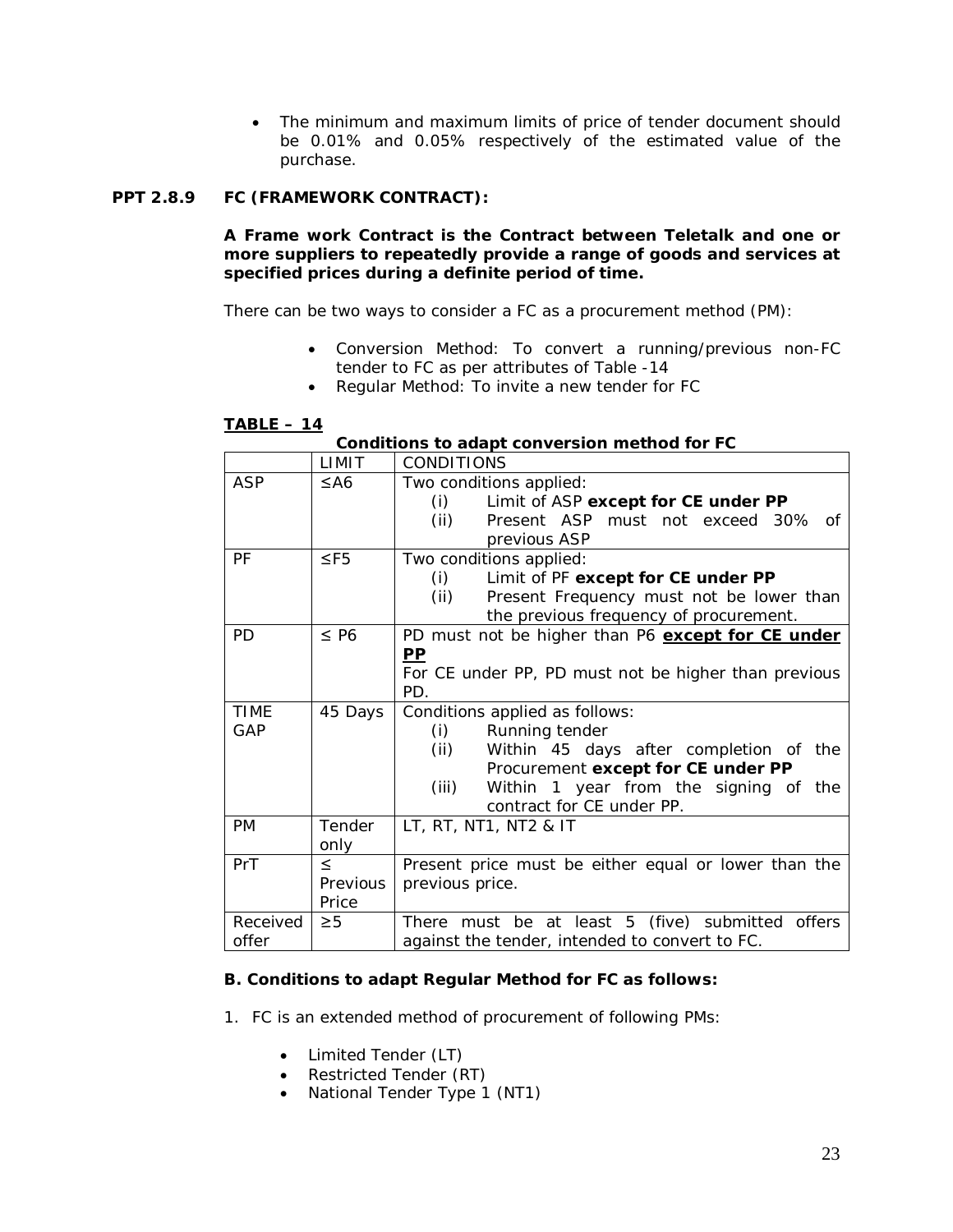- National Tender Type 2 (NT2)
- International Tender (IT)
- 2. Procurement department must initially identify the appropriate PM by using matrix.
- 3. Once appropriate PM is identified, all conditions for that particular PM are to be applied.
- 4. For using FC as a suitable PM, following additional conditions are to be applied along with the conditions applicable for the identified PM:
	- The intention Teletalk for signing of FC has to be mentioned clearly in the bid documents and vendors must ensure written consent to comply with the conditions for the FC.
	- Purchaser must mention clearly the intended time period of FC
	- CE under PP, validity of FC for more than 365 days is not allowed.
	- For CE under PP, there is no preset time limit; however, the intended validity must be specified.
	- The total quantity of goods or the total magnitude of services applicable under the said procurement must be mentioned clearly in the bid document.
	- The minimum quantity or the minimum magnitude of services for each individual supply order must be mentioned clearly in the bid document.

## **PPT 2.9.0 Changes in Variables:**

The variables described in PPT 2.0.0 will not be changed until and unless explicitly required for proper operation of Teletalk. However, when required, such changes will be done through the following procedure:

- a) The numbers of variables (presently six) and sub-variables cannot be decreased or increased.
- b) On receipt of written request from the management, the Financial Affair Committee (FAC) of the board can approve changes only in numerical aspects of ASP, PF, PD, PS and PM.
- c) Changes in non-numerical aspects will generally be discouraged.
- d) On exceptional circumstances, the changes in non-numerical aspects can be approved by the board.

#### **PPT 2.10.0 Effect of Variables on BP (Bundle procurement):**

Procurement in general shall be done on SIP (single item procurement) basis. However, BP (bundle procurement) involving multiple number of item types may often becomes mandatory. In such cases, all relevant variables except PP and PM will be considered for the total procurement as a whole.

## **PPT 2.10.1 Purpose of Procurement (PP) against type of procurement:**

For SIP, PPT 2.2.0 will be applicable. However, BP is allowable for following PP only: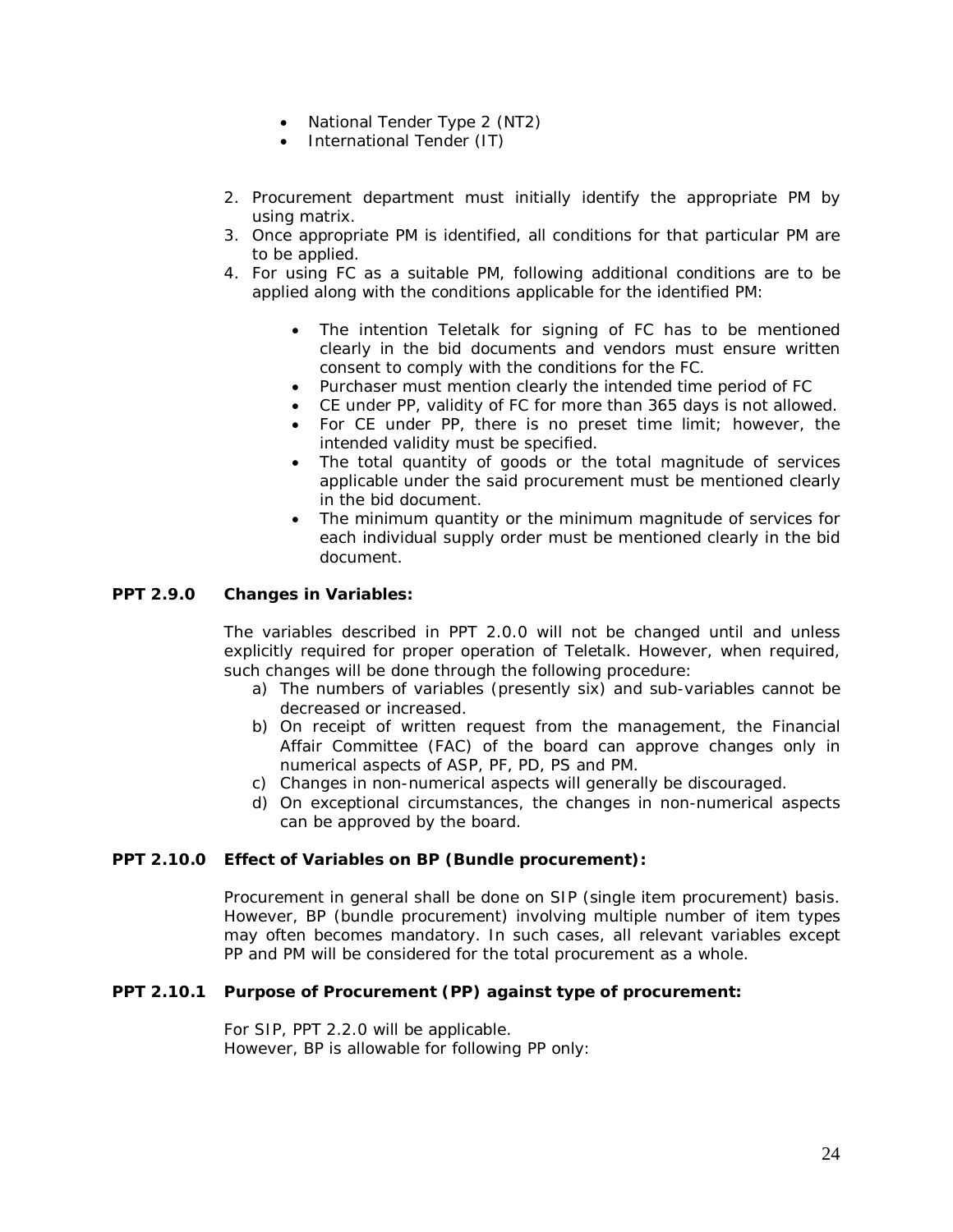# **TABLE -15**

## **Allowable PP for Bundle Procurement**

| <b>PP</b> | <b>Details</b>                                 |  |  |
|-----------|------------------------------------------------|--|--|
| R&M       | Repair & Maintenance                           |  |  |
|           | HSLE   Hardware, Software & Logistic Equipment |  |  |
| CF.       | Capital Equipment                              |  |  |
|           | FAFF   Fixed Asset - Furniture & Fixture       |  |  |

## **PPT 2.10.2 Procurement Method (PM) against type of procurement:**

For SIP, PPT 2.7.0 will be applicable. However, following PMs are applicable for BP:

## **TABLE – 16**

## **Allowable Procurement Methods (PM) for BP**

| <b>PM</b>       | <b>Details</b>           |  |  |
|-----------------|--------------------------|--|--|
| <b>DOM</b>      | Direct Quotation Method  |  |  |
| RT              | <b>Restricted Tender</b> |  |  |
| NT <sub>2</sub> | National Tender Type 2   |  |  |
|                 | International Tender     |  |  |
|                 | Framework Contract       |  |  |

## **PPT 2.10.3 Other Variables against type of procurement:**

## **TABLE – 17**

## **Other Variables against type of procurement**

| <b>Variables</b>                                                          | <b>SIP</b>                  | <b>BP</b>                        |  |
|---------------------------------------------------------------------------|-----------------------------|----------------------------------|--|
| <b>ASP</b>                                                                | Total Quantity X Unit price | $(N1XP1) + (N2XP2)$ + $(NnXPn)*$ |  |
| PF                                                                        | Single item or service      | Items and/or services as package |  |
| PD                                                                        | As required                 | As required                      |  |
| PS                                                                        | AS per PPT 2.7.0            | As per PPT 2.7.0 as package      |  |
| n = items/services<br>$*N =$ Quantity of Item/Service<br>$P =$ Unit price |                             |                                  |  |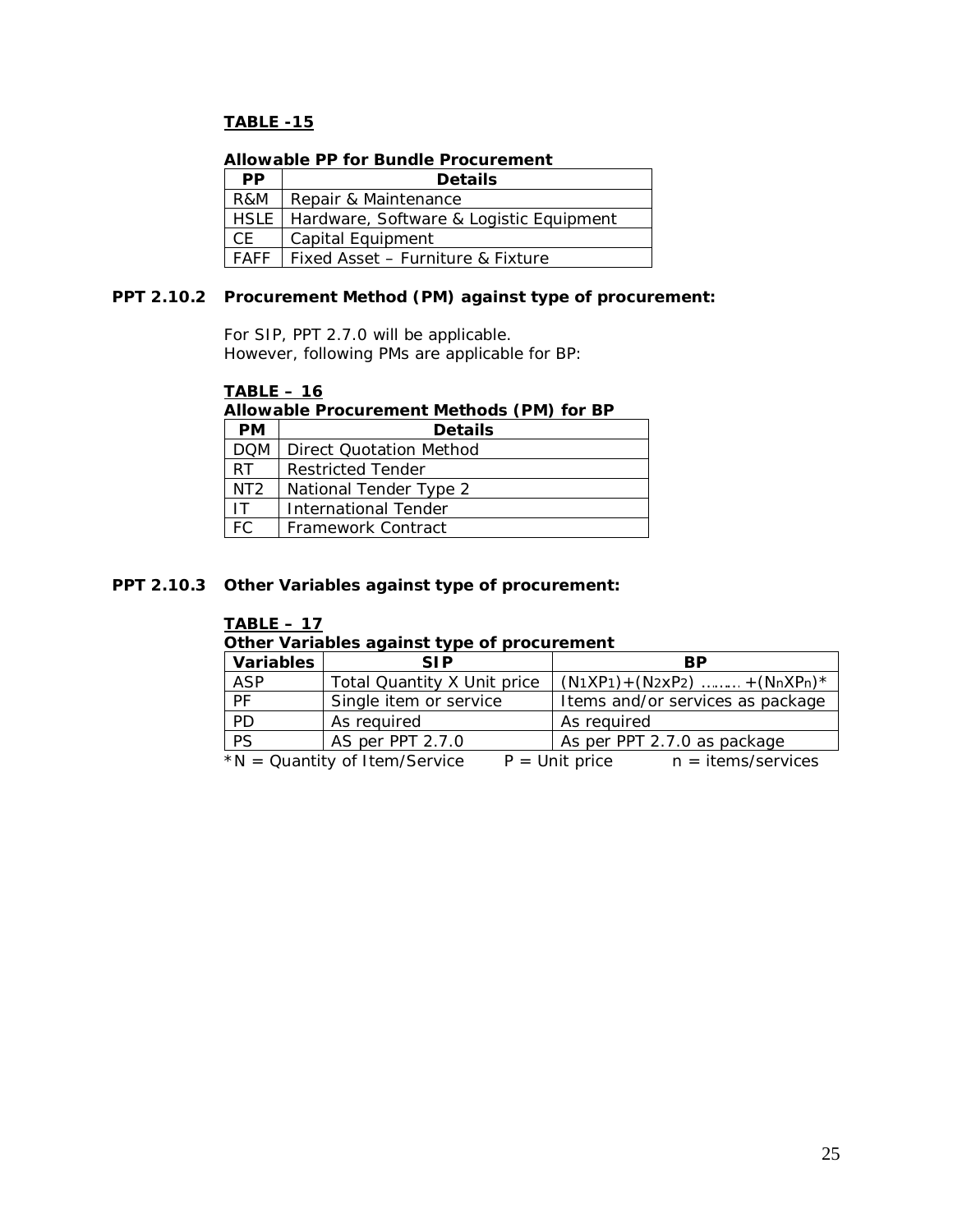# **SPECIFICATION**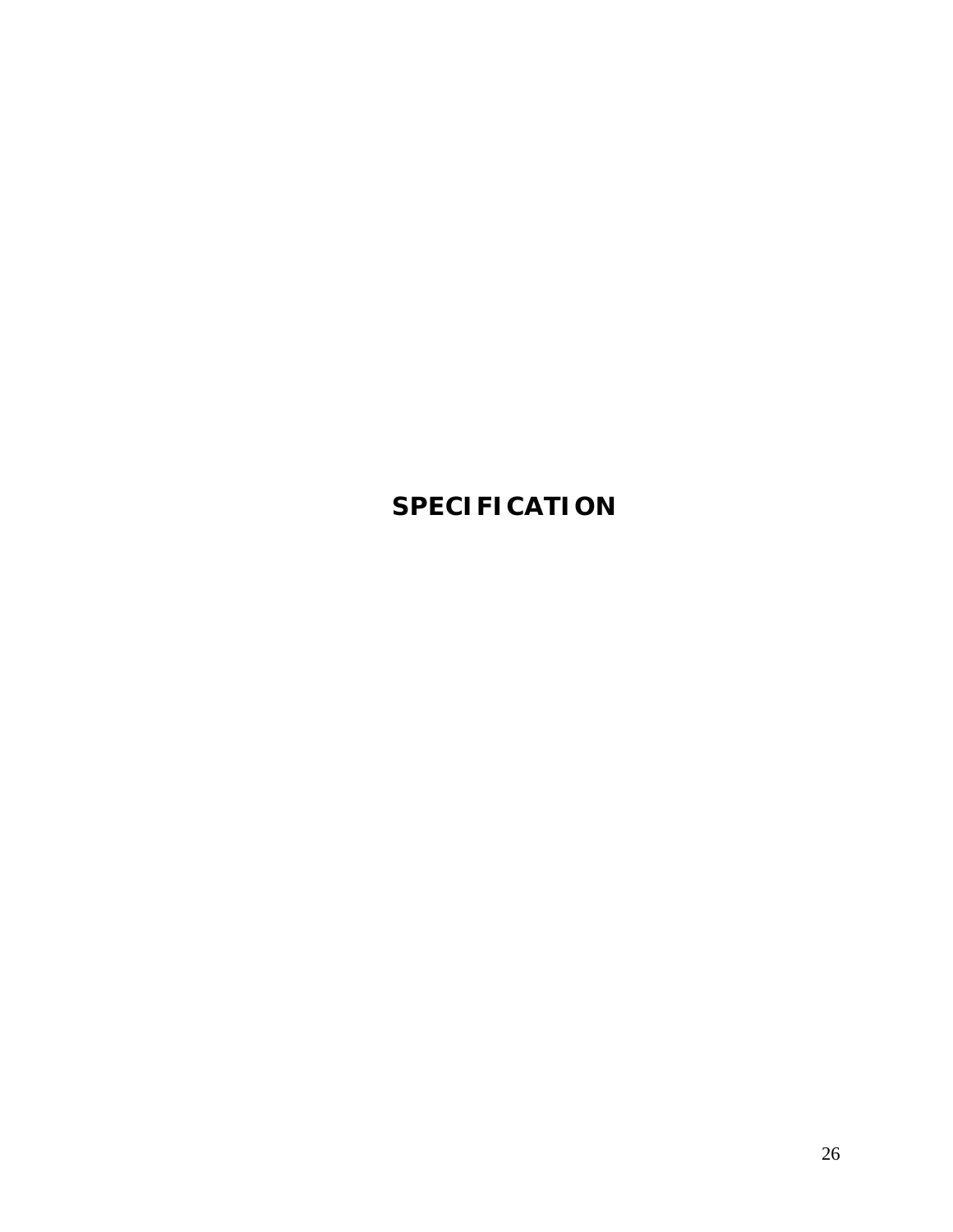## **Chapter 4**

#### **4.0.0 SPECIFICATION:**

Success of procurement depends mostly on the specification of goods or services to be procured. Deviation in specification may destroy the basic objective of procurement and as a result, procurement may become purposeless. On the other hand specification of goods and services, in many cases are used as an intelligent tool for manipulation by the suppliers/ vendors and in that case purchaser fails to achieve optimum result from procurement in terms of cost & benefit. However, PPT suggests the following guideline to develop specification and to use that specification in procurement process in order to minimize those risks.

PPT suggests that specification for any procurement will always be divided into following two categories:

- 1. Commercial Specification
- 2. Technical specification.

## **PPT 3.1.0 CS (COMMERCIAL SPECIFICATION)**

Commercial specification includes vendors' details as well as all related and relevant information required for procurement with supporting documents. Commercial specifications will be sub-classified as follows:

| <b>CS</b>       | <b>CS</b>  | <b>DETAILS</b>                 |  |  |
|-----------------|------------|--------------------------------|--|--|
| C <sub>1</sub>  | VBD        | Vendors' Basic Data            |  |  |
| C <sub>2</sub>  | VBP        | Vendors' Business Profile      |  |  |
| C <sub>3</sub>  | <b>VFI</b> | Vendors' Financial Information |  |  |
| C <sub>4</sub>  | BB         | <b>Bid Bond</b>                |  |  |
| C <sub>5</sub>  | PG         | Performance Guarantee          |  |  |
| C <sub>6</sub>  | AS         | <b>Additional Security</b>     |  |  |
| C <sub>7</sub>  | PrT        | <b>Price Terms</b>             |  |  |
| C <sub>8</sub>  | DT.        | Delivery Terms                 |  |  |
| C <sub>9</sub>  | PaT        | Payment Terms                  |  |  |
| C <sub>10</sub> | <b>PDT</b> | Procurement Deadline Terms     |  |  |
| C11             | <b>AST</b> | After Sales Service Terms      |  |  |
| C12             | OT.        | <b>Other Terms</b>             |  |  |
| C <sub>13</sub> | BoQ        | Format for Bill of Quantity    |  |  |

**Commercial Specification (CS)**

#### **TABLE - 18**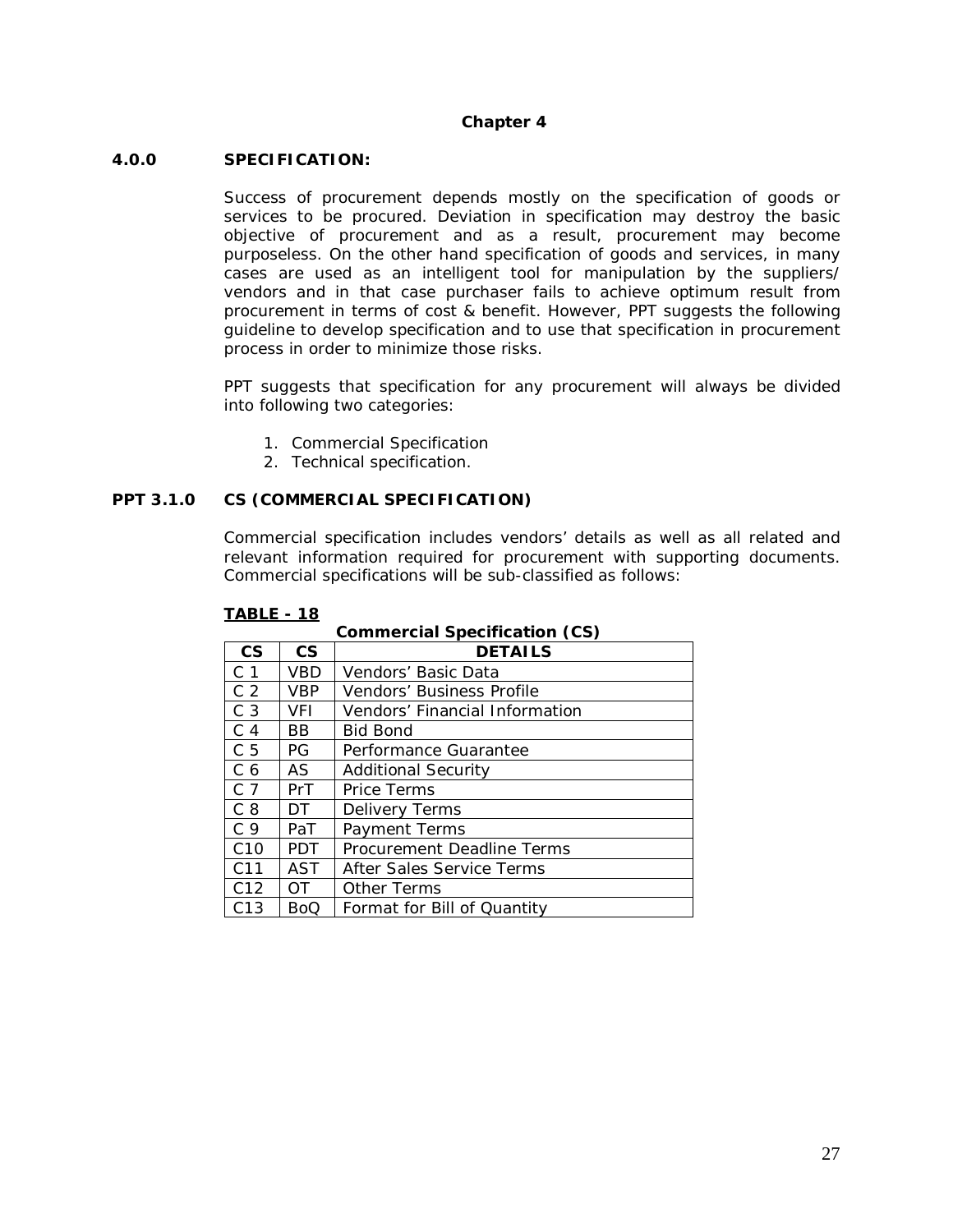# **PPT 3.1.1 VBD (Vendors' Basic Data)**

VBD must be part of all procurement documents irrespective of type of PM except procurement through POM. Teletalk should maintain a data base for vendors and include the following information in that data base:

- 1. Name of the organization
- 2. Type of the organization
- 3. Registered address of the organization
- 4. Present address of the organization
- 5. Telephone/Fax/E-mail
- 6. Full name of the owner/MD/CEO
- 7. Personal address of owner/MD/CEO
- 8. Telephone/mobile number of owner/MD/CEO
- 9. Full name of the person to be contacted
- 10.Designation of the person to be contacted
- 11.Personal address of the person to be contacted
- 12.Trade License of the organization including number & date
- 13.Certificate of Incorporation (if Private/public limited company)
- 14.VAT registration
- 15.TIN registration
- 16. Income Tax return certificate

All bid or procurement documents must contain VBD sheet as per annexure – 0 and filling up VBD sheet in hard as well as in soft copy is mandatory. Any offer or proposal with out VBD sheet will immediately be considered as disqualified or non-responsive.

## **PPT 3.1.2 VBP (Vendors' Business Profile)**

Depending upon the nature of product or service to be procured, business profile of vendor is important information to be considered and maintained. It is mentioned that the specification committee must set the required VBP to be furnished along with proposal or offer at the time of preparing commercial specification. However, PPT suggests that following information should be included in VBP of all vendors:

- 1. Date of establishment of present business
- 2. Nature of business mentioned in trade license
- 3. Annual turn over of present business
- 4. Total number of salaried persons working in the organization
- 5. Total number of professionals working in the organization
- 6. Total Business experience in the related field
- 7. Total number of years of experience of the owner/MD/CEO
- 8. Educational Qualification and/or professional or other expertise of the owner/MD/CEO.
- 9. List of other business concerns under the same ownership and/or where the MD/CEO is involved as partner /Director/Shareholder.
- 10.List of other business concerns those are no more in operation but were under the same ownership and/or where the MD/CEO was involved as partner/Director/shareholder.
- 11.List of organizations with address and present working phone number with whom the vendor has business experience/ relationship. Other word, vendor must provide with a client list with complete address and present working phone number.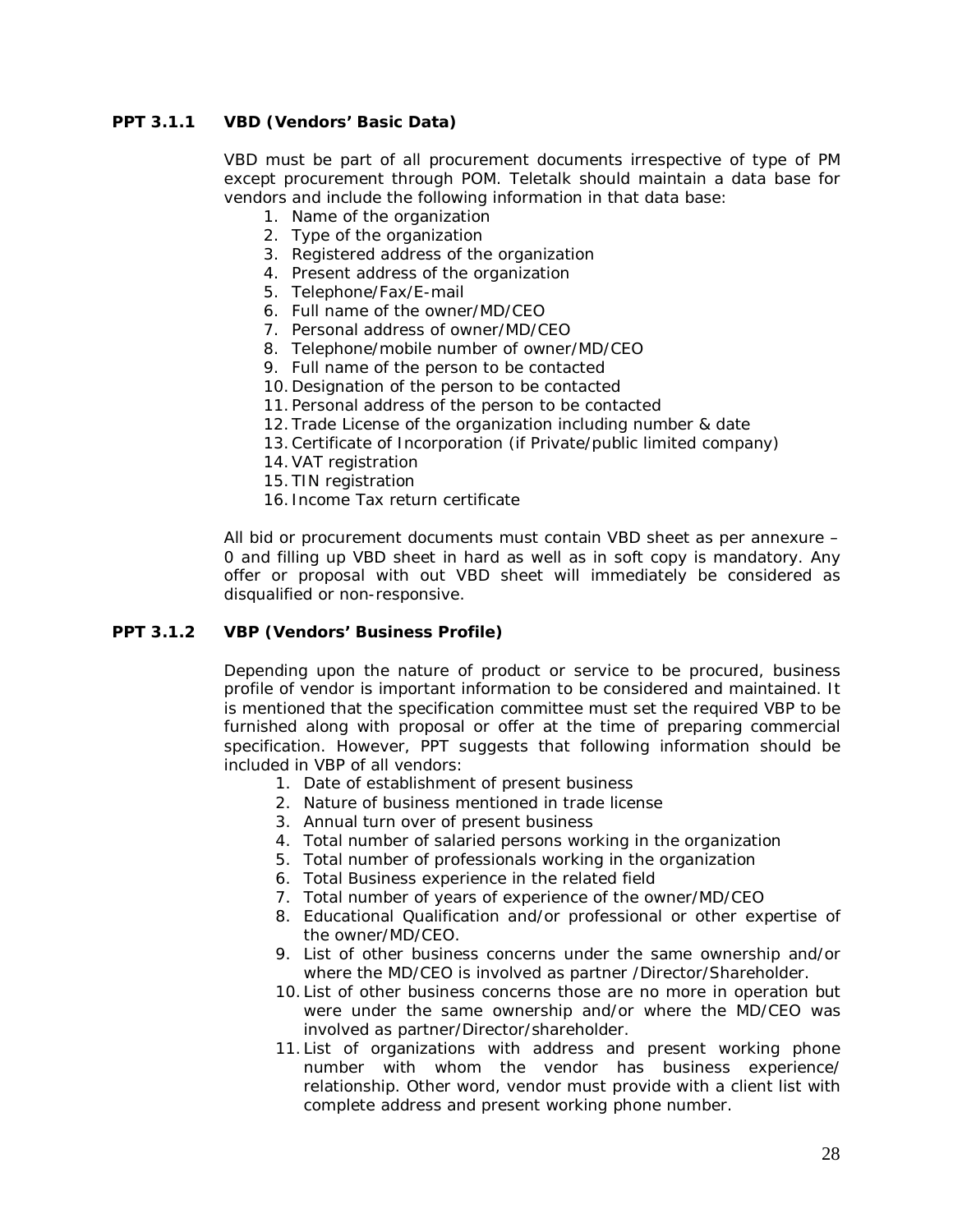Specification Committee will have the authority to seek more information if needed. Specification Committee will also have the authority to include all the above mentioned points or some of the points in VBP as per the requirement of procurement. A proposed format for VBP is enclosed in Annexure- 1. However, **VBP is mandatory for all procurement when ASP>A5 and vendor must submit hard copy as well as the soft copy of VBP at the time of submitting offer/proposal**.

## **PPT 3.1.3 VFI (Vendors' Financial Information)**

Success of procurement exercise largely depends on the financial ability of vendor. Vendor with poor financial ability may fail to perform the delivery of goods or service in time or in proper quality. On the other hand, Teletalk can not discriminate vendors based on their strong financial ability. PPT, therefore, indicates that Teletalk must collect detail financial information of vendors and make a proportionate assessment based on ASP before selecting a vendor for any particular procurement. However, specification committee may include all or some of the following points of VFI at the time of commercial specification preparation:

- 1. Initial declared capital (paid-up capital) at the year of establishment.
- 2. List of bankers with branch name, address and phone number including mobile phone number of bank manager.
- 3. Account statement for the last six months (all banks).
- 4. Credit facilities with different banks
- 5. Business turn over for the last 3 (three) years

## **PPT 3.1.4 BB (BID BOND)**

PPT indicates that there must be BB in case of following PM:

|                 | <b>Limited Tender</b>       |
|-----------------|-----------------------------|
| RT              | <b>Restricted Tender</b>    |
| NT <sub>1</sub> | National Tender Type 1      |
| NT <sub>2</sub> | National Tender Type 2      |
|                 | <b>International Tender</b> |
|                 | Frame work Contract         |

#### **TABLE - 19**

BB must be within 1% of quoted value or 1% of ASP as fixed amount, to be decided by the specification committee. Vendors can submit BB in the form of

- $\checkmark$  Pay Order
- $\checkmark$  Bank draft
- Bank guarantee if the bid bond amount is  $\geq$  TK. 50,000/=

However, validity of BB must not exceed 90 days or until the date of submission of PG provided Teletalk confirms its awarding decision and completes award notification with in 90 days.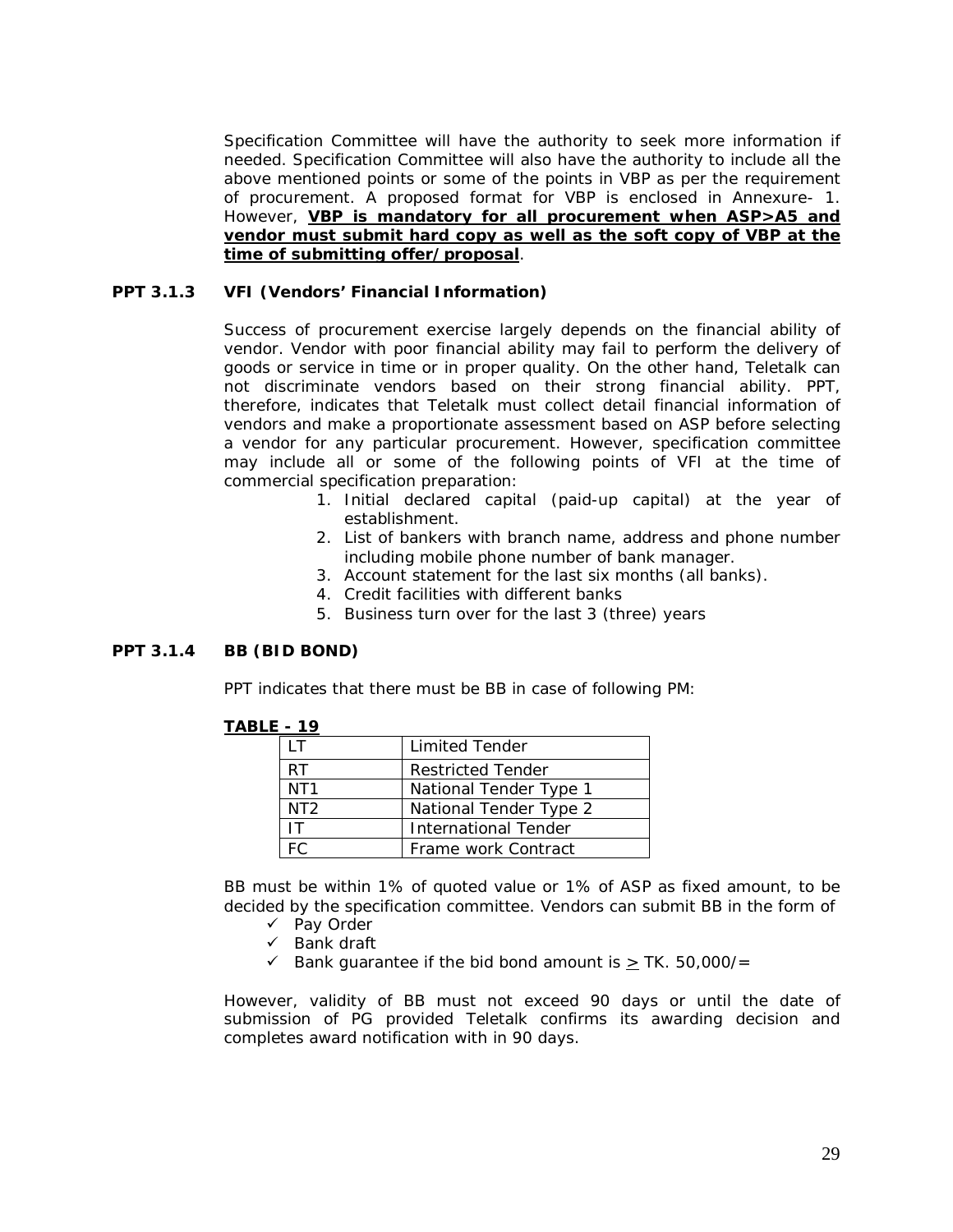BB is subject to forfeiture under following three conditions:

- 1) Vendor withdraws its offer within the validity of BB
- 2) Vendor fails to submit PG in due time.
- 3) Vendor fails to notify to withdraw at the end of validity period but withdraws its offer after the decision made.

## **PPT 3.1.5 PG (PERFORMANCE GUARANTEE)**

It is mentioned that there must be PG in all procurement under following PM:

## **TABLE - 20**

|                 | <b>Limited Tender</b>    |
|-----------------|--------------------------|
| RT              | <b>Restricted Tender</b> |
| NT <sub>1</sub> | National Tender Type 1   |
| NT <sub>2</sub> | National Tender Type 2   |
| ΙT              | International Tender     |
|                 | Frame work Contract      |

PG must be within 5% of quoted value or 5% of ASP as fixed amount, to be decided by the specification committee. Vendors can submit PG in the form of

- $\checkmark$  Pay Order
- $\checkmark$  Bank draft
- Solution Bank guarantee if the PG amount is  $\geq$  TK. 100,000

However, validity of PG must be valid up to at least 30 days after the target date for completion of job.

PG is subject to forfeiture under following conditions:

- 1) Vendor fails to perform within the stipulated time.
- 2) Vendor fails to provide with the goods/services as per contracted TS.
- 3) Vendor fails to maintain declaration of code of ethics.

# **PPT 3.1.6 AS (ADDITIONAL SECURITY)**

PPT suggests that for procurement of complex and bigger nature, Teletalk may consider of seeking AS from the bill for specific period. However, a guide line for AS is mentioned as follows:

# **TABLE - 21**

| where   | AS can be applied under conditions |  |  |
|---------|------------------------------------|--|--|
| $ASP =$ | A 5 & Above                        |  |  |
| $TS =$  | $BF + AF + FF + AFF$               |  |  |
|         | RAT2/POA/2ESA                      |  |  |
|         | RT/NT2/IT/FC                       |  |  |

AS must not exceed 10% of the invoice amount and will be deducted from the bill (full or partial) at the time of payment.

There must be specific date or schedule and procedure to release AS and it must be mentioned in bid documents.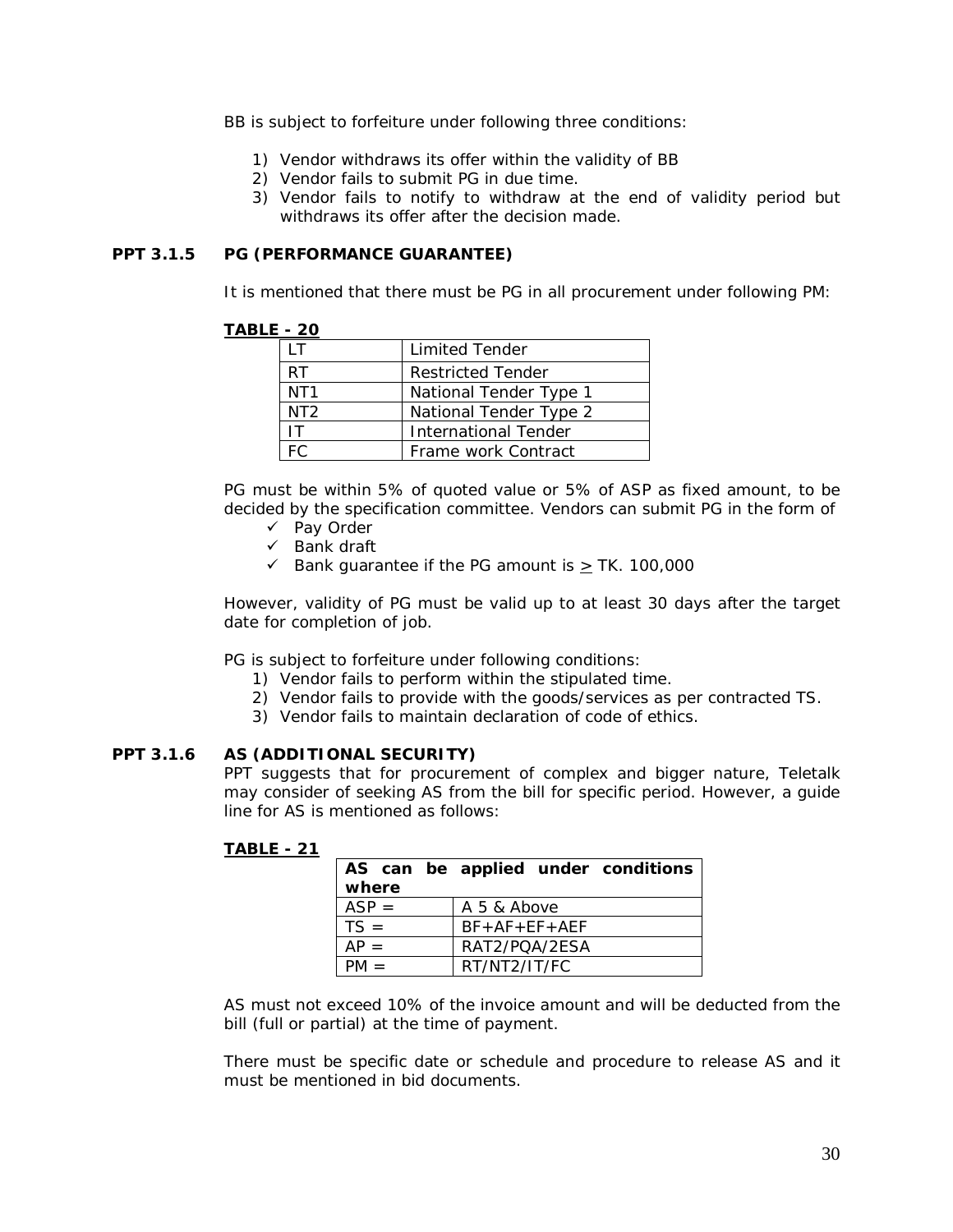# **PPT 3.1.7 PrT (PRICE TERMS)**

PPT indicates that all commercial specification must clearly mention the detail price terms required for the procurement. Price terms will include the following relevant issues related to offered price:

- 1. Total net price
- 2. International Freight Charges
- 3. FOB Price
- 4. Customs' duty & taxes
- 5. Cost of Local Transportation
- 6. Cost for after sales service
- 7. Cost for training
- 8. Cost break down for Goods and services for procurement where both goods and services are involved.
- 9. Currency of offered price.

## **PPT 3.1.8 DT (DELIVERY TERMS)**

PPT mentions that the terms of delivery of goods and/or services must be clearly mentioned in all bidding documents. Delivery terms must be as per the requirement of procurement.

## **PPT 3.1.9 PaT (PAYMENT TERMS)**

PPT provides provision of defining the payment terms in to any combination of one or many of the following:

- 1. Down Payment
- 2. Advance Payment
- 3. Part Payment
- 4. Payment by submission of certificate(s)
- 5. Deferred Payment
- 6. Payment on Delivery
- 7. Installment Payment
- 8. Payment by submission of bank guarantee
- 9. Payment by Letter of Credit

## **PPT 3.1.10 PDT (PROCUREMENT DEADLINE TERMS)**

Delivery schedule is very important as it must comply with PD, one of the basic requirements of purchaser to go for procurement. **PPT assumes that failure to meet PD means a complete failure to achieve PP (purpose of procurement) and procurement will be considered as complete failure.**

PPT mentions that the Specification Committee must therefore, consider a lead time for delivery in order to meet PD. A guide line for lead time against PD should be as follows: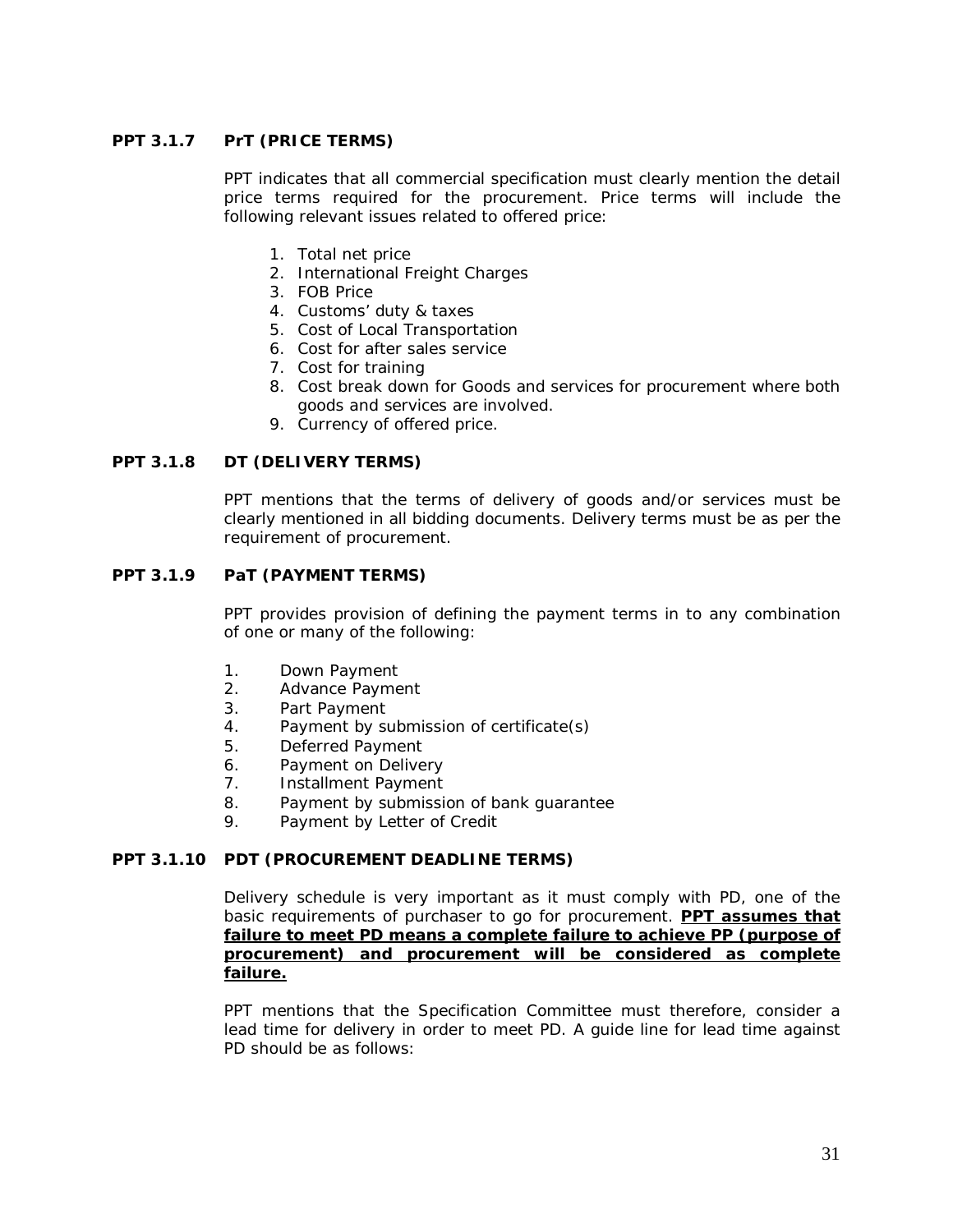# **TABLE – 22**

| <b>PD</b> | <b>LEAD TIME</b> | <b>PDT</b> | <b>REMARKS</b>                                                                                                                                                                                                                                            |
|-----------|------------------|------------|-----------------------------------------------------------------------------------------------------------------------------------------------------------------------------------------------------------------------------------------------------------|
| P 1       | 0                | 1 Day      | cancelled<br>Procurement<br>in<br>case<br>οf<br>failure. No time extension.                                                                                                                                                                               |
| P 2       | 2 Days           | 2 Days     | 5%<br>$\mathbf{1}$<br>day extension<br>penalty.<br>$=$<br>Procurement cancelled<br>after<br>$\overline{1}$<br>day<br>extension.                                                                                                                           |
| P 3       | 3 Days           | 4 Days     | 1 day extension = $4\%$ penalty<br>2 day extension = $5\%$ penalty<br>Procurement<br>cancelled<br>after<br>final<br>extension                                                                                                                             |
| $P_4$     | 10 Days          | 11 Days    | 1 day extension = $3\%$ penalty<br>2 days extension = $4\%$ penalty<br>3 days extension = $5\%$ penalty<br>Procurement<br>cancelled<br>after<br>final<br>extension.                                                                                       |
| P 5       | 14 days          | 15 Days    | 1 day extension = $1\%$ penalty<br>2 days extension = $2\%$ penalty<br>3 days extension = $3\%$ penalty<br>4 days extension = $4\%$ penalty<br>5 days extension = $5\%$ penalty<br>Procurement<br>cancelled<br>after<br>final<br>extension if $PF > F1$ . |
| P 6       | 20 days          | 21 Days    | Extension:<br>1 week = $4%$ penalty<br>1 week + 1 day = $5\%$<br>Procurement cancelled<br>after<br>final<br>extension if $PF > F2$ .                                                                                                                      |
| P 7       | 30 Days          | 35 Days    | Extension:<br>1 week = $3%$ penalty<br>1 week + 1 day = $4\%$ penalty<br>1 week + 2 day = $5\%$ penalty<br>Procurement<br>cancelled<br>after<br>final<br>extension if $PF > F3$ .                                                                         |
| P 8       | 48 Days          | 50 Days    | Extension:<br>1 week = $3%$ penalty<br>1 week + 1 day = $4\%$ penalty<br>1 week + 2 day = $5\%$ penalty<br>Procurement<br>cancelled<br>after<br>final<br>extension if $PF > F3$ .                                                                         |
| P 9       | 60 Days          | 60 Days    | Extension:<br>1 week = $4%$ penalty<br>2 weeks = $5\%$ penalty<br>Procurement<br>cancelled<br>after<br>final<br>extension if $PF > F4$ .                                                                                                                  |
| P 10      | 75 Days          | 75 Days    | Extension:<br>1 week = $4%$ penalty<br>2 weeks = $5%$ penalty<br>Procurement<br>cancelled<br>after<br>final<br>extension if $PF > F4$ .                                                                                                                   |
| P 11      | 90 Days          | 90 Days    | Extension:<br>1 week = $4%$ penalty<br>2 weeks = $5%$ penalty<br>Procurement<br>cancelled<br>after<br>final<br>extension if $PF > F5$ .                                                                                                                   |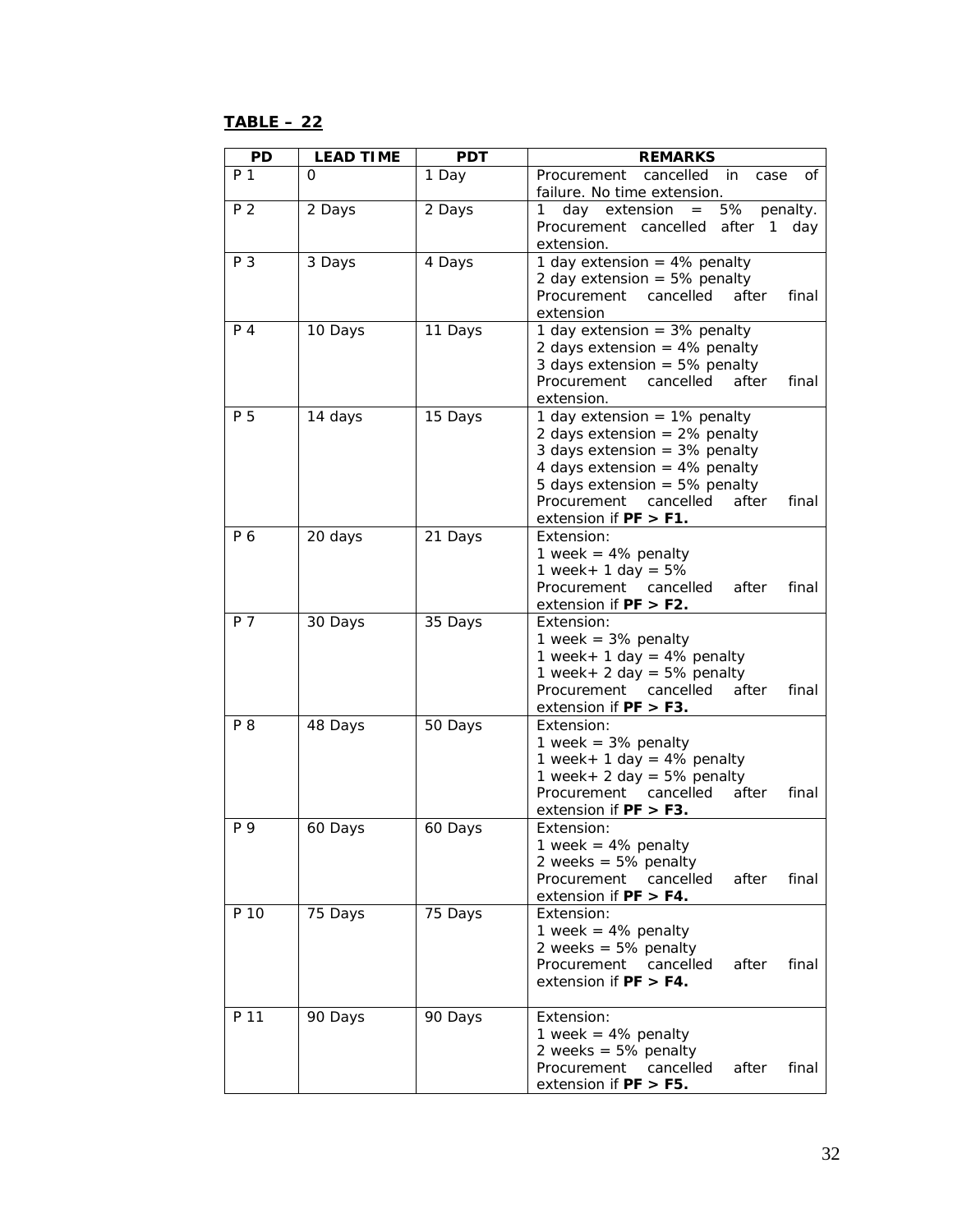**In case, procurement order is cancelled due to failure to meet the PD, it is mandatory in PPT to forfeit the security in whatever form (BB/PG/AS) available to Teletalk and to Black list the vendor at least for 1 year.**

## **PPT 3.1.11 AST (AFTER SALES SERVICE TERMS)**

Goods or services once procured are required different forms of after sales service. Specification committee will identify the type of after sales service required for Teletalk and clearly mentioned in bid documents.

## **PPT 3.1.12 OT (OTHER TERMS)**

PPT offers flexibility to specification committee to add or incorporate any other terms other than terms mentioned in PPT 3.1.1 to 3.1.10 but required for the benefit of Teletalk without creating any inconvenience to vendors and also without creating any discrimination.

## **PPT 3.1.13 BoQ (BILL OF QUANTITY)**

Format for Bill of Quantity is an important especially for procurement of goods or services of complex nature. When there are number of items or combination of items or services under the same procurement, according to PPT, specification committee must specify the format of BoQ and it must be mandatory for all vendors to follow that format. In case of failure, offer will be either considered as major deviation in BoQ or Change of Substance in CS as per the guide line defined by the specification committee.

## **PPT 3.1.14 POINTS & OPTIONS FOR CS**

PPT provides a guide line for evaluation committee to use different options and point systems for CS in order make the procurement more meaningful. The options and point system for CS should be as follows:

| $\mathsf{CS}\phantom{0}$ | <b>Options</b> | $+VE$ | -VE Pts. | Max.      | <b>Remarks</b>       |
|--------------------------|----------------|-------|----------|-----------|----------------------|
|                          |                | Pts.  |          | Pts. Per  |                      |
|                          |                |       |          | criterion |                      |
| C <sub>1</sub>           | M              | O     | 0        | O         | D in case of failure |
| C <sub>2</sub>           | O              | 5     | $\Omega$ | 1         |                      |
| C <sub>3</sub>           | M              | 0     | O        | $\Omega$  | D in case of failure |
| C <sub>4</sub>           | M/O            | O     | O        | $\Omega$  | D in case of failure |
| C <sub>5</sub>           | M/O            | 0     | O        | 0         | D in case of failure |
| C <sub>6</sub>           | M/O            | 0     | 0        | 0         | No remark            |
| C <sub>7</sub>           | M/O            | 5     | -5       | 1         |                      |
| C <sub>8</sub>           | M/O            | 5     | $-5$     | 1         |                      |
| C <sub>9</sub>           | M/O            | 10    | $-10$    | 1         |                      |
| C <sub>10</sub>          | M              | 0     | 0        | O         |                      |
| C <sub>11</sub>          | M/O            | 10    | $-10$    | 1         |                      |
| C <sub>12</sub>          | M              | 5     | 0        | 1         |                      |
| C <sub>13</sub>          | M/O            | 10    | $-10$    | 1         |                      |
| $\mathsf{CS}$            | Total          | 50    | - 40     |           |                      |

#### **TABLE – 23**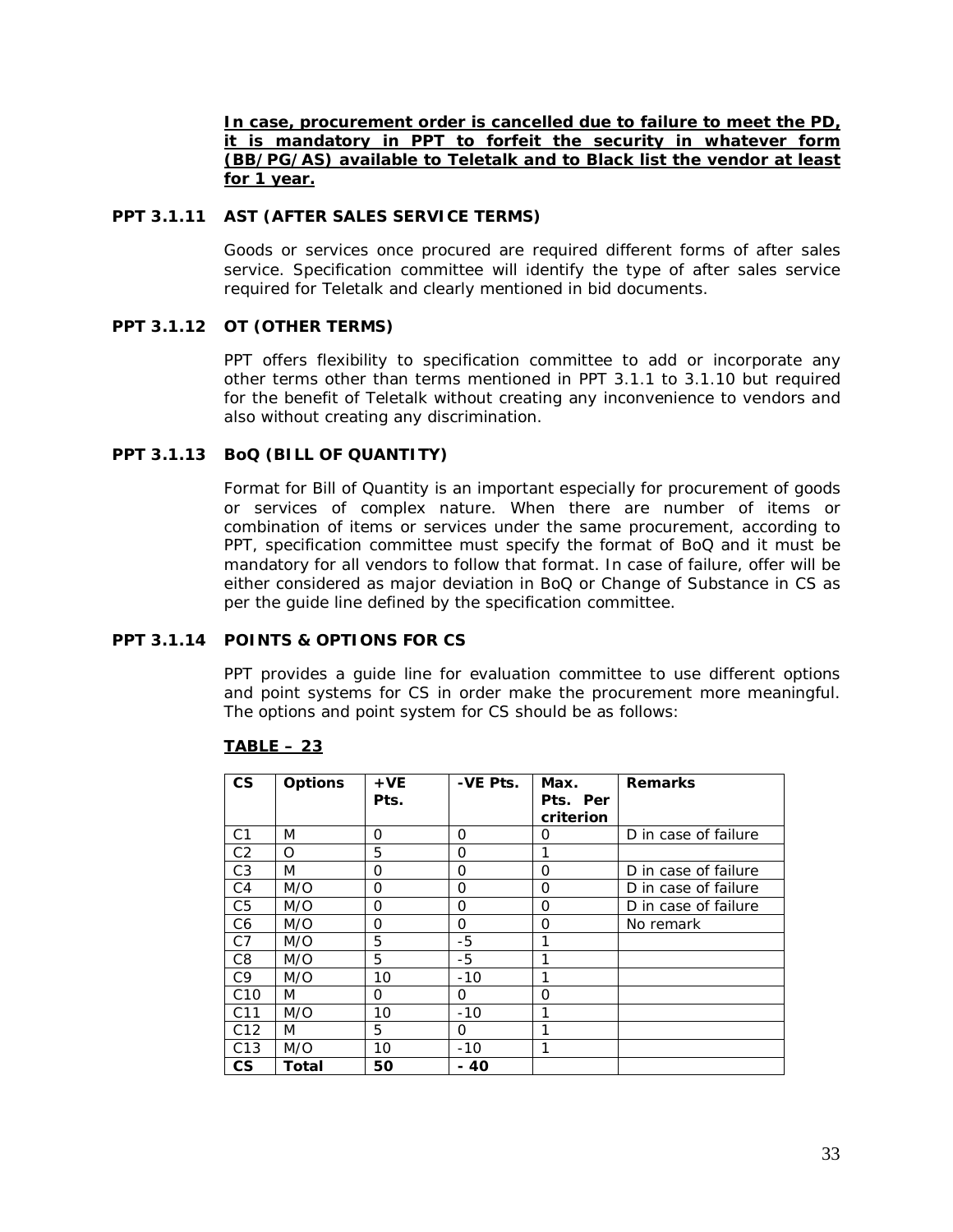## **PPT 3.1.15 NEGATIVE MARKING FOR CS**

Table - 20indicates that there are negative markings against some variables of CS. PPT strongly recommend that both Specification Committee and Evaluation Committee, depending up on the importance of requirement will set various criteria under each feature. There is no fixed limit for number of criteria to be used unless it is mandatory in PPT but there is a maximum point allocated for each criterion under specific feature as mentioned in Table – 20 of PPT 3.1.14.

However, for negative marking, Specification committee must set the following issues and the maximum limit of negative marking against each criterion of individual feature:

# **TABLE – 24**

| Issued related to negative marking | Negative points for each<br><b>issue</b> |                |  |
|------------------------------------|------------------------------------------|----------------|--|
| 1. Minor Deviation                 |                                          | $\overline{a}$ |  |
| 2. Major Deviation                 |                                          | - 3            |  |
| 3. Change of Substance             |                                          |                |  |
| 4. Conditional Compliance          |                                          |                |  |

 $D =$  Disqualified and offer or proposal should be instantly non-responsive

## **However, it must be specified in the technical specification that the cumulative negative points above 30 will make the offer/proposal technically non-responsive.**

#### **PPT 3.2.0 TS (TECHNICAL SPECIFICATION)**

Technical specification of any goods or services must be developed under the following general head of features covering the details of product or service:

- **PPT 3.2.1 Basic Features (BF)** will indicate the features those are related to the basic use of the product or service.
- **PPT 3.2.2 Extended Features (EF)** will indicate the features those are extension to basic features but are essential in nature i.e., without which goods/service can be used but the purpose of use cannot be achieved.
- **PPT 3.2.3 Advanced Extended Feature (AEF)**  will indicate the features those are similar to BF & EF but with modern and advanced technology.
- **PPT 3.2.4 Additional Features (AF)** will indicate the industry standard features those are neither basic nor essential but will create substantial advantages in terms of use & benefit of the purchased system.
- **PPT 3.2.5 Optional Features (OF)** will indicate the neither features which are neither basic, essential nor industry standard but will create substantial advantages in terms of technological advantage, long term perspective, use & benefit.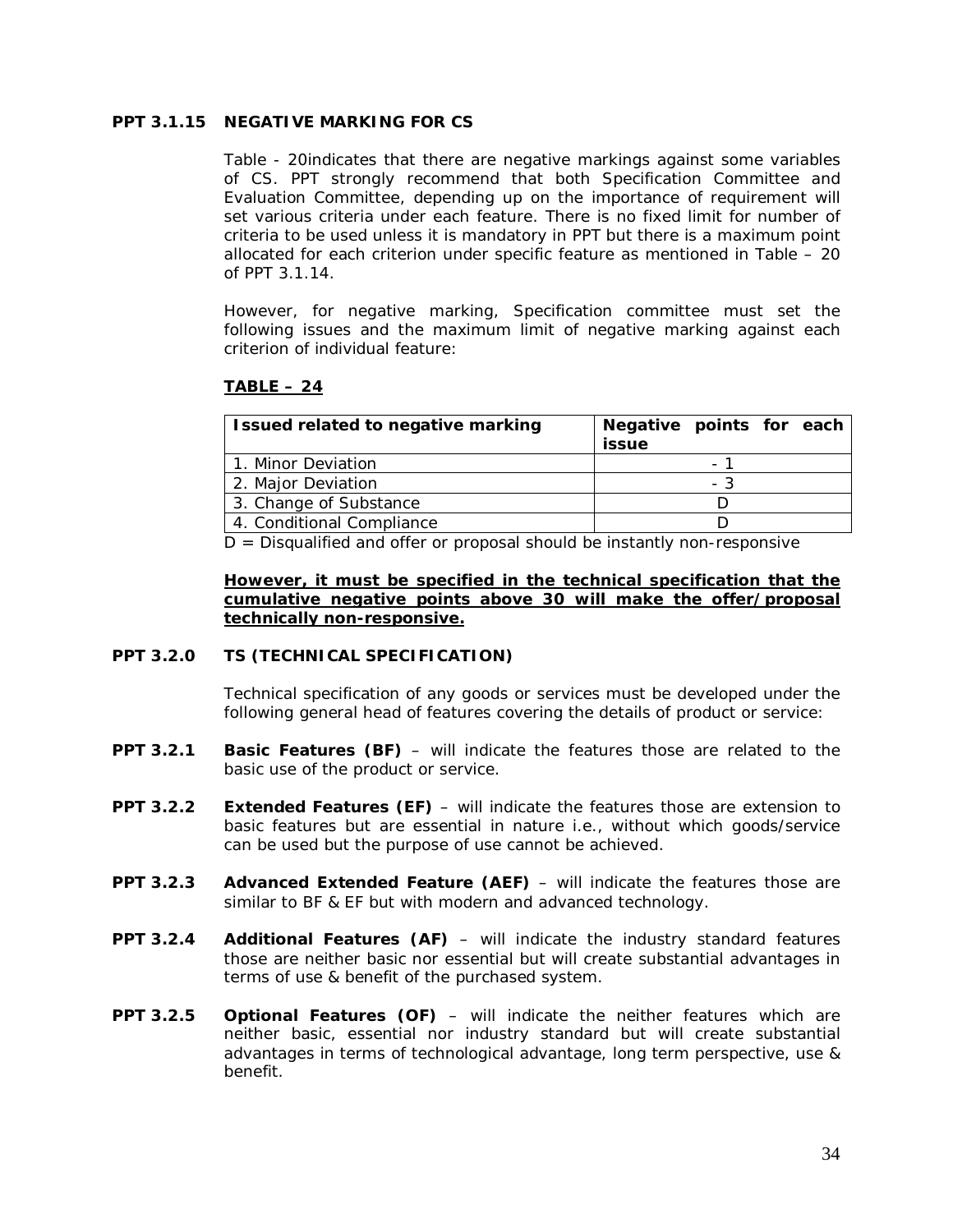**PPT 3.2.6 Alternate Solution Feature (ASF) –** will not be prepared by the specification committee. Specification Committee, if feels required, may allow vendors to submit TS with ASF which will not contradict with EF or BF but provide with a new technological solution.

# **PPT 3.2.7 POINTS FOR TS**

PPT provides a guide line for evaluation committee to use different point systems for TS in order make the procurement more meaningful. The point system for TS should be as follows:

# **TABLE – 25**

| ΤS                  | Total $+ve$<br>point | Total -ve<br>point | <b>Total Net</b><br>Point | Max. point<br>per criterion |
|---------------------|----------------------|--------------------|---------------------------|-----------------------------|
| ΒF                  | 25                   | $-25$              |                           |                             |
| EF.                 | 40                   | $-40$              |                           |                             |
| AF                  | 20                   | $-20$              |                           |                             |
| <b>OF</b>           | 15                   | $-15$              |                           |                             |
| <b>ASF</b>          |                      |                    |                           |                             |
| <b>Total points</b> | $\alpha$             | $-100$             |                           |                             |

## **PPT 3.2.8 NEGATIVE MARKING FOR TS**

Specification Committee at the time of preparing Technical specification will set different criteria under each feature. Features must be set sequentially as follows:

# **TABLE – 26**

| <b>SERIAL</b> | FEATURES FOR TECHNICAL SPECIFICATION |
|---------------|--------------------------------------|
|               |                                      |
|               |                                      |
|               |                                      |
|               |                                      |
|               | ASE                                  |

Specification Committee, depending up on the importance of requirement will set various criteria under each feature. There is no fixed limit for number of criteria to be used but there is a maximum point allocated for each criterion under specific feature as mentioned in Table – 24 of PPT 3.2.7.

However, for negative marking, Specification committee must set the following issues and the maximum limit of negative marking against each criterion of individual feature:

# **TABLE – 27**

| Issued related to negative marking | Negative points for each<br><b>issue</b> |
|------------------------------------|------------------------------------------|
| 1. Minor Deviation                 | - 3                                      |
| 2. Major Deviation                 | - 5                                      |
| 3. Material Deviation              | - 10                                     |
| 4. Change of Substance             |                                          |
| 5. Conditional Compliance          |                                          |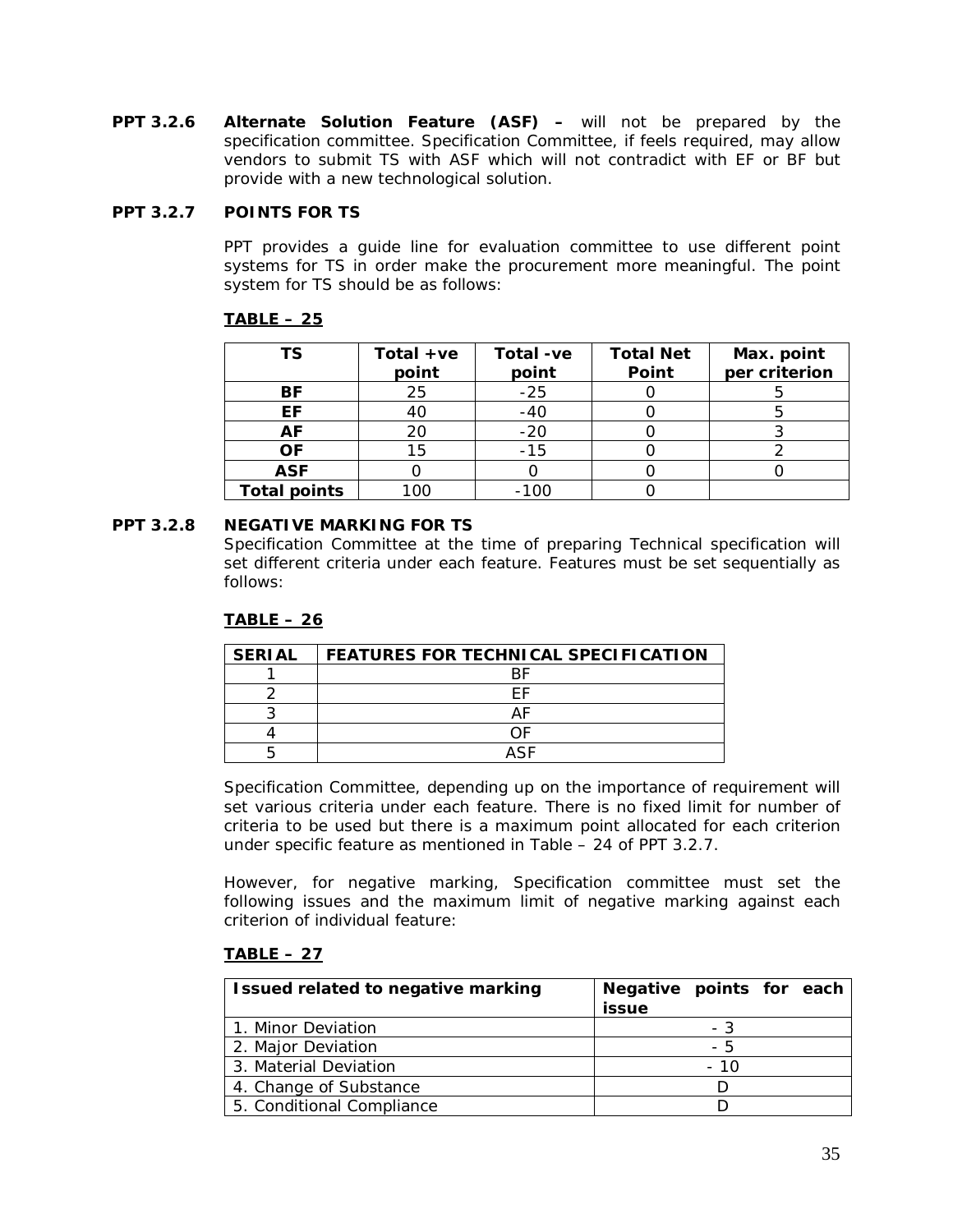**However, it must be specified in the TS that the cumulative negative points above 60 will make the offer/proposal technically nonresponsive.**

## **PPT 3.3.0 AP (APPROACH FOR PROCUREMENT)**

Depending on the nature, type & specification of goods and/or services, specification committee will guide procurement department to adapt the appropriate procurement approach for notification. PPT allows any of the following approaches for procurement of any goods/service:

| <b>AP</b>        | Approach for<br>Procurement(AP) | Conditions                                      | <b>Allowable</b><br>PM <sub>S</sub> . |
|------------------|---------------------------------|-------------------------------------------------|---------------------------------------|
| RAT <sub>1</sub> | Regular Approach<br>Type 1      | $TS = BF + EF$<br>ASP < A7                      | <b>ALL</b>                            |
| RAT <sub>2</sub> | Regular Approach<br>Type 2      | $TS = BF + EF$<br>ASP > A6                      | ALL                                   |
| <b>POA</b>       | Pre-Qualifying<br>Approach      | $TS = BF + EF + AF + OF$<br>$CS = All Criteria$ | a) RT<br>b) $NT2$<br>c) IT<br>d) FC   |
| 2ESA             | 2 Envelop/Stage<br>Approach     | $TS = BF + EF + AF + OF$<br>$CS = All$ criteria | a) RT<br>b) $NT2$<br>C)<br>-IT<br>FC  |

## **TABLE – 28**

#### **PPT 3.4.0 SPECIFICATION COMMITTEE:**

PPT suggests that Teletalk should have a MIS department and MIS department will form a committee in the name of "Specification Committee" and Specification Committee must be fully responsible for preparing, maintaining and distributing the required specification for any good or service to be procured by different departments of Teletalk. The Specification Committee should have following members:

- 1. Representative from MIS department (at the rank of Manager) will act as Committee Secretary.
- 2. Representative from the department generating the procurement request.
- 3. An expert or a panel of experts depending on the nature, type and value of goods/services (with sufficient educational background and/or sufficiently experienced) on the subject related to the goods / services to be procured. Expert(s) can be included either from inside Teletalk and/ or from outside Teletalk on-hire basis.

## **PPT 3.5.0 ARCHIVING SPECIFICATION:**

a) **Specification Committee** will prepare all specification documents in order to archive them in the following sequence:

PP  $=$  Purpose of procurement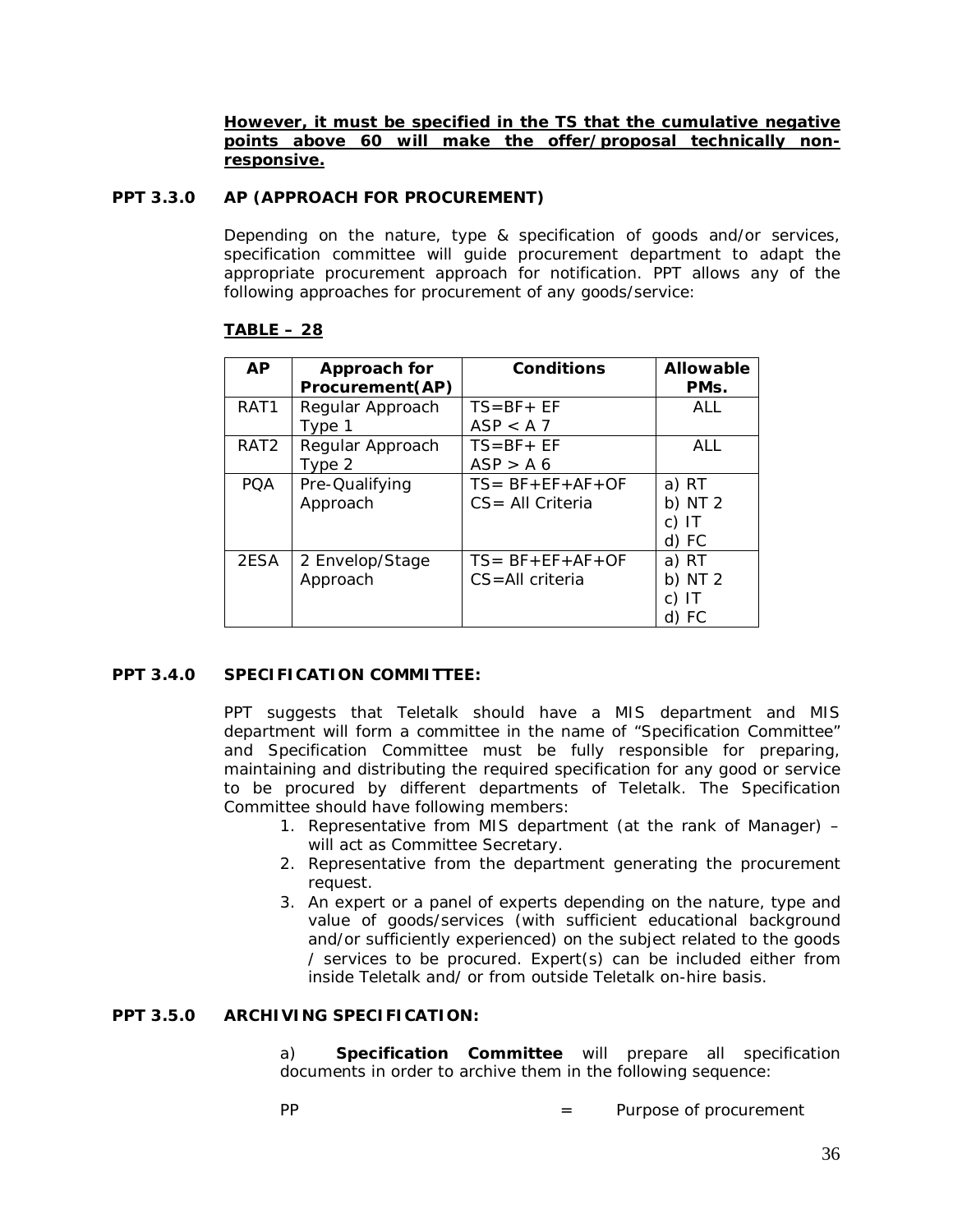Product/ Service (P/S) = Alpha-numeric Code

Date of  $1^{st}$  Archiving (DA)  $=$  mm/yr

Date of Last up-date (DLUP) =  $mm/yr$  (if updating is done)

b) The **MIS** department of Teletalk will be responsible for maintenance and updating of the archive. In addition to the above three flags, the MIS will include the following information for all archive records.

Date of Last use  $(DLUS)$  = mm/yr (if used)

c) Therefore, reference for any specification archived must be as follows:

#### **PP/code/DA/DLUP/DLUS**

All procurement in Teletalk must have some specification and the required specification must be collected from MIS Archive with reference number. **As a new organization, if Teletalk does not have specification for any goods/service in MIS Archive, it will develop required specification as mentioned in PPT 3.2 and collect reference for procurement.**

# **PPT 3.6.0 UP-DATE SPECIFICATION ARCHIVE:**

It is the responsibility of **MIS** to up-date the specifications from time to time. **No Specification older (i.e., either DA or DLUP) than 12 (twelve) calendar months can be used without up-dating the specification.**

#### **PPT 3.7.0 Specification for BP (Bundle Procurement):**

For Bundle Procurement (BP) all of the relevant aspects of specification will be considered all individual item/service under the same bundle procurement.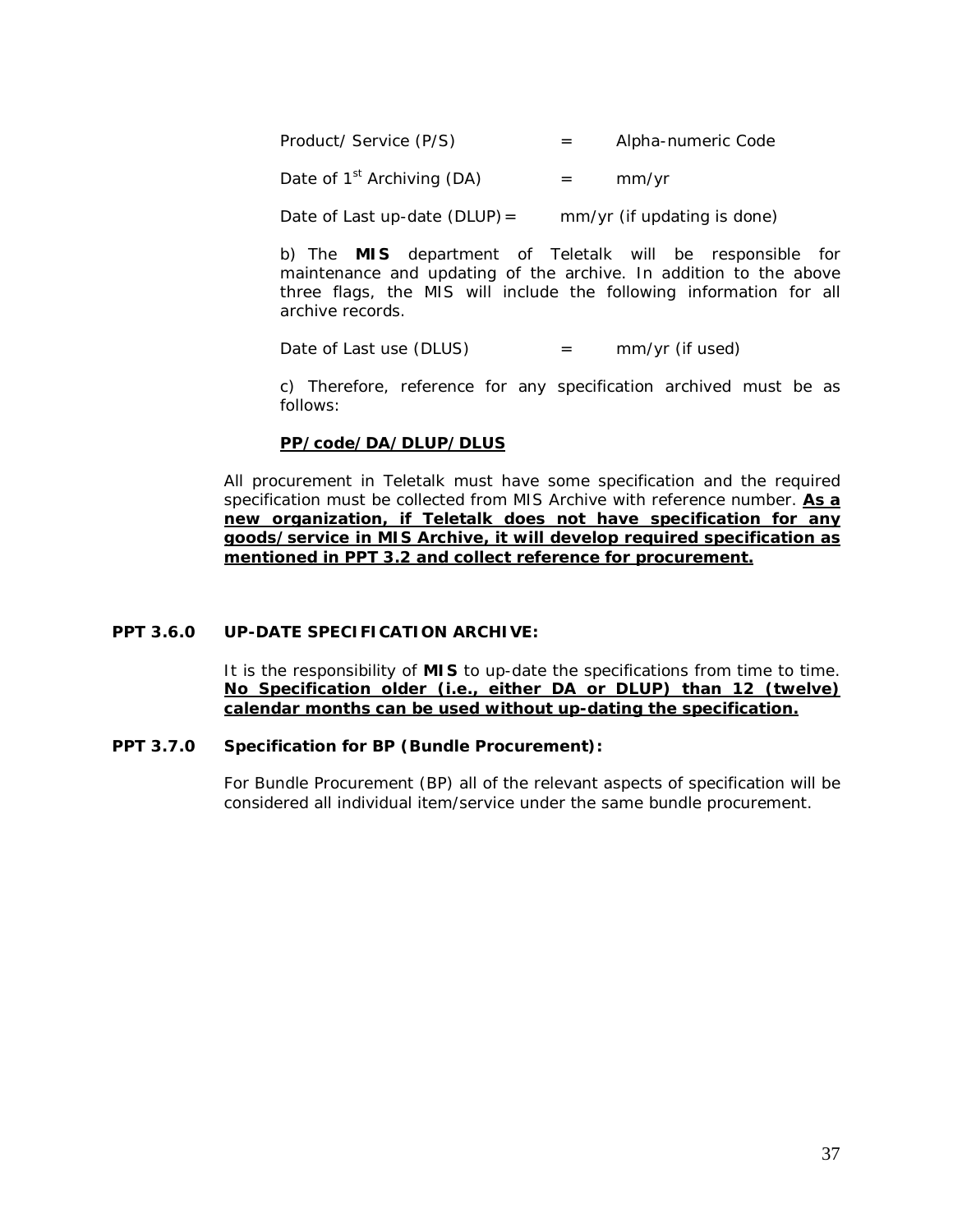# **SPECIFICATION**

# **CRITERIA**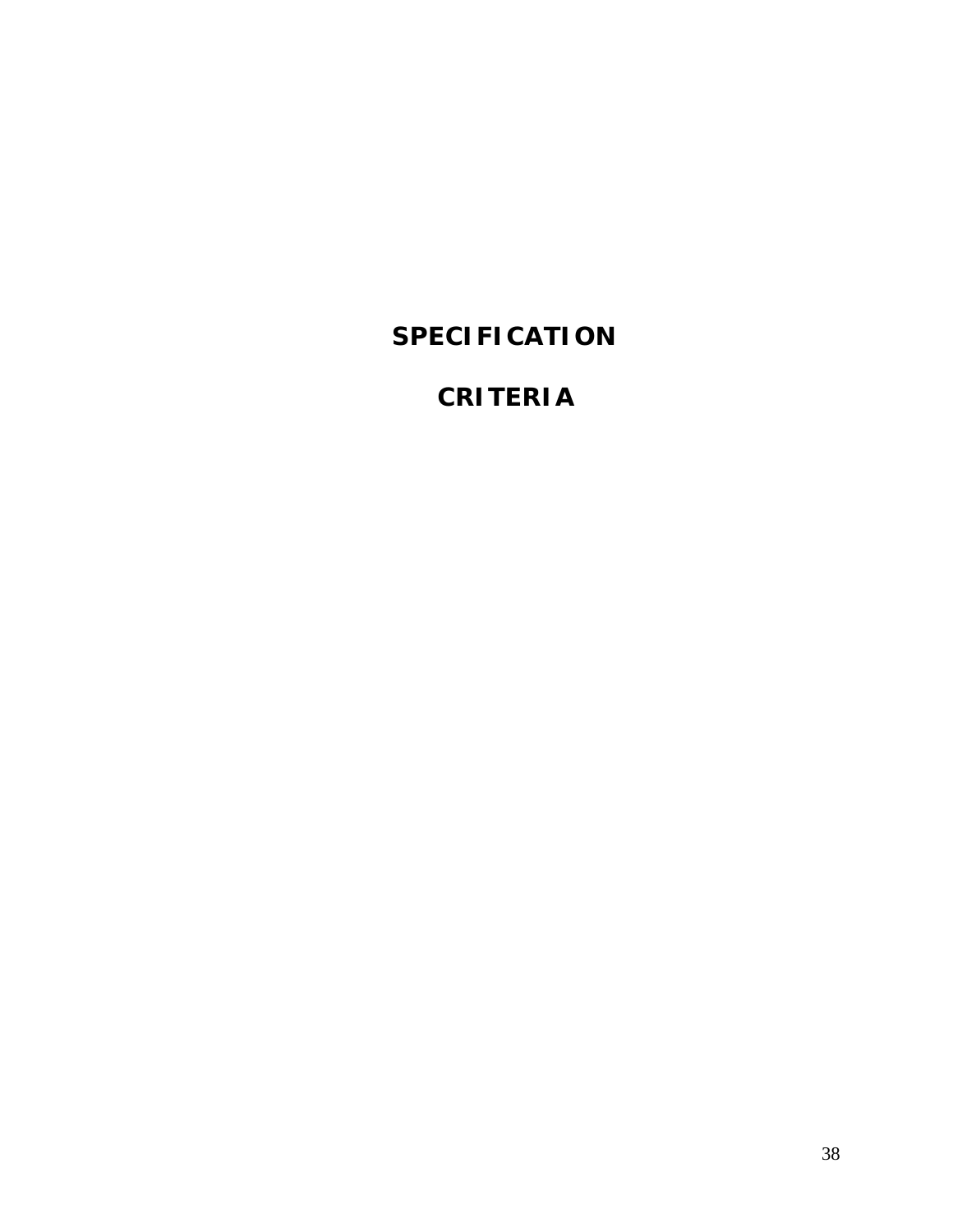#### **Chapter 5**

# **5.0.0 SPECIFICATION CRITERIA**

Name of Product/Service: \_\_\_\_\_\_\_\_\_\_\_\_\_\_\_\_\_\_\_\_\_\_ Product/Service Code: \_\_\_\_\_\_\_\_\_\_\_\_\_\_\_\_\_\_\_\_\_\_\_\_\_ MIS Specification Archive No: \_\_\_\_\_\_\_\_\_ Requisition No.: **Example 20** Date: Please use  $(\sqrt{})$  to the appropriate choice **PP:**  $PC | RES | CON | RAM | HSLE | PIS | SER | CE | FAFF | FAVE | FAP$ 

# **5.1.0 COMMERCIAL SPECIFICATION:**

### **PPT 4.1.1 C1: VENDOR'S BASIC DATA (VBD):**

#### **TOTAL POINTS = 0; MANDATORY; FAIL TO MATCH = D**

- 1. NAME OF ORGANIZATION: \_\_\_\_\_\_\_\_\_\_\_\_\_\_\_\_\_\_\_\_\_
- 2. **TABLE – 29**

\_\_\_\_\_\_\_\_\_\_\_\_\_\_\_\_\_\_\_\_\_\_\_\_\_\_\_\_\_\_\_\_\_\_\_\_\_\_\_\_\_\_\_ \_\_\_\_\_\_\_\_\_\_\_\_\_\_\_\_\_\_\_\_\_\_\_\_\_\_\_\_\_\_\_\_\_\_\_\_\_\_\_\_\_\_\_

\_\_\_\_\_\_\_\_\_\_\_\_\_\_\_\_\_\_\_\_\_\_\_\_\_\_\_\_\_\_\_\_\_\_\_\_\_\_\_\_\_\_\_ \_\_\_\_\_\_\_\_\_\_\_\_\_\_\_\_\_\_\_\_\_\_\_\_\_\_\_\_\_\_\_\_\_\_\_\_\_\_\_\_\_\_\_

- 3. Registered Office Address (as per License):
- 4. Present Office Address ( on Actual basis):
- 5. Office Telephone: \_\_\_\_\_\_\_\_\_\_\_\_\_\_\_\_\_\_\_\_\_\_\_ Office Fax: \_\_\_\_\_\_\_\_\_\_\_\_\_\_\_\_\_\_\_\_\_\_\_\_

Official E-mail Address: \_\_\_\_\_\_\_\_\_\_

- 6. Name of the MD/ Managing Partner/ Proprietor/ CEO:
- 7. Address of the MD/ Managing Partner/ Proprietor/ CEO:

\_\_\_\_\_\_\_\_\_\_\_\_\_\_\_\_\_\_\_\_\_\_\_\_\_\_\_\_\_\_\_\_\_\_\_\_\_\_\_\_

\_\_\_\_\_\_\_\_\_\_\_\_\_\_\_\_\_\_\_\_\_\_\_\_\_\_\_\_\_\_\_\_\_\_\_\_\_\_\_\_\_ \_\_\_\_\_\_\_\_\_\_\_\_\_\_\_\_\_\_\_\_\_\_\_\_\_\_\_\_\_\_\_\_\_\_\_\_\_\_\_\_\_

| Res. Telephone: |  |  |
|-----------------|--|--|
|-----------------|--|--|

Mobile no.: \_\_\_\_\_\_\_\_\_\_\_\_\_\_\_\_\_\_\_\_\_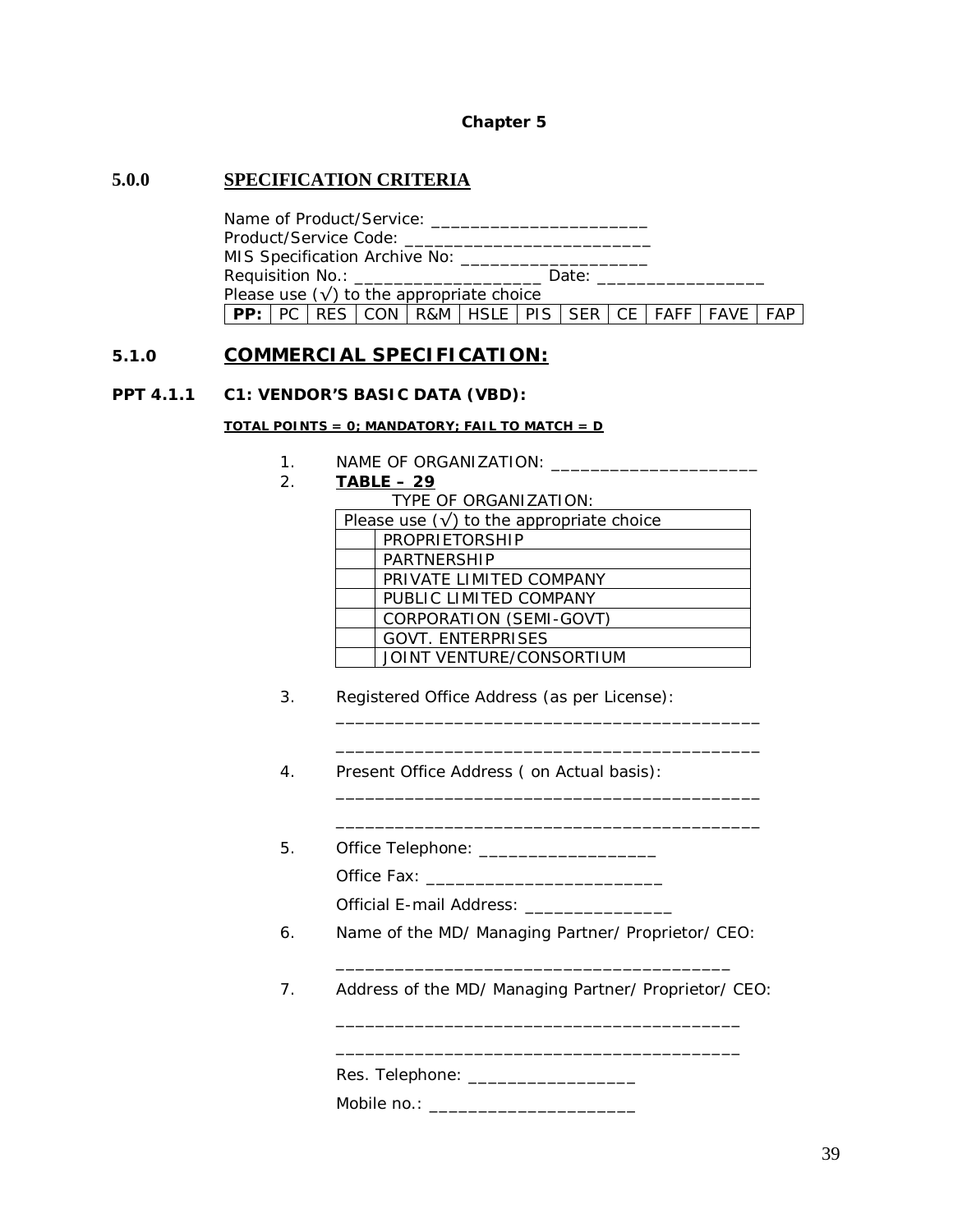Personal E-mail Address: \_\_\_\_\_\_\_\_\_\_\_\_\_\_\_\_\_\_\_\_\_\_

8. Name of the Contact person & Designation: Name: \_\_\_\_\_\_\_\_\_\_\_\_\_\_\_\_\_\_\_\_\_\_\_\_\_\_\_\_ Designation: \_\_\_\_\_\_\_\_\_\_\_\_

\_\_\_\_\_\_\_\_\_\_\_\_\_\_\_\_\_\_\_\_\_\_\_\_\_\_\_\_\_\_\_\_\_\_\_\_\_\_\_\_

\_\_\_\_\_\_\_\_\_\_\_\_\_\_\_\_\_\_\_\_\_\_\_\_\_\_\_\_\_\_\_\_\_\_\_\_\_\_\_\_\_\_\_\_\_\_\_\_\_\_

9. Address of the Contact Person:

Res. Telephone No.: \_\_\_\_\_\_\_\_\_\_\_\_\_\_\_\_\_\_\_\_\_\_\_\_

Mobile Phone No.: \_\_\_\_\_\_\_\_\_\_\_\_\_\_\_\_\_\_\_\_\_\_\_\_\_\_

Personal E-mail Address:

10. Attested Copy of following Documents:

# **TABLE - 30**

| <b>DOCUMENTS:</b>                             | <b>OFFICIAL USE</b> |       |
|-----------------------------------------------|---------------------|-------|
|                                               | <b>Enclosed</b>     | Valid |
| Trade License: #__________ DT. _____          |                     |       |
| Certificate of Incorporation:                 |                     |       |
| VAT Registration: $\#$ _____________________  |                     |       |
| TIN Registration: $\#$ ______________________ |                     |       |
| Income Tax Return: DATE: _______              |                     |       |

# **PPT 4.1.2 C2: VENDOR'S BUSINESS PROFILE (VBP):**

**TOTAL POINTS = 5; OPTIONAL; FAIL TO MATCH = -VE POINTS**

# **TO BE INCLUDED BY THE SPECIFICATION COMMITTEE AS PER REQUIREMENT**

# **PPT 4.1.3 C3: VENDOR'S FINANCIAL INFORMATION (VFI): TOTAL POINTS = 0; MANDATORY; FAIL TO MATCH = D**

- 1. Year of Establishment: \_\_\_\_\_\_\_\_\_\_\_\_
- 2. Venture Capital/Paid Up Capital: \_\_\_\_\_\_\_\_\_\_\_\_\_\_\_\_\_\_\_ (At the year of establishment)

3. List of bankers with details (last one year):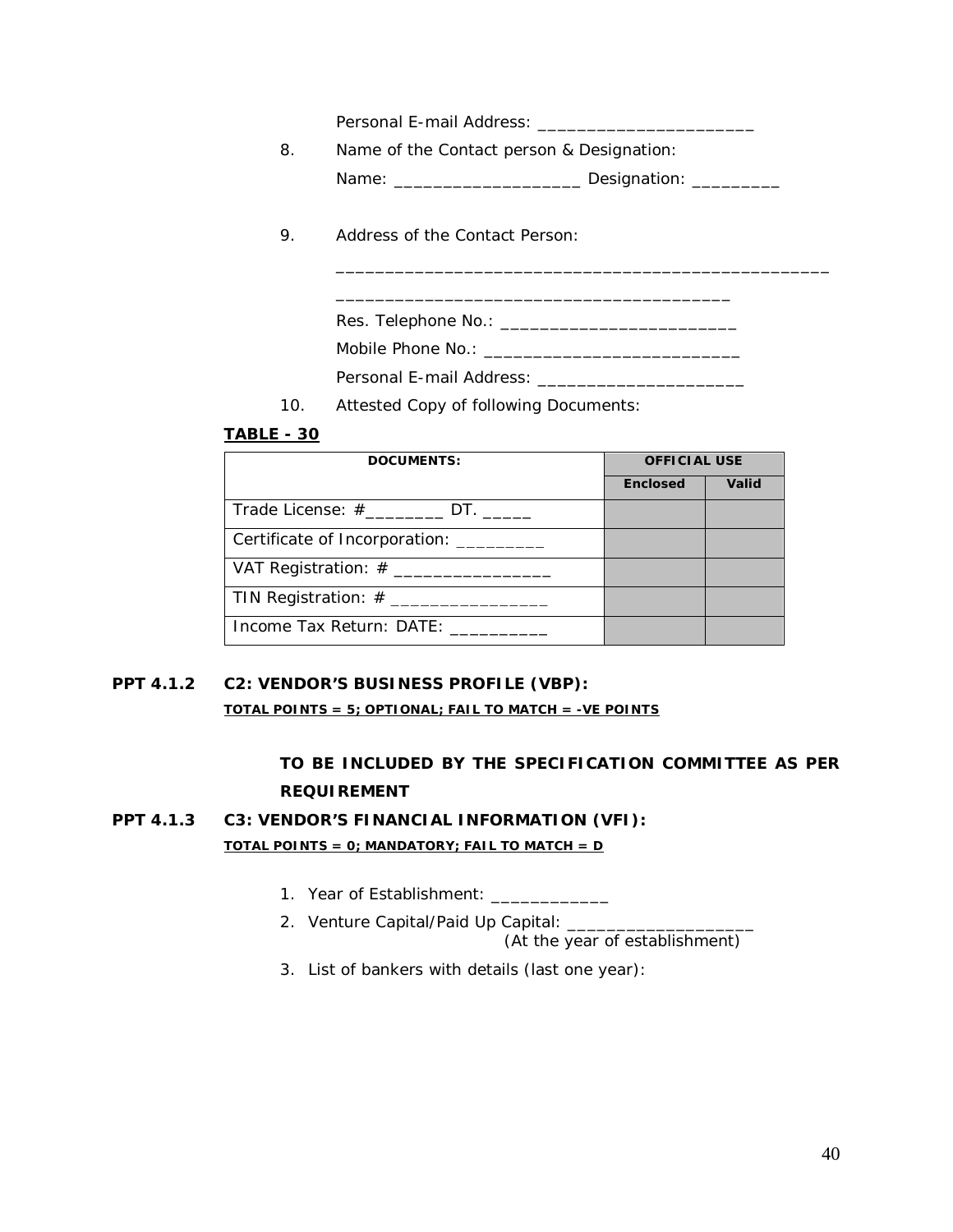| A/C Name | A/C Number | Bank & Branch | Address, Phone, Fax   Manager Name |                |
|----------|------------|---------------|------------------------------------|----------------|
|          |            |               | of Bank                            | & Mobile Phone |
|          |            |               |                                    |                |
|          |            |               |                                    |                |
|          |            |               |                                    |                |
|          |            |               |                                    |                |

# **TABLE - 31**

4. Account Statement:

# **TABLE - 32**

| A/C Name | A/C Number | Bank & Branch | Period | <b>Official Use:</b> |
|----------|------------|---------------|--------|----------------------|
|          |            |               |        | Checked              |
|          |            |               |        |                      |
|          |            |               |        |                      |
|          |            |               |        |                      |

5. Credit Line:

# **TABLE - 33**

| A/C  | A/C           | Bank &        | Credit | Present       | <b>Official Use:</b> |
|------|---------------|---------------|--------|---------------|----------------------|
| Name | <b>Number</b> | <b>Branch</b> | Limit  | <b>Status</b> | <b>Verified</b>      |
|      |               |               |        |               |                      |
|      |               |               |        |               |                      |
|      |               |               |        |               |                      |
|      |               |               |        |               |                      |

6. Annual turn over of the organization:

# **TABLE - 34**

| Year                      | Amount      | in | <b>Name</b> | οf | <b>Documents</b>      | <b>Official Use:</b> | <b>Official Use:</b> |
|---------------------------|-------------|----|-------------|----|-----------------------|----------------------|----------------------|
|                           | <b>TAKA</b> |    |             |    | Submitted as Evidence | Received             | <b>Verified</b>      |
| <b>Last Year</b>          |             |    |             |    |                       |                      |                      |
| 2 <sup>nd</sup> Last Year |             |    |             |    |                       |                      |                      |
| $3rd$ Last Year           |             |    |             |    |                       |                      |                      |

#### **PPT 4.1.4 C4: Bid Bond (BB): TOTAL POINTS = 0; MANDATORY; FAIL TO MATCH = D**

BB Required: Please use  $(\sqrt{})$  to the appropriate choice

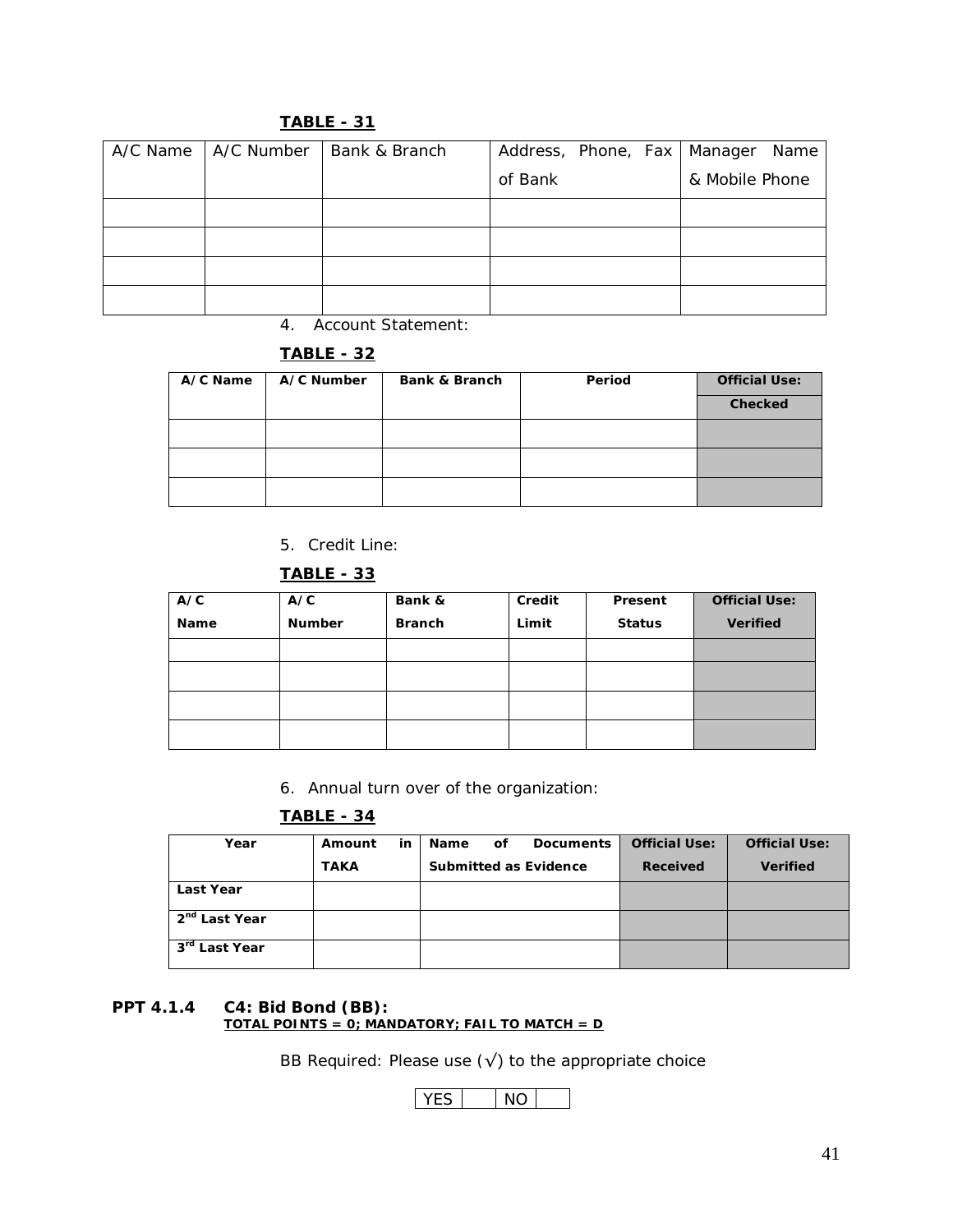#### **TABLE - 35**

| <b>AMOUNT</b><br>TK. | <b>FORM OF PAYMENT</b> |           |     | <b>VALID UP</b><br>то | <b>OFFICIAL</b><br><b>USE</b> |
|----------------------|------------------------|-----------|-----|-----------------------|-------------------------------|
|                      | BD                     | <b>PO</b> | BG. | <b>DATE</b>           | <b>VARIFID</b>                |
| <b>AMOUNT</b>        |                        |           |     |                       |                               |
| BANK & BR.           |                        |           |     |                       |                               |
| NO.:                 |                        |           |     |                       |                               |

# If YES, Please mention followings: use  $(y')$  to the appropriate choice

#### **PPT 4.1.5 C5: Performance Guarantee (PG): TOTAL POINTS = 0; MANDATORY; FAIL TO MATCH = D**

PG Required: Please use  $(\sqrt{})$  to the appropriate choice

**TABLE - 36**

If YES. Please mention followings: use  $(\sqrt{2})$  to the appropriate choice

| <b>AMOUNT</b> | <b>FORM OF PAYMENT</b> |           |    | <b>VALID UP</b> | <b>OFFICIAL</b> |
|---------------|------------------------|-----------|----|-----------------|-----------------|
| TK.           |                        |           |    |                 | <b>USE</b>      |
|               | <b>BD</b>              | <b>PO</b> | BG | <b>DATE</b>     | <b>VARIFID</b>  |
| <b>AMOUNT</b> |                        |           |    |                 |                 |
| BANK & BR.    |                        |           |    |                 |                 |
| NO.:          |                        |           |    |                 |                 |

#### **PPT 4.1.6 C6: ADDITIONAL SECURITY (AS): TOTAL POINTS = 0; MANDATORY; FAIL TO MATCH = D**

AS Required: Please use  $(\sqrt{})$  to the appropriate choice

Specification Committee must develop the format & procedure for Additional Security as per the requirement of procurement.

#### **PPT 4.1.7 C7: PRICE TERMS (PrT): TOTAL POINTS = 5; M/O; FAIL TO MATCH = -VE MARK**

Specification Committee must mention the terms of quoted or offered price very clearly.

Specification Committee must also mention extend of deviation in price terms to be acceptable but subject to negative marking.

#### **PPT 4.1.8 C8: DELIVERY TERMS (DT): TOTAL POINTS = 5; M/O; FAIL TO MATCH = -VE MARKING**

Specification Committee must mention the terms of delivery very clearly.

Specification Committee must also mention extend of deviation in delivery terms to be acceptable but subject to negative marking.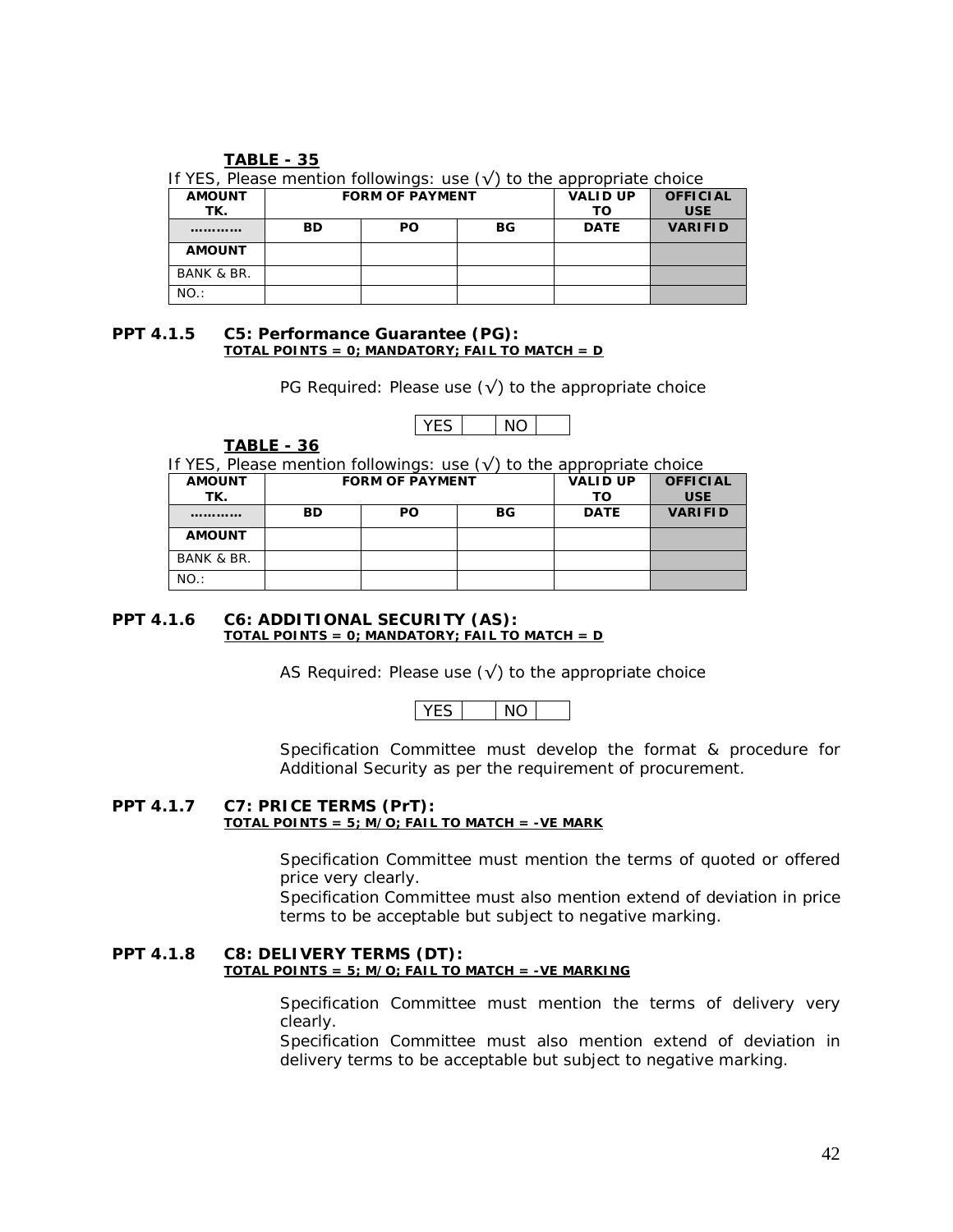#### **PPT 4.1.9 C9: PAYMENT TERMS (PaT): TOTAL POINTS = 10; M/O; FAIL TO MATCH = -VE MARKING**

Specification Committee must mention the terms of payment very clearly.

Specification Committee must also mention extend of deviation in payment terms to be acceptable but subject to negative marking.

#### **PPT 4.1.10 C10: PROCUREMENT DEADLINE TERMS (PDT): TOTAL POINTS = 0; MANDATORY; FAIL TO MATCH = D**

Specification Committee must mention PDT in every procurement document and based on Table -19 of PPT 3.1.10, a specific PDT with lead time and available extended time with penalty must be mentioned. Any offer or proposal fail to comply with PDT, must be considered as disqualified.

#### **PPT 4.1.11 C11: AFTER SALES SERVICE TERMS (AST): TOTAL POINTS = 10; M/O; FAIL TO MATCH = -VE POINTS**

Depending on the type and nature of goods or services, Specification Committee must mention clearly the terms related to the after sales services required for the goods or services to be procured. Specification Committee must also determine the format and procedure to ensure AST as an important term of CS.

#### **PPT 4.1.12 C12: OPTIONAL TERMS (OT): TOTAL POINTS = 5; OPTIONAL; FAIL TO MATCH = 0 POINT**

The terms which can not be included within given CS under PPT 3.1.0, Specification Committee, may add such terms under C12 with detail explanation, format and procedure to exercise.

#### **PPT 4.1.13 C13: BILL OF QUANTITY (BoQ): TOTAL POINTS = 0; M/O; FAIL TO MATCH = - VE POINT**

BoQ is a mandatory terms in CS and irrespective of goods or services, Specification Committee must mention clearly the required format and terms of BoQ in every procurement document.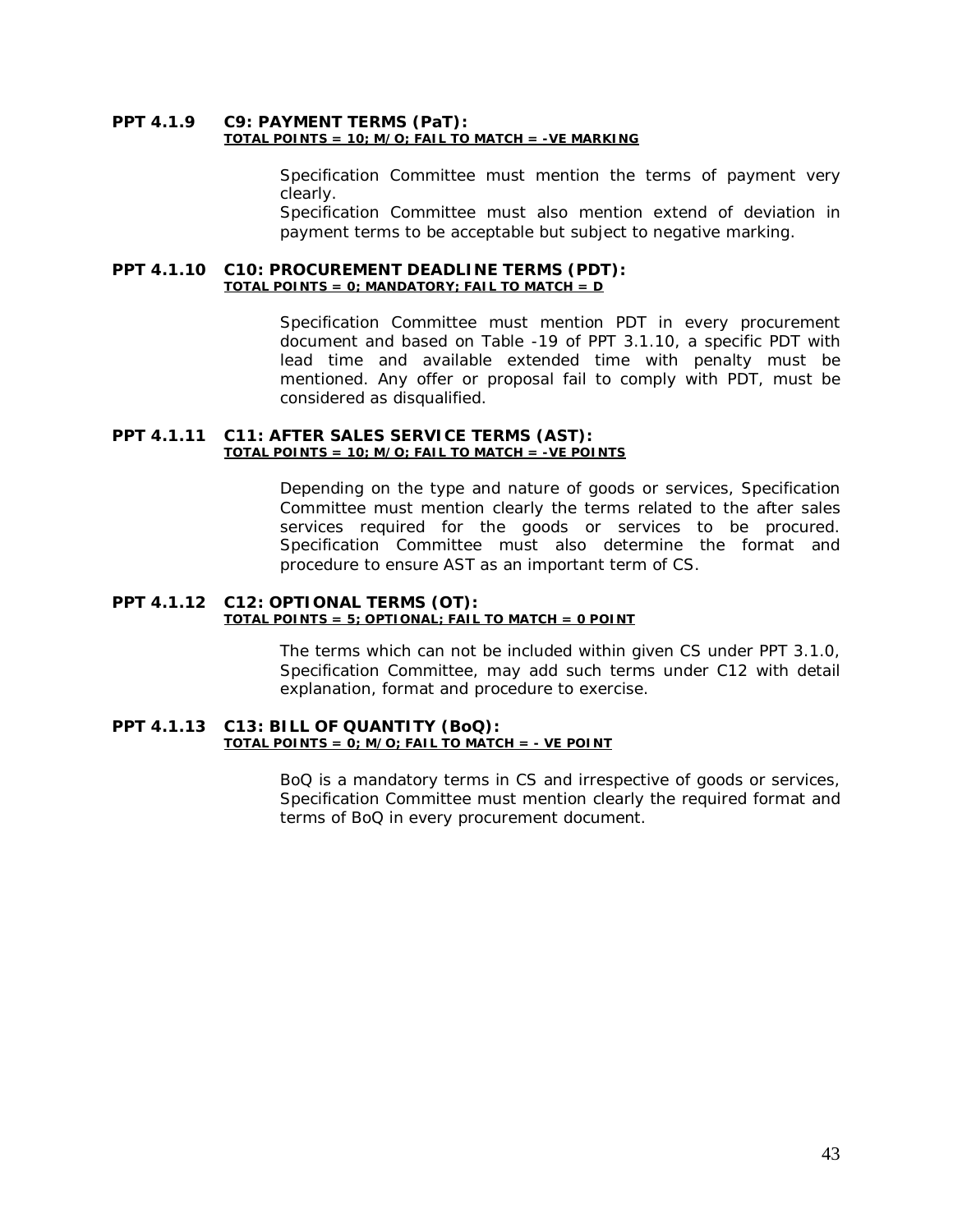# **5.2.0 TECHNICIAL SPECIFICATION:**

Specification Committee will develop TS as per requirement but must follow the guide line mentioned in PPT 3.2.0.

### **PPT 4.2.1 FEATURES:**

Features under TS must be used sequentially as follows:

| TABLE – 37      |                                              |  |  |  |
|-----------------|----------------------------------------------|--|--|--|
|                 | <b>SEQUENCE OF USE OF TECHNICAL FEATURES</b> |  |  |  |
| <b>SEQUENCE</b> | <b>FEATURES</b>                              |  |  |  |
|                 | ВF                                           |  |  |  |
| 2               | $BF + EF$                                    |  |  |  |
| 3               | $BF + EF + AEF$                              |  |  |  |
|                 | $BF + EF + AEF + AF$                         |  |  |  |
| 5               | $BF + EF + AEF + AF + OF$                    |  |  |  |
|                 | $BF + EF + AEF + AF + OF + ASF$              |  |  |  |
|                 |                                              |  |  |  |

### **PPT 4.2.2 ASF**:

However, for highly technical matters, Specification Committee may allow vendors to submit offers/proposals with different technology as alternate solution of the purpose of use but keeping the basic and extended features same. In such cases, Specification Committee should include ASF. However, ASF will not carry any positive or negative points but offer with ASF must come into consideration once Specification Committee includes ASF as a technical feature.

# **PPT 4.2.3 DEVIATIONS:**

Specification Committee must define different types of deviations for negative marking. Negative marking cannot be imposed without defining the deviations clearly. Specification Committee may select all or any of the following deviations or specification committee may introduce other types of deviations as and when required but what ever may be the deviation it must be defined clearly in bid document.

#### **TABLE – 38**

**TYPES OF DEVIATION**

|   | <b>DEVIATIONS</b>             |
|---|-------------------------------|
|   | <b>Major Deviation</b>        |
| 2 | <b>Minor Deviation</b>        |
| 3 | <b>Material Deviation</b>     |
|   | <b>Conditional Compliance</b> |
| 5 | <b>Change of Substance</b>    |

#### **PPT 4.2.4 POINT SYSTEM:**

Specification Committee must define point system for CS and TS as per PPT 3.1.14, PPT 3.1.15, PPT 3.2.7 and PPT 3.2.8. However, specification committee may increase the total positive and negative points for both CS & TS. But the increase of points must be made proportionately in terms of total points, points for individual criterion, maximum point per criterion and also proportionately in terms of positive and negative points.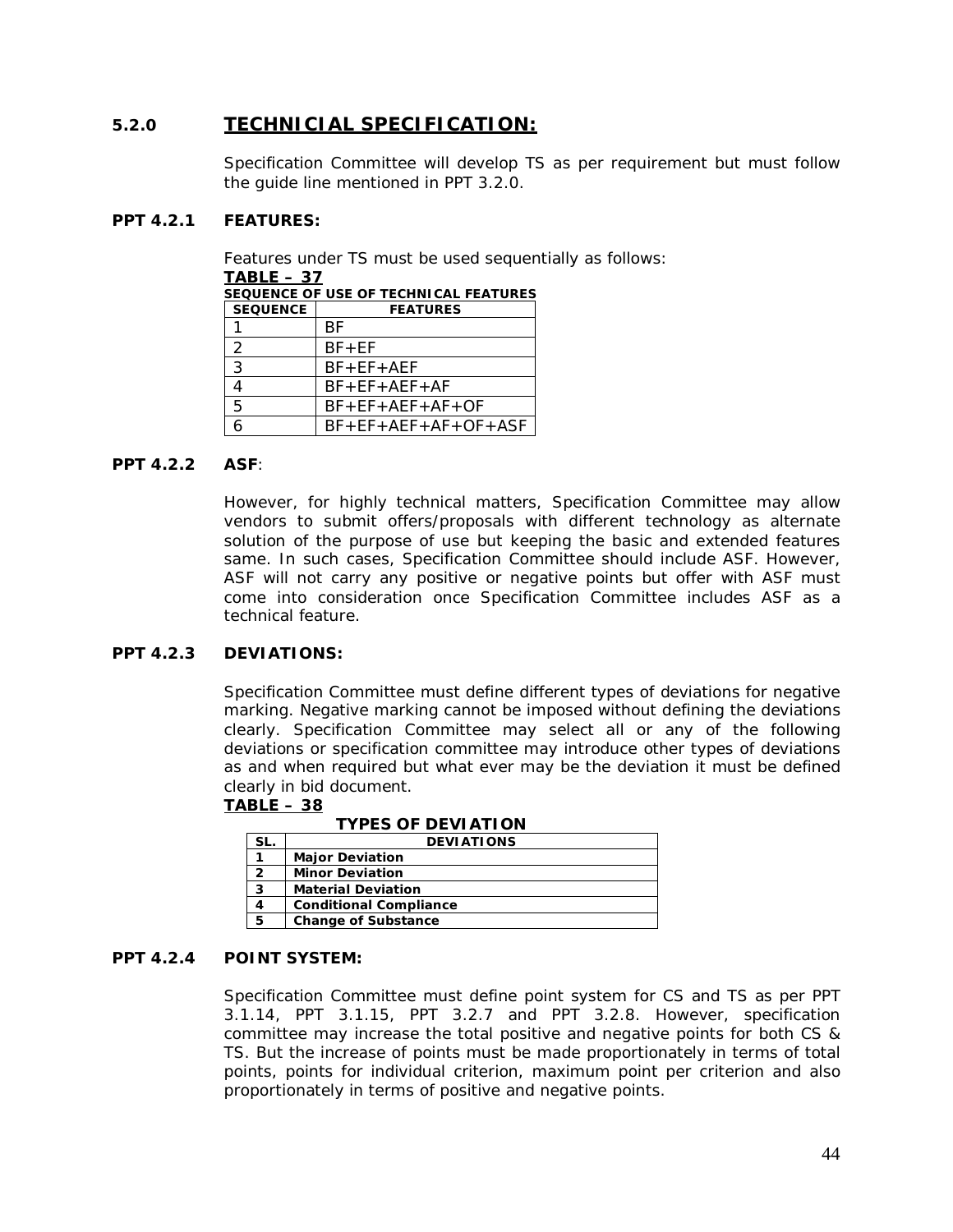# **EVALUATION**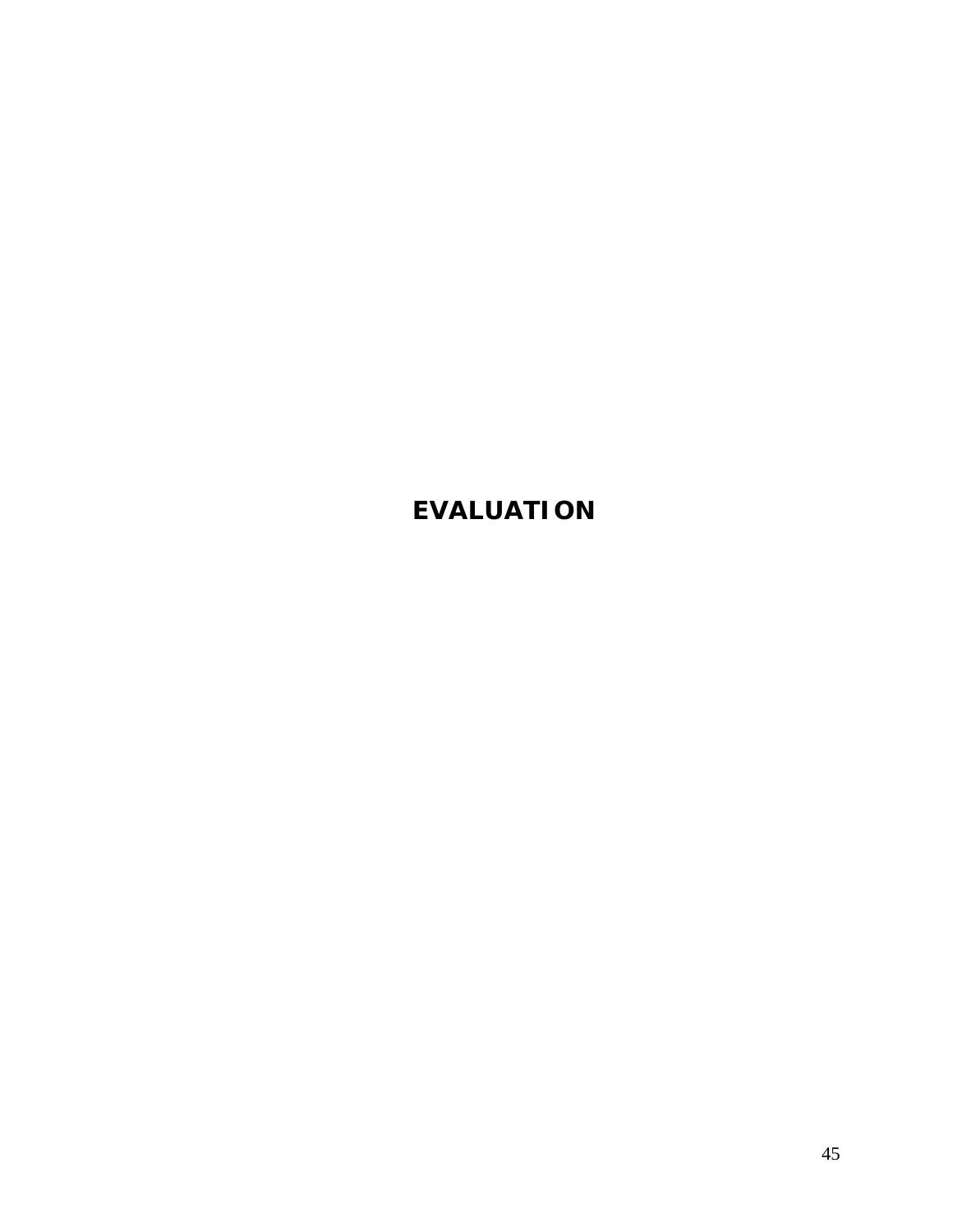### **Chapter 6**

### **6.0.0 EVALUATION**

Proper evaluation of the offers received through the PM is one of the most important tasks of procurement. Proper evaluation will ensure the followings objectives of procurement:

- The right & Competitive price for the right item
- Product/service with right specification to ensure the purpose of use. In other words quality of product/service as per requirement.
- Timely delivery
- Required quantity
- Required after sales service or warranty
- Fair treatment to all bidders

#### **PPT 5.1.0 EE (ELEMENTS OF EVALUATION)**

Procurement evaluation will be made based on CS, TS and OP (offered price). However, use of EE in different AP is not always mandatory. PPT provides a guide line for specification committee to determine appropriate options for different variables as follows:

#### **TABLE - 39**

**Options of EE against AP (approach for procurement)**

| <b>Specification</b> |            | RAT1 | RAT <sub>2</sub> | <b>PQA</b> | <b>2ESA</b> | ASP        |
|----------------------|------------|------|------------------|------------|-------------|------------|
| CS                   | VBD        |      | M                | M          | M           | <b>ALL</b> |
|                      | VBP        | M/O  | M                | M          | M           | <b>ALL</b> |
|                      | VFI        |      | M                | M          | M           | <b>ALL</b> |
|                      | BВ         | M/O  | M                | M          | M           | > A4       |
|                      | PG         | M/O  | M                | M          | M           | >A3        |
|                      | AS         | O    | O                | M          | M           | >A6        |
|                      | PrT        | M    | M                | M          | M           | > A1       |
|                      | DT         | M    | M                | M          | M           | > A1       |
|                      | PDT        | M    | M                | M          | M           | ALL        |
|                      | PaT        | M    | M                | M          | M           | ALL        |
|                      | AST        | M/O  | M/O              | M          | M           | <b>ALL</b> |
|                      | OТ         | O    | O                | O          | O           | ALL        |
|                      | <b>BoQ</b> | O    | O                | M          | M           | > A5       |
| <b>TS</b>            | ВF         | M    | M                | M          | M           | <b>ALL</b> |
|                      | ЕF         | M    | M                | M          | M           | <b>ALL</b> |
|                      | AEF        | O    | M                | M          | M           | > A3       |
|                      | AF         | O    | M/O              | M          | M           | > A5       |
|                      | ΟF         | O    | O                | O          | O           | > A1       |
| <b>OFFERED PRICE</b> |            | M    | M                | M          | M           | ALL        |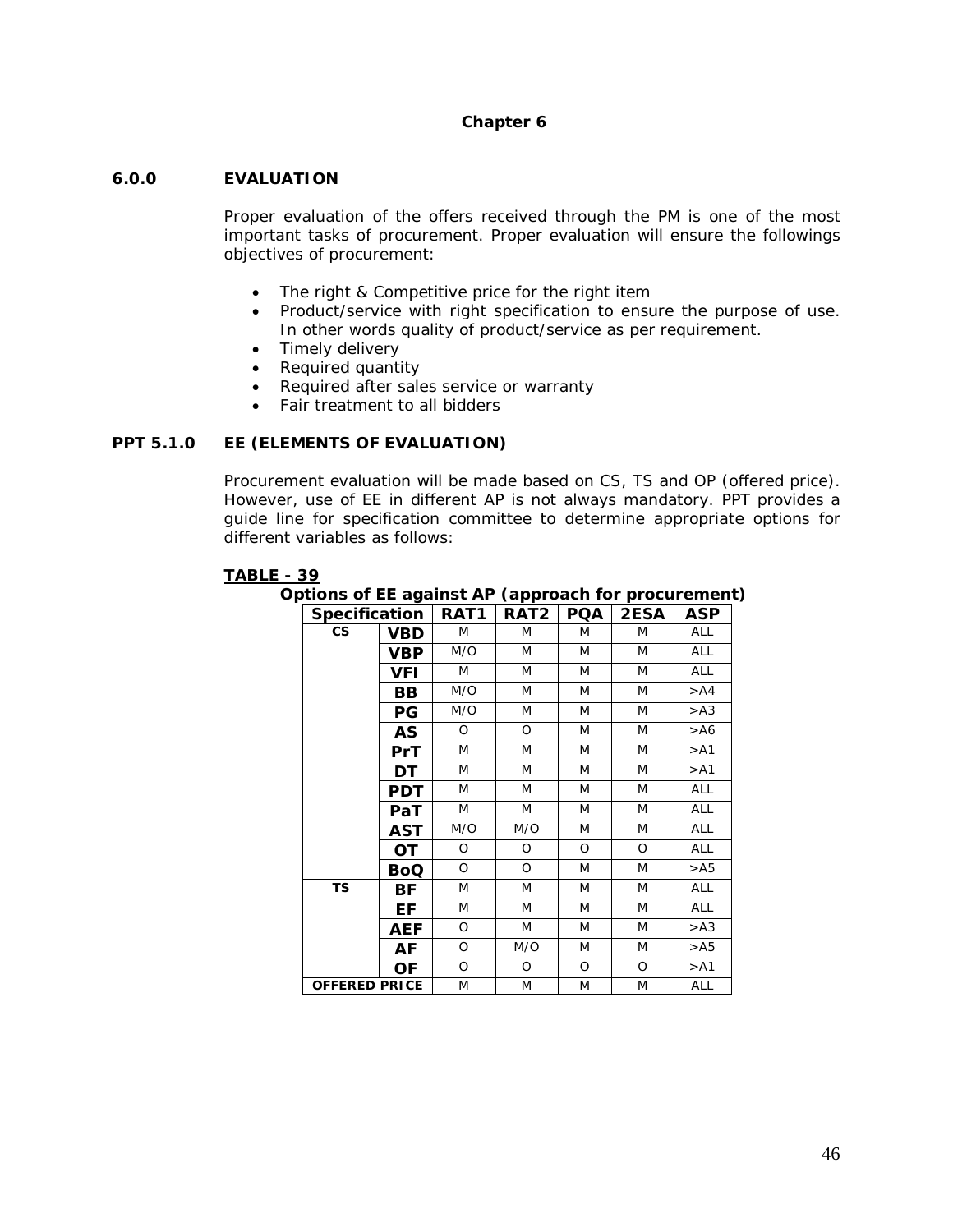# **PPT 5.2.0 WEIGHTAGE ON DIFFERENT EE (ELEMENTS OF EVALUATION)**

A uniform and fixed weightage on these three elements of procurement is not possible because of diversified nature of product and services. PPT, therefore, provides the following guide line to determine the required weightage of on effective points of price against effective points of CS & TS as follows:

| (WEPCS & WEPTS) Vs. WEPP |                  |                |                                          |                |                |                     |  |  |
|--------------------------|------------------|----------------|------------------------------------------|----------------|----------------|---------------------|--|--|
| <b>SPECIFI</b>           |                  |                | Weightage on effective points from price |                |                |                     |  |  |
| <b>CATION</b>            | <b>AP</b>        | 85%            | 75%                                      | 65%            | 50%            | 40%                 |  |  |
| $\mathsf{CS}\xspace$     |                  |                |                                          | $5 - 10%$      |                |                     |  |  |
|                          | RAT1             | 5%             | $\mathbf{O}$                             | $\overline{O}$ | 0              | 0                   |  |  |
|                          | RAT <sub>2</sub> | $\Omega$       | 6%                                       | $\overline{O}$ | $\overline{O}$ | $\Omega$            |  |  |
|                          | <b>PQA</b>       | $\mathbf{O}$   | $\mathbf 0$                              | 8%             | $\mathbf 0$    | $\mathbf 0$         |  |  |
|                          | 2ESA             | $\Omega$       | $\overline{O}$                           | $\Omega$       | 9%             | 10%                 |  |  |
| <b>TS</b>                |                  |                |                                          |                |                |                     |  |  |
| <b>BF</b>                |                  |                |                                          | $5 - 10%$      |                |                     |  |  |
|                          | RAT1             | 5%             | $\mathbf 0$                              | $\mathbf 0$    | $\mathbf 0$    | $\mathsf{O}\xspace$ |  |  |
|                          | RAT <sub>2</sub> | $\Omega$       | 6%                                       | $\mathbf{O}$   | $\overline{0}$ | $\mathbf{O}$        |  |  |
|                          | <b>PQA</b>       | $\Omega$       | $\mathbf 0$                              | 7%             | 0              | $\Omega$            |  |  |
|                          | 2ESA             | $\mathbf{O}$   | $\mathbf{O}$                             | $\overline{O}$ | 9%             | 10%                 |  |  |
| EF                       |                  |                |                                          | $5 - 25%$      |                |                     |  |  |
|                          | RAT1             | 5%             | $\mathbf 0$                              | $\mathbf{O}$   | $\mathbf 0$    | $\mathbf 0$         |  |  |
|                          | RAT <sub>2</sub> | $\Omega$       | 10%                                      | $\Omega$       | $\mathbf 0$    | $\Omega$            |  |  |
|                          | <b>PQA</b>       | $\Omega$       | 0                                        | 15%            | $\Omega$       | $\Omega$            |  |  |
|                          | 2ESA             | $\Omega$       | $\mathbf 0$                              | $\overline{O}$ | 20%            | 25%                 |  |  |
| <b>AEF</b>               |                  |                |                                          | $0 - 5%$       |                |                     |  |  |
|                          | RAT1             | $\Omega$       | 2%                                       | 0              | 0              | $\overline{O}$      |  |  |
|                          | RAT <sub>2</sub> | $\Omega$       | $\Omega$                                 | 3%             | $\Omega$       | $\Omega$            |  |  |
|                          | <b>PQA</b>       | $\Omega$       | $\mathbf 0$                              | $\mathbf{O}$   | 4%             | $\mathbf 0$         |  |  |
|                          | 2ESA             | $\Omega$       | $\overline{O}$                           | $\overline{O}$ | $\Omega$       | 5%                  |  |  |
| <b>AF</b>                |                  |                |                                          | $0 - 5%$       |                |                     |  |  |
|                          | RAT1             | $\Omega$       | 1%                                       | $\Omega$       | $\mathbf 0$    | $\mathbf{O}$        |  |  |
|                          | RAT <sub>2</sub> | $\Omega$       | 0                                        | 2%             | $\Omega$       | $\mathbf 0$         |  |  |
|                          | <b>PQA</b>       | $\Omega$       | $\mathbf 0$                              | $\mathbf{O}$   | 4%             | $\Omega$            |  |  |
|                          | 2ESA             | $\Omega$       | $\mathbf 0$                              | $\overline{O}$ | $\Omega$       | 5%                  |  |  |
| <b>OF</b>                |                  |                |                                          | $0 - 5%$       |                |                     |  |  |
|                          | RAT1             | $\Omega$       | $\mathbf 0$                              | $\mathbf 0$    | $\mathbf 0$    | $\mathbf 0$         |  |  |
|                          | RAT <sub>2</sub> | $\Omega$       | $\overline{O}$                           | $\mathbf{O}$   | $\mathbf 0$    | $\mathbf 0$         |  |  |
|                          | <b>PQA</b>       | $\Omega$       | $\overline{0}$                           | $\overline{O}$ | 4%             | $\mathbf 0$         |  |  |
|                          | 2ESA             | $\overline{O}$ | $\overline{0}$                           | $\mathbf 0$    | $\overline{O}$ | 5%                  |  |  |

#### **TABLE - 40**

WEPS = Weightage on Effective points from Specification WEPP = Weightage on Effective points from Price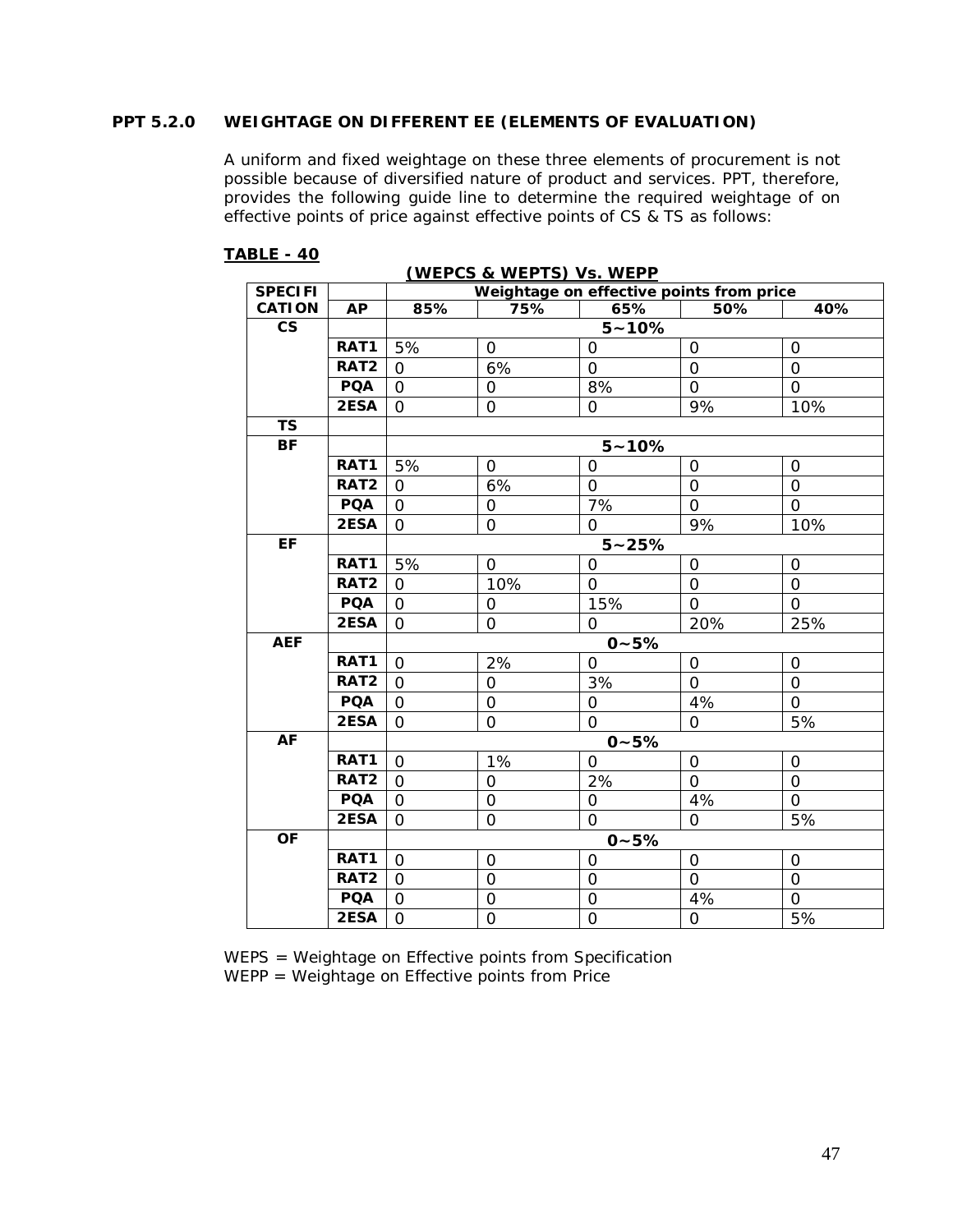### **PPT 5.3.0 EP (EFFECTIVE POINTS)**

There are three elements to calculate points. Elements are a) Price b) CS and d) TS. In order to bring the uniformity among these three elements following methods will be used to determine the effective points.

#### **PPT 5.3.1 CEPP (CALCULATION OF EFFECTIVE POINT FROM PRICE):**

Estimated unit price based on ASP is to be divided by the offered price per unit and the result will be considered as Effective Point from Price (EPP). For example,

ASP is  $A = TK. 5400$  for 1200 units Per unit estimated price,  $X = 4.5$  (5400/1200) Per unit OP,  $y = 4.80$ Therefore, EPP (effective point from price) will be:

# $EPP = x/y = 4.5/4.8 = 0.9375$

#### **PPT 5.3.2 CEPCS (CALCULATION OF EFFECTIVE POINTS FROM CS):**

Net points earned from CS (commercial specification), once divided by the total points of CS, will determine the EPCS. For example, Total points,  $Y = 50$ Total earned +ve points,  $M = 32$ Total earned  $-ve$  points,  $N = 3$ Total Net points,  $P = M - N$ 

Therefore, EPCS (Effective points from commercial specification) =

 $EPCS = (M - N)/Y = (32 - 3)/50 = 0.58$ 

#### **PPT 5.3.3 CEPTS (CALCULATION OF EFFECTIVE POINTS FROM TS):**

Net points earned from TS (technical specification), once divided by the total points of TS, will determine the EPTS. For example, Total points,  $Z = 100$ Total earned +ve points,  $M = 96$ Total earned –ve points,  $N = 13$ Total Net points,  $P = M - N$ 

Therefore, EPTS (Effective points from technical specification) =

# $EPTS = (M - N)/Z = (96 - 13)/100 = 0.83$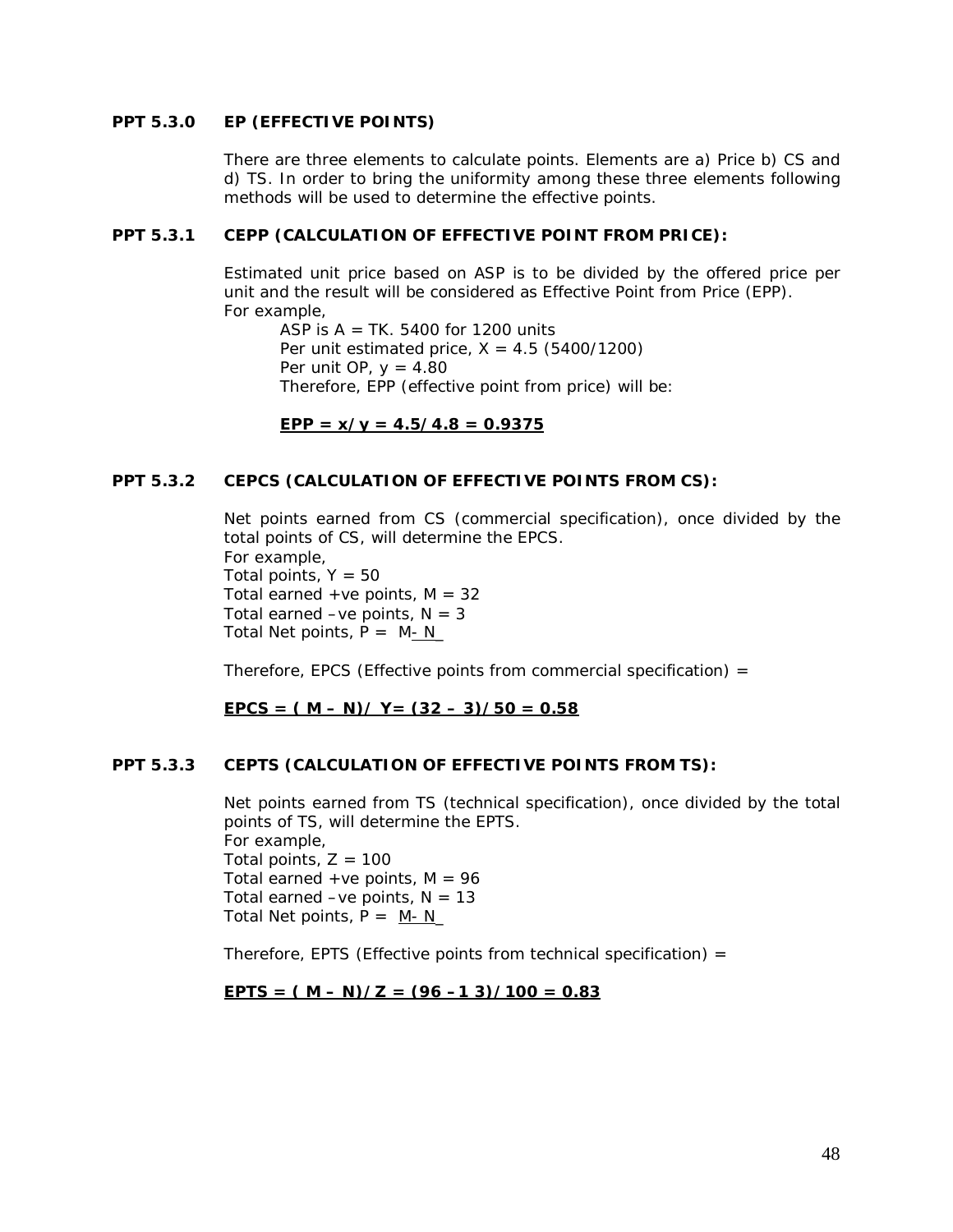#### **PPT 5.4.0 CTP (CALCULATION OF TOTAL POINTS)**

 $TP = WEIGHTED EPP + WEIGHTED EPCS + WEIGHTED EPTS$ Refer Table – 25 of PPT 5.2.0 for weightage on EEP, EPTS &EPCS For example:

| FFP         | $=$ | 0.9375 (example of PPT 5.3.1) |
|-------------|-----|-------------------------------|
| <b>EPTS</b> | $=$ | 0.83 (example of PPT 5.3.3)   |
| $EPCS =$    |     | 0.58 (example of PPT 5.3.2)   |
| If AP       | $=$ | POA                           |

The weightage will be 60%, 32% & 8% respectively for EPP, TS & CS.

Therefore,

| FPP.     | $=$ | $0.9375 \times 60\% = 0.5625$ |            |
|----------|-----|-------------------------------|------------|
| $FPTS =$ |     | $0.83 \times 32\% = 0.2656$   |            |
| $FPCS =$ |     | $0.58 \times 08\%$            | $= 0.0464$ |

**TP = 0.8745**

#### **The highest point earner will be considered as winner.**

#### **PPT 5.5.0 EC (EVALUATION COMMITTEE):**

An evaluation committee must be formed before notification for offer/ proposal.

- a. Representative from MIS as the chairman of the committee
- b. Representative from procurement department as committee secretary
- c. Representative from the concerned department as member
- d. Representative from department of Finance & Accounts as member
- e. Representative from Store as member

Depending up on the value of procurement, the designation of the members of evaluation committee must be as follows:

| TABLE – 41 | <b>MEMBERS OF EC</b>                                   |            |
|------------|--------------------------------------------------------|------------|
|            | Ranks of the members of<br><b>Evaluation Committee</b> | <b>ASP</b> |
|            | Manger                                                 | $A1 - A3$  |
|            | DGM                                                    | $AA - A6$  |
|            | ۰-M                                                    | $A7 - A10$ |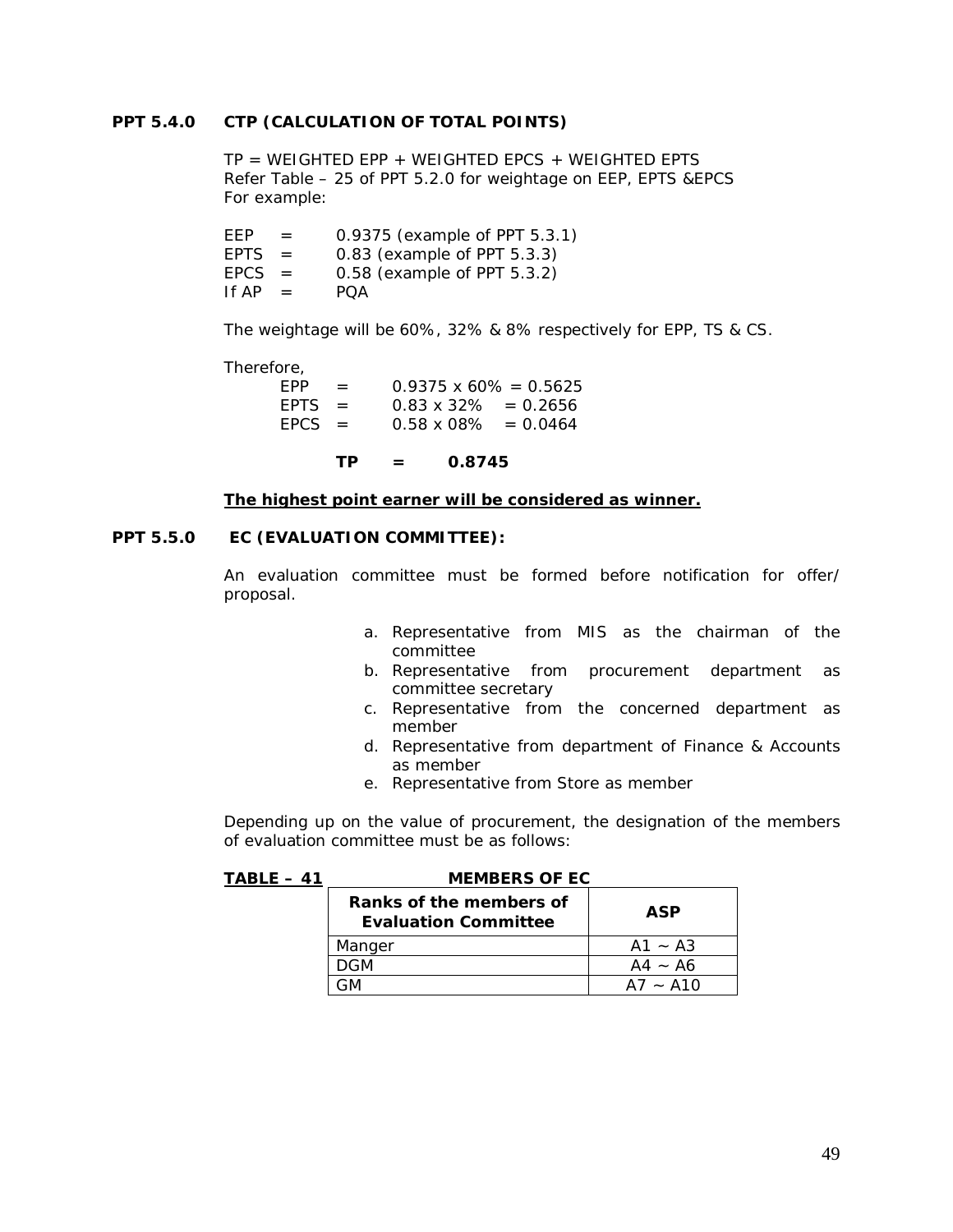# **PPT 5.6.0 ED (EVALUATION DEADLINE):**

Evaluation committee must complete the evaluation process and finalize the decision with in a fixed period of time from the date of submission of offer/proposal as follows:

# **TABLE - 42**

| <b>EVALUATION DEAD LINE</b>    |                         |  |  |  |  |  |  |  |  |
|--------------------------------|-------------------------|--|--|--|--|--|--|--|--|
| <b>MAXIMUM ALLOWABLE</b><br>PМ |                         |  |  |  |  |  |  |  |  |
|                                | <b>DAYS TO COMPLETE</b> |  |  |  |  |  |  |  |  |
|                                | <b>EVALUATION</b>       |  |  |  |  |  |  |  |  |
| DQM                            | 5 WORKING DAYS          |  |  |  |  |  |  |  |  |
| LТ                             | 10 WORKING DAYS         |  |  |  |  |  |  |  |  |
| <b>RT</b>                      | <b>10 WORKING DAYS</b>  |  |  |  |  |  |  |  |  |
| NT <sub>1</sub>                | <b>15 WORKING DAYS</b>  |  |  |  |  |  |  |  |  |
| NT <sub>2</sub>                | <b>30 WORKING DAYS</b>  |  |  |  |  |  |  |  |  |
| IΤ                             | <b>45 WORKING DAYS</b>  |  |  |  |  |  |  |  |  |
| FC                             | <b>30 WORKING DAYS</b>  |  |  |  |  |  |  |  |  |

# **PPT 5.7.0 Evaluation for BP (Bundle Procurement):**

For Bundle Procurement, all of the relevant aspects of evaluation will be considered for all of the items/services individually and as a whole relevant to that procurement.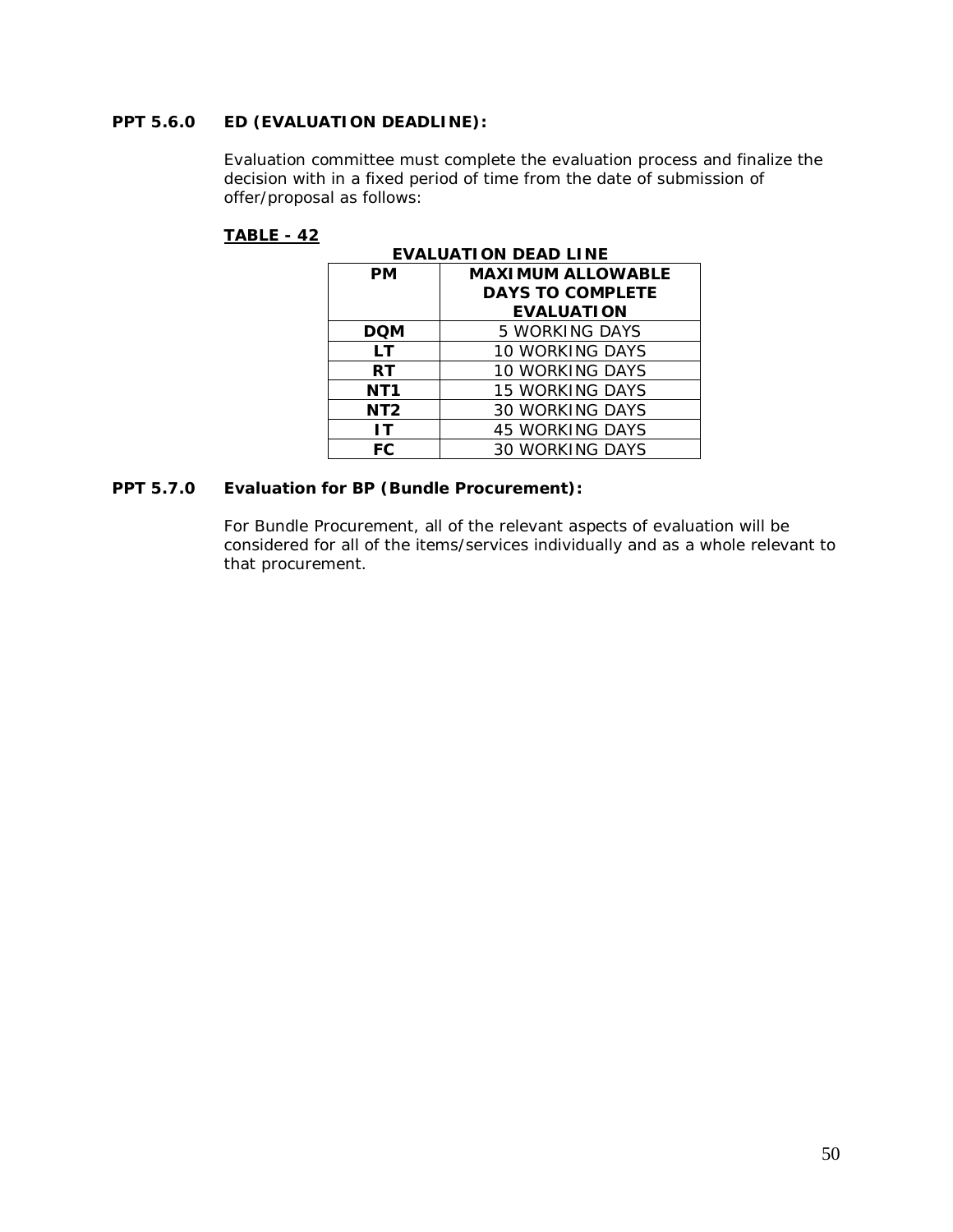**MATRIX**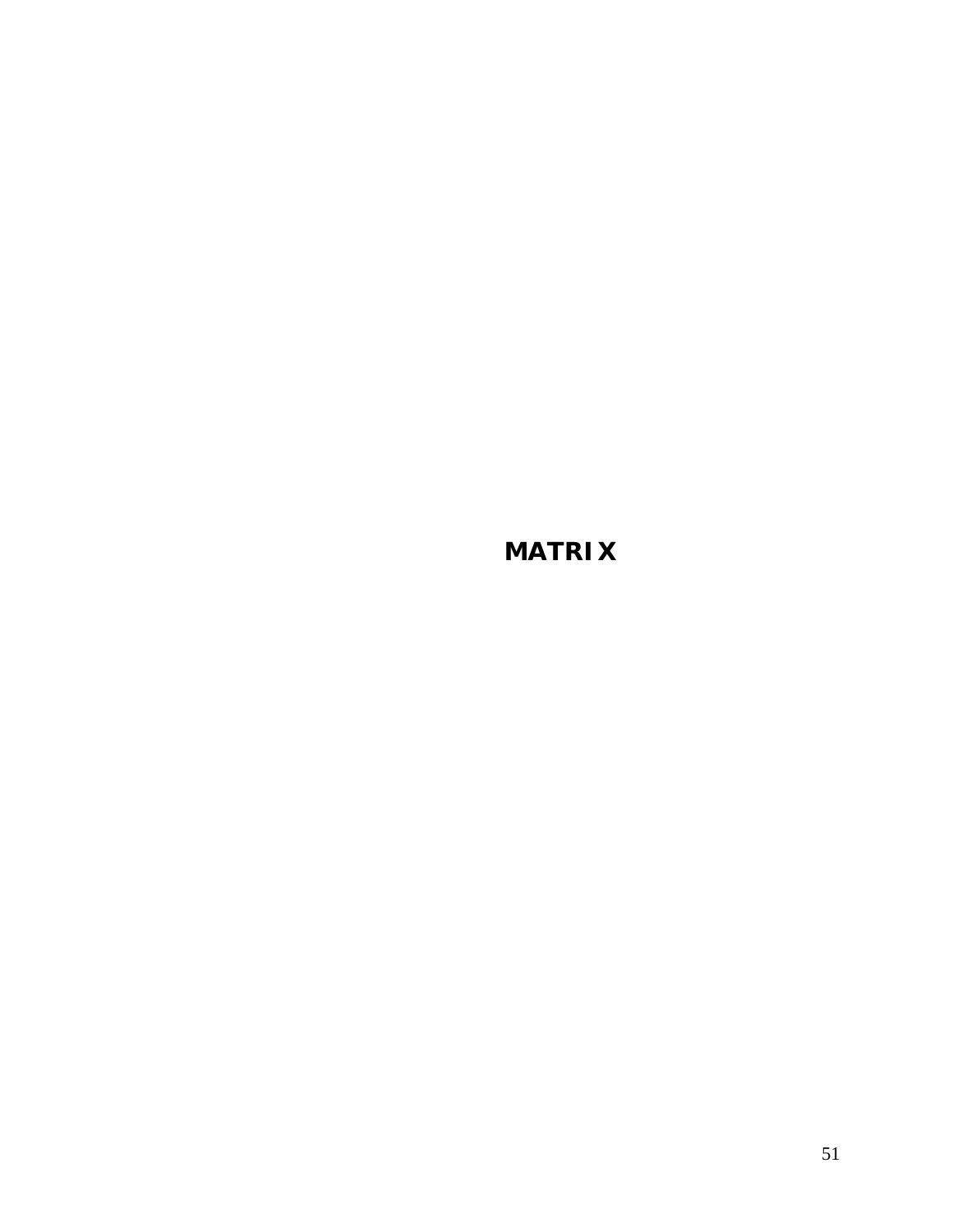# **Chapter 7**

#### **PPT 6.0.0 MATRIX:**

PPT does not support any subjective decision in procurement. Therefore, Teletalk must follow the following matrix for different decisions. Each matrix will be considered as separate PPT.

### **PPT 6.1.0 PURPOSE MATRIX:**

Purpose matrix is a matrix between PP and PM. As purchaser will define specific PP, this matrix will give options of a number of PM.

|             |             | N/M T N R  |           |                |           |               |                 |                 |           |        |
|-------------|-------------|------------|-----------|----------------|-----------|---------------|-----------------|-----------------|-----------|--------|
|             |             |            |           | Purpose Matrix |           |               |                 |                 |           |        |
|             |             |            | PM        |                |           |               |                 |                 |           |        |
| PP          | <b>NP</b>   | <b>POM</b> | SQM       | <b>DOM</b>     | LT        | <b>RT</b>     | NT <sub>1</sub> | NT <sub>2</sub> | IT        | FC     |
|             | Pro         | $\Box$     | $\Box$    | $\bullet$      | $\Box$    | $\bullet$     | $\Box$          | $\bullet$       | $\bullet$ |        |
| <b>RES</b>  | <b>NPro</b> | $\Box$     | $\Box$    | $\bullet$      | $\bullet$ | $\Box$        | $\bullet$       | $\bullet$       | $\bullet$ |        |
|             | Pro         | $\bullet$  |           |                | $\Box$    | $\bullet$     | $\Box$          | $\bullet$       |           |        |
| CON         | <b>NPro</b> | $\bullet$  | $\bullet$ | $\bullet$      | $\bullet$ | $\Box$        | $\bullet$       | $\bullet$       | $\bullet$ |        |
|             | Pro         |            | $\bullet$ | ٠              | $\Box$    | $\bullet$     | $\Box$          | $\bullet$       | $\bullet$ |        |
| R&M         | <b>NPro</b> |            | $\bullet$ |                | $\bullet$ | $\Box$        | $\bullet$       | $\bullet$       | $\Box$    |        |
|             | Pro         | $\bullet$  | $\bullet$ | $\bullet$      | $\Box$    | $\bullet$     | $\Box$          | $\bullet$       | $\bullet$ |        |
| <b>HSLE</b> | <b>NPro</b> | $\bullet$  | $\bullet$ | $\bullet$      | $\bullet$ | $\Box$        | $\bullet$       | $\bullet$       | $\bullet$ |        |
|             | Pro         | $\bullet$  | $\bullet$ | $\bullet$      | $\Box$    | $\bullet$     | $\Box$          | $\bullet$       | $\bullet$ |        |
| <b>SER</b>  | NPro        | $\bullet$  | $\bullet$ | $\bullet$      | $\bullet$ | $\Box$        | $\bullet$       | $\bullet$       | $\bullet$ |        |
|             | Pro         | $\Box$     | $\Box$    | $\Box$         | $\Box$    | ٠             | $\Box$          | ●               |           |        |
| CE          | <b>NPro</b> | $\Box$     | $\Box$    | $\Box$         | $\Box$    | $\Box$        | $\Box$          | $\bullet$       |           |        |
|             | Pro         |            |           |                | $\Box$    |               | $\Box$          |                 |           |        |
| FAFF        | <b>NPro</b> |            |           |                | $\bullet$ | $\Box$        |                 |                 | e         |        |
|             | Pro         |            |           |                | $\Box$    |               | $\Box$          |                 |           |        |
| <b>FAVE</b> | <b>NPro</b> |            |           |                | $\bullet$ | $\Box$        |                 |                 |           |        |
| $FAP*$      |             | $\Box$     | $\Box$    |                | $\Box$    | $\Box$        | $\Box$          |                 | $\Box$    | $\Box$ |
| $\bullet$   | Allowable   |            | $\Box$    |                |           | Not Allowable |                 |                 |           |        |

**MATRIX - 1**

#### **MATRIX – 1.a**

Identify possible options of PMs: Use  $(\sqrt{})$  to select PMs.

| <b>PM</b> |         |                                             |  |  | 8 |  |
|-----------|---------|---------------------------------------------|--|--|---|--|
| PM:       | PO<br>M | $SQM   DOM   LT   RT   NTI   NTZ   IT   FC$ |  |  |   |  |
| Use       |         |                                             |  |  |   |  |

### **PPT 6.2.0 FREQUENCY MATRIX:**

Once purchaser will identify PP, ASP will be identified based on unit price (either from procurement history or from authentic market information). Frequency Matrix is a matrix between ASP & PF and it will give a number of permissible PFs. Purchaser will select specific PF based on procurement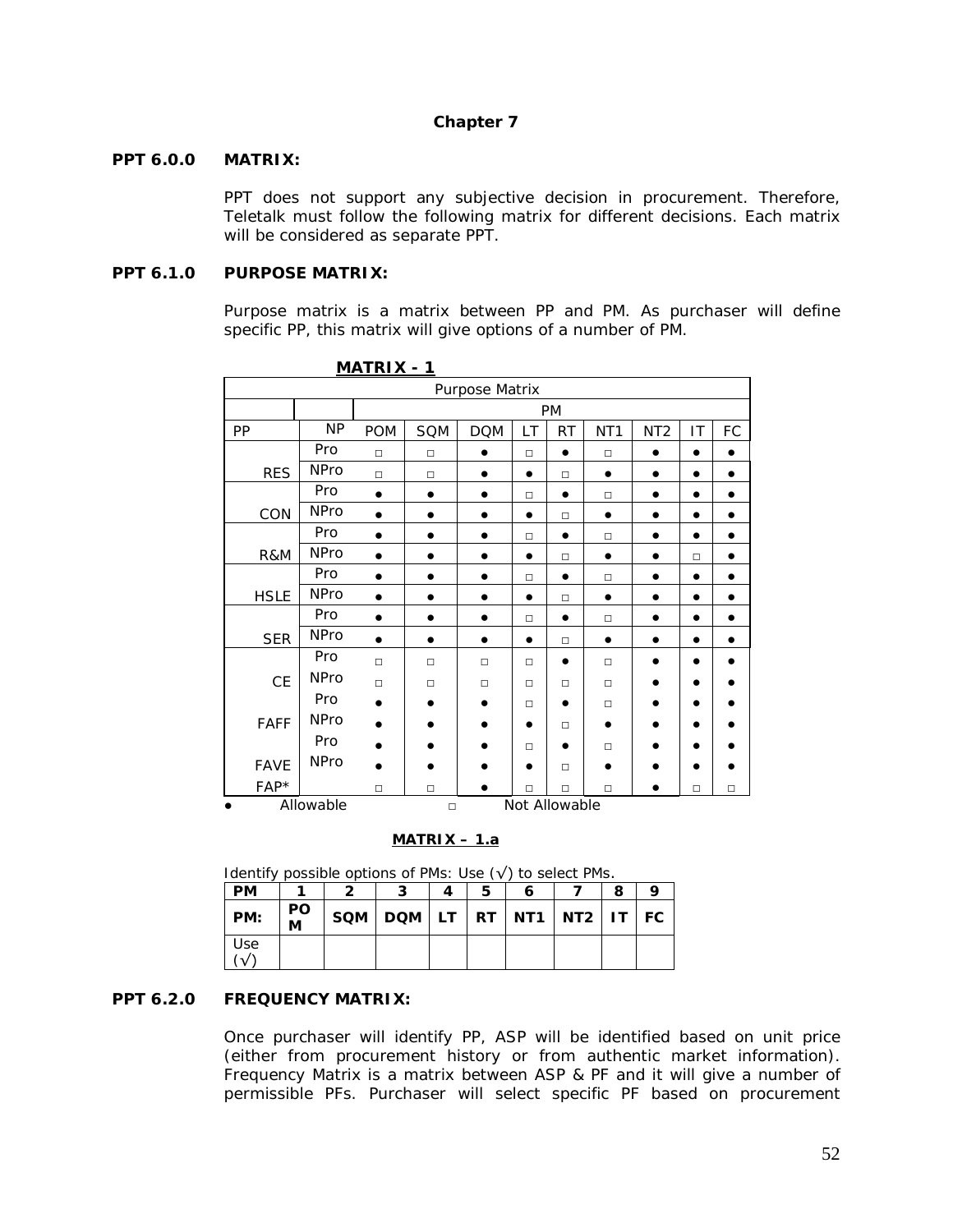history or on estimation (if there is no procurement history) from the PFs, identified from this matrix.

| <b>MATRIX - 2</b>          |                |                |                |    |    |    |    |  |  |  |
|----------------------------|----------------|----------------|----------------|----|----|----|----|--|--|--|
| <b>Frequency Matrix</b>    |                |                |                |    |    |    |    |  |  |  |
|                            |                |                |                | РF |    |    |    |  |  |  |
| <b>ASP</b>                 | F <sub>1</sub> | F <sub>2</sub> | F <sub>3</sub> | F4 | F5 | F6 | F7 |  |  |  |
| 1                          |                |                |                |    |    |    |    |  |  |  |
| $\overline{\mathbf{2}}$    |                |                |                |    |    |    |    |  |  |  |
| 3                          | п              |                |                |    |    |    |    |  |  |  |
| 4                          | п              | п              |                |    |    |    |    |  |  |  |
| 5                          | п              | п              | п              |    |    |    |    |  |  |  |
| 6                          | п              | п              | П              | п  |    |    |    |  |  |  |
| 7                          | п              | п              | П              | п  |    |    |    |  |  |  |
| 8                          | п              | п              | П              | П  |    |    |    |  |  |  |
| 9                          | п              | п              | П              | п  | п  |    |    |  |  |  |
| 10                         |                |                | п              | п  | п  |    |    |  |  |  |
| Allowable<br>Not Allowable |                |                |                |    |    |    |    |  |  |  |

**MATRIX – 2.a**

Select desired PF from the selected PFs based on procurement history:

| DF·   | E <sub>1</sub> | F2 | <b>F3</b> | F4 | <b>F5</b> | F6 | -- |
|-------|----------------|----|-----------|----|-----------|----|----|
| Use(√ |                |    |           |    |           |    |    |

# **PPT 6.3.0 DEADLINE MATRIX:**

Deadline matrix is a combination of matrix between ASP & PD and PF & PD. Two sets of PDs will be identified and purchaser will select the required PD from the common sets of PDs against ASP & PF (Matrix 3.a & Matrix 3.b).

|              | $MATRIX - 3.a$ |                |                |    |                        |           |           |                |           |            |     |
|--------------|----------------|----------------|----------------|----|------------------------|-----------|-----------|----------------|-----------|------------|-----|
|              |                |                |                |    | <b>Deadline Matrix</b> |           |           |                |           |            |     |
|              |                |                |                |    |                        | <b>PD</b> |           |                |           |            |     |
| <b>ASP</b>   | P <sub>1</sub> | P <sub>2</sub> | P <sub>3</sub> | P4 | P <sub>5</sub>         | P6        | P7        | P <sub>8</sub> | P9        | <b>P10</b> | P11 |
| 1            | ٠              |                |                |    |                        | ∙         | $\bullet$ |                |           |            |     |
| $\mathbf{2}$ |                |                |                | D  |                        |           | $\bullet$ |                | $\bullet$ | $\bullet$  |     |
| 3            | П              |                | ∙              | D  |                        | ∙         | ●         |                | в         |            |     |
| 4            | П              | П              | $\bullet$      |    | $\bullet$              |           | $\bullet$ |                |           |            | n   |
| 5            | П              | П              | П              | D  |                        |           | $\bullet$ |                | $\bullet$ |            |     |
| 6            | П              | П              | П              | п  | ۰                      | ∙         | ●         |                | ∙         |            |     |
| 7            | П              | П              | П              | п  |                        |           |           |                |           |            |     |
| 8            | П              | П              | П              | П  | $\bullet$              |           | $\bullet$ |                | $\bullet$ |            | D   |
| 9            | П              | П              | П              | п  | П                      |           |           |                |           |            | D   |
| 10           | П              | П              | П              | п  | П                      |           |           |                |           |            |     |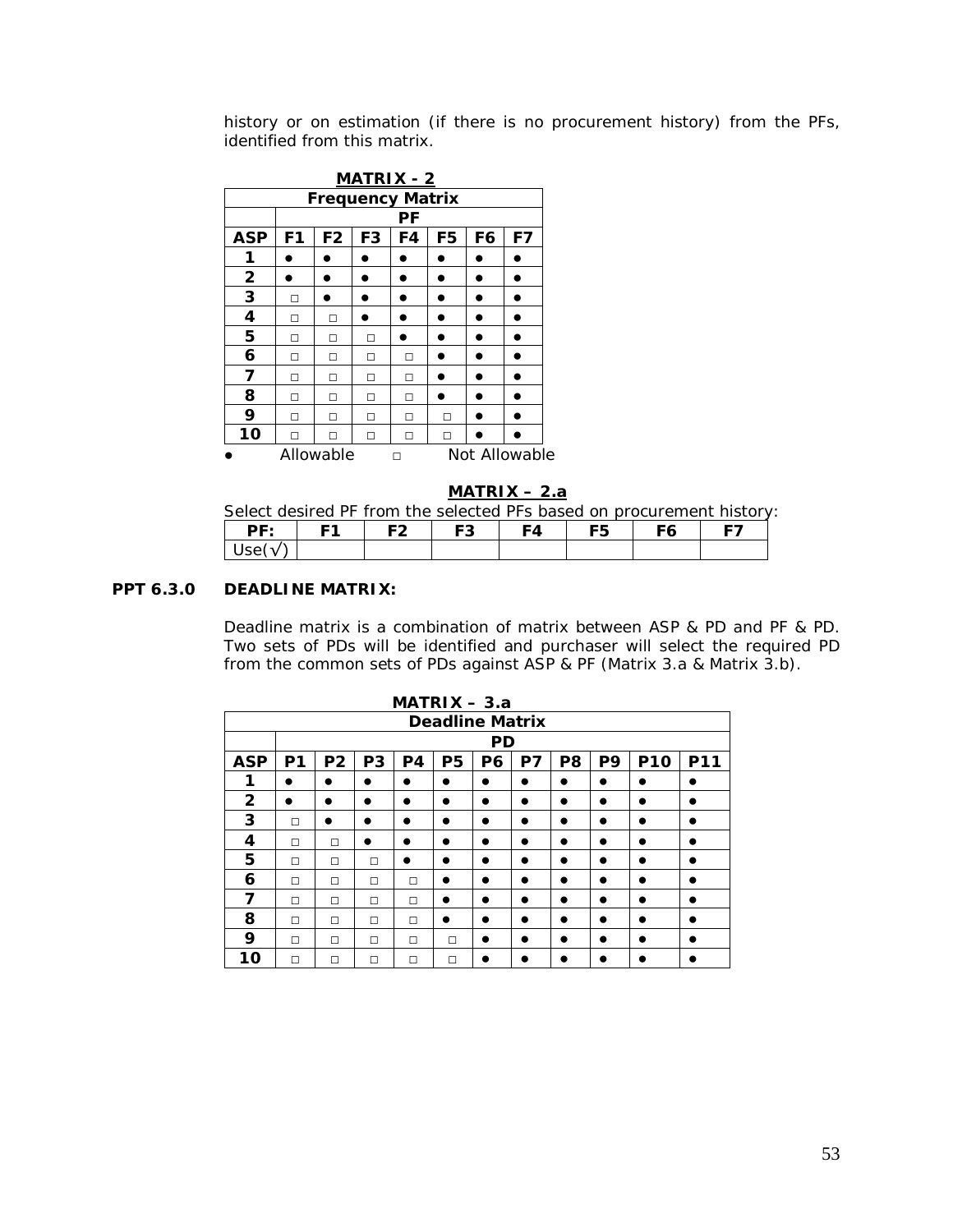|    | $MATRIX - 3.b$         |                                              |    |                |                |           |               |    |    |            |            |  |  |  |  |
|----|------------------------|----------------------------------------------|----|----------------|----------------|-----------|---------------|----|----|------------|------------|--|--|--|--|
|    | <b>Deadline Matrix</b> |                                              |    |                |                |           |               |    |    |            |            |  |  |  |  |
|    |                        |                                              |    |                |                | <b>PD</b> |               |    |    |            |            |  |  |  |  |
| РF | P1                     | P <sub>2</sub>                               | P3 | P <sub>4</sub> | P <sub>5</sub> | P6        | P7            | P8 | P9 | <b>P10</b> | <b>P11</b> |  |  |  |  |
| 1  | п                      | П<br>П<br>П<br>П<br>п<br>П<br>п<br>П         |    |                |                |           |               |    |    |            |            |  |  |  |  |
| 2  | П                      | П<br>п<br>П<br>п<br>п<br>●<br>□<br>$\bullet$ |    |                |                |           |               |    |    |            |            |  |  |  |  |
| 3  | п                      | п                                            | п  | П              | П              | П         |               | ●  | n  |            |            |  |  |  |  |
| 4  | П                      | П                                            | П  | П              | $\Box$         |           | ●             | ●  | ●  |            |            |  |  |  |  |
| 5  | П                      | П                                            | П  |                |                |           |               | ●  |    | ٠          |            |  |  |  |  |
| 6  |                        |                                              |    |                | D              |           |               | ●  | D  |            |            |  |  |  |  |
| 7  | n                      |                                              |    |                |                |           |               |    |    |            |            |  |  |  |  |
|    |                        | Allowable                                    |    | П              |                |           | Not Allowable |    |    |            |            |  |  |  |  |

#### **MATRIX – 3.c**

| Select required PD from the selected PDs. Use $(\sqrt{})$ |  |  |  |  |  |
|-----------------------------------------------------------|--|--|--|--|--|
|                                                           |  |  |  |  |  |

| PD:    | P <sub>1</sub> |  | P2   P3   P4   P5 |  | <b>P6   P7  </b> | P8 <sup>1</sup> | <b>P9   P10</b> | <b>P11</b> |
|--------|----------------|--|-------------------|--|------------------|-----------------|-----------------|------------|
| Matrix |                |  |                   |  |                  |                 |                 |            |
| 3.a    |                |  |                   |  |                  |                 |                 |            |
| Matrix |                |  |                   |  |                  |                 |                 |            |
| 3.b    |                |  |                   |  |                  |                 |                 |            |

# **PPT 6.4.0 SOURCE MATRIX:**

Source Matrix will help to determine the probable source of procurement. PS (procurement source) in matrix with ASP, PF, PD will identify the probable source and purchaser will select the appropriate source based on conditions mentioned in Table – 5 of PPT 2.5.0

|           |                                      |  |   |  |          |   |           |   |   |    |  | <b>MATRIX - 4</b> |        |           |   |   |  |           |   |   |   |   |   |   |    |    |
|-----------|--------------------------------------|--|---|--|----------|---|-----------|---|---|----|--|-------------------|--------|-----------|---|---|--|-----------|---|---|---|---|---|---|----|----|
|           | <b>Source Matrix</b>                 |  |   |  |          |   |           |   |   |    |  |                   |        |           |   |   |  |           |   |   |   |   |   |   |    |    |
|           | ASP (A)<br>PF(F)<br>PD (P)           |  |   |  |          |   |           |   |   |    |  |                   |        |           |   |   |  |           |   |   |   |   |   |   |    |    |
| <b>PS</b> |                                      |  | 3 |  | $5 \mid$ | 6 |           | 8 | 9 | 10 |  |                   | 3      | 4         | 5 | 6 |  | 2         | 3 | 4 | 5 | 6 | 8 | 9 | 10 | 11 |
|           |                                      |  |   |  |          |   | ٠         |   |   |    |  |                   |        |           |   |   |  | $\bullet$ |   |   |   |   |   |   | ٠  |    |
| Е         | $\Box$                               |  |   |  |          |   | $\bullet$ |   |   |    |  |                   | $\Box$ | $\bullet$ |   |   |  |           |   |   |   |   |   |   | ٠  |    |
|           | Allowable<br>Not Allowable<br>$\Box$ |  |   |  |          |   |           |   |   |    |  |                   |        |           |   |   |  |           |   |   |   |   |   |   |    |    |

| $MATRIX - 4.a$ |  |                                                             |
|----------------|--|-------------------------------------------------------------|
|                |  | Select required PS from the identified PSs. Use $(\sqrt{})$ |
| PS:            |  |                                                             |
| ASP            |  |                                                             |
|                |  |                                                             |
|                |  |                                                             |

Use Table-5, to select appropriate PS.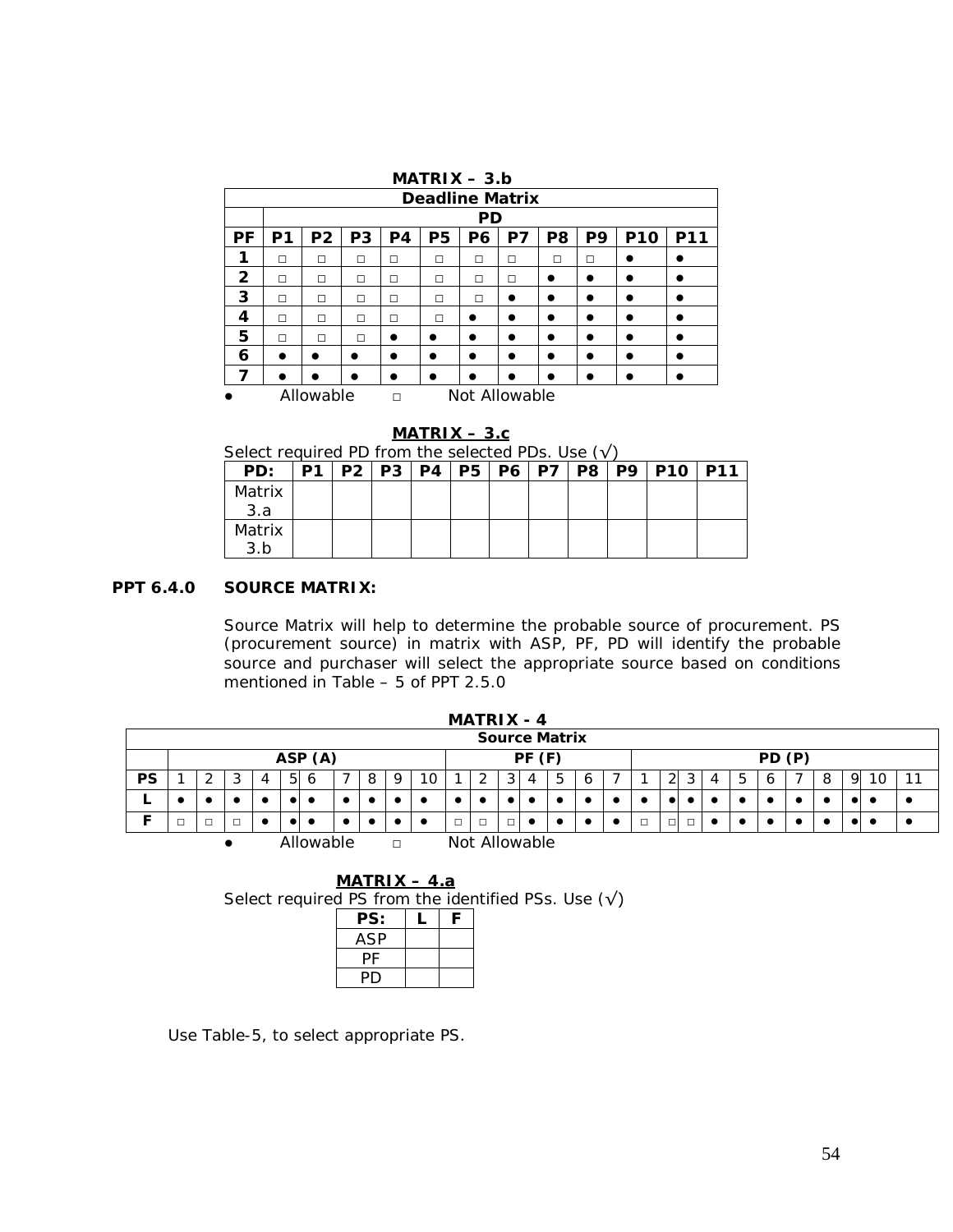# **PPT 6.5.0 DECISION MATRIX:**

Decisions Matrixes are used to identify the required PM. Results from 5 matrixes are used for this purpose. Matrixes are as follows:

|                         | $MATRIX - 5.a$ |            |                                |    |               |                 |                 |    |    |  |  |  |  |
|-------------------------|----------------|------------|--------------------------------|----|---------------|-----------------|-----------------|----|----|--|--|--|--|
|                         |                |            | <b>Decision Matrix</b>         |    |               |                 |                 |    |    |  |  |  |  |
|                         |                |            | <b>PM (Procurement Method)</b> |    |               |                 |                 |    |    |  |  |  |  |
| <b>ASP</b>              | <b>POM</b>     | <b>SQM</b> | <b>DQM</b>                     | LТ | RT            | NT <sub>1</sub> | NT <sub>2</sub> | ΙT | FC |  |  |  |  |
| 1                       |                |            |                                | П  | П             | П               | П               | П  | п  |  |  |  |  |
| $\overline{\mathbf{c}}$ | П              |            |                                | П  | П             | П               | П               | П  | п  |  |  |  |  |
| 3                       | п              | п          |                                | П  |               |                 | П               | П  | п  |  |  |  |  |
| 4                       | п              | П          |                                |    |               |                 |                 |    |    |  |  |  |  |
| 5                       | П              | П          | п                              |    |               |                 |                 |    |    |  |  |  |  |
| 6                       | п              | п          | п                              |    |               |                 |                 |    |    |  |  |  |  |
| 7                       | п              | П          | п                              | П  |               |                 |                 |    |    |  |  |  |  |
| 8                       | П              | П          | п                              | П  |               |                 |                 |    |    |  |  |  |  |
| 9                       | п              | П          | п                              | П  |               |                 |                 |    |    |  |  |  |  |
| 10                      |                | П          | п                              | п  |               |                 |                 |    |    |  |  |  |  |
|                         | Allowable      |            | П                              |    | Not Allowable |                 |                 |    |    |  |  |  |  |

|              | $MATRIX - 5.b$                  |            |                                |    |           |                 |                 |           |    |  |  |  |  |
|--------------|---------------------------------|------------|--------------------------------|----|-----------|-----------------|-----------------|-----------|----|--|--|--|--|
|              | <b>Decision Matrix</b>          |            |                                |    |           |                 |                 |           |    |  |  |  |  |
|              |                                 |            | <b>PM (Procurement Method)</b> |    |           |                 |                 |           |    |  |  |  |  |
| РF           | <b>POM</b>                      | <b>SQM</b> | <b>DQM</b>                     | ΙT | <b>RT</b> | NT <sub>1</sub> | NT <sub>2</sub> | <b>IT</b> | FC |  |  |  |  |
| 1            | П                               | П          | п                              |    |           |                 |                 | п         |    |  |  |  |  |
| $\mathbf{2}$ | П                               | П          | П                              |    |           |                 |                 | п         |    |  |  |  |  |
| 3            | П                               | П          |                                |    |           |                 |                 |           |    |  |  |  |  |
| 4            |                                 |            |                                |    |           |                 |                 |           |    |  |  |  |  |
| 5            |                                 |            |                                |    |           |                 |                 |           |    |  |  |  |  |
| 6            |                                 |            |                                |    |           |                 |                 |           | п  |  |  |  |  |
|              |                                 |            |                                |    |           |                 |                 |           |    |  |  |  |  |
|              | Allowable<br>Not Allowable<br>п |            |                                |    |           |                 |                 |           |    |  |  |  |  |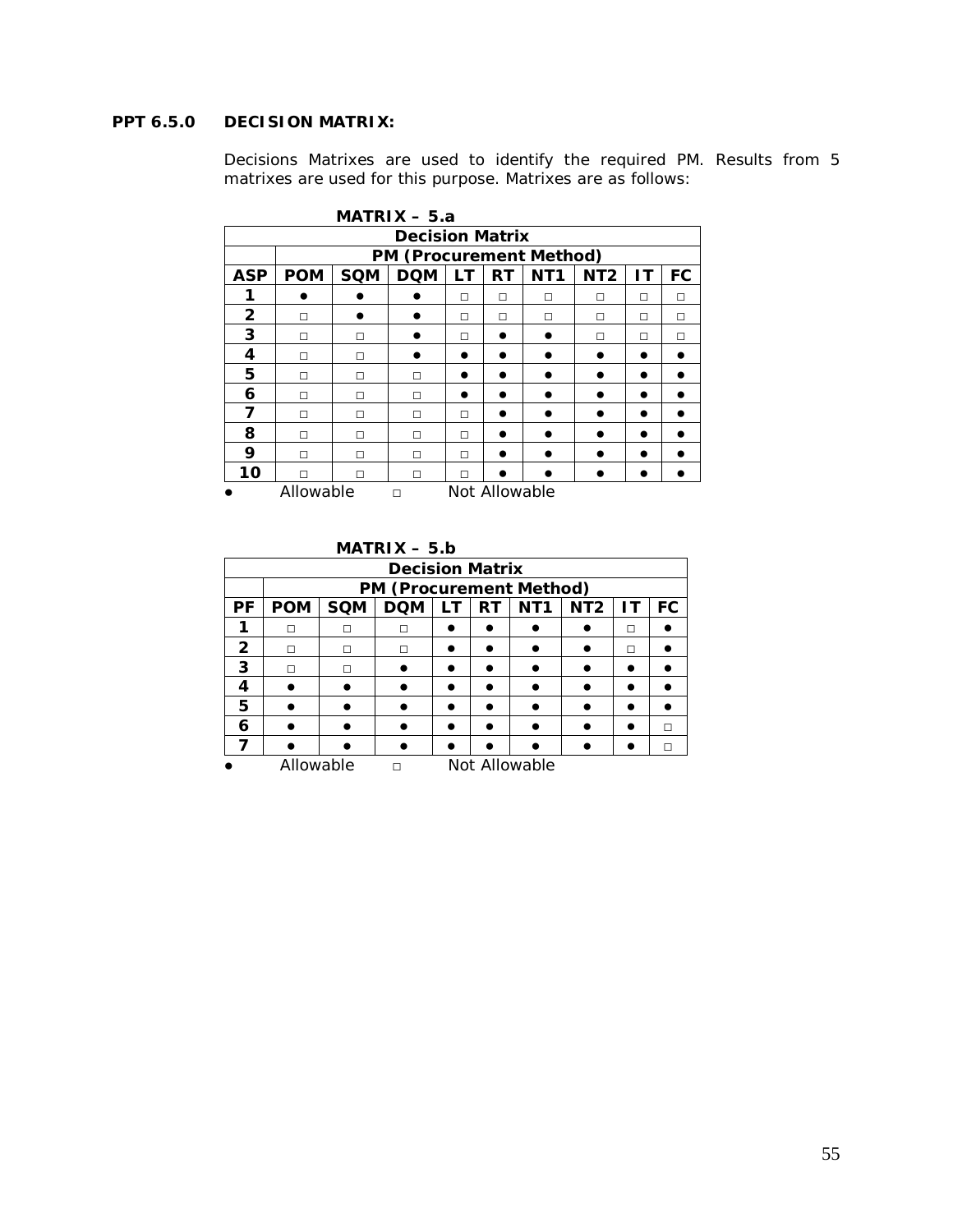|              |                        |            | $MATRIX - 5.c$                 |    |           |                 |                 |    |    |  |  |  |  |
|--------------|------------------------|------------|--------------------------------|----|-----------|-----------------|-----------------|----|----|--|--|--|--|
|              | <b>Decision Matrix</b> |            |                                |    |           |                 |                 |    |    |  |  |  |  |
|              |                        |            | <b>PM (Procurement Method)</b> |    |           |                 |                 |    |    |  |  |  |  |
| <b>PD</b>    | <b>POM</b>             | <b>SQM</b> | <b>DQM</b>                     | LТ | <b>RT</b> | NT <sub>1</sub> | NT <sub>2</sub> | ΙT | FC |  |  |  |  |
| 1            |                        | п          | п                              | П  | П         | п               | П               | п  | П  |  |  |  |  |
| $\mathbf{2}$ |                        |            | п                              | П  | П         | □               | П               | П  | П  |  |  |  |  |
| 3            | П                      |            |                                | П  | П         | П               | П               | п  |    |  |  |  |  |
| 4            | П                      |            |                                |    |           | п               | П               | п  |    |  |  |  |  |
| 5            | п                      | п          |                                |    |           |                 | П               | п  |    |  |  |  |  |
| 6            | П                      | п          | П                              |    |           |                 |                 | п  |    |  |  |  |  |
| 7            | п                      | п          | п                              | П  |           |                 |                 | п  |    |  |  |  |  |
| 8            | П                      | п          | п                              | п  |           |                 |                 |    |    |  |  |  |  |
| 9            | П                      | п          | п                              | п  |           |                 |                 | n  |    |  |  |  |  |
| 10           | П                      | П          | п                              | П  |           |                 |                 |    |    |  |  |  |  |
| 11           | п                      | п          | п                              | п  |           |                 |                 |    |    |  |  |  |  |
|              | Allowable              |            | П                              |    |           | Not Allowable   |                 |    |    |  |  |  |  |

**MATRIX – 5.d**

|                            |            | <b>Decision Matrix</b>                                                |  |  |  |  |  |  |  |  |  |  |  |
|----------------------------|------------|-----------------------------------------------------------------------|--|--|--|--|--|--|--|--|--|--|--|
|                            |            | <b>PM (Procurement Method)</b>                                        |  |  |  |  |  |  |  |  |  |  |  |
| <b>PS</b>                  | <b>POM</b> | NT <sub>1</sub><br><b>SQM</b><br>NT2<br>FC<br><b>RT</b><br><b>DOM</b> |  |  |  |  |  |  |  |  |  |  |  |
| <b>LOCAL</b>               |            |                                                                       |  |  |  |  |  |  |  |  |  |  |  |
| <b>FOREIGN</b>             | п<br>п     |                                                                       |  |  |  |  |  |  |  |  |  |  |  |
| Allowable<br>Not Allowable |            |                                                                       |  |  |  |  |  |  |  |  |  |  |  |

#### **MATRIX – 5.e**

| <b>Decision Matrix</b> |            |                                                                  |               |   |   |        |   |  |  |  |  |  |
|------------------------|------------|------------------------------------------------------------------|---------------|---|---|--------|---|--|--|--|--|--|
|                        |            | <b>PM (Procurement Method)</b>                                   |               |   |   |        |   |  |  |  |  |  |
| TS:                    | <b>POM</b> | FC.<br><b>SQM</b><br>NT <sub>1</sub><br><b>DOM</b><br>NT2<br>RT. |               |   |   |        |   |  |  |  |  |  |
| <b>BF</b>              |            |                                                                  |               | П | П | $\Box$ |   |  |  |  |  |  |
| $BF + EF$              | п          |                                                                  |               |   |   |        | П |  |  |  |  |  |
| $BF + EF + AEF$        | П          | г                                                                |               | П |   | П      |   |  |  |  |  |  |
| $BF + EF + AEF + AF$   | П          | г                                                                |               |   |   |        |   |  |  |  |  |  |
| Allowable              | $\Box$     |                                                                  | Not Allowable |   |   |        |   |  |  |  |  |  |

 $MATRIX - 5.f$  Use  $(\sqrt{)}$ **Decision Matrix Decision based on: PM (Procurement Method) POM SQM DQM LT RT NT1 NT2 IT FC PP (Matrix 1) ASP PF PD PS EC**

56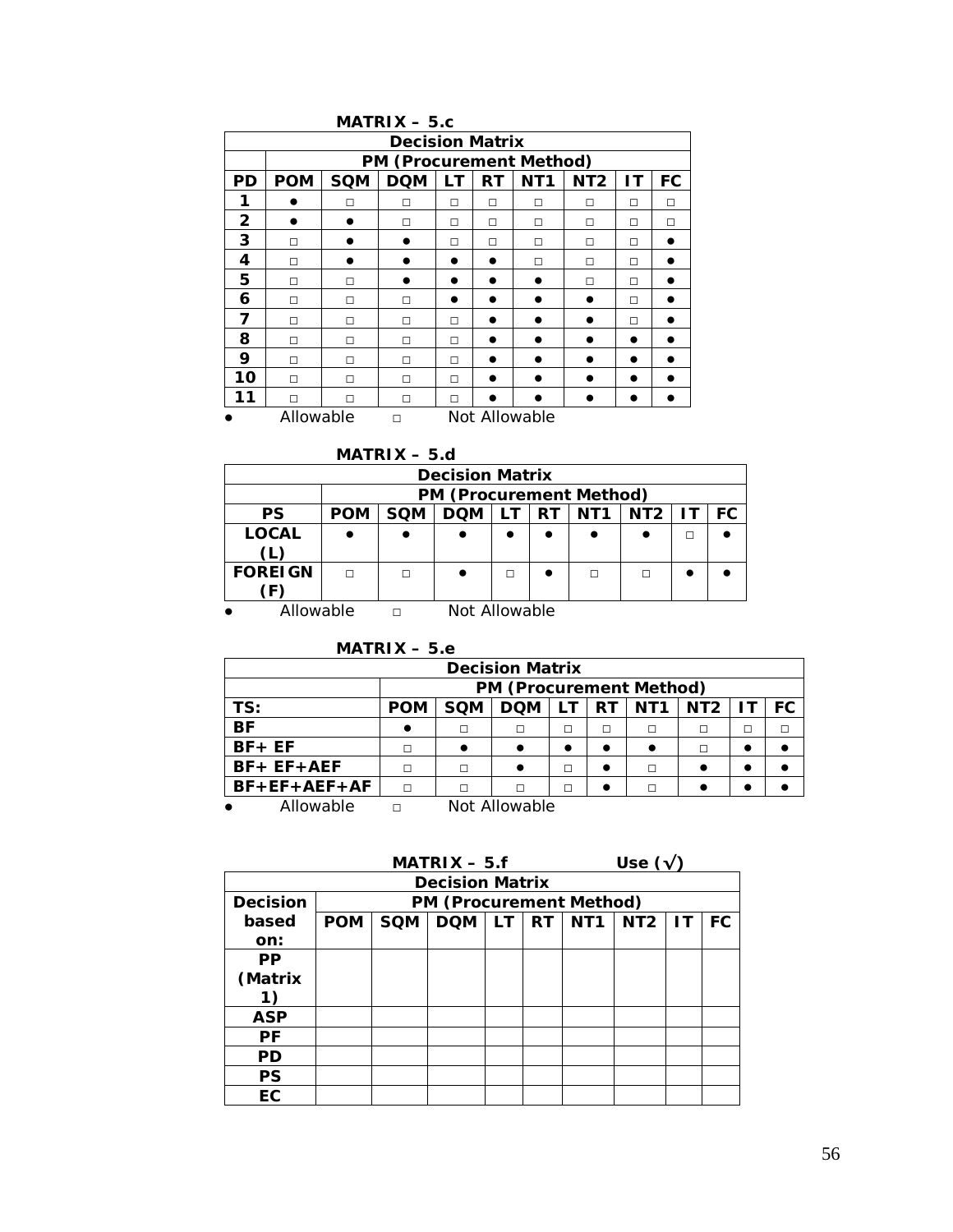Find the most common PM against 6 (six) variables on the left and Select the right PM.

There should be two selected PMs and in all cases, one of the two PMs will be FC. As a result, purchasing department will have three choices to select the right PM such as:

- Any PM other than FC
- FC against an on going tender/ recently closed tender through conversion method.
- FC through regular method

The decision, purchasing department will take must follow the following guide lines:

# **PPT 6.6.0 PM DECISION:**

Procurement department will select PM based on priority of selection as guided by PPT as follows from the identified PMs: **Table – 40**

| <b>Priority</b> | <b>PM</b>           | Conditions                   |
|-----------------|---------------------|------------------------------|
| Priority 1      | FC.                 | Must be with in conditions   |
|                 | (Conversion         | mentioned in Table - 13.     |
|                 | method)             |                              |
| Priority 2      | FC (Regular         | $PF \leq FS$                 |
|                 | method)             | $PD \leq PG$                 |
| Priority 3      | Other<br>PM         | Conditions<br>applied<br>as  |
|                 | (LT/RT/NT1/         | mentioned against individual |
|                 | NT <sub>2</sub> /IT | PM in different matrix.      |

|  |  | <b>PRIORITY CHART FOR PM SELECTION</b> |
|--|--|----------------------------------------|
|  |  |                                        |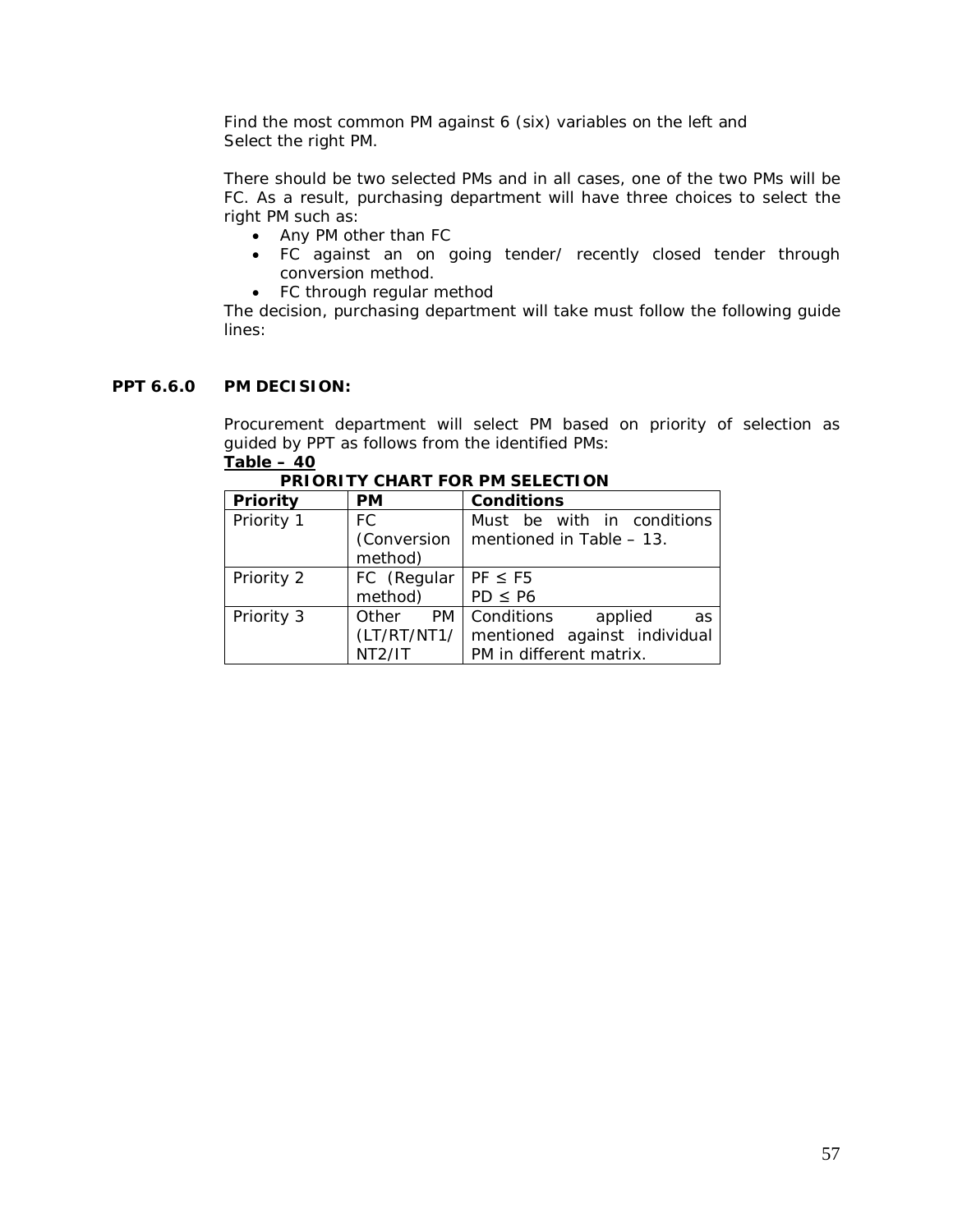# **NOTIFICATION**

**&**

**DOCUMENTATION**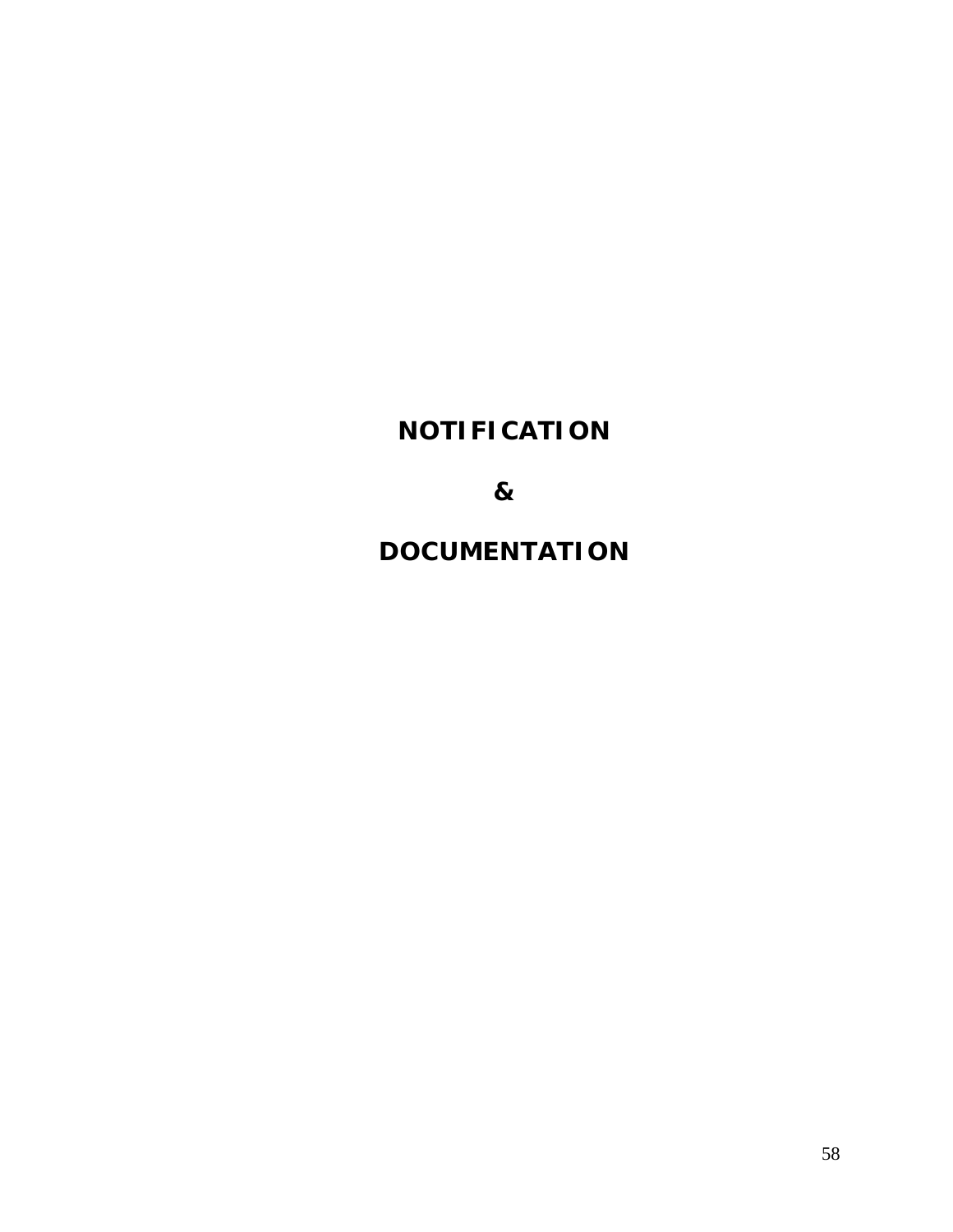#### **Chapter 8**

- **8.0.0** Irrespective of procurement method, the importance of proper notification & documentation is very high. Through proper notification and documentation, purchaser can ensure following issues:
	- $\checkmark$  Transparency in procurement
	- $\checkmark$  Eliminate the risk of discrimination
	- $\checkmark$  Vendors' data
	- $\checkmark$  Procurement history
	- $\checkmark$  Eliminate the risk of mistake
	- $\checkmark$  Good procurement plan
	- $\checkmark$  Increase management efficiency and many more.

# **8.1.0 NOTIFICATION:**

Different types of notification are required at different steps of procurement. PPT identifies the following types of notifications at different steps of procurement:

- 1. Notification for inviting proposals or offers
- 2. Notification for changes or amendments in procuring documents
- 3. Notification for changes or amendments in time, date or venue.
- 4. Notification for clarification of offer or proposal
- 5. Notification for submission of additional or short fall documents/papers.
- 6. Notification of award
- 7. Notification for submission of PG
- 8. Notification for signing contract
- 9. Notification for completion in time
- 10.Notification for changes in schedule, quantity or scope of work.
- 11.Notification as warning
- 12.Notification for black listing and many more.

# **8.2.0 DOCUMENTATION**

Notification will be always followed by documentation. There will be a good number of documents to be prepared, circulated and maintained. PPT identifies the following documents among a lot more documents to be prepared and used in all procurement:

- 1. Procurement Form
- 2. Specification Sheet
- 3. Evaluation Sheet
- 4. Notification format for inviting offer
- 5. Bidding documents
- 6. Declaration of Code of Ethics
- 7. VBD
- 8. VBP
- 9. VFI
- 10.BoQ
- 11.Format for Bid Bond
- 12.Format for Performance Guarantee
- 13.Format for additional security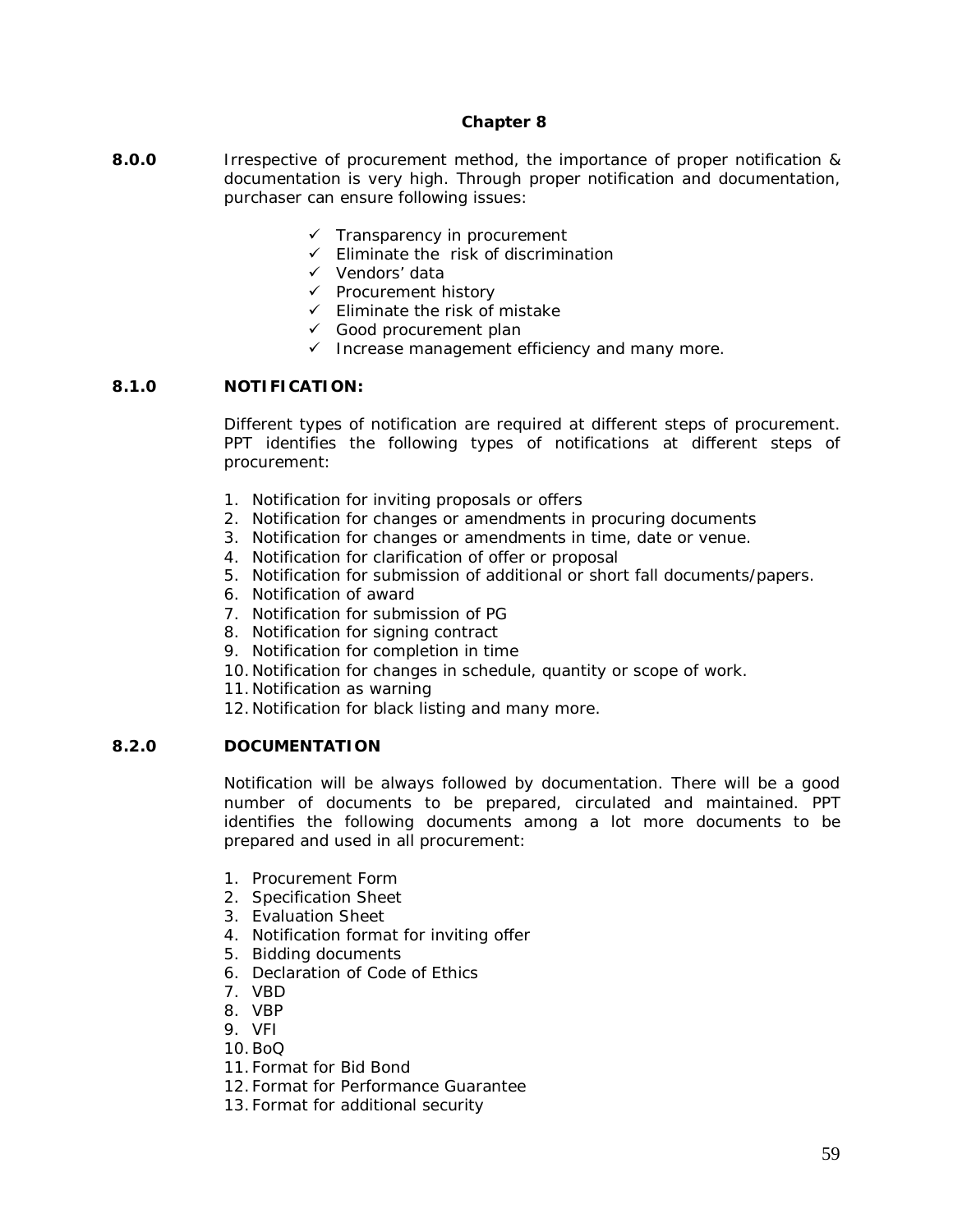- 14.Vendor's consent letter
- 15.Award notification
- 16.Contract
- 17.Format of Bill
- 18.Payment terms and payment details
- 19.MRR

20.Report on procurement exercise

# **PPT 7.1.0 NOTIFICATION:**

PPT provides a guide line as follows for various types of notification as it is a very important part of procurement process and the success of procurement in many sense depends on notification.

# **PPT 7.1.1 NOTIFICATION FOR INVITATION FOR BID, OFFER OR PROPOSAL**

Invitation notice for offer, as per PPT, must maintain different name and formats for different procurement methods:

| Name of invitation notice against different PM |                                                                                     |               |  |  |  |
|------------------------------------------------|-------------------------------------------------------------------------------------|---------------|--|--|--|
| <b>PM</b>                                      | <b>NAME OF INVITATION NOTICE</b>                                                    | <b>FORMAT</b> |  |  |  |
| <b>SQM</b>                                     | Letter of Intend (LOI)                                                              | Annexure $-3$ |  |  |  |
| <b>DQM</b>                                     | Request for quotation (RFQ)                                                         | Annexure $-4$ |  |  |  |
| LT.                                            | Limited Tender/Request for Quotation (LT/RFQ)                                       | Annexure $-5$ |  |  |  |
| <b>RT</b>                                      | Restricted Tender/Request for Quotation (RT/RFQ)                                    | Annexure $-6$ |  |  |  |
| NT <sub>1</sub>                                | National Tender Type 1 (NT1)                                                        | Annexure $-7$ |  |  |  |
| NT <sub>2</sub>                                | Expression of Interest through National Tender<br>Annexure $-8$<br>Type 2 (EOI/NT2) |               |  |  |  |
| IT.                                            | <b>International Tender</b>                                                         | Annexure $-9$ |  |  |  |
| <b>FC</b>                                      | Expression of Interest through Frame Work Annexure - 10<br>Contract (EOI/FC)        |               |  |  |  |

#### **TABLE - 43**

# **Name of invitation notice against different PM**

# **PPT 7.1.2 MEDIA FOR NOTIFICATION**

Following is the guide line to use different media for different type of PM:

# **TABLE – 44**

| <b>MEDIA vs. PM</b> |               |             |               |              |                      |  |
|---------------------|---------------|-------------|---------------|--------------|----------------------|--|
| <b>PM</b>           | <b>LETTER</b> | <b>WEB</b>  | <b>NOTICE</b> | <b>NEWS</b>  | <b>NOTICE PERIOD</b> |  |
|                     |               | <b>SITE</b> | <b>BOARD</b>  | <b>PAPER</b> |                      |  |
| <b>SQM</b>          |               |             |               | ▬            | No Min.              |  |
| <b>DQM</b>          |               |             |               |              | No Min.              |  |
| I T                 | ٠             |             | ٠             | ■            | Min. 10 Days         |  |
| <b>RT</b>           |               | ٠           | $\bullet$     | ٠            | No Min.              |  |
| NT <sub>1</sub>     |               |             |               |              | Min. 15 days         |  |
| NT <sub>2</sub>     |               |             |               |              | Min. 20 Days         |  |
| ΙT                  |               | ٠           | ٠             |              | Min. 20 Days         |  |
| FC                  |               |             |               |              | Min. 20 Days Min.    |  |
| • Required          |               |             |               |              | Not Required         |  |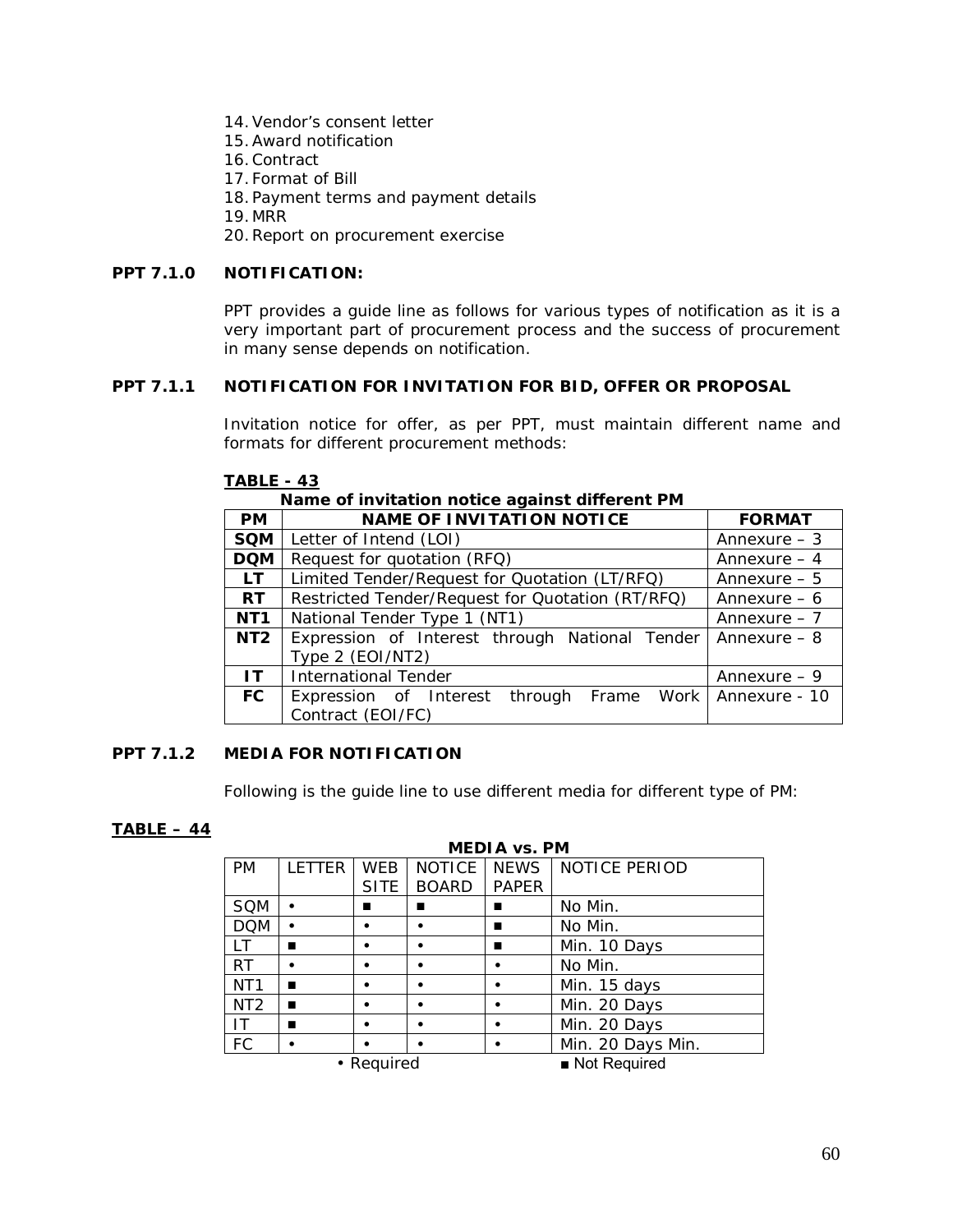# **PPT 7.1.3 NOTIFICATION FOR CHANGES OR AMENDMENTS**

PPT provides guide line as follows to notify changes or amendments in procurement terms, time, date and/or venue:

#### **TABLE - 45**

**Process to Notify Changes/Amendments**

| <b>PM</b>       | <b>MEDIA OF NOTICE</b>   | <b>NAME</b><br>OF | <b>GAP BETWEEN NOTICE</b>  |
|-----------------|--------------------------|-------------------|----------------------------|
|                 |                          | <b>NOTICE</b>     | & SUBMISSION DATE          |
| <b>SQM</b>      | <b>LETTER</b>            | Amendment         | 1 DAY MIN.                 |
| <b>DOM</b>      | LETTER/NOTICE            | Amendment         | 3 DAYS MIN.                |
| LT.             | <b>NOTICE</b>            | Amendment         | 7 DAYS MIN.                |
| <b>RT</b>       | LETTER/NEWS PAPER        | Corrigendum       | 7 DAYS MIN.                |
| NT <sub>1</sub> | <b>NEWS PAPER/NOTICE</b> | Corrigendum       | 10 DAYS MIN.               |
| NT <sub>2</sub> | <b>NEWS PAPER/NOTICE</b> | Corrigendum       | 15 DAYS MIN.               |
| $\mathbf{I}$    | <b>NEWS PAPER/NOTICE</b> | Corrigendum       | 20 DAYS MIN.               |
| <b>FC</b>       | <b>NEWS PAPER/NOTICE</b> |                   | Corrigendum   15 DAYS MIN. |

### **PPT 7.1.4 OTHER NOTIFICATION:**

PPT provides a uniform format for all Teletalk to vendor direct notification is as follows:

# **TABLE – 46**

# **GENERAL FORMAT FOR DIRECT NOTIFICATION**

| Procurement ref. Number: ____<br>Date: ______ |                           |
|-----------------------------------------------|---------------------------|
| NOTIFICATION:_____________________            |                           |
|                                               | (Subject of notification) |
| Vendor's Code:<br>Vendor's Name & Address:    |                           |
|                                               | (BODY)                    |
|                                               |                           |

# **PPT 7.2.0 DOCUMENTATION:**

Following documents, as per PPT, are mandatory for all methods of procurement except POM:

# **TABLE – 47**

# **MANDATORY DOCUMENTS**

| SL.            | <b>NAME OF DOCUMENT</b>                         | <b>FORMAT</b> |
|----------------|-------------------------------------------------|---------------|
| 1              | Declaration of Code of Ethics                   | Annexure - 1  |
| 2              | VBD (Vendor's Basic Data)                       | PPT 4.1.1     |
| 3              | VFI (Vendor's Financial Information)            | PPT 4.1.3     |
| $\overline{4}$ | CS (Commercial Specification)                   | N/A           |
| 5              | TS (Technical Specification)                    | N/A           |
| 6              | VDFC (Vendor's Declaration of Full Annexure - 2 |               |
|                | Consent) with CS & TS                           |               |
|                | BoQ (Bill of Quantity)                          | N/A           |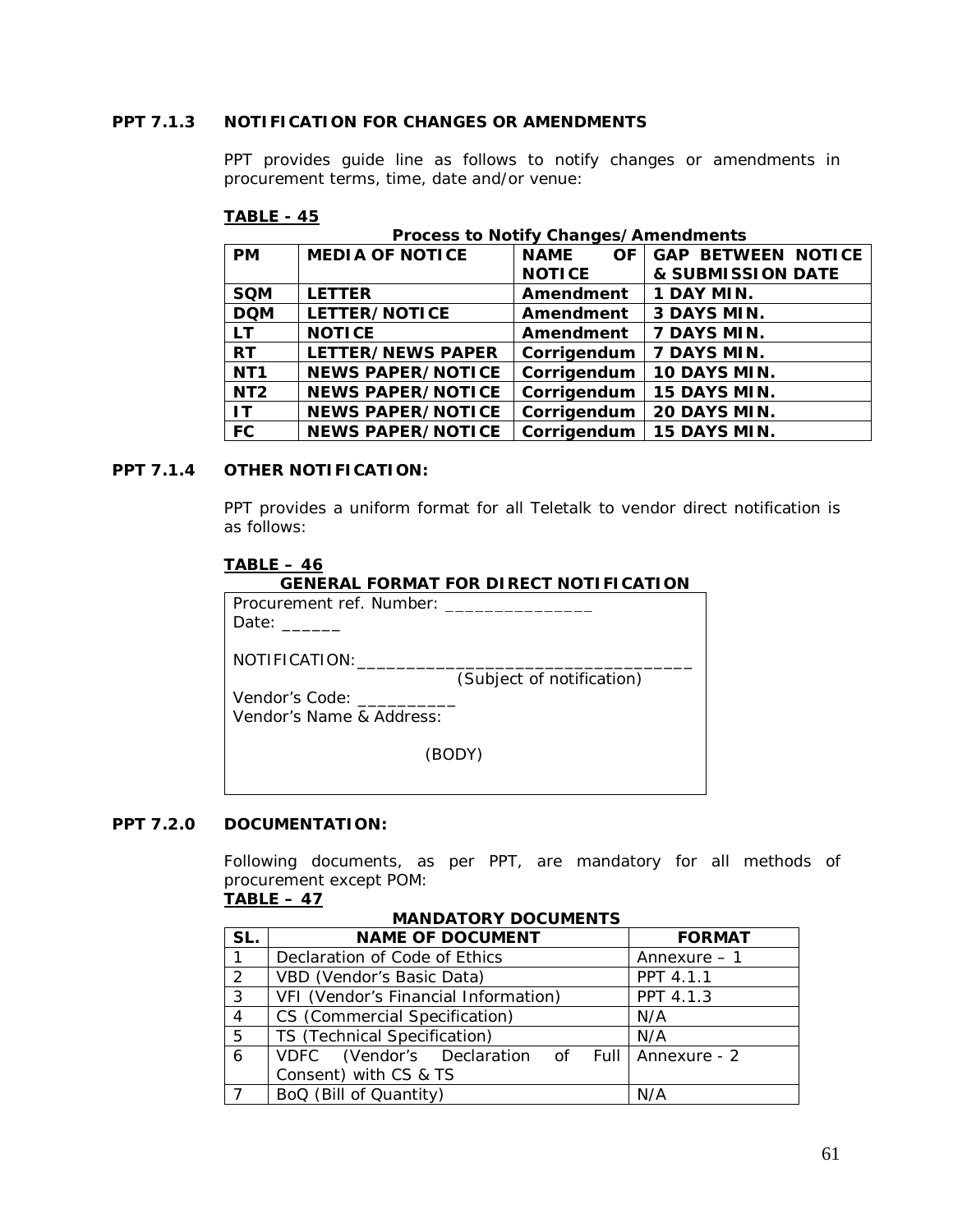# **PPT 7.2.1 BID DOCUMENTS:**

It is mandatory in PPT that all bid documents circulated by Teletalk irrespective of PM, must be in duplicate copies:

- 1. Hard Copy
- 2. Soft Copy in CD and in document format.

It is also mandatory in PPT that all bid documents must contain clear instruction that vendors must submit their offer in duplicate copies also:

- 1. Hard Copy
- 2. Soft copy in CD and in document format.

However, if there is any ambiguity, mistake or differences in submitted duplicates copies, hard copy will be considered as the main and final copy for evaluation.

Failing to submit duplicate copies as instructed in bid documents, will make the offer or proposal non-responsive and vendor will be disqualified.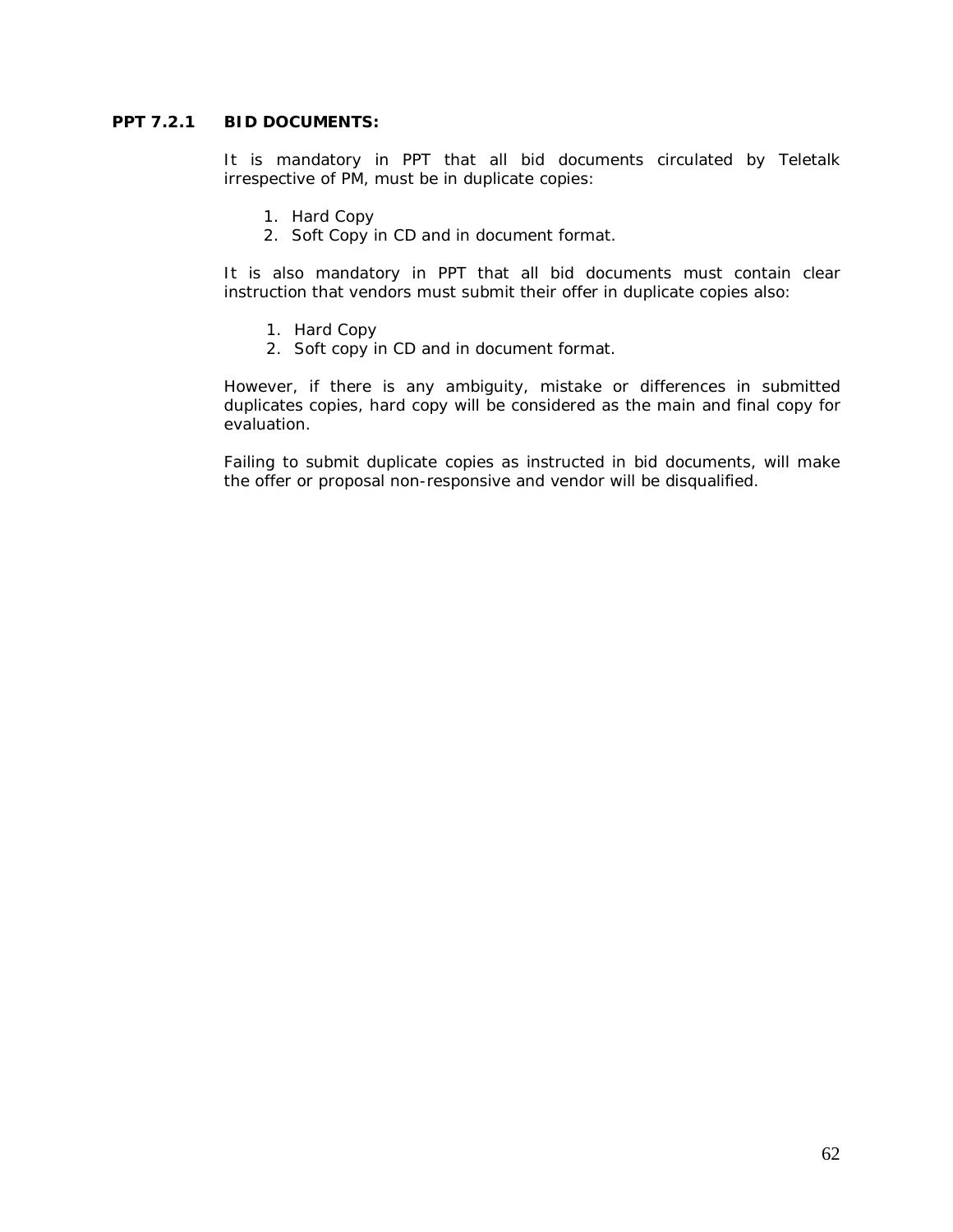**APPROVAL**

# **AWARD**

# **CONTRACT**

# **BILLING & PAYMENT**

**&**

# **COMPLETION OF PROCUREMENT**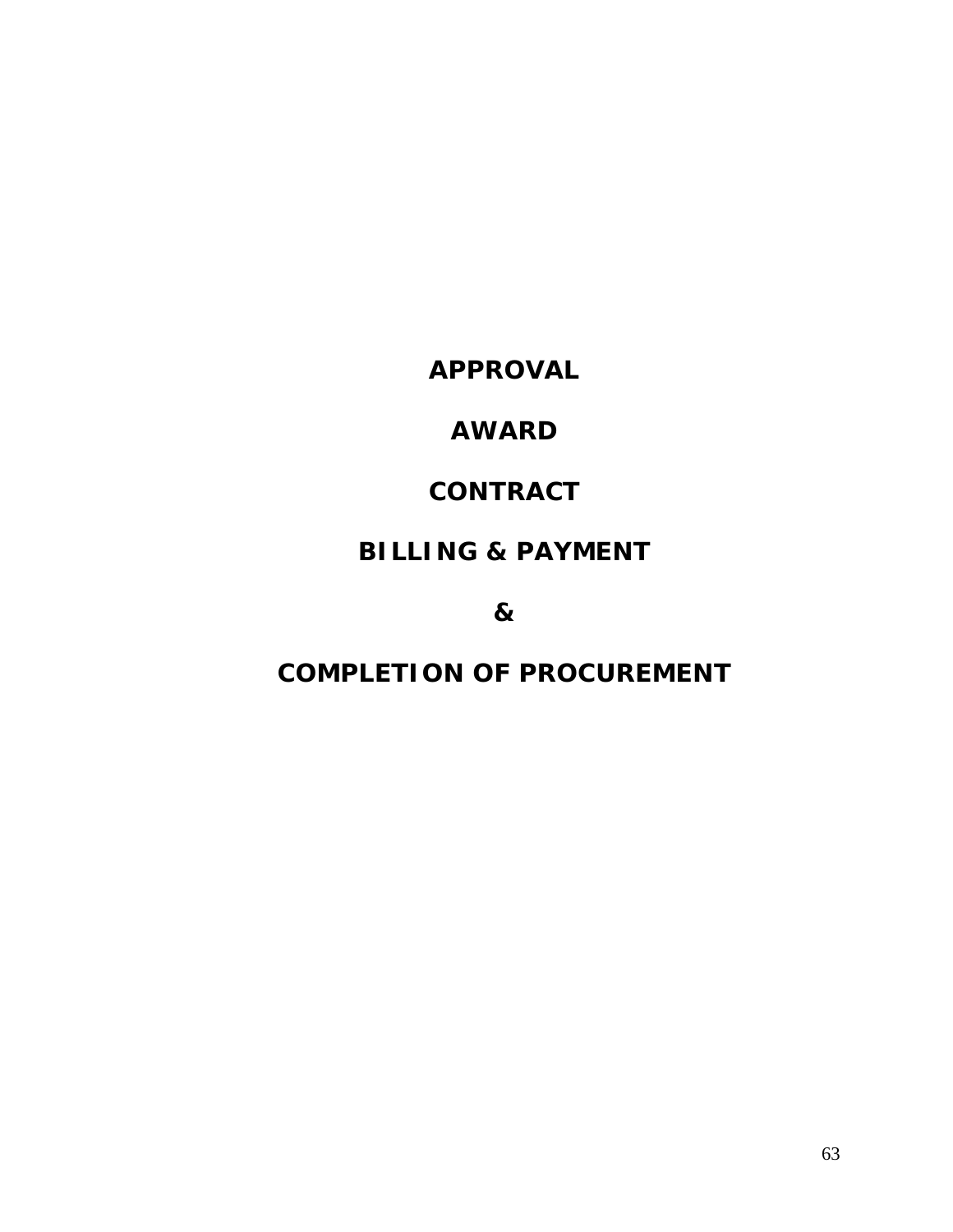#### **Chapter 9**

#### **PPT 8.1.0 APPROVAL:**

After completion of evaluation, whole sets of documents must be returned to the procurement department in order to prepare a complete purchase proposal and submit to the approving authority for final approval. The purchase proposal must contain the following information:

- a. TP
- b. NP
- c. PP
- d. ASP
- e. PF
- f. PD
- g. PS
- h. PM & Its use
- i. TS & Its elements
- j. CS & Its elements
- k. EE & Its proper use
- l. Selection of vendor
- m. Financial approval & budget allocation

### **PPT 8.1.1 APPROVING AUTHORITY**

The approving authority of purchase proposal must be either:

- a. Approving Authority (Individual) AAI
- b. Approving Authority (committee) AAC

### **PPT 8.1.2 PURCHASE PROPOSAL APPROVAL AUTHORITY (INDIVIDUAL):**

In accordance with the financial authority approved by the Board of Directors of Teletalk *(enclosed as Annex – A)*, PPT allows AAI to approve purchase proposals based on ASP as follows:

**TABLE – 48**

**AUTHORITY FOR PURCHASE PROPOSAL APPROVAL - AAI**

| A. SMALL SCALE PROCUREMENTS: |                                 |                                 |  |  |
|------------------------------|---------------------------------|---------------------------------|--|--|
| LEVEL FOR INDIVIDUAL         | <b>Marketing &amp; Business</b> | <b>Operation &amp; Overhead</b> |  |  |
| <b>AUTHORITY</b>             | <b>Development Expenses</b>     | <b>Expenditure</b>              |  |  |
|                              | <b>ASP</b>                      | <b>ASP</b>                      |  |  |
| <b>MD</b>                    | A2 & above                      | Above A4                        |  |  |
| $\rm CO$                     | Up to A2                        | Up to A4                        |  |  |
| <b>GM</b>                    | Up to TK. 50,000                | Up to A3                        |  |  |
| <b>DGM</b>                   | Up to TK. 10,000                | Up to A2                        |  |  |
| Manager                      | Up to TK. 2,000                 | Up to A1                        |  |  |
| DM/AM                        |                                 |                                 |  |  |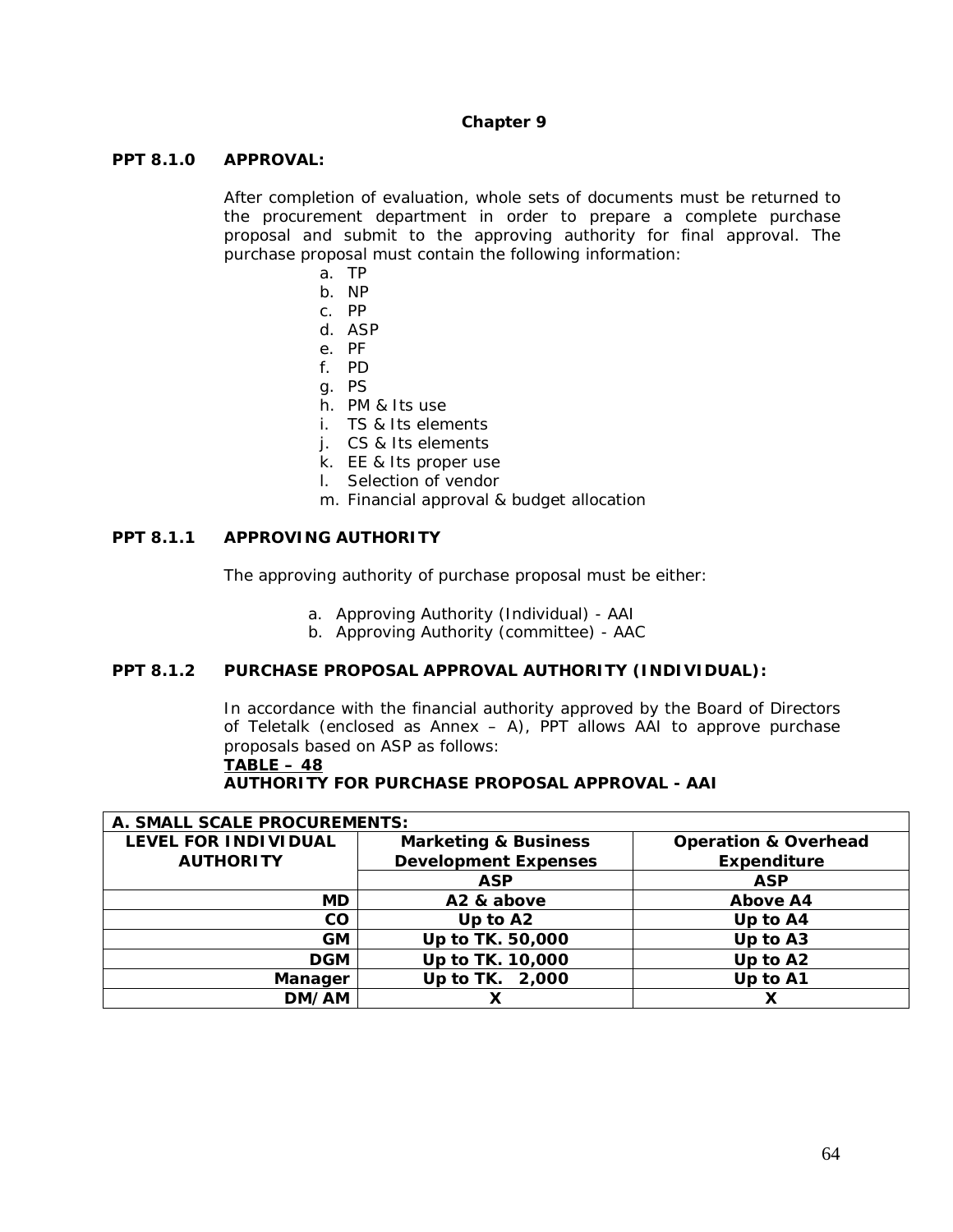| <b>B. LARGE SCALE PROCREMENTS:</b> |                   |                             |                    |                         |  |
|------------------------------------|-------------------|-----------------------------|--------------------|-------------------------|--|
| LEVEL FOR                          | <b>INDIVIDUAL</b> | <b>REGULAR</b>              | <b>PROCUREMENT</b> | PROCUREMENT OF PROJECT/ |  |
| <b>AUTHORITY</b>                   |                   | <b>FOR O&amp;M PROGRAMS</b> |                    | <b>PROGRAM</b>          |  |
|                                    |                   |                             | <b>ASP</b>         | <b>ASP</b>              |  |
|                                    | MD                | Up to A7                    |                    | Up to A8                |  |
|                                    | CO                | Up to A5                    |                    | Up to A6                |  |
|                                    | <b>GM</b>         | A <sub>3</sub>              |                    | A <sub>2</sub>          |  |
|                                    | <b>DGM</b>        | A <sub>2</sub>              |                    |                         |  |
|                                    | Manager           | A1                          |                    |                         |  |
|                                    | DM/AM             |                             | $\blacksquare$     |                         |  |

# **PPT 8.1.3 PURCHASE PROPOSAL APPROVAL AUTHORITY (COMMITTEE):**

In accordance with the financial authority approved by the Board of Directors of Teletalk *(enclosed as Annex – A)*, PPT allows AAC to approve purchase proposals based on ASP as follows:

# **TABLE – 49 AUTHORITY FOR PURCHASE PROPOSAL APPROVAL - AAC**

| A. SMALL SCALE PROCUREMENTS: |                                 |                                 |  |  |  |
|------------------------------|---------------------------------|---------------------------------|--|--|--|
| <b>LEVEL FOR HEAD OF</b>     | <b>Marketing &amp; Business</b> | <b>Operation &amp; Overhead</b> |  |  |  |
| <b>COMMITTEE</b>             | <b>Development Expenses</b>     | Expenditure                     |  |  |  |
|                              | <b>ASP</b>                      | <b>ASP</b>                      |  |  |  |
| <b>BOARD</b>                 | A10                             | A10                             |  |  |  |
| EC                           | A9                              | Α9                              |  |  |  |
| MD                           | A <sub>8</sub>                  | A8                              |  |  |  |
| CO                           | A7                              | Α7                              |  |  |  |
| <b>GM</b>                    | A6                              | Α6                              |  |  |  |
| <b>DGM</b>                   | A4                              | Α4                              |  |  |  |
| Manager                      | A <sub>2</sub>                  | A2                              |  |  |  |
| DM/AM                        | Χ                               | Χ                               |  |  |  |

|                  | <b>B. LARGE SCALE PROCREMENTS:</b> |                |              |                             |                    |                         |
|------------------|------------------------------------|----------------|--------------|-----------------------------|--------------------|-------------------------|
| <b>LEVEL</b>     | <b>FOR</b>                         | <b>HEAD</b>    | <b>OF</b>    | <b>REGULAR</b>              | <b>PROCUREMENT</b> | PROCUREMENT OF PROJECT/ |
| <b>COMMITTEE</b> |                                    |                |              | <b>FOR O&amp;M PROGRAMS</b> |                    | <b>PROGRAM</b>          |
|                  |                                    |                |              |                             | <b>ASP</b>         | <b>ASP</b>              |
|                  |                                    |                | <b>BOARD</b> |                             | A10                | A10                     |
| EC               |                                    |                | A9           |                             | A9                 |                         |
| MD               |                                    | A <sub>8</sub> |              | Α8                          |                    |                         |
|                  |                                    |                | CO           |                             | A7                 | A7                      |
|                  |                                    |                | <b>GM</b>    | A6                          |                    | A6                      |
|                  | <b>DGM</b>                         |                |              | A4                          |                    | Α4                      |
|                  |                                    | Manager        |              | A <sub>3</sub>              |                    | A2                      |
|                  |                                    |                | DM/AM        | Χ                           |                    | X                       |

# **PPT 8.1.4 APPROVING AUTHORITY (INDIVIDUAL) – AAI**

The department initiated procurement will act as AAI. Depending up on ASP and PPT 8.2.1, the official having proper financial authority will approve the purchase proposal.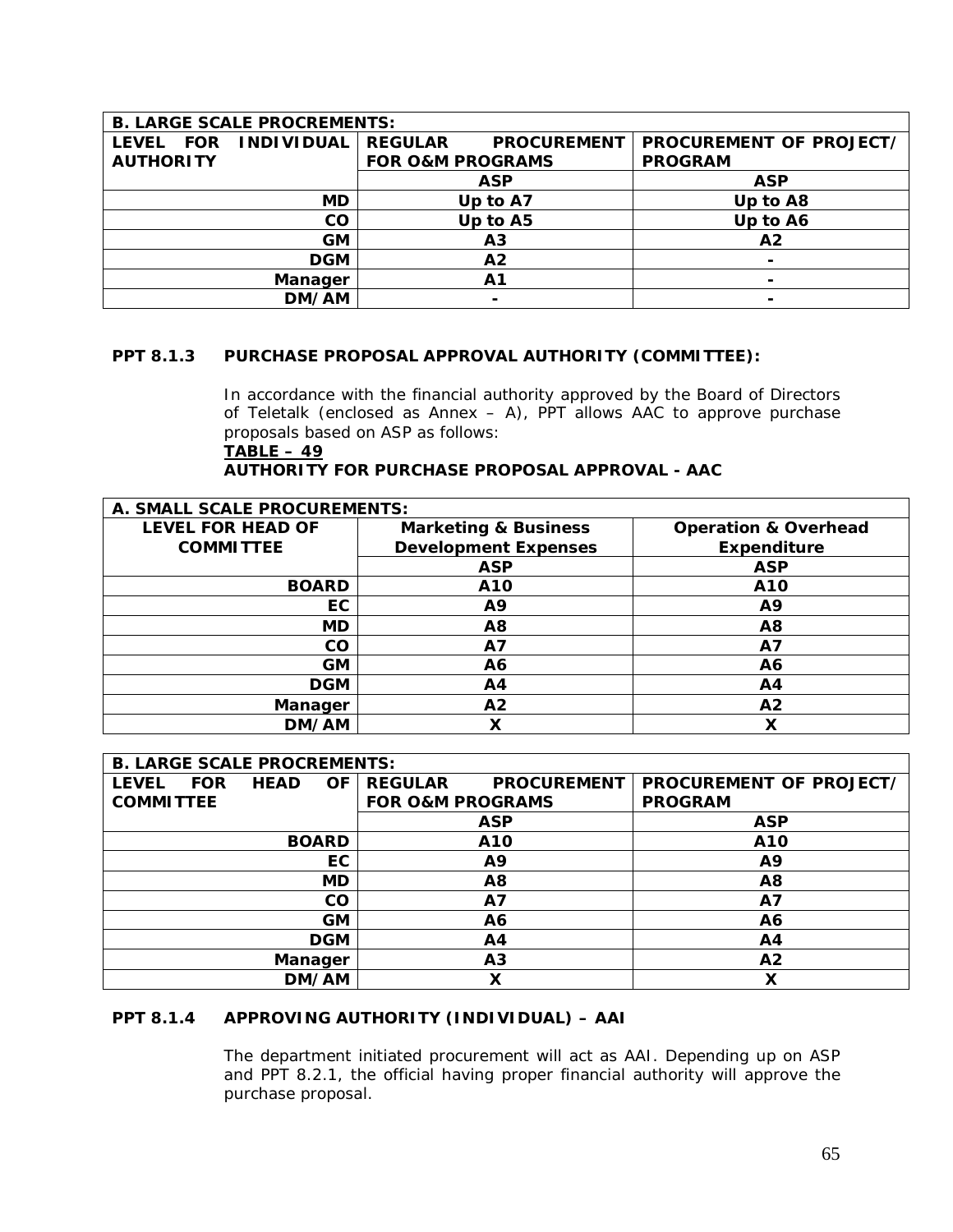# **PPT 8.1.5 APPROVING AUTHORITY (COMMITTEE) – AAC**

A committee with following three members will approve the procurement proposal. The position of the members of the committee will be in accordance with PPT 8.2.2:

- **1.** A representative from department of internal audit & business evaluation as chairman of the committee.
- **2.** A representative from procurement department as committee secretary.
- **3.** A representative from the department, initiating procurement as member.

#### **PPT 8.1.6 ROLE OF APPROVING AUTHORITY:**

The approving authority will perform the following roles:

- **1.** To check, verify and approve the performance of different departments and individuals at different stages of procurement (PPT10.1.0).
- **2.** To check and assess the procurement exercise as per PPT 10.2.1.
- **3.** In case of any deviation in PPT, the approving authority will return the procurement proposal for necessary corrections.
- **4.** The approving authority may accept any procurement proposal with deviation in PPT with proper written responsibility taken by the approving authority along with justification of approval.

### **PPT 8.2.0 AWARDING THE PROCUREMENT:**

After completion of evaluation, whole sets of documents must be returned to the procurement department in order to perform the following actions:

A. Notify the vendor (selected by the EC as winner) the result of evaluation within the following time table from the date of receiving documents from EC:

#### **TABLE – 50**

| SCHEDULE FOR AWARD NOTIFICATION |                                        |  |  |  |  |
|---------------------------------|----------------------------------------|--|--|--|--|
| PD                              | <b>Allowable Time to Notify Vendor</b> |  |  |  |  |
| P <sub>1</sub>                  | 0 Working Day                          |  |  |  |  |
| P <sub>2</sub>                  | 1 Working Day                          |  |  |  |  |
| P3                              | 2 Working Days                         |  |  |  |  |
| P <sub>4</sub>                  | 2 working Days                         |  |  |  |  |
| P <sub>5</sub>                  | 3 working Days                         |  |  |  |  |
| P6                              | 5 Working Days                         |  |  |  |  |
| P7                              | 7 Working Days                         |  |  |  |  |
| P <sub>8</sub>                  | 7 Working Days                         |  |  |  |  |
| P9                              | 8 Working Days                         |  |  |  |  |
| P <sub>10</sub>                 | 9 Working Days                         |  |  |  |  |
| P11                             | 10 Working Days                        |  |  |  |  |

- B. Notify the vendor to complete formalities as mentioned in the bid
- document and signing the contract within the stipulated time period.
- C. Prepare contract, complete contract signing and issue work order immediately after completion of formalities by the vendor.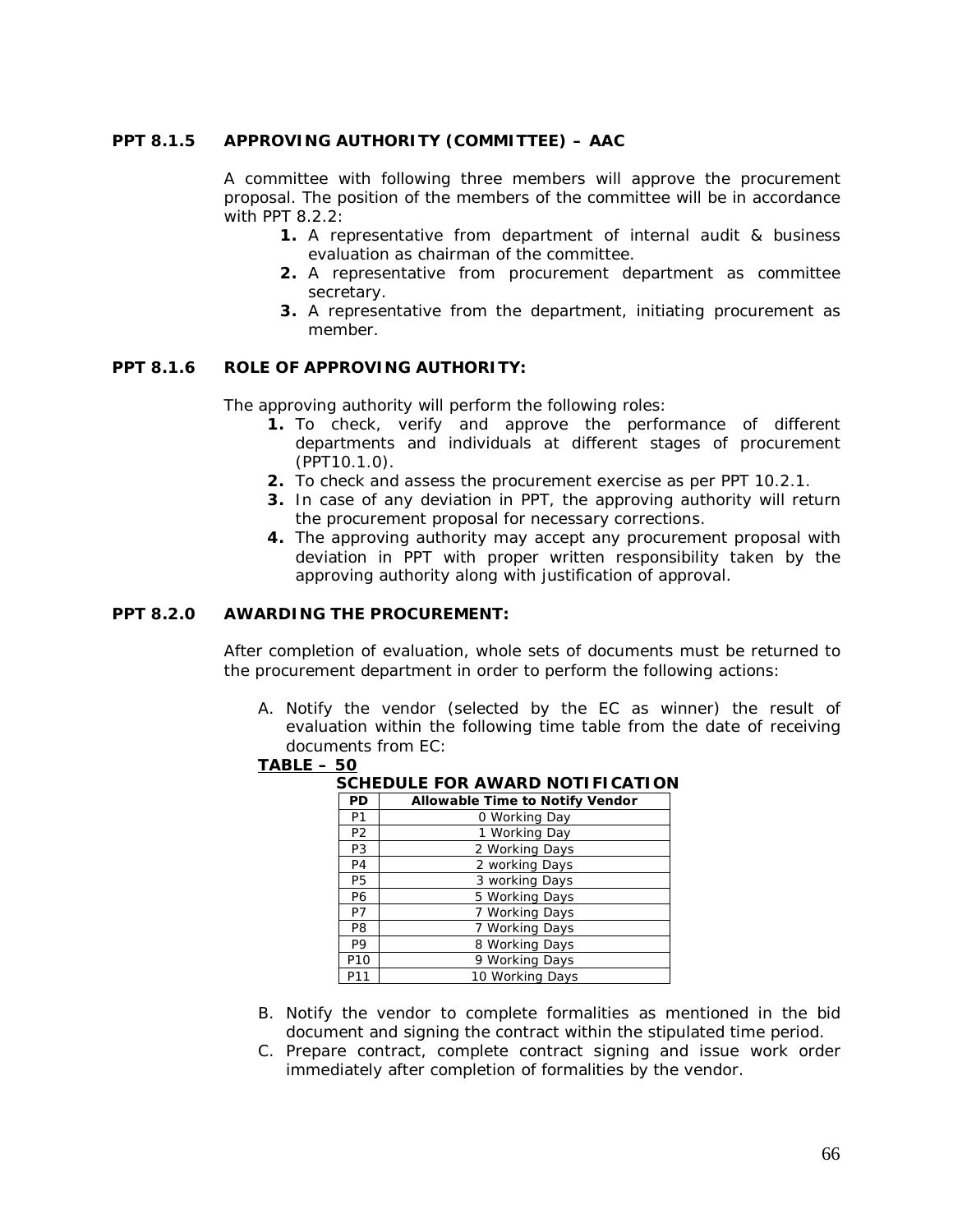#### **PPT 8.3.0 DISTRIBUTION OF DOCUMENTS:**

- A. Prepare 4 complete sets of documents of the whole procurement process and distribute to the following departments:
	- a. One set for the department intends to procure
	- b. One set for IA & BE department
	- c. One set for F&A department
	- d. One set for procurement department itself
- B. Prepare a set of documents containing followings for Store department:
	- a. Complete TS
	- b. DT
	- c. PDT
	- d. BoQ
	- e. PrT
- C. Other than a complete set of documents of the whole procurement process for F&A department, additional following documents must be issued to Accounts department for payment purpose:
	- a. PrT
	- b. PaT
	- c. PDT
	- d. DT
	- e. BoQ
	- f. Commercial Invoice(CI)/ Proforma Invoice (PI)

#### **PPT 8.4.0 BILLING & PAYMENT:**

Depending on source of procurement, there will be two types of billing & payment method.

- **1. LOCAL:** For local procurement, based on PrT, PaT, PDT, DT, BoQ and CI/PI, Accounts department will generate bills (auto generated) and give specific date for vendors to collect payment subject to submission of following documents if mentioned in PaT. However, a copy of the following documents must be received internally by the Accounts depart from the concerned departments.
	- a) MRR from Store
	- b) NOC from the concerned department
- **2. FOREIGN:** For foreign procurement, procurement department will take necessary steps to open L/C or stipulated process to confirm payment terms. Procurement department under the instruction of Accounts department based on following documents to complete the billing and payment process:
	- **a)** PrT
	- b) PaT
	- c) DT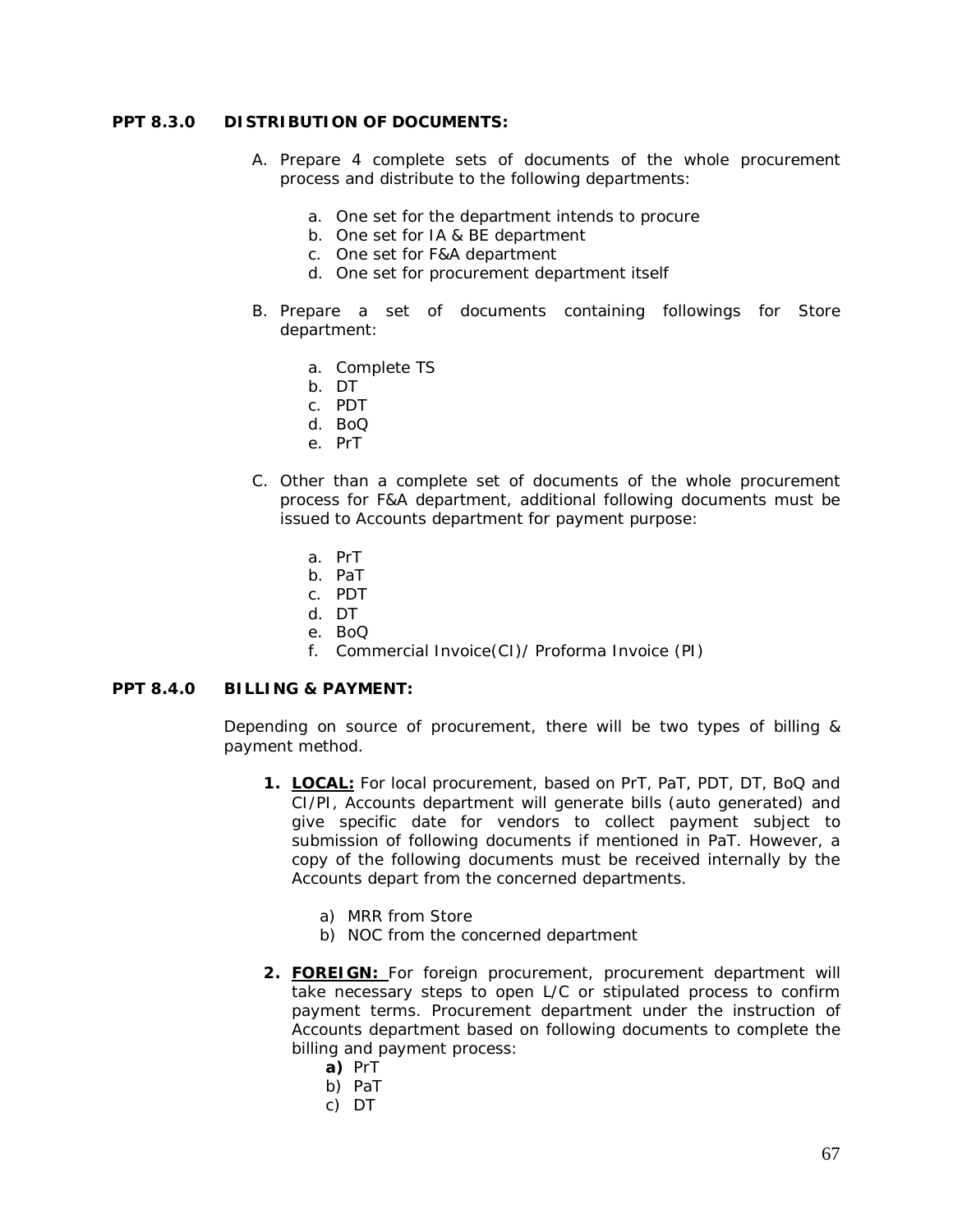- d) PDT
- e) BoQ
- f) TS
- g) CS
- h) CI/PI

# **PPT 8.4.1 COMPLETION:**

The responsibilities of procurement department will be completed once payment documents submitted to Accounts department (PPT 8.4.0 1) for local procurement and the payment made to the vendor (PPT 8.4.0 2) in case of foreign procurement unless any objection raised either by the concerned department as user or by the stores.

# **PPT 8.5.0 Approval authority of Contract Award**

**PPT 8.5.1** Once the purchase proposal approved by the approving authority, the procurement department will award of the contract as per the approved proposal.

# **PPT 8.6.0 Notification of award of and signing of Contract:**

- **PPT 8.6.1** Prior to the expiry of the period of tender validity, Teletalk shall notify the successful tenderer that its tender has been accepted. The notification of award shall state the value of the proposed contract, the amount of the performance security, the time within which, the performance security shall be submitted and the time within which the contract shall be signed.
- **PPT 8.6.2** The amount of performance security shall be sufficient to ensure proper performance of the contract or the amount as specified in the tender document.
- **PPT 8.6.3** The notification of award shall constitute the formation of a contract between the parties. The existence of a contract shall be confirmed through the signature of a contract document incorporating all agreements between the parties.
- **PPT 8.6.4** If the successful tenderer fails to sign the contract or fails to provide any required performance security, the procuring entity shall select a successful tender from among the remaining responsive tenders, by order of rank9ng subject to the right of the procuring entity to reject all tenders.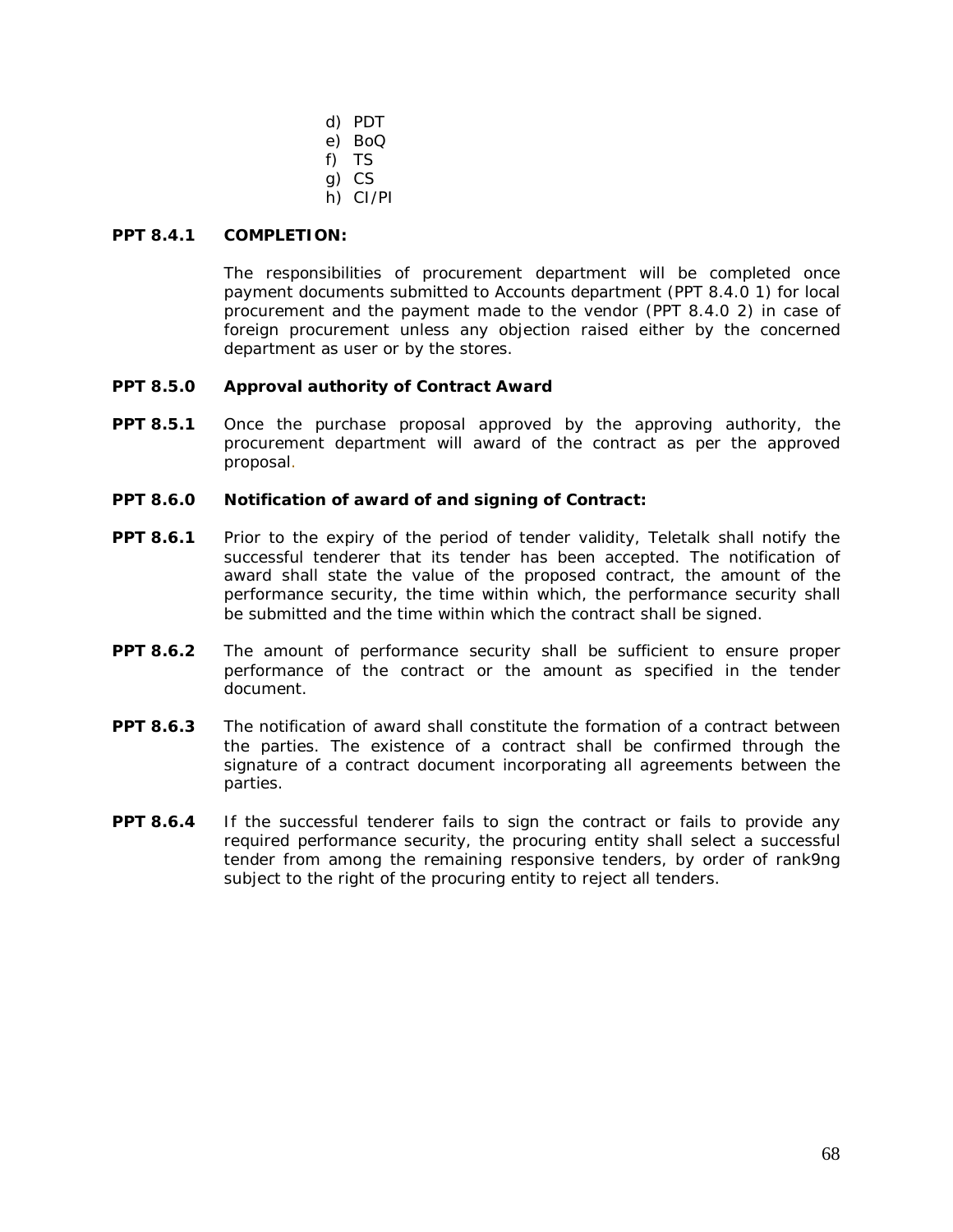**COMPLAINT**

**DISPOSAL**

**PROCEDURE**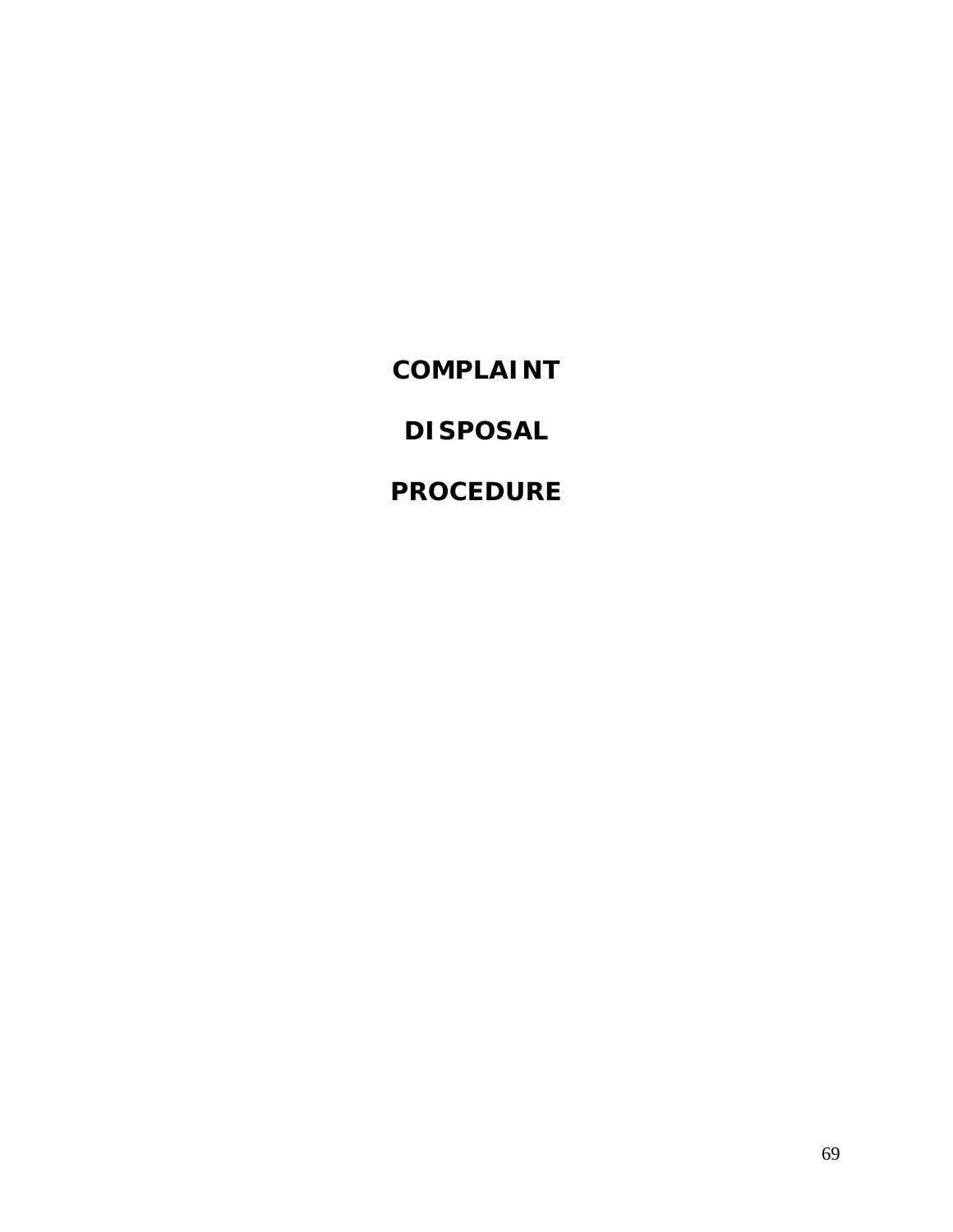#### **Chapter 10**

#### **PPT 9.1.0 Right to complain:**

Vendors, suppliers and/ or any person(s)/ entity related to the procurement process of Teletalk has full right to lodge any justified complain against any employee/ manager/general manager or even against the Managing Director of Teletalk.

All complains must be submitted in written format and to the concerned officer of required level.

All complains must be submitted with in a stipulated time frame and at least with minimum documentary evidence.

As people have fundamental right to avail justice against any genuine complain, Teletalk also have the right to dishonor any complain if it fails to follow the stipulated procedures.

However, the procedures are mentioned below under different PPT.

- **PPT 9.1.1** The following shall not be the basis for a complaint:
	- a) The choice of procurement method (PM)
	- b) A decision by Teletalk to reject all tenders, proposals or quotations
	- c) If a decision for procurement award has been made by the Board of Directors of Teletalk.
- **PPT 9.1.2** If a procurement contract has not already entered into force the tenderer shall submit its complaint in the following manner:
	- a) A tenderer shall submit its complaint for consideration through the stages of the administrative authority of Teletalk as described under PPT 9.2.0, or
	- b) Where the tenderer is still dissatisfied with the outcome of the complaint considered under PPT 9.2.0 or fails to receive a response with in the time limit mentioned in PPT 9.2.0, the tenderer may then submit the complaint for review as per PPT 9.3.0.
- **PPT 9.1.3** However, if a procurement contract has already entered into force, the tenderer shall submit its complaint directly to the Review panel under PPT 9.3.0.
- **PPT 9.1.4** Subject to PPT 9.1.1, PPT 9.1.2 and PPT 9.1.3, any tenderer who claims to have suffered, or who may suffer, loss or damage due to a breach of a duty imposed on Teletalk by these PPTs may complain in accordance with PPT 9.2.0 and PPT 9.3.0.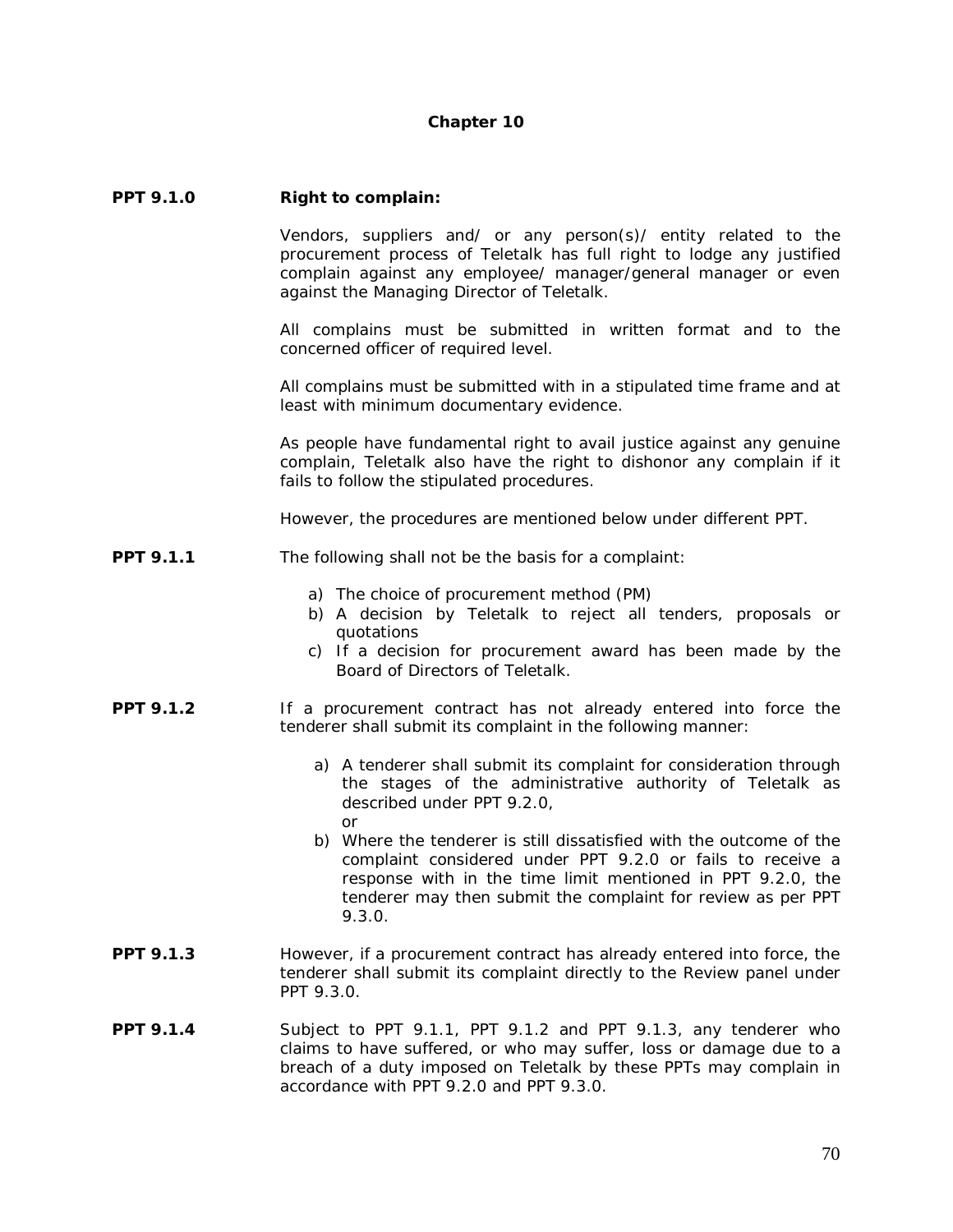- **PPT 9.2.0 Stages of complaints to the Administrative Authority of Teletalk**
- **PPT 9.2.1** There shall be three (3) levels of complaint resolution; they are:
	- Level 1: Chief Officer/Head of procurement<br>Level 2: Managing Director
	- Managing Director
	- Level 3: Board of Directors.
- **PPT 9.2.2** The tenderer/supplier shall submit his complaint to Teletalk under the following time period guideline:

# **TABLE- 51**

#### **Time schedule to submit complaints**

|               | Subject of Time period deadline for submission  | Level |  |  |
|---------------|-------------------------------------------------|-------|--|--|
| Complaint     |                                                 |       |  |  |
| Specification | Within 10 days after publication of the 2       |       |  |  |
| (CS & TS)     | tender document                                 |       |  |  |
| Evaluation    | Within 7 days after publication of evaluation 2 |       |  |  |
|               | result                                          |       |  |  |
| Ethical       | Within 30 days after the completion of 1        |       |  |  |
| <b>Issues</b> | supply/service under the relevant               |       |  |  |
|               | procurement                                     |       |  |  |

#### **PPT 9.2.3 Time line for resolving complaint**

The relevant level of Teletalk shall process the complaint and send written reply the complainant under the following time period guideline:

# **TABLE-52**

#### **Time Line for resolving complaint**

| Subject of Complaint    | Time Period Deadline |
|-------------------------|----------------------|
| Specification (CS & TS) | 05 days              |
| Evaluation              | 07 davs              |
| Ethical Issues          | 30 days              |

# **PPT 9.3.0 Review and Re-reviewing of complaints**

**PPT 9.3.1** Time line for submission of review and re-review request.

The tenderer shall submit the review and/or re-review request to the next level of Teletalk under the following time period guideline:

#### **TABLE – 53**

**Time Line for submission of review/re-review request**

| Subject of Complaint    | Time Period Deadline after issuance of decision by |
|-------------------------|----------------------------------------------------|
|                         | the previous level                                 |
| Specification (CS & TS) | 03 days                                            |
| Evaluation              | 05 davs                                            |
| <b>Ethical Issues</b>   | 10 davs                                            |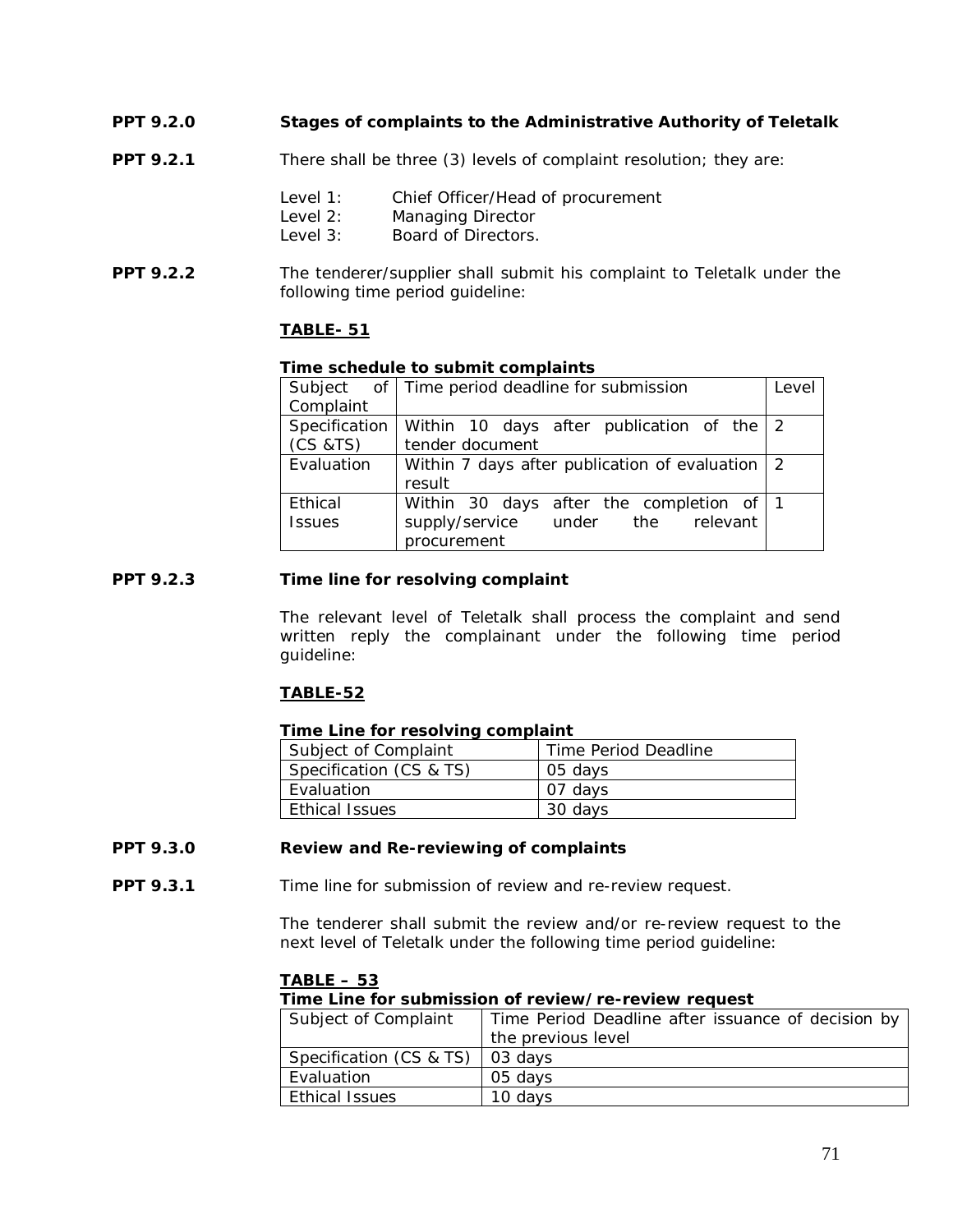# **PPT 9.3.2 Time line for resolving review/re-review request**

The relevant level of Teletalk shall process the review/re-review request and send written reply the complaint under the following time period guideline:

#### **TABLE – 54**

**Time Line for resolving review/re-review request**

| Subject of Complaint              | Time Period Deadline |
|-----------------------------------|----------------------|
| Specification (CS & TS)   05 days |                      |
| Evaluation                        | 07 davs              |
| <b>Ethical Issues</b>             | 30 days              |

**PPT 9.3.3** Final decision level for resolving of complaints and review/re-review requests.

# **TABLE – 55**

**Decision level for resolving review/re-review request**

| Subject of Complaint    | Level in Teletalk |
|-------------------------|-------------------|
| Specification (CS & TS) | l Level 3         |
| Evaluation              | Level 3           |
| <b>Fthical Issues</b>   | Level 3           |

**PPT 9.3.4** Flow of review/re-review resolution

# **TABLE – 56**

# **Flow for resolving review/re-review request**

| Subject of Complaint    | Time Period Deadline                                |
|-------------------------|-----------------------------------------------------|
| Specification (CS & TS) | Level 1 $\rightarrow$ Level 2 $\rightarrow$ Level 3 |
| Evaluation              |                                                     |
|                         | Level 2 $\rightarrow$ Level 3                       |
| <b>Ethical Issues</b>   | $level 1 \rightarrow level 3$                       |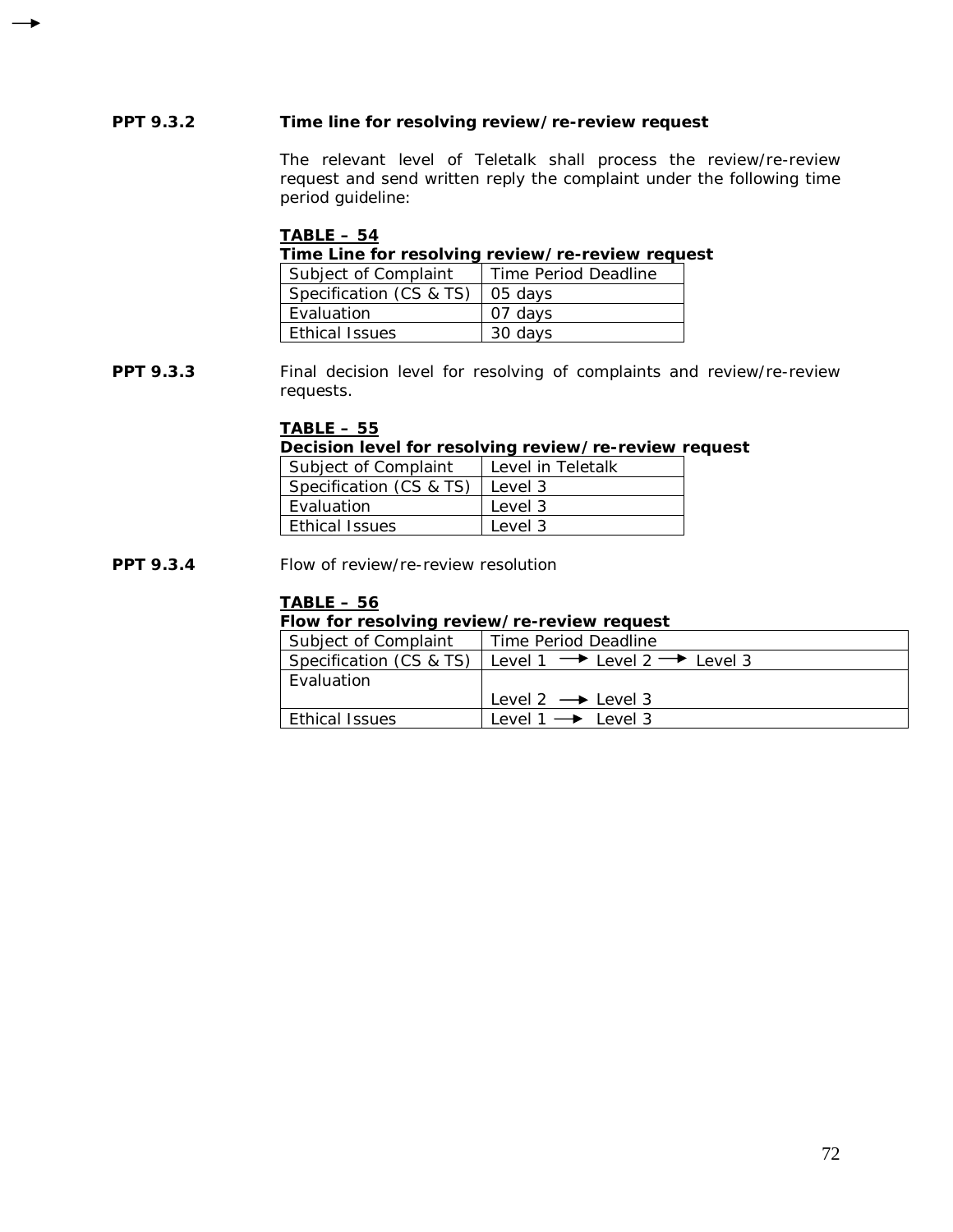# **ASSESSMENT**

**OF**

**ROCUREMENT EXERCISE**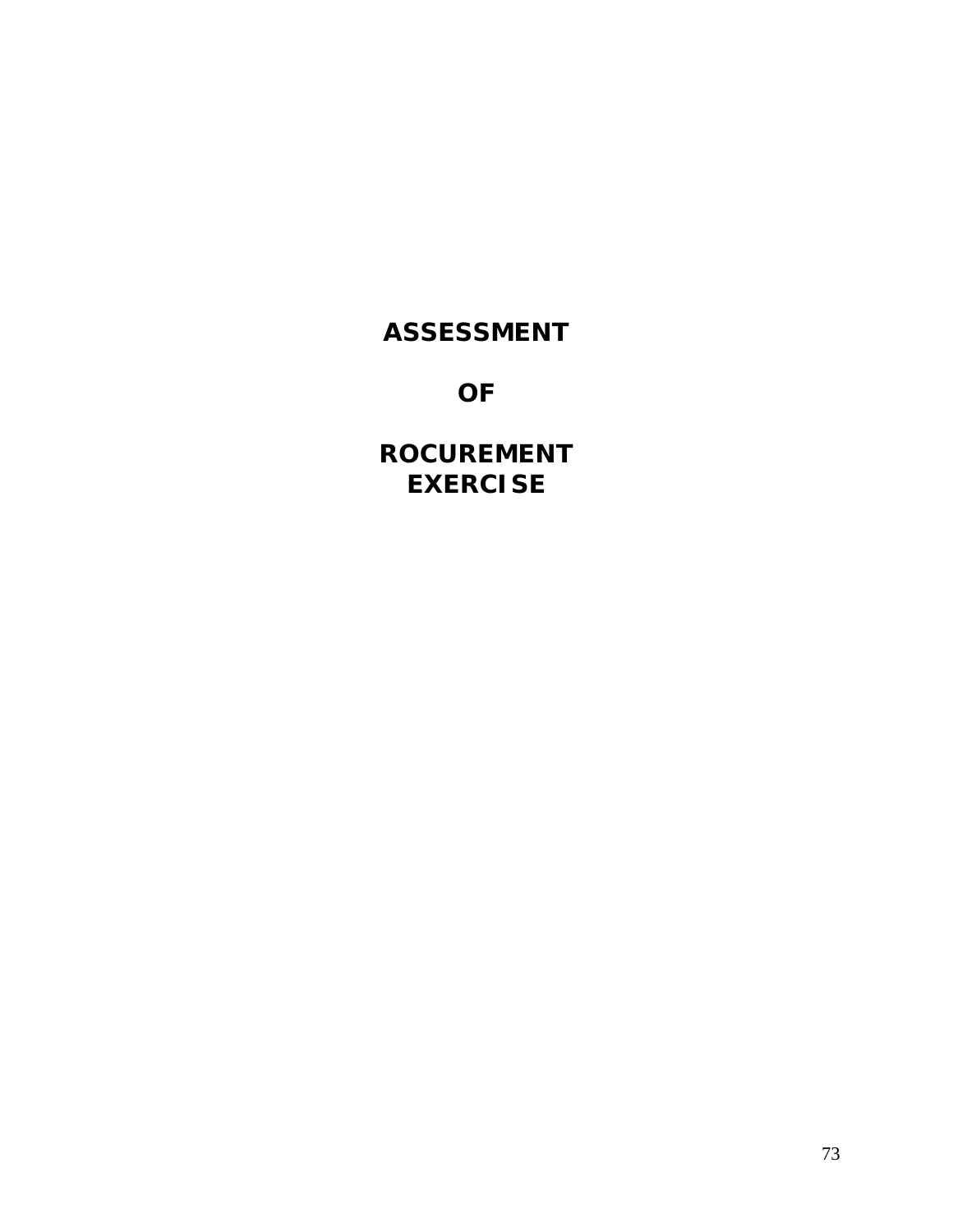## **Chapter 11**

**11.0.0** There are two stages to complete the procurement process. First stage will be completed once contract signed between vendor and Tele Talk. The second and final stage will be completed once job (either supply or service) will be completed and payment will be made. However, there is a third stage also. In many cases, procurement requires after sales services including training etc. and the security deposit of vendor will be released after the completion of the terms of service.

#### **PPT 10.1.0 STAGES IN PROCUREMENT:**

For assessment purpose, PPT divides procurement process into stages as follows:

| יט טביטהו ט<br><b>STAGES</b>          | <b>INVOUNCIVIERT &amp; DETAINTMENTS AUVOURTABLE</b><br><b>DETAILS</b> | <b>DEPARTMENT(S) TO BE</b>     |
|---------------------------------------|-----------------------------------------------------------------------|--------------------------------|
|                                       |                                                                       | <b>ACCOUNTABLE</b>             |
| <b>Need</b><br><b>I</b> dentification | Generation of requisition                                             | Department Intends to          |
|                                       | form                                                                  | Procure (DIP)                  |
| Stage (NIS)                           |                                                                       |                                |
| Specification                         | Development of detail                                                 | <b>Specification Committee</b> |
| preparation                           | Specification                                                         | (SC)                           |
| stage (SPS)                           |                                                                       |                                |
| Evaluation                            | Development of Evaluation                                             | <b>Specification Committee</b> |
| Criteria                              | Criteria & Evaluation Form                                            | (SC)                           |
| Stage (ECS)                           |                                                                       |                                |
| Procurement                           | Procurement Method                                                    | Procurement Department         |
| <b>Decision</b>                       | Selection                                                             |                                |
| Stage (PDS)                           |                                                                       |                                |
| Notification<br>&                     | Notification, publication,                                            | Procurement Department         |
| Documentatio                          | Documentation and offer                                               |                                |
| n Stage (NDS)                         | receipt etc.                                                          |                                |
| Evaluation                            | Evaluation of submitted                                               | Evaluation Committee (EC)      |
| Stage (ES)                            | offer                                                                 |                                |
| Awarding<br>&                         | Award notification, follow                                            | Procurement Department         |
| Contracting                           | up, signing contract and                                              |                                |
| Stage (ACS)                           | work order issue                                                      |                                |
| Goods/Service                         | Receiving goods or services                                           | i) Store or the user           |
| s Receiving                           | either by Store or by the                                             | ii) SC                         |
| Stage (RS)                            | user (department)                                                     | iii) EC                        |
|                                       |                                                                       | iv) Procurement Department     |
| <b>Bill Payment</b>                   | Payment as per PrT and                                                | <b>Accounts Department</b>     |
| Stage (PS)                            | supporting documents                                                  |                                |
| Receiving                             | Guarantee, warrantee or                                               | i) The user (department)       |
| After                                 | required after sales service                                          | ii) SC                         |
| <b>Sales Service</b>                  |                                                                       | iii) EC                        |
| Stage (RSS)                           |                                                                       | iv) Procurement Department     |

## **TABLE - 57**

| STAGES OF PROCUREMENT & DEPARTMENTS ACCOUNTABILITY |  |  |
|----------------------------------------------------|--|--|
|                                                    |  |  |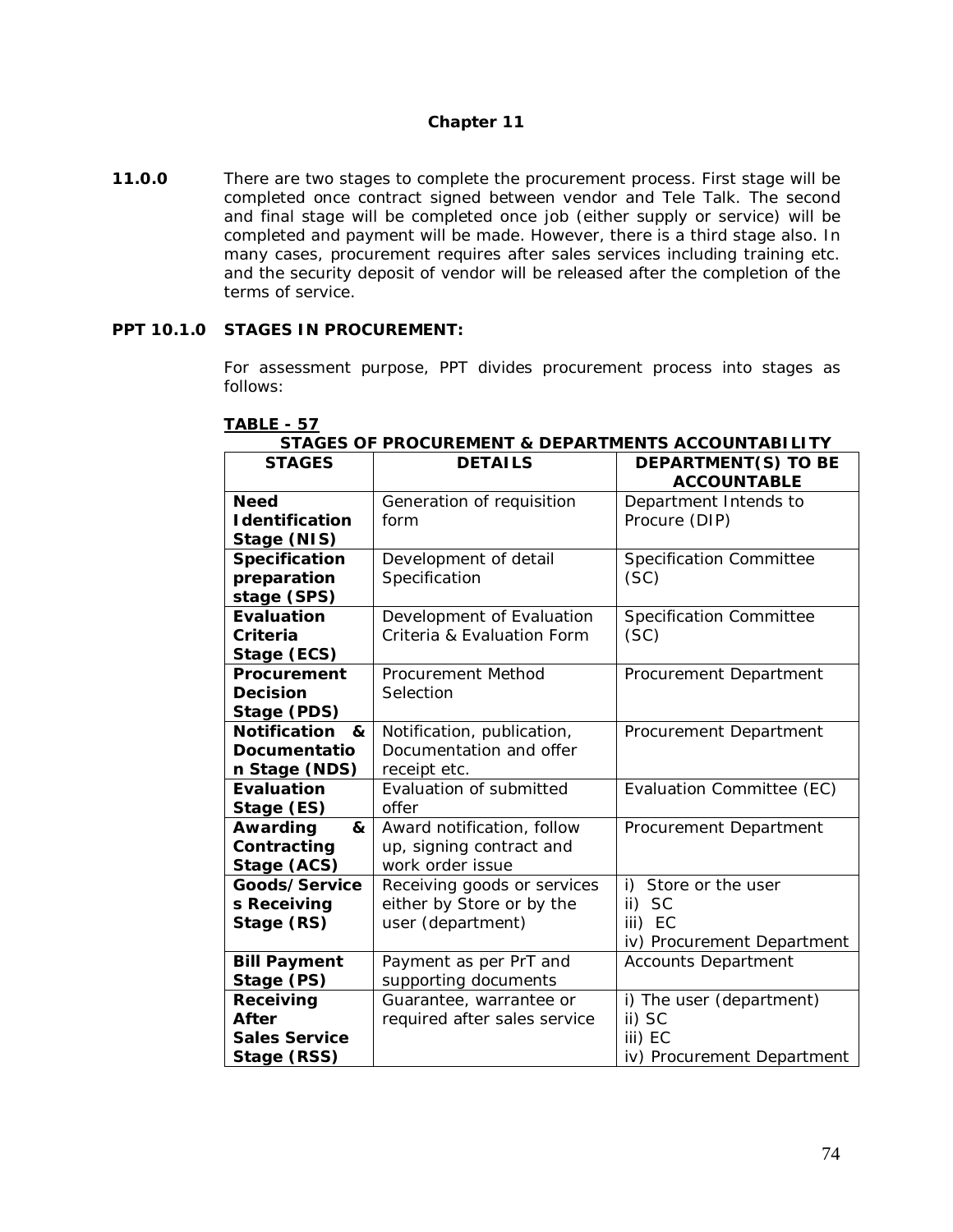## **PPT 10.2.0 PROCUREMENT ASSESSMENT:**

It is mandatory in PPT that all procurement in Tele Talk must be assessed with in the given guide line and time schedule by IA&BE department. The report for procurement must be submitted to FAC for necessary action.

However, according to PPT, all procurement must be assessed under two categories:

- 1. Procurement exercise itself for individual procurement based on success or failure of procurement.
- 2. Assessment of achievement or failure of individual officials involved in different stages of procurement.

PPT does not provide with any guide line for Tele Talk regarding the nature and type of reward/ incentive or punishment/penalty to be executed up on individual official against every success or failure. However, PPT suggests that the management of Tele Talk should take the matter in to consideration and take necessary steps in order to bring discipline in procurement.

#### **PPT 10.2.1 ASSESSMENT OF PROCUREMENT EXERCISE:**

PPT only concerns whether the purpose of procurement has been achieved or not. Therefore, to assess the procurement exercise, IA&BE department will consider the following table as assessment guide line:

| Variables   | GUIDE EINE I UN AJJEJJIVIEN I UI FRUCUREIVIEN I EAERCIJE<br>Achievement | Grade | Remark                            |
|-------------|-------------------------------------------------------------------------|-------|-----------------------------------|
|             |                                                                         |       |                                   |
| <b>PP</b>   | <b>Properly identified</b>                                              | A     | $A =$ Achievement                 |
|             | <b>Failed to identify</b>                                               | F     | $F =$ Failure                     |
|             | Purpose achieved                                                        | A     |                                   |
|             | Purpose not achieved                                                    | F     | In case of failure                |
| <b>ASP</b>  | With in ASP+15%                                                         | A     | IA&BE will identify               |
|             | Above ASP+15%                                                           | F     | Point of failure                  |
| PF          | <b>History used</b>                                                     | A     | based on different                |
|             | <b>History not used</b>                                                 | F     | stages of                         |
| <b>PD</b>   | <b>Selection: Realistic</b>                                             | A     | <b>Procurement and</b>            |
|             | <b>Selection: Unrealistic</b>                                           | F     | take following                    |
|             | Achieved                                                                | A     | Actions:                          |
|             | <b>Failed to Achieve</b>                                                | F     |                                   |
| <b>PS</b>   | Identified as per the given rule                                        | A     | Recommendation                    |
|             | Identified with out using the given rule                                | F     |                                   |
| <b>PM</b>   | Identified as per matrix & given rules                                  | A     | <b>Identify officials</b>         |
|             | Identified with out using matrix & given<br>rules                       | F     | Reporting                         |
| Publication | <b>PPT followed</b>                                                     | A     | <b>Follow</b><br>the<br><b>up</b> |
|             | <b>PPT not followed</b>                                                 | F     | execution                         |
| Documentati | <b>PPT followed</b>                                                     | A     |                                   |
| on          |                                                                         |       | Ensure stop of                    |
|             | <b>PPT not followed</b>                                                 | F     | Similar mistake                   |
|             |                                                                         |       | In future.                        |
|             |                                                                         |       |                                   |
|             |                                                                         |       |                                   |
|             |                                                                         |       |                                   |
| CS          | <b>Rules Followed</b>                                                   | A     |                                   |
|             | <b>Rules partially followed</b>                                         | F     |                                   |
|             | <b>Rules not followed</b>                                               | F     |                                   |
|             |                                                                         |       |                                   |

#### **TABLE – 58**

**GUIDE LINE FOR ASSESSMENT OF PROCUREMENT EXERCISE**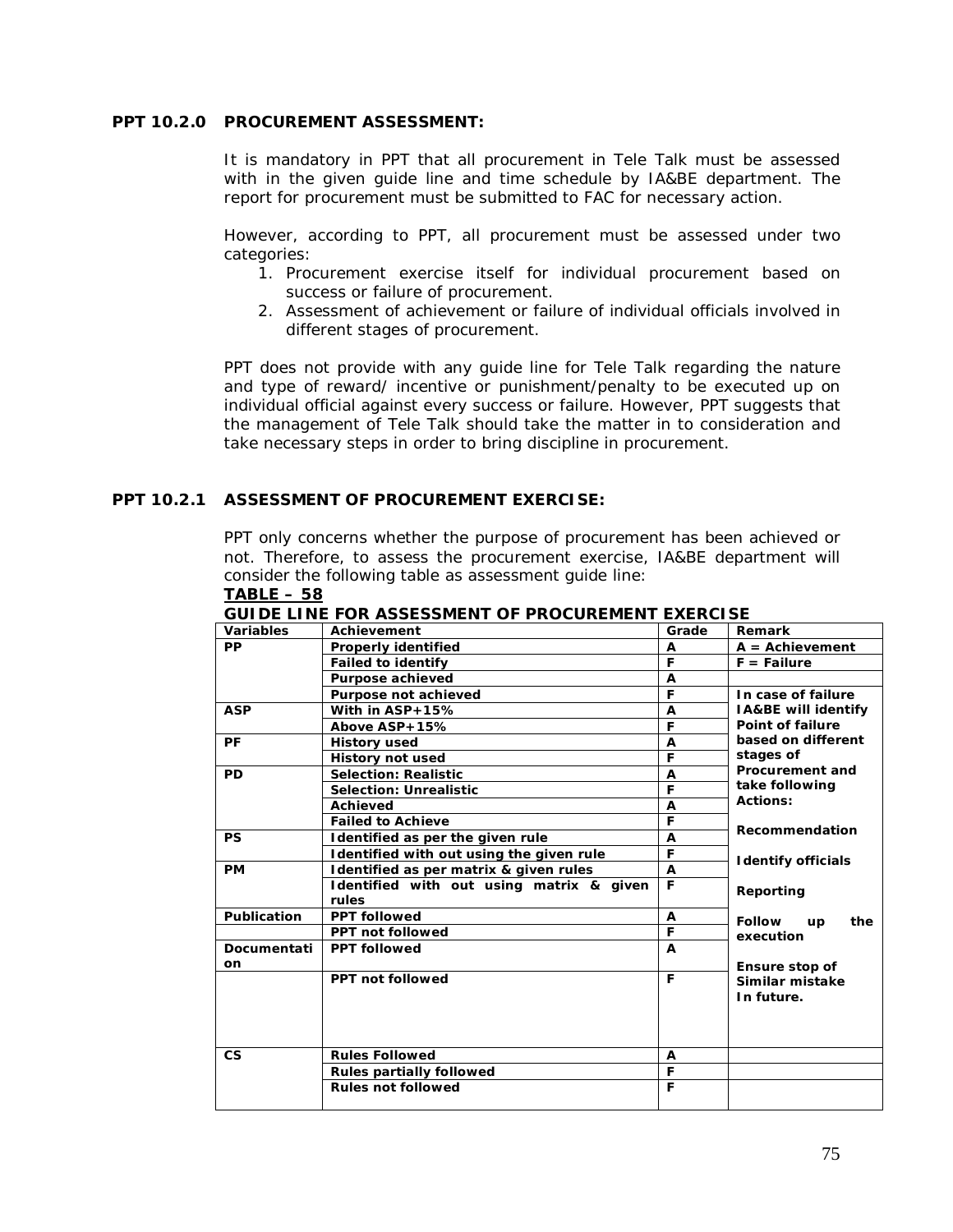| ΤS<br>BF<br>Properly described<br>A<br>F<br>Not properly described<br>Evaluated as per given rule<br>A<br>F<br>Evaluated not as per given rule<br>Received as per BF<br>A<br>F<br>Not Received as per BF<br><b>Properly described</b><br>EF<br>Α<br>F<br>Not properly described<br>Evaluated as per given rule<br>A<br>F<br>Evaluated not as per given rule<br>Received as per BF<br>A<br>F<br>Not Received as per BF<br>Properly described<br>AEF<br>A<br>F<br>Not properly described<br>Evaluated as per given rule<br>Α<br>Evaluated not as per given rule<br>F<br>A<br>Received as per BF<br>F<br>Not Received as per BF<br>AF<br>A<br>Properly described<br>F<br>Not properly described<br>Evaluated as per given rule<br>A<br>F<br>Evaluated not as per given rule<br>Received as per BF<br>A<br>F<br>Not Received as per BF<br>OF<br>Properly described<br>$\overline{A}$<br>$\overline{\mathsf{F}}$<br>Not properly described<br>Evaluated as per given rule<br>A<br>F<br>Evaluated not as per given rule<br>Received as per BF<br>A<br>F<br>Not Received as per BF<br><b>ASF</b><br>Properly described<br>A<br>F<br>Not properly described<br>Evaluated as per given rule<br>Α<br>F<br>Evaluated not as per given rule<br>$\overline{A}$<br>Received as per BF<br>F<br>Not Received as per BF<br>Payment<br>PaT followed<br>Α<br>F<br>PaT not followed<br><b>PDT</b><br><b>Followed</b><br>A | <b>Variables</b> | Achievement | Grade | Remark |
|-------------------------------------------------------------------------------------------------------------------------------------------------------------------------------------------------------------------------------------------------------------------------------------------------------------------------------------------------------------------------------------------------------------------------------------------------------------------------------------------------------------------------------------------------------------------------------------------------------------------------------------------------------------------------------------------------------------------------------------------------------------------------------------------------------------------------------------------------------------------------------------------------------------------------------------------------------------------------------------------------------------------------------------------------------------------------------------------------------------------------------------------------------------------------------------------------------------------------------------------------------------------------------------------------------------------------------------------------------------------------------------------------------|------------------|-------------|-------|--------|
|                                                                                                                                                                                                                                                                                                                                                                                                                                                                                                                                                                                                                                                                                                                                                                                                                                                                                                                                                                                                                                                                                                                                                                                                                                                                                                                                                                                                       |                  |             |       |        |
|                                                                                                                                                                                                                                                                                                                                                                                                                                                                                                                                                                                                                                                                                                                                                                                                                                                                                                                                                                                                                                                                                                                                                                                                                                                                                                                                                                                                       |                  |             |       |        |
|                                                                                                                                                                                                                                                                                                                                                                                                                                                                                                                                                                                                                                                                                                                                                                                                                                                                                                                                                                                                                                                                                                                                                                                                                                                                                                                                                                                                       |                  |             |       |        |
|                                                                                                                                                                                                                                                                                                                                                                                                                                                                                                                                                                                                                                                                                                                                                                                                                                                                                                                                                                                                                                                                                                                                                                                                                                                                                                                                                                                                       |                  |             |       |        |
|                                                                                                                                                                                                                                                                                                                                                                                                                                                                                                                                                                                                                                                                                                                                                                                                                                                                                                                                                                                                                                                                                                                                                                                                                                                                                                                                                                                                       |                  |             |       |        |
|                                                                                                                                                                                                                                                                                                                                                                                                                                                                                                                                                                                                                                                                                                                                                                                                                                                                                                                                                                                                                                                                                                                                                                                                                                                                                                                                                                                                       |                  |             |       |        |
|                                                                                                                                                                                                                                                                                                                                                                                                                                                                                                                                                                                                                                                                                                                                                                                                                                                                                                                                                                                                                                                                                                                                                                                                                                                                                                                                                                                                       |                  |             |       |        |
|                                                                                                                                                                                                                                                                                                                                                                                                                                                                                                                                                                                                                                                                                                                                                                                                                                                                                                                                                                                                                                                                                                                                                                                                                                                                                                                                                                                                       |                  |             |       |        |
|                                                                                                                                                                                                                                                                                                                                                                                                                                                                                                                                                                                                                                                                                                                                                                                                                                                                                                                                                                                                                                                                                                                                                                                                                                                                                                                                                                                                       |                  |             |       |        |
|                                                                                                                                                                                                                                                                                                                                                                                                                                                                                                                                                                                                                                                                                                                                                                                                                                                                                                                                                                                                                                                                                                                                                                                                                                                                                                                                                                                                       |                  |             |       |        |
|                                                                                                                                                                                                                                                                                                                                                                                                                                                                                                                                                                                                                                                                                                                                                                                                                                                                                                                                                                                                                                                                                                                                                                                                                                                                                                                                                                                                       |                  |             |       |        |
|                                                                                                                                                                                                                                                                                                                                                                                                                                                                                                                                                                                                                                                                                                                                                                                                                                                                                                                                                                                                                                                                                                                                                                                                                                                                                                                                                                                                       |                  |             |       |        |
|                                                                                                                                                                                                                                                                                                                                                                                                                                                                                                                                                                                                                                                                                                                                                                                                                                                                                                                                                                                                                                                                                                                                                                                                                                                                                                                                                                                                       |                  |             |       |        |
|                                                                                                                                                                                                                                                                                                                                                                                                                                                                                                                                                                                                                                                                                                                                                                                                                                                                                                                                                                                                                                                                                                                                                                                                                                                                                                                                                                                                       |                  |             |       |        |
|                                                                                                                                                                                                                                                                                                                                                                                                                                                                                                                                                                                                                                                                                                                                                                                                                                                                                                                                                                                                                                                                                                                                                                                                                                                                                                                                                                                                       |                  |             |       |        |
|                                                                                                                                                                                                                                                                                                                                                                                                                                                                                                                                                                                                                                                                                                                                                                                                                                                                                                                                                                                                                                                                                                                                                                                                                                                                                                                                                                                                       |                  |             |       |        |
|                                                                                                                                                                                                                                                                                                                                                                                                                                                                                                                                                                                                                                                                                                                                                                                                                                                                                                                                                                                                                                                                                                                                                                                                                                                                                                                                                                                                       |                  |             |       |        |
|                                                                                                                                                                                                                                                                                                                                                                                                                                                                                                                                                                                                                                                                                                                                                                                                                                                                                                                                                                                                                                                                                                                                                                                                                                                                                                                                                                                                       |                  |             |       |        |
|                                                                                                                                                                                                                                                                                                                                                                                                                                                                                                                                                                                                                                                                                                                                                                                                                                                                                                                                                                                                                                                                                                                                                                                                                                                                                                                                                                                                       |                  |             |       |        |
|                                                                                                                                                                                                                                                                                                                                                                                                                                                                                                                                                                                                                                                                                                                                                                                                                                                                                                                                                                                                                                                                                                                                                                                                                                                                                                                                                                                                       |                  |             |       |        |
|                                                                                                                                                                                                                                                                                                                                                                                                                                                                                                                                                                                                                                                                                                                                                                                                                                                                                                                                                                                                                                                                                                                                                                                                                                                                                                                                                                                                       |                  |             |       |        |
|                                                                                                                                                                                                                                                                                                                                                                                                                                                                                                                                                                                                                                                                                                                                                                                                                                                                                                                                                                                                                                                                                                                                                                                                                                                                                                                                                                                                       |                  |             |       |        |
|                                                                                                                                                                                                                                                                                                                                                                                                                                                                                                                                                                                                                                                                                                                                                                                                                                                                                                                                                                                                                                                                                                                                                                                                                                                                                                                                                                                                       |                  |             |       |        |
|                                                                                                                                                                                                                                                                                                                                                                                                                                                                                                                                                                                                                                                                                                                                                                                                                                                                                                                                                                                                                                                                                                                                                                                                                                                                                                                                                                                                       |                  |             |       |        |
|                                                                                                                                                                                                                                                                                                                                                                                                                                                                                                                                                                                                                                                                                                                                                                                                                                                                                                                                                                                                                                                                                                                                                                                                                                                                                                                                                                                                       |                  |             |       |        |
|                                                                                                                                                                                                                                                                                                                                                                                                                                                                                                                                                                                                                                                                                                                                                                                                                                                                                                                                                                                                                                                                                                                                                                                                                                                                                                                                                                                                       |                  |             |       |        |
|                                                                                                                                                                                                                                                                                                                                                                                                                                                                                                                                                                                                                                                                                                                                                                                                                                                                                                                                                                                                                                                                                                                                                                                                                                                                                                                                                                                                       |                  |             |       |        |
|                                                                                                                                                                                                                                                                                                                                                                                                                                                                                                                                                                                                                                                                                                                                                                                                                                                                                                                                                                                                                                                                                                                                                                                                                                                                                                                                                                                                       |                  |             |       |        |
|                                                                                                                                                                                                                                                                                                                                                                                                                                                                                                                                                                                                                                                                                                                                                                                                                                                                                                                                                                                                                                                                                                                                                                                                                                                                                                                                                                                                       |                  |             |       |        |
|                                                                                                                                                                                                                                                                                                                                                                                                                                                                                                                                                                                                                                                                                                                                                                                                                                                                                                                                                                                                                                                                                                                                                                                                                                                                                                                                                                                                       |                  |             |       |        |
|                                                                                                                                                                                                                                                                                                                                                                                                                                                                                                                                                                                                                                                                                                                                                                                                                                                                                                                                                                                                                                                                                                                                                                                                                                                                                                                                                                                                       |                  |             |       |        |
|                                                                                                                                                                                                                                                                                                                                                                                                                                                                                                                                                                                                                                                                                                                                                                                                                                                                                                                                                                                                                                                                                                                                                                                                                                                                                                                                                                                                       |                  |             |       |        |
|                                                                                                                                                                                                                                                                                                                                                                                                                                                                                                                                                                                                                                                                                                                                                                                                                                                                                                                                                                                                                                                                                                                                                                                                                                                                                                                                                                                                       |                  |             |       |        |
|                                                                                                                                                                                                                                                                                                                                                                                                                                                                                                                                                                                                                                                                                                                                                                                                                                                                                                                                                                                                                                                                                                                                                                                                                                                                                                                                                                                                       |                  |             |       |        |
|                                                                                                                                                                                                                                                                                                                                                                                                                                                                                                                                                                                                                                                                                                                                                                                                                                                                                                                                                                                                                                                                                                                                                                                                                                                                                                                                                                                                       |                  |             |       |        |
|                                                                                                                                                                                                                                                                                                                                                                                                                                                                                                                                                                                                                                                                                                                                                                                                                                                                                                                                                                                                                                                                                                                                                                                                                                                                                                                                                                                                       |                  |             |       |        |
|                                                                                                                                                                                                                                                                                                                                                                                                                                                                                                                                                                                                                                                                                                                                                                                                                                                                                                                                                                                                                                                                                                                                                                                                                                                                                                                                                                                                       |                  |             |       |        |
|                                                                                                                                                                                                                                                                                                                                                                                                                                                                                                                                                                                                                                                                                                                                                                                                                                                                                                                                                                                                                                                                                                                                                                                                                                                                                                                                                                                                       |                  |             |       |        |
|                                                                                                                                                                                                                                                                                                                                                                                                                                                                                                                                                                                                                                                                                                                                                                                                                                                                                                                                                                                                                                                                                                                                                                                                                                                                                                                                                                                                       |                  |             |       |        |
|                                                                                                                                                                                                                                                                                                                                                                                                                                                                                                                                                                                                                                                                                                                                                                                                                                                                                                                                                                                                                                                                                                                                                                                                                                                                                                                                                                                                       |                  |             |       |        |
| F<br>Not followed                                                                                                                                                                                                                                                                                                                                                                                                                                                                                                                                                                                                                                                                                                                                                                                                                                                                                                                                                                                                                                                                                                                                                                                                                                                                                                                                                                                     |                  |             |       |        |

## **PPT 10.2.2 CRITERIA & POINTS IN ASSESSMENT FOR OFFICIALS INVOLED:**

| <b>CRITERIA &amp; POINTS FOR ASSESSMENT</b> |            |            |                                                        |                                                                                                                           |
|---------------------------------------------|------------|------------|--------------------------------------------------------|---------------------------------------------------------------------------------------------------------------------------|
| <b>CRITERIA</b>                             | $+VE$      | -VE        | <b>TOTAL</b>                                           | REWARD/PUNISHMENT ON                                                                                                      |
|                                             | <b>PTS</b> | <b>PTS</b> | <b>POINS</b>                                           | <b>TOTAL POINTS/ANNUM</b>                                                                                                 |
| Code of<br><b>Ethics</b>                    | $\Omega$   | $-10$      | With<br>evidence: - 10<br>With<br>out<br>evidence: - 5 | Management of Tele Talk will<br>decide. But PPT strongly suggest<br>to ensure some sort of reward &<br>punishment system. |
| <b>Violation</b><br>of PPT                  | $\Omega$   | $-10$      | $-10$                                                  |                                                                                                                           |
| Performance                                 | 50         | -50        | 50                                                     |                                                                                                                           |

## **TABLE – 59**

**CRITERIA & POINTS FOR ASSESSMENT**